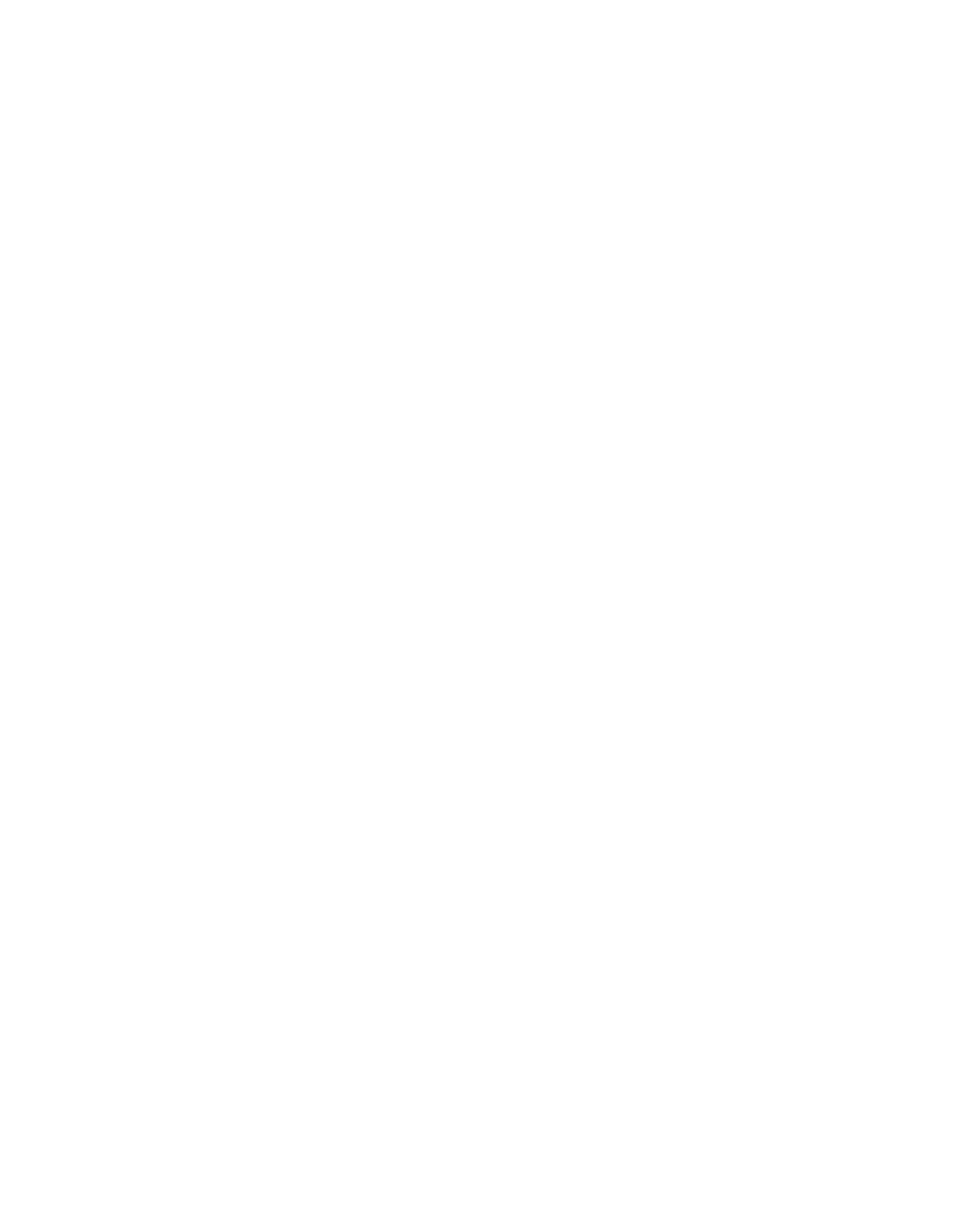

October 2021

Board of Trustees Ohio Police & Fire Pension Fund 140 East Town Street Columbus, Ohio 43215

Members of the Board:

Cavanaugh Macdonald (CMC) is pleased to present this report on the results of the actuarial valuation of the Ohio Police & Fire Pension Fund (OP&F). This report presents the results of the annual actuarial valuation of the assets and liabilities of OP&F as of January 1, 2021, prepared in accordance with Chapter 742 of the Ohio Revised Code (ORC), as amended by Senate Bill No. 340. The valuation takes into account all of the promised benefits to which members are entitled, including pension and survivor benefits.

The principal results of the valuation do not take into account Medicare Part B premium reimbursements or any other health care benefits. However, at the request of the Ohio Retirement Study Council (ORSC), supplemental results have been prepared that do take into account the liability for Medicare Part B premium reimbursements and are presented in Table 1A in the report.

The purpose of the valuation is to determine the financial status of OP&F on an actuarial basis. Use of this report for any other purpose may not be appropriate and may result in mistaken conclusions due to failure to understand applicable assumptions, methodologies, or inapplicability of the report for that purpose. CMC will not accept any liability for any statement made about the report without prior review by CMC.

Where presented, references to "funded ratio" and "unfunded accrued liability" typically are measured on an actuarial value of assets basis. It should be noted that the same measurements using market value of assets would result in different funded ratios and unfunded accrued liabilities. Moreover, the funded ratio presented is appropriate for evaluating the need and level of future contributions but makes no assessment regarding the funded status of the plan if the plan were to settle (i.e. purchase annuities) for a portion or all of its liabilities.

> Off Offices in Kennesaw, GA • Bellevue, NE 3550 Busbee Pkwy, Suite 250, Kennesaw, GA 30144 Phone (678) 388-1700 • Fax (678) 388-1730 www.CavMacConsulting.com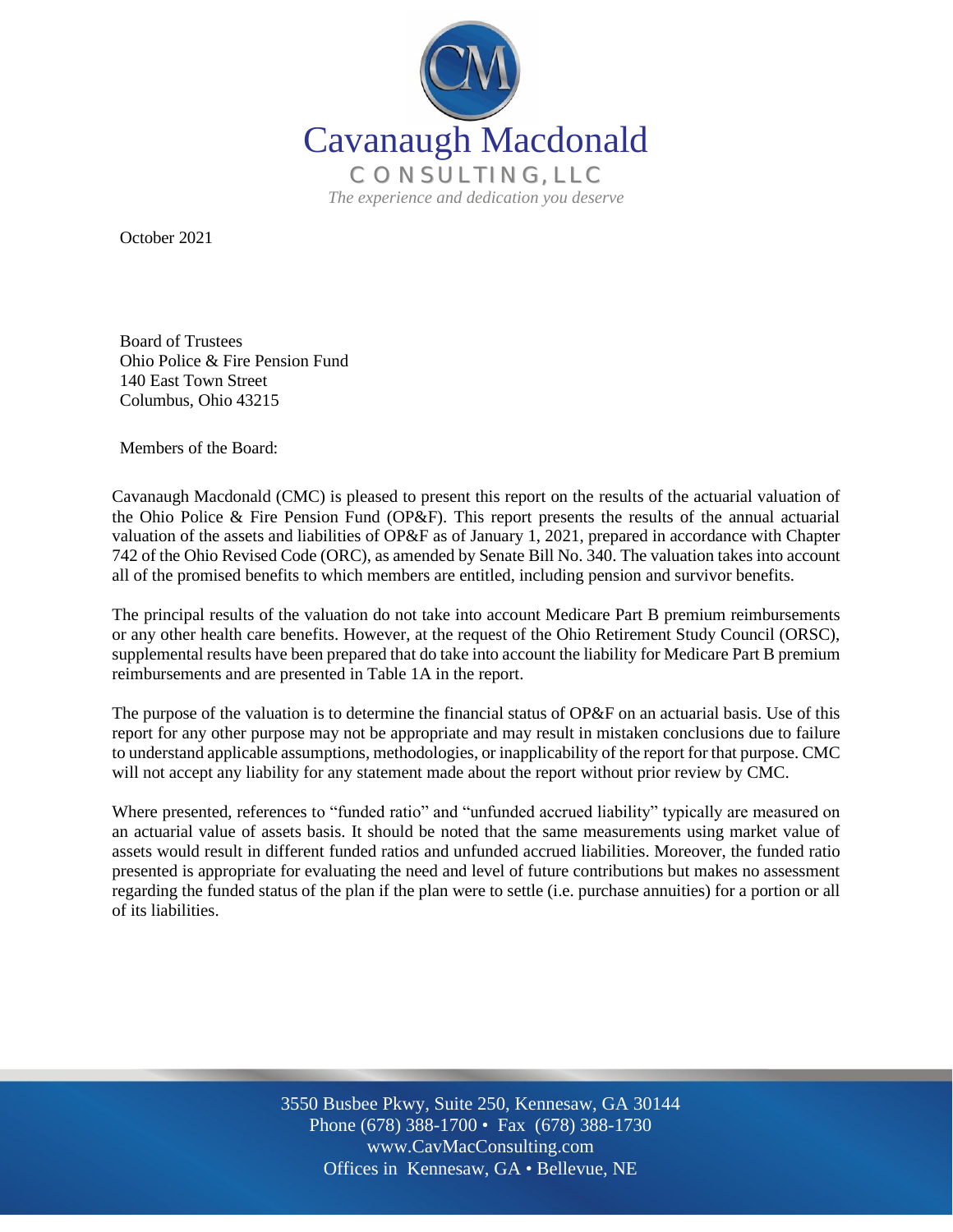Board of Trustees October 2021 Page 2



This report does not include accounting disclosure information under Governmental Accounting Standards Board (GASB) Statement Nos. 67 and 68. CMC will provide disclosure information under Statement Nos. 67 and 68 in a separate report after OP&F's 2021 year-end. CMC also prepares a separate valuation of OP&F retiree health care benefits.

The valuation was based on the actuarial assumptions and methods that have been adopted by the Board of Trustees, including a valuation interest rate of 8.00 percent per annum compounded annually. The assumptions were effective January 1, 2017 and recommended by the actuary based on a five-year experience review covering the period 2012-2016. The next experience review will cover the five-year period 2017-2021. Actuarial Standards of Practice require that the likelihood and extent of future mortality improvements be considered. We have reflected future mortality improvement in the valuation.

#### *Assets and Membership Data*

OP&F reported to the actuary the individual data for members as of the valuation date. While we did not verify the data at their source, we did perform tests for internal consistency and reasonableness. The amount of assets in the pension trust fund taken into account in the valuation was based on financial statements prepared for us by OP&F.

An assumption is made by CMC to account for salary adjustments reported by employers assumed to occur after the census information has been provided to CMC by OP&F.

### *Funding Objectives and Progress*

The actuary uses an actuarial cost method to determine the portion of OP&F's liabilities accrued by the members as of the valuation date and the portion that is attributable to future years of service. The rate of contribution necessary to systematically fund the future service liabilities, the normal cost rate, is calculated under the cost method to be a level percentage of active member payroll. The portion of the liabilities accrued as of the valuation date, the actuarial accrued liability (AAL), is compared to a market-related, actuarial value of OP&F's assets. The amount of liabilities in excess of the assets is called the unfunded actuarial accrued liability (UAAL).

The actuary determines how many years are required by OP&F to completely amortize the UAAL (the funding period), using the member and employer contributions reduced by the amount allocated to health care and the amount of normal cost for the year. For 2003-2012, the funding period was infinite years, meaning the annual contribution toward the unfunded when compared to the unfunded amount was not sufficient to pay it off. As a result of benefit and member contribution changes under Senate Bill No. 340, changes to the DROP program, and a reduction in the contribution allocation to the Health Care Stabilization Fund by the Board of Trustees, and favorable asset investment gains, the pension funding period has decreased from 47 years as of January 1, 2013 to 28 years as of January 1, 2020. As of January 1, 2021, the funding period decreased three years to 25 years.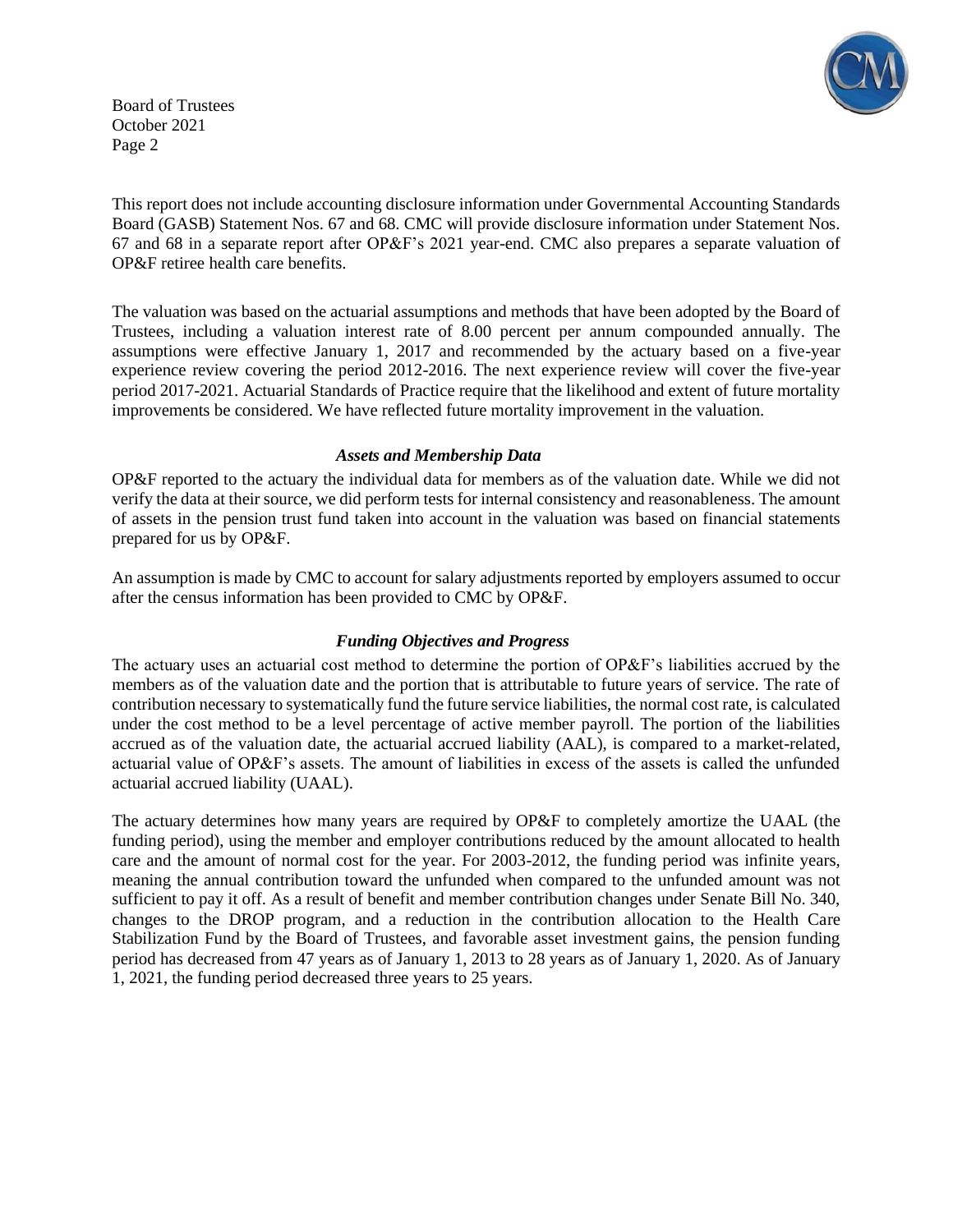

Board of Trustees October 2021 Page 3

Section 742.16 of the ORC, as adopted by Senate Bill No. 82, sets forth an objective that the funding period is no more than 30 years. If the funding period exceeds 30 years, a plan shall be developed and presented by the Board of Trustees to the ORSC to reduce the funding period to not more than 30 years. Section 742.14 of the ORC, as amended by Senate Bill No. 340, sets forth that the 30-year funding analysis be performed every three years and the 30-year funding plan, if necessary, be developed and presented not later than 90 days after the Board of Trustees' receipt of the actuarial valuation and 30-year funding analysis. The most recent triennial analysis was based on the January 1, 2019 actuarial valuation, and showed the funding period was 29 years, so no 30-year funding plan is required. The next analysis will be performed based on the January 1, 2022 actuarial valuation.

The funded ratio (i.e., the ratio of actuarial assets to the AAL) determined as of January 1, 2021 is 71.2 percent, compared to 69.7 percent as of as of January 1, 2020. If measured using the market value of assets, the funded ratio would be higher at 72.5 percent on account of net investment gains not yet reflected in the actuarial assets. Taking into account the AAL for Medicare Part B premium reimbursements, the funded ratio would be 70.4 percent using the actuarial assets and 71.7 percent using the market value of assets. The funded ratio is not intended to measure the adequacy of funding in any analysis of a possible settlement of plan liabilities.

### *Supporting Schedules and Certification*

The valuation report shows detailed summaries of the financial results of the valuation and membership data used in preparing this valuation. The actuary prepared the following supporting schedules for inclusion in the Actuarial and Statistical Sections of the OP&F Comprehensive Annual Financial Report: Analysis of Financial Experience, Short-Term Solvency Test, Schedule of Funding Progress, Calculation of Actuarial Value of Assets, and Retirees and Beneficiaries Added to and Removed from the Rolls.

The valuation assumptions were chosen by the Board of Trustees with the advice of the actuary. The assumptions used to develop the January 1, 2021 valuation are individually reasonable and in combination represent our best estimate of anticipated experience under the plan.

Future actuarial measurements may differ significantly from current measurements due to plan experience differing from that anticipated by the economic and demographic assumptions, increases or decreases expected as part of the natural operation of the methodology used for these measurements, and changes in plan provisions or applicable law. Because of limited scope, CMC performed no analysis of the potential range of such future differences.

During 2018 OP&F retained Cavanaugh Macdonald as their actuary. The January 1, 2019 valuation was the first valuation completed by Cavanaugh Macdonald. All results presented in this report for years prior to the December 31, 2018 were performed by the prior actuary(s).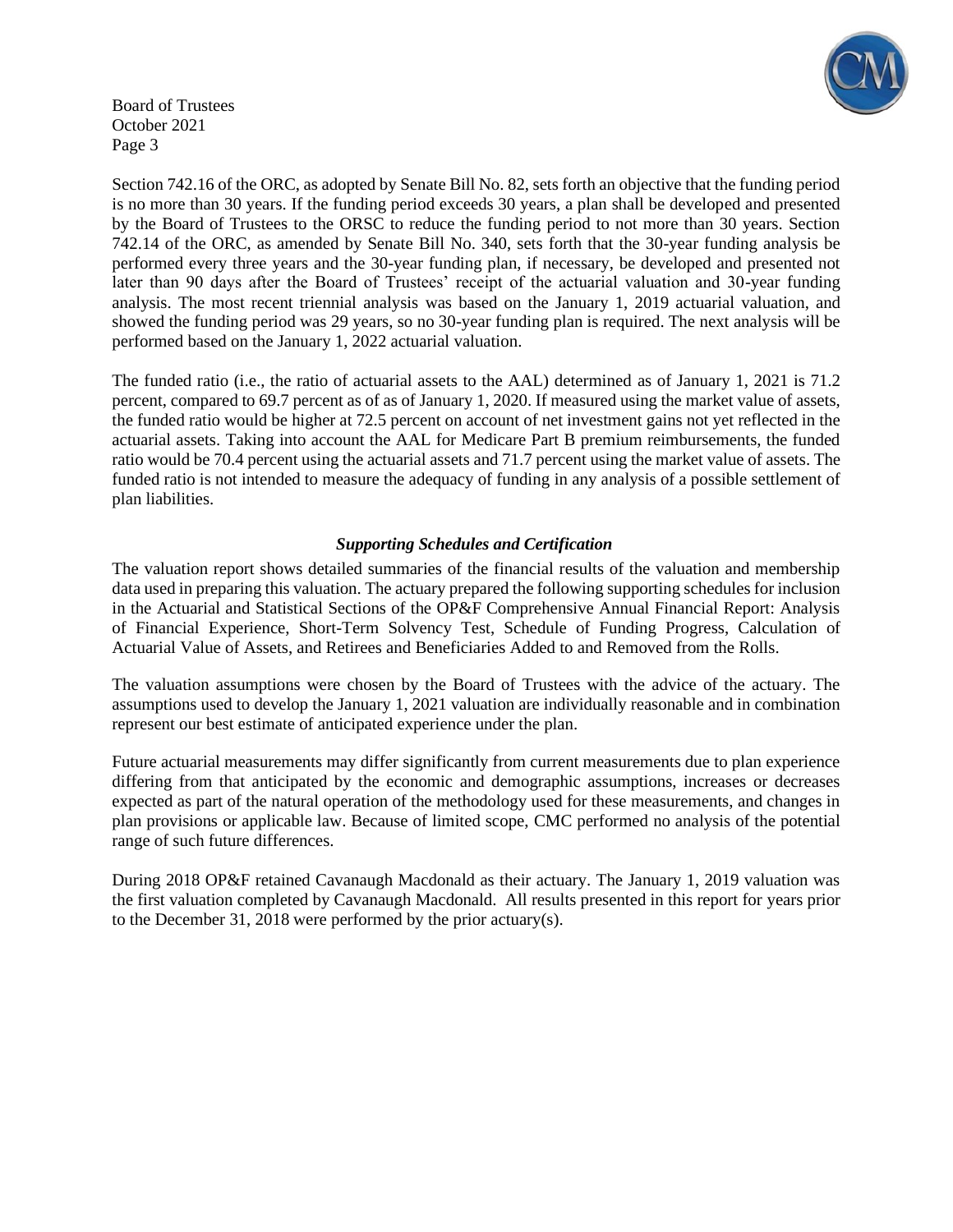Board of Trustees October 2021 Page 4

The consultants who worked on this assignment are pension actuaries. CMC's advice is not intended to be a substitute for qualified legal or accounting counsel.

This is to certify that the independent consulting actuaries are members of the American Academy of Actuaries, have experience in performing valuations for public retirement plans, and meet the qualification standards of the American Academy of Actuaries to render the actuarial opinion contained herein. The valuation was prepared in accordance with principles of practice prescribed by the Actuarial Standards Board and the actuarial calculations were performed by qualified actuaries in accordance with accepted actuarial procedures, based on the current provisions of the retirement plan and on actuarial assumptions that are internally consistent and reasonable based on the actual experience of the Fund and future expectations. However, the Board of Trustees has the final decision regarding the selection of the assumptions and adopted them as indicated in Appendix C.

Respectfully submitted,

Principal and Consulting Actuary Senior Actuary

Kym Gunder

Ryan Gunderson Senior Consultant

Wendy holhodle

Larry Langer, ASA, EA, FCA, MAAA Wendy T. Ludbrook, FSA, EA, FCA, MAAA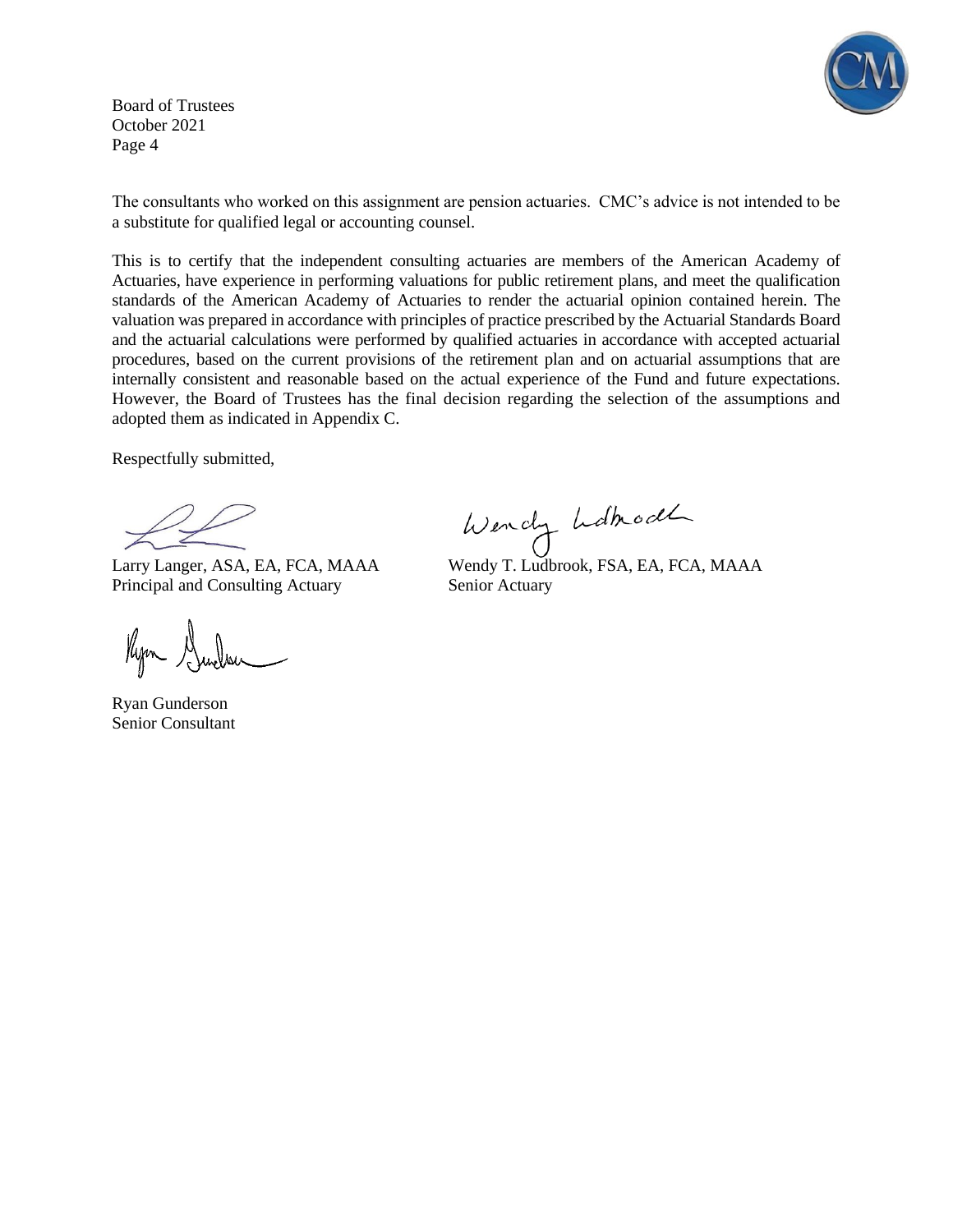### **TABLE OF CONTENTS**



| <b>Section 1 - Valuation Results</b>                                                         |
|----------------------------------------------------------------------------------------------|
| Table 1 – Summary of Results of Actuarial Valuation as of January 1, 2021<br>8               |
| Table 1a – Valuation Results as of January 1, $2021$ – Adjusted for Medicare Part B          |
|                                                                                              |
| Table 2 - Summary of Market Value of Plan Assets as of December 31, 202011                   |
|                                                                                              |
| Table 4 – Analysis of Change in Unfunded Actuarial Accrued Liability as of January 1, 202113 |
|                                                                                              |
|                                                                                              |
|                                                                                              |
| Table 8 - Solvency Test - Comparative Summary of Actuarial Accrued Liability and             |
|                                                                                              |
| <b>Section II - Summary of Membership Data</b>                                               |
|                                                                                              |
| Table 10 – Active Membership Data as of January 1, 2021 – Number and Allowable               |
|                                                                                              |
| Table 11 – Retiree and Beneficiary Membership Data as of January 1, 2021 – Number and        |
|                                                                                              |
| Table 12 – Retiree and Beneficiary Membership Data as of January 1, 2021 – Number and        |
|                                                                                              |
|                                                                                              |
| Table 14 - Reconciliation of Membership Data from January 1, 2020 to January 1, 202132       |
| <b>Section III - Risk Considerations</b>                                                     |
|                                                                                              |
|                                                                                              |
|                                                                                              |
|                                                                                              |
| <b>Appendices</b>                                                                            |
|                                                                                              |
|                                                                                              |
|                                                                                              |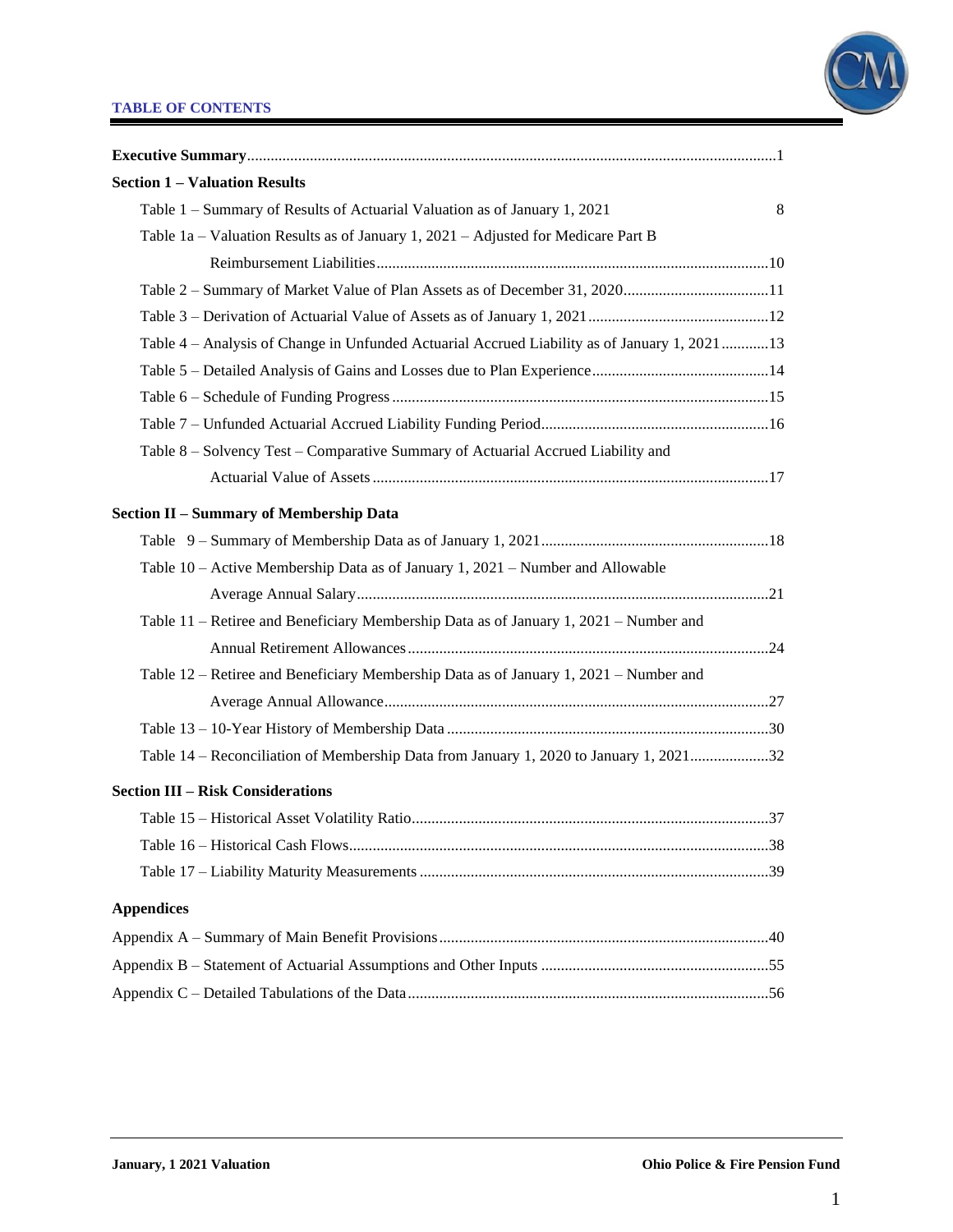

### **Introduction**

This report presents the results of the actuarial valuation as of January 1, 2021 of pension benefits for the Ohio Police and Fire Pension Fund (OP&F).

The primary purposes of performing an actuarial valuation are to:

- Disclose certain liability and asset measures as of the valuation date,
- Determine the funding period for the unfunded actuarial accrued liability (UAAL), given the current statutory contribution rates,
- Compare the actual experience since the last valuation date to that expected, and
- Analyze and report on any trends in contributions, assets, and liabilities over the past several years.

The principal valuation results include:

- The funding period for the unfunded actuarial accrued liability as of January 1, 2021 is 25 years, given the current statutory contribution rates.
- The funded status of the Plan, determined as of January 1, 2021, based on the actuarial accrued liability and the actuarial value of assets as of that date, is 71.2 percent.
- There was an experience gain (actual experience was more favorable than anticipated by the assumptions) of \$228.5 million for the year ending December 31, 2020.

This valuation report does not contain information under GASB Statement Nos. 67 and 68. CMC will provide disclosure information under Statement Nos. 67 and 68 in a separate report after OP&F's 2021 year-end.

The valuation was completed based upon membership and financial data submitted by OP&F. Note that an assumption is made in the valuation for the impact of late reported salary adjustments from employers. Thus, any salary amounts shown in this report are the amounts reported to Cavanaugh Macdonald Consulting (CMC) by OP&F, increased by an assumed percentage (1.137 percent on the reported salaries for 2020).

A separate valuation, and report, is performed for all health care benefits provided by OP&F. However, at the request of the ORSC, this report includes a supplemental table, Table 1A, that discloses the combined valuation results if the normal cost and AAL for Medicare Part B premium reimbursements were included were included with the pension benefits.

### **Changes since Last Year**

The plan provisions used in this valuation are unchanged from last year.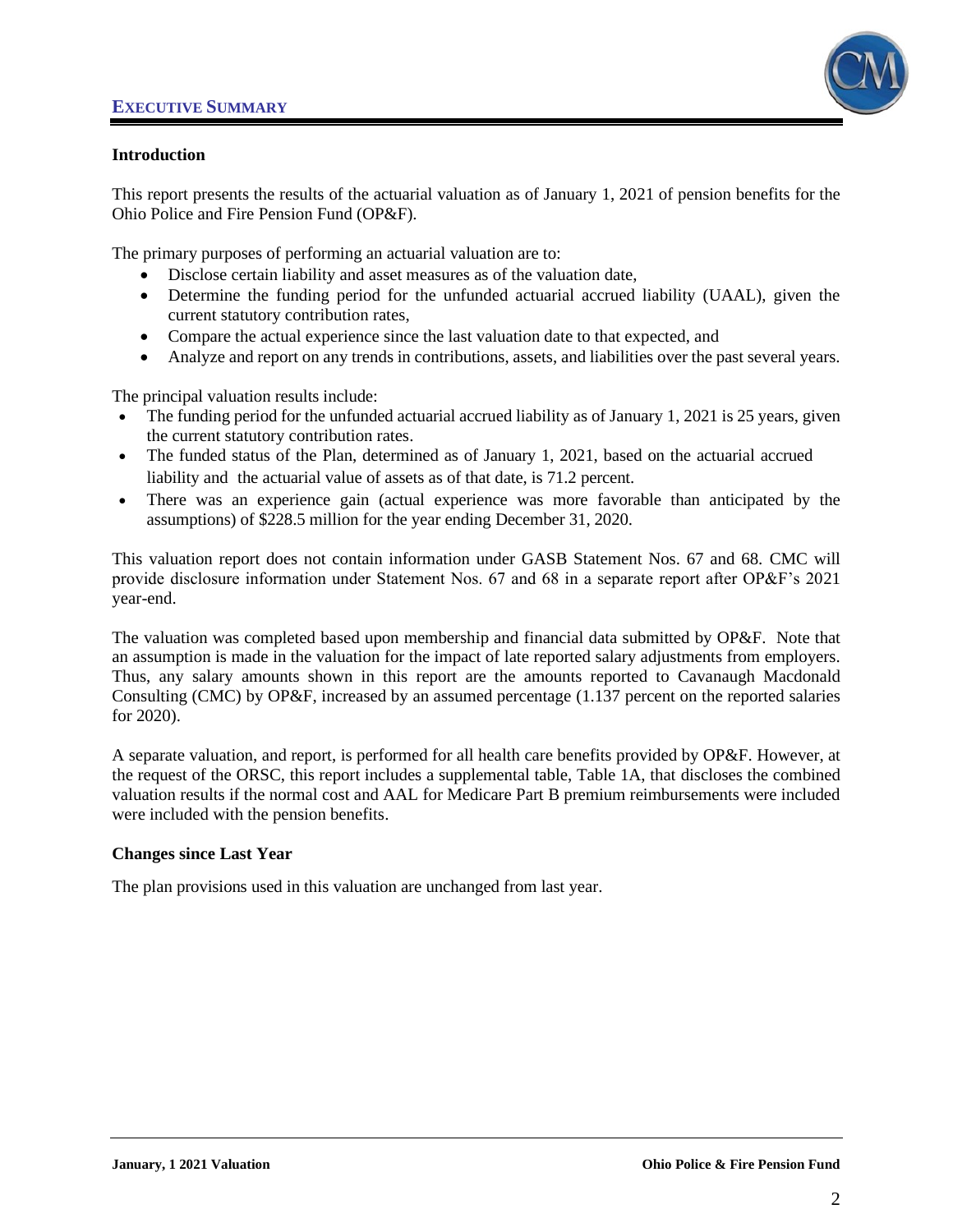

Summarized below are the principal financial results for the OP&F Pension Fund based upon the actuarial valuation as of January 1, 2021. Comparable results from the January 1, 2020 valuation are also shown.

|                                                        | <b>January 1, 2021</b> |              | <b>January 1, 2020</b> |
|--------------------------------------------------------|------------------------|--------------|------------------------|
| <b>Membership Data</b>                                 |                        |              |                        |
| <b>Active Members</b>                                  |                        |              |                        |
| Number                                                 | 29,138                 |              | 29,340                 |
| <b>Annualized Salaries</b>                             | \$<br>2,414,537,420    | $\mathbb{S}$ | 2,365,611,876          |
| Average Pay                                            | 82,866                 |              | 80,628                 |
| Membership Payroll                                     | 2,381,764,788          |              | 2,313,631,090          |
| Retirees and Beneficiaries                             |                        |              |                        |
| Number                                                 | 30,147                 |              | 29,780                 |
| <b>Annual Allowances</b>                               | \$<br>1,199,288,527    | \$           | 1,150,725,264          |
| Average Benefit Payment                                | 39,781                 |              | 38,641                 |
| <b>Vested Former Members</b>                           |                        |              |                        |
| Number                                                 | 267                    |              | 234                    |
| <b>Contribution Rates (as a Percentage of Payroll)</b> |                        |              |                        |
| <b>Statutory Contribution Rates:</b>                   |                        |              |                        |
| <b>Employer Average</b>                                | 21.66%                 |              | 21.63%                 |
| Member                                                 | 12.25%                 |              | 12.25%                 |
| Total                                                  | 33.91%                 |              | 33.88%                 |
| Allocation of Employer Contribution Rate:              |                        |              |                        |
| <b>Pension Contribution Rate:</b>                      |                        |              |                        |
| - Employer Normal Cost                                 | 3.45%                  |              | 3.96%                  |
| - Accrued Liability Rate                               | 17.71%                 |              | 17.17%                 |
| -Total Employer Pension Rate                           | 21.16%                 |              | 21.13%                 |
| <b>Health Care Contribution Rate</b>                   | 0.50%                  |              | 0.50%                  |
| <b>Total Employer Contribution Rate</b>                | 21.66%                 |              | 21.63%                 |
| <b>Actuarial Funded Status</b>                         |                        |              |                        |
| Actuarial Accrued Liability (AAL)                      | \$<br>22,628,591,064   | $\mathbb{S}$ | 22,044,283,396         |
| <b>Actuarial Assets</b>                                | 16,112,136,611         |              | 15,360,122,693         |
| Unfunded Accrued Liability (UAAL)                      | 6,516,454,453          |              | 6,684,160,703          |
| <b>Funded Ratio</b>                                    | 71.2%                  |              | 69.7%                  |
| <b>Funding Period</b>                                  | 25 Years               |              | 28 Years               |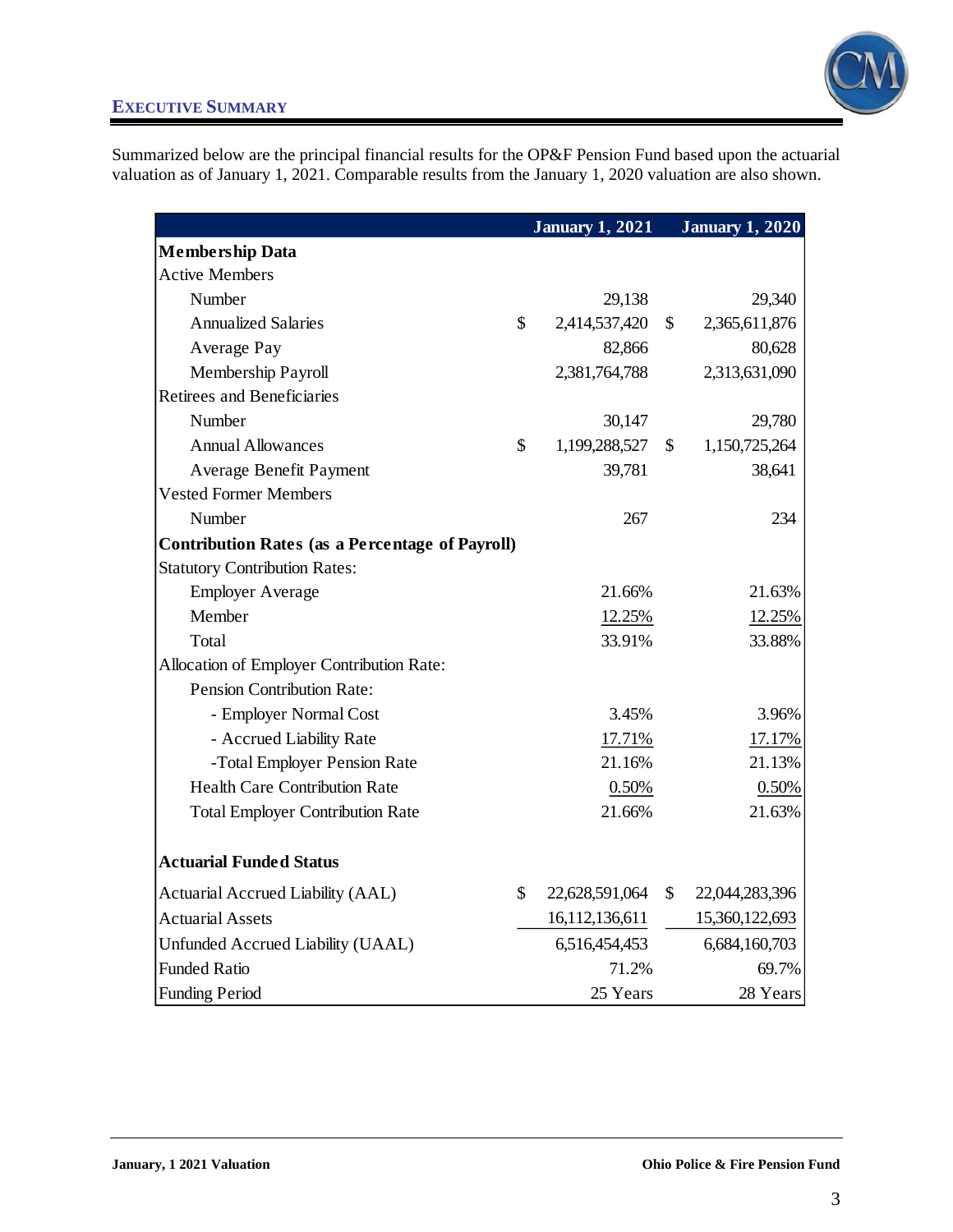

### **Actuarial Funded Status**

OP&F's funded status is measured by comparing the actuarial value of assets with the AAL. The AAL is the present value of benefits attributed to past service under OP&F'sfunding method and reflects future assumed pay increases for active members. The actuarial value of assets is a market-related value of assets that defers recognition of any market returns that are greater than or less than the assumed investment return over four years. The use of this asset valuation method mitigates, or smooths, the impact of market fluctuations from year to year in the valuation assets. The asset valuation method includes a 20 percent corridor around the market value, so that the actuarial value must be no less than 80 percent and no greater than 120 percent of the market value of assets.

As of January 1, 2021, the AAL exceeds the actuarial value of assets, resulting in an unfunded actuarial accrued liability of \$6.5 billion. The funded ratio, which is the ratio of the actuarial assets to the AAL, is 71.2 percent. These figures are based on an actuarial value of assets of \$16.1 billion and an AAL of \$22.6 billion.

### **Reasons for Change in the Funded Ratio**

The funded ratio increased from 69.7 percent as of January 1, 2020 to 71.2 percent as of January 1, 2021, an increase of 1.5 percentage points. The primary reasons for the increase are as follows:

|                                                    | <b>Increase or</b> |
|----------------------------------------------------|--------------------|
|                                                    | (Decrease)         |
| Investment gain based on actuarial value of assets | 0.6%               |
| Net liability gain due to plan experience          | 0.3%               |
| Net liability gain due to contribution level       | 0.6%               |
| Net increase (decrease)                            | 1.5%               |

# **Five-Year History of Actuarial Funded Status**

| Valuation as of<br>Jan.1 | <b>Actuarial Accrued</b><br><b>Liability (AAL)</b> | <b>Actuarial Assets</b> | <b>Unfunded Actuarial</b><br><b>Accrued Liability</b><br>(UAAL) | <b>Funded</b><br><b>Ratio</b> |
|--------------------------|----------------------------------------------------|-------------------------|-----------------------------------------------------------------|-------------------------------|
| 2021                     | \$22,628,591,064                                   | \$16,112,136,611        | \$6,516,454,453                                                 | 71.2%                         |
| 2020                     | 22,044,283,396                                     | 15,360,122,693          | 6,684,160,703                                                   | 69.7%                         |
| 2019                     | 21,264,708,173                                     | 14,753,160,407          | 6,511,547,766                                                   | 69.4%                         |
| 2018                     | 20,887,227,279                                     | 14,594,562,053          | 6,292,665,226                                                   | 69.9%                         |
| 2017                     | 20,290,393,633                                     | 14, 162, 487, 807       | 6,127,905,826                                                   | 69.8%                         |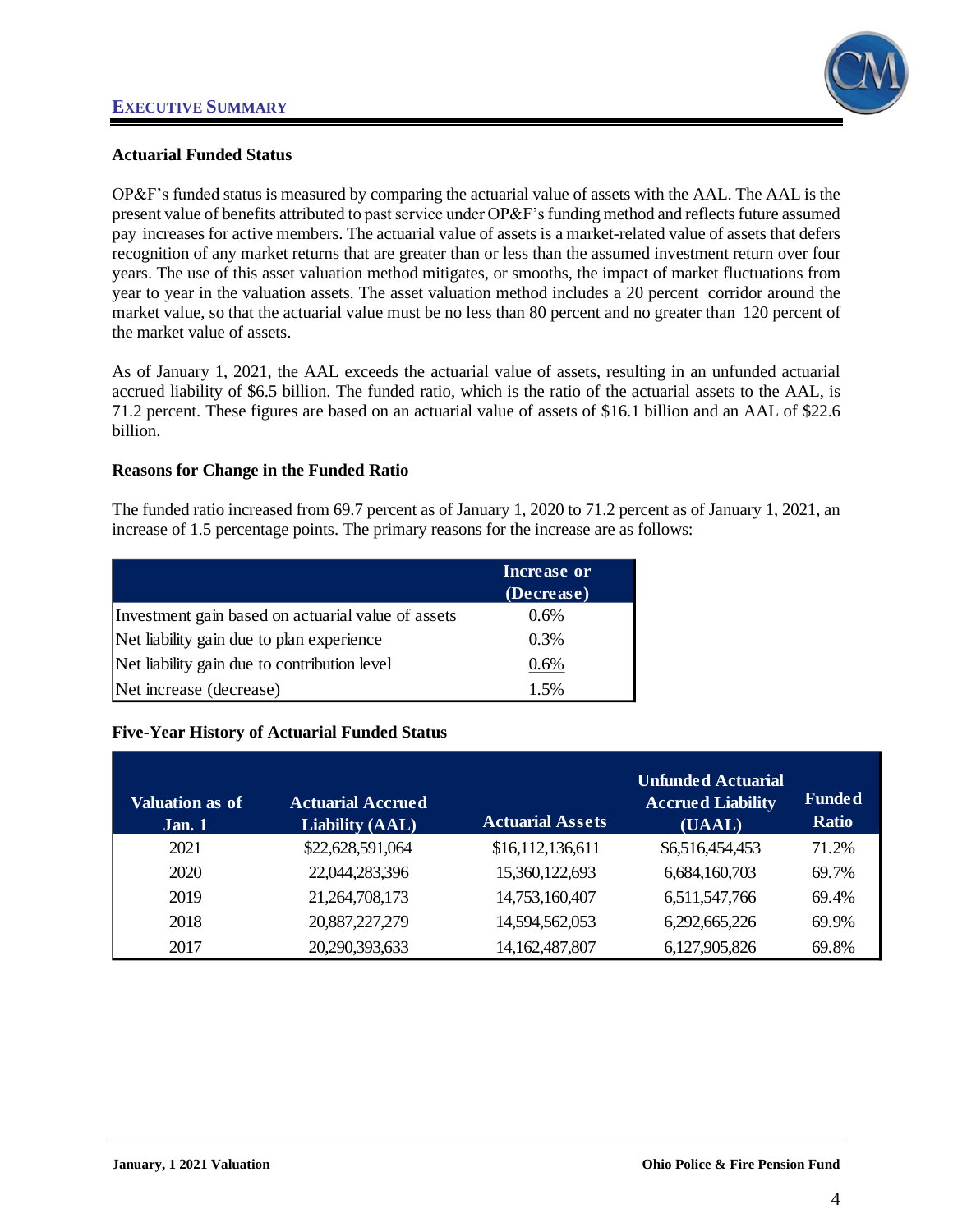



**Five-Year History of Liabilities, Assets and Funded Ratio (in Billions)**

### **Net Actuarial Gain (Loss)**

The valuation process uses many assumptions to estimate future benefit payments and the corresponding liability. If actual experience is more favorable than expected by the assumption, an actuarial gain occurs. Likewise, if actual experience is unfavorable compared to the assumption, an actuarial loss occurs. The actual experience measured in this valuation is that which occurred during the prior plan year (calendar year 2020). There was a net actuarial gain of \$228.5 million, consisting of a gain of \$135.0 million on the actuarial value of assets and a gain of \$93.5 million on liabilities. The asset gain reflects the investment performance on a portion of actual market experience during 2020 and the previous three years that is recognized in the January 1, 2021 actuarial value of assets. The analysis of the net experience gain/loss is shown in Table 5.

### **Five-Year History of Actuarial Gains or (Losses)**

| Fiscal Year Ended |   | <b>Net Gain or</b> |               |
|-------------------|---|--------------------|---------------|
| <b>Dec. 31</b>    |   | (Loss)             | As a % of AAL |
| 2020              | S | 226, 263, 826      | 1.01%         |
| 2019              |   | (107,692,351)      | $-0.49%$      |
| 2018              |   | (83,052,873)       | $-0.39%$      |
| 2017              |   | (85,099,004)       | $-0.41%$      |
| 2016              |   | (569, 516, 945)    | $-2.81%$      |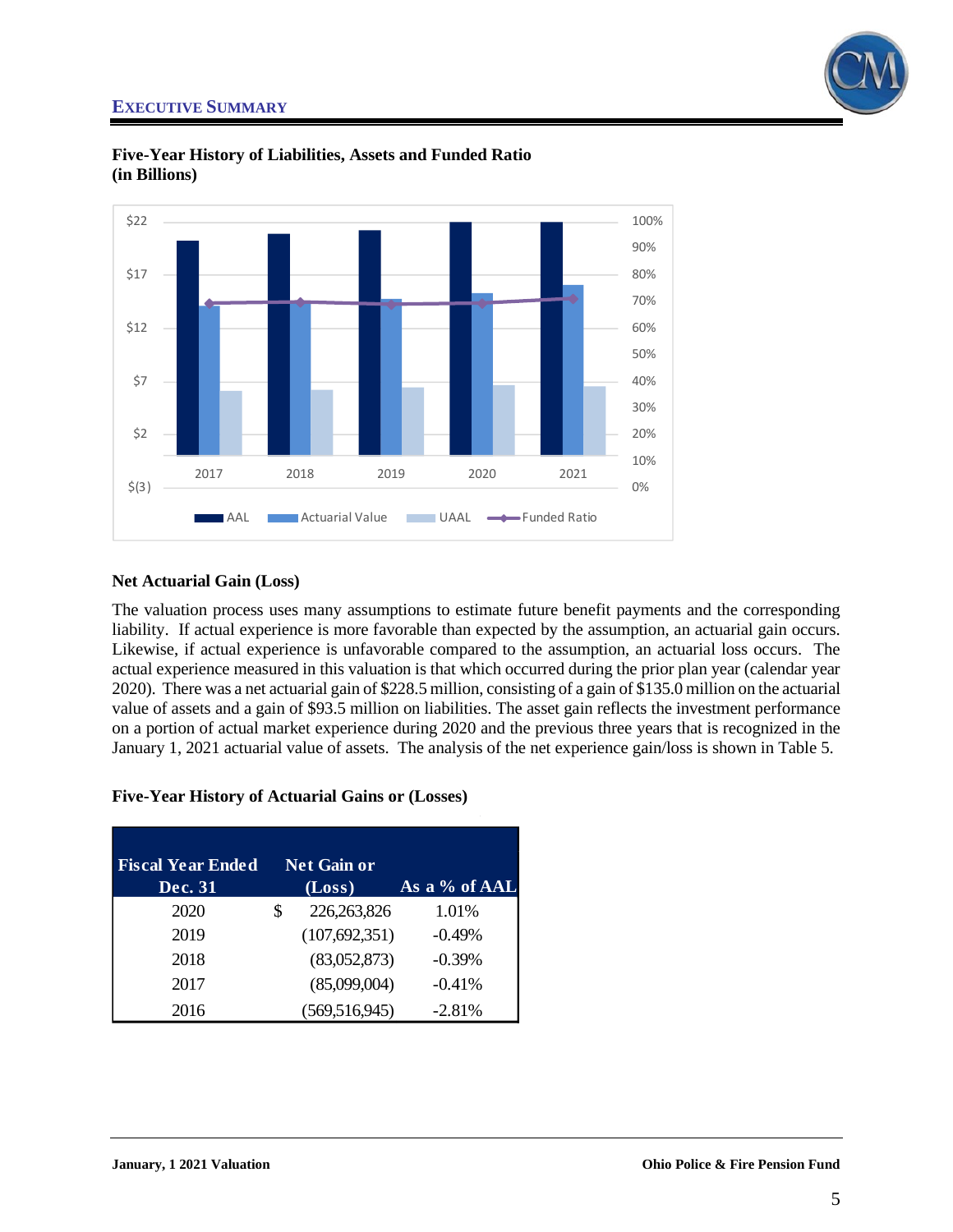

### **Rate of Return on Assets**

The investment returns of the trust fund on a market value basis (i.e., total return including both realized and unrealized gains and losses) for years ended December 31, 2016 through December 31, 2020 are shown below. Also shown are the rates of return on the actuarial value of assets used to determine OP&F's actuarial funded status.

**Five-Year History of Rates of Return**

|                              | <b>Rate of Return Based on:</b> |                          |  |  |  |  |  |
|------------------------------|---------------------------------|--------------------------|--|--|--|--|--|
| <b>Year Ended Dec.</b><br>31 | <b>Market Value*</b>            | <b>Actuarial Value**</b> |  |  |  |  |  |
| 2020                         | 9.21%                           | 8.89%                    |  |  |  |  |  |
| 2019                         | 17.89%                          | 8.41%                    |  |  |  |  |  |
| 2018                         | $-1.78%$                        | 5.04%                    |  |  |  |  |  |
| 2017                         | 14.30%                          | 6.90%                    |  |  |  |  |  |
| 2016                         | 11.51%                          | 7.33%                    |  |  |  |  |  |

\* Rate of return, gross of fees, as reported in the OP&F CAFR

\*\* Rate of return on actuarial value of assets is net of fees

# **Five-Year History of Market Value and Actuarial Assets as of January 1**

### **(in Billions)**

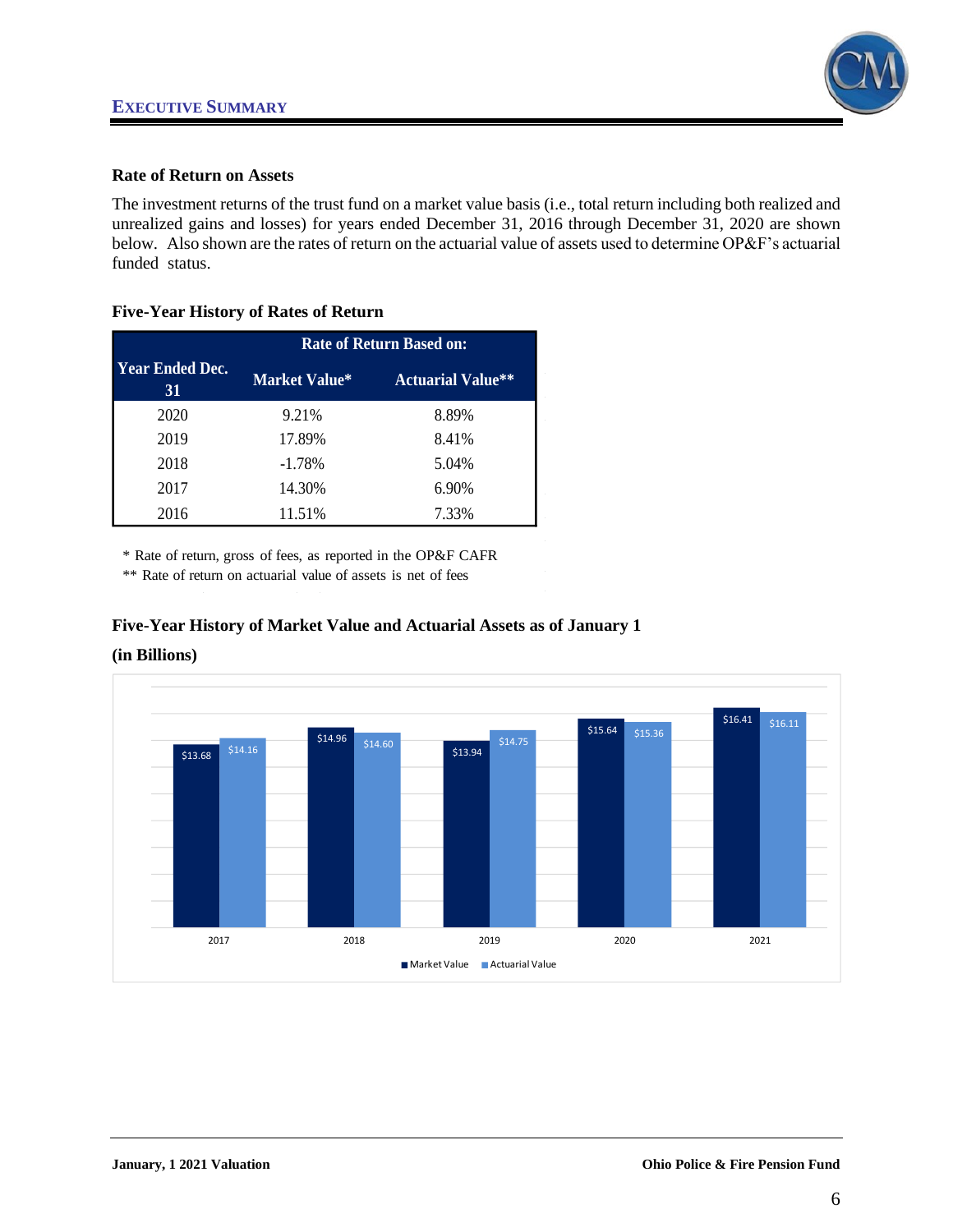

# **Funding Period**

The actuary determines how many years are required to fully amortize the UAAL (the funding period), using the combined member and employer contribution rates reduced by the amount allocated to fund health care benefits and the normal cost rate for the year. The calculation of the funding period takes into account future payroll growth, currently assumed at 3.25 percent per year. The calculation also takes into account future expected adjustments in the normal cost rate and changes in the statutory contribution rates as a result of Senate Bill No. 340.

The funding period, based on the January 1, 2021 valuation, is 25 years. This is the number of years it will take to pay off the \$6.5 billion UAAL as of January 1, 2021. The funding period decreased in the current valuation from 28 years in the January 1, 2020 valuation.

If all assumptions are met on an actuarial basis, the funding period will decrease each year. However, if all assumptions are not met, the period could increase. Two assumptions that greatly impact the funding period are investment returns and future payroll growth. OP&F experienced overall favorable investment results for 2020, which when combined with unrecognized returns from 2017 and 2019 offset unrecognized 2018 returns that were less than the 8.00 percent expected return assumption. All else being equal, if an 8.00 percent market return is met in the future, the funding period will remain below 30 years. However, if an 8.00 percent market return is met in the future, but payroll growth is less than 3.25 percent over time, then future contributions will be less than projected and may be insufficient to pay off the UAAL over 30 years.

# **Five-Year History of Contribution Rates and Funding Period**

Member contribution rates increased from 10.75 to 11.50 percent on July 2, 2014 and to 12.25 percent on July 2, 2015.

|                     | <b>Contribution Rates</b> |                 |                 |                        |       | <b>Allocation</b> |                       |
|---------------------|---------------------------|-----------------|-----------------|------------------------|-------|-------------------|-----------------------|
| <b>Valuation as</b> |                           | <b>Police</b>   | <b>Fire</b>     | <b>Employer</b> Health |       |                   |                       |
| of Jan 1,           | <b>Member</b>             | <b>Employer</b> | <b>Employer</b> | <b>Average</b>         | Care  | <b>Pension</b>    | <b>Funding Period</b> |
| 2021                | 12.25%                    | 19.50%          | 24.00%          | 21.66%                 | 0.50% | 33.41%            | 25 Years              |
| 2020                | 12.25%                    | 19.50%          | 24.00%          | 21.63%                 | 0.50% | 33.38%            | 28 Years              |
| 2019                | 12.25%                    | 19.50%          | 24.00%          | 21.62%                 | 0.50% | 33.37%            | 29 Years              |
| 2018                | 12.25%                    | 19.50%          | 24.00%          | 21.62%                 | 0.50% | 33.37%            | 28 Years              |
| 2017                | 12.25%                    | 19.50%          | 24.00%          | 21.61%                 | 0.50% | 33.36%            | 28 Years              |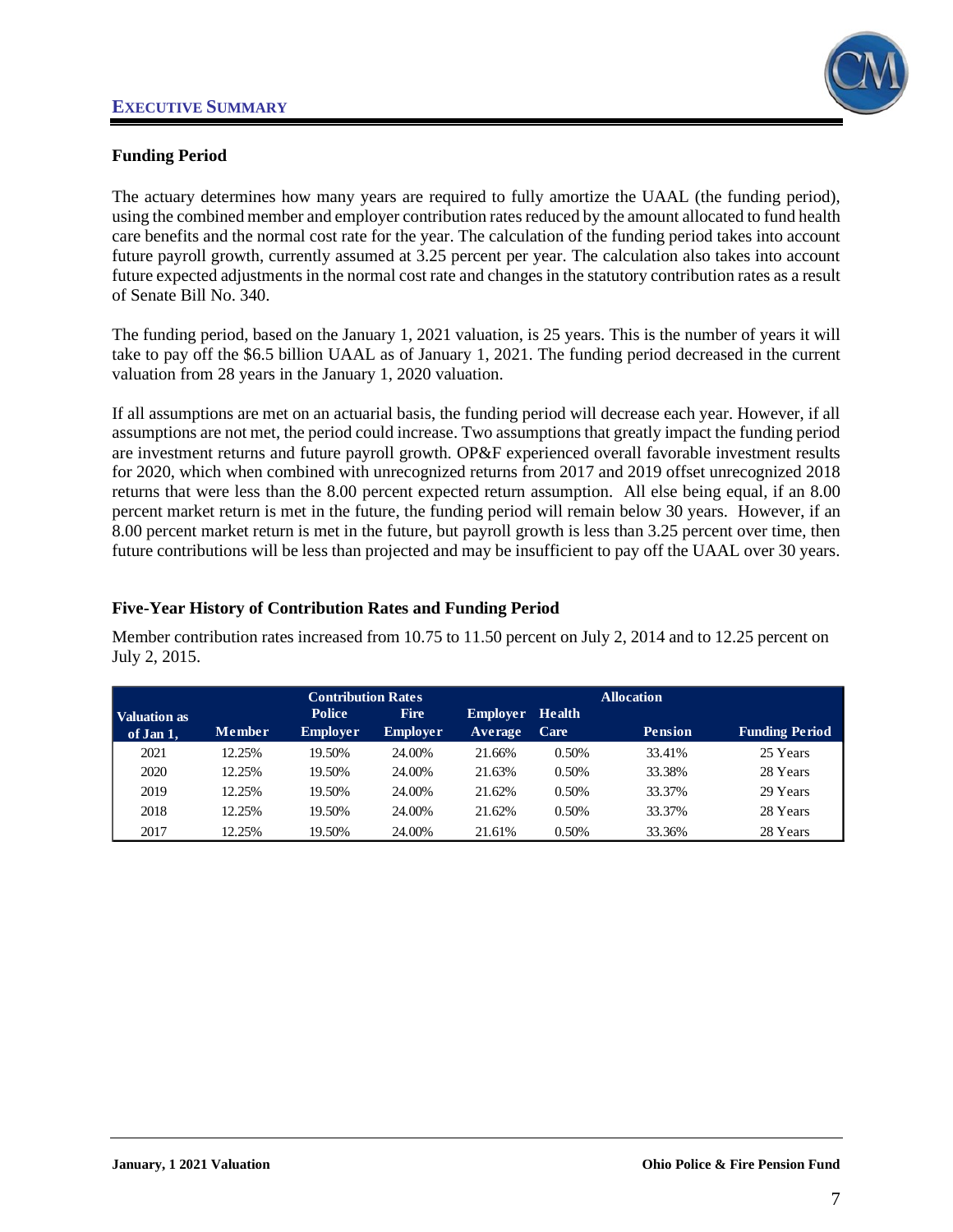



### **TABLE 1 SUMMARY OF RESULTS OF THE ACTUARIAL VALUATION AS OF JANUARY 1, 2021**

| <b>Item</b>                                | <b>Police</b>        |               | <b>Firefighters</b> |               | <b>Total</b>   |
|--------------------------------------------|----------------------|---------------|---------------------|---------------|----------------|
| <b>Membership Data</b>                     |                      |               |                     |               |                |
| 1. Number of Members                       |                      |               |                     |               |                |
| a. Active Members                          |                      |               |                     |               |                |
| i. Vested Actives                          | 6,894                |               | 6,460               |               | 13,354         |
| ii. Non-Vested Actives                     | 8,567                |               | 7,217               |               | 15,784         |
| iii. Total Actives                         | 15,461               |               | 13,677              |               | 29,138         |
| b. Vested Former Members                   | 167                  |               | 100                 |               | 267            |
| c. Rehired Retirees                        | 159                  |               | 66                  |               | 225            |
| d. Retirees and Disableds                  | 12,626               |               | 9.545               |               | 22,171         |
| e. Beneficiaries and Survivors             | 4,624                |               | 3,352               |               | 7,976          |
| f. Contributions Refund Due                | 3,087                |               | 802                 |               | 3,889          |
| g. Total                                   | 36,124               |               | 27,542              |               | 63,666         |
| 2. Annualized Salaries                     | \$<br>1,257,024,359  | \$            | 1,157,513,062       | \$            | 2,414,537,420  |
| 3. Membership Payroll                      | 1,237,060,209        |               | 1,144,704,579       |               | 2,381,764,788  |
| 4. Annual Allowances                       | 677,457,185          |               | 521,831,343         |               | 1,199,288,527  |
| <b>Valuation Results</b>                   |                      |               |                     |               |                |
| 5. Present Value of Future benefits (PVFB) |                      |               |                     |               |                |
| a. Active Members                          | \$<br>6,407,105,471  | \$            | 6,061,085,932       | \$            | 12,468,191,403 |
| b. Vested Former Members                   | 27,950,312           |               | 16,014,860          |               | 43,965,172     |
| c. Rehired Retirees                        | 11,206,003           |               | 5,116,783           |               | 16,322,786     |
| d. Retirees and Disableds                  | 7,219,248,583        |               | 5,566,075,611       |               | 12,785,324,194 |
| e. Beneficiaries and Survivors             | 468,285,367          |               | 315,297,425         |               | 783,582,792    |
| f. Contributions Refund Due                | 39,263,698           |               | 12,650,083          |               | 51,913,781     |
| g. Total PVFB                              | \$<br>14,173,059,434 | -\$           | 11,976,240,694      | \$            | 26,149,300,128 |
| 6. Normal Cost                             |                      |               |                     |               |                |
| a. Normal Cost                             | \$<br>179,737,290    | -\$           | 169,671,220         | -S            | 349,408,510    |
| b. Administrative Expenses                 | 14,173,142           |               | 10,692,019          |               | 24,865,161     |
| c. State Subsidy                           | 128,635              |               | 97,041              |               | 225,676        |
| d. Total: $(a) + (b) - (c)$                | \$<br>193,781,797    | $\mathcal{S}$ | 180,266,198         | $\mathcal{S}$ | 374,047,995    |
| e. Normal Cost Rate: $(d) / (3)$           | 15.66%               |               | 15.75%              |               | 15.70%         |
| 7. Present Value of Future Normal Cost     | \$<br>1,758,453,451  | \$            | 1,747,684,145       | \$            | 3,506,137,596  |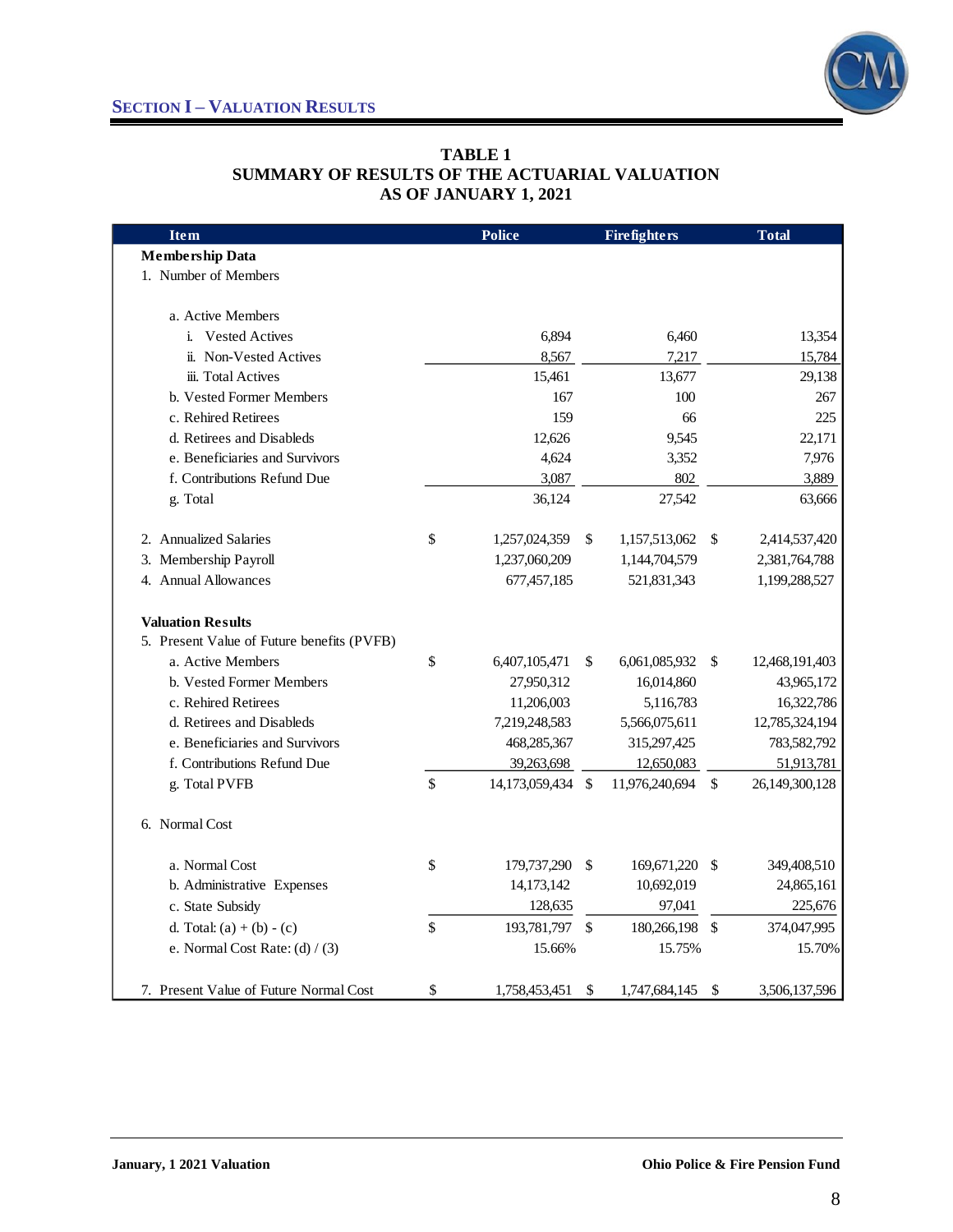

### **TABLE 1 SUMMARY OF RESULTS OF THE ACTUARIAL VALUATION AS OF JANUARY 1, 2021 (continued)**

| <b>Item</b>                                     | <b>Police</b>        | <b>Firefighters</b>  | <b>Total</b>         |
|-------------------------------------------------|----------------------|----------------------|----------------------|
| 8. Actuarial Accrued Liability (AAL)            |                      |                      |                      |
|                                                 |                      |                      |                      |
| a. Active Members                               | \$<br>4,648,652,020  | \$<br>4,313,401,787  | \$<br>8,962,053,807  |
| b. Vested Former Members                        | 27,950,312           | 16,014,860           | 43,965,172           |
| c. Rehired Retirees                             | 11,206,003           | 5,116,783            | 16,322,786           |
| d. Retirees and Disableds                       | 7,219,248,583        | 5,566,075,611        | 12,785,324,194       |
| e. Beneficiaries and Survivors                  | 468,285,367          | 315,297,425          | 783,582,792          |
| f. Contributions Refund Due                     | 39,263,698           | 12,650,083           | 51,913,781           |
| g. Total                                        | \$<br>12,414,605,983 | \$<br>10,228,556,549 | \$<br>22,643,162,532 |
| h. Employer Accrued Liability                   | (8,227,256)          | (6,344,212)          | (14,571,468)         |
| i. Adjusted AAL                                 | \$<br>12,406,378,727 | \$<br>10,222,212,337 | \$<br>22,628,591,064 |
| 9. Actuarial Value of Assets*                   | \$<br>8,833,659,521  | \$<br>7,278,477,090  | \$<br>16,112,136,611 |
| 10. Unfunded Accrued Liability (8) - (9)        | 3,572,719,206        | 2,943,735,247        | 6,516,454,453        |
| 11. Funding Period                              |                      |                      | 25                   |
| 12. Funded Ratio                                | 71.2%                | 71.2%                | 71.2%                |
| <b>Allocation of Employer Contribution Rate</b> |                      |                      |                      |
| 13. Employer Contribution Rate                  |                      |                      |                      |
| a. Total Employer Rate (by law)                 | 19.50%               | 24.00%               | 21.66%               |
| b. Health Care Stabilization Fund Allocation    | 0.50%                | 0.50%                | 0.50%                |
| c. Employer Pension Rate: (a) - (b)             | 19.00%               | 23.50%               | 21.16%               |
| d. Total Normal Cost Rate                       | 15.66%               | 15.75%               | 15.70%               |
| e. Member Rate (by law)                         | 12.25%               | 12.25%               | 12.25%               |
| f. Employer Normal Cost Rate: (d) - (e)         | 3.41%                | 3.50%                | 3.45%                |
| g. Unfunded Accrued Liability                   |                      |                      |                      |
| Amortization Rate: (c) - (f)                    | 15.59%               | 20.00%               | 17.71%               |

\* The Actuarial Value fo Assets is split between Police and Firefighters in proportion to the Actuarial Accrued Liability.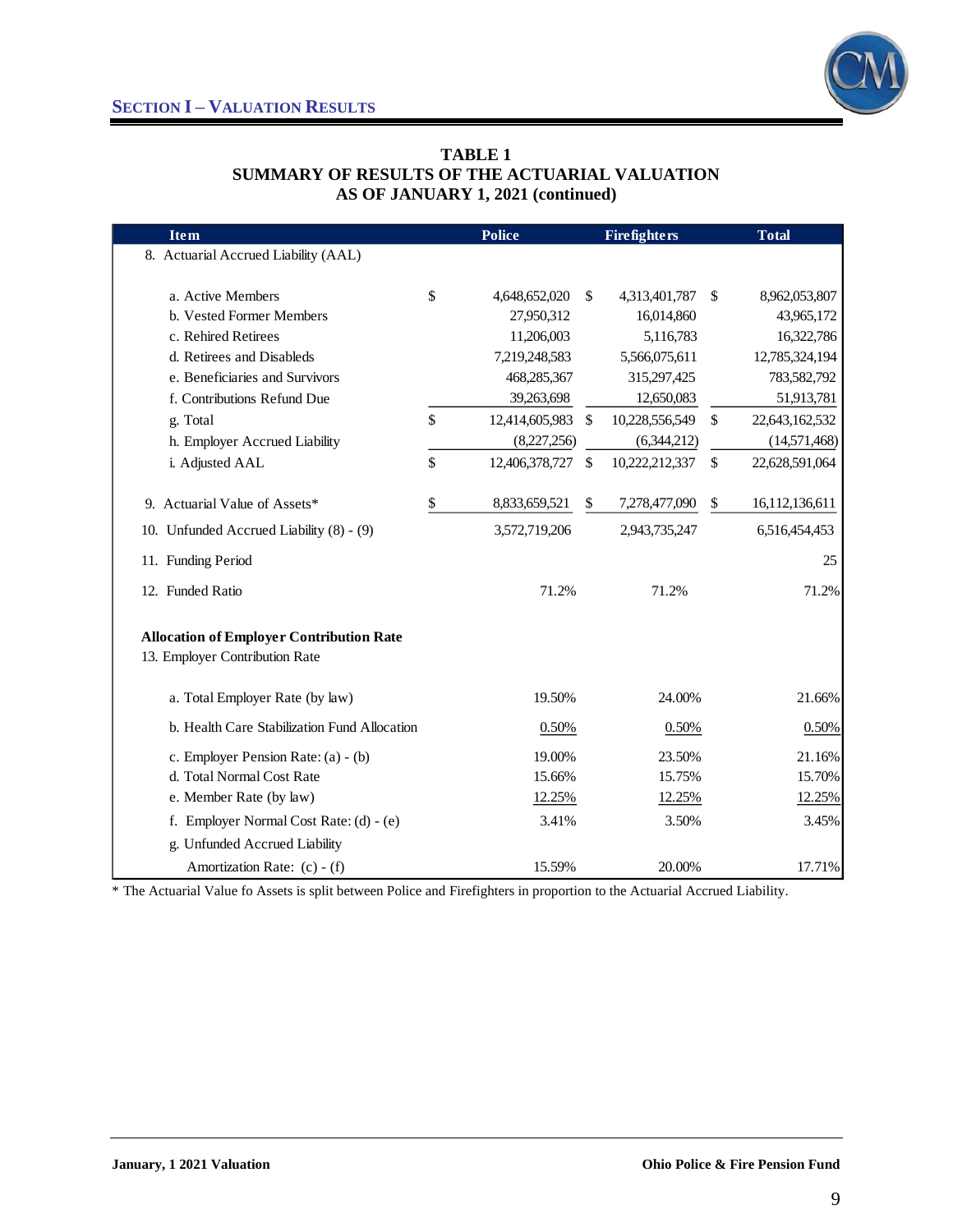

# **TABLE 1A**

### **VALUATION RESULTS AS OF JANUARY 1, 2021 ADJUSTED FOR MEDICARE PART B REIMBURSEMENT LIABILITIES\***

| <b>Item</b>                                                                      | <b>Police</b>           |               | <b>Firefighters</b> |               | <b>Total</b>   |
|----------------------------------------------------------------------------------|-------------------------|---------------|---------------------|---------------|----------------|
| <b>Valuation Results</b>                                                         |                         |               |                     |               |                |
| 1. Present Value of Future benefits (PVFB)                                       |                         |               |                     |               |                |
| a. Pension Benefits                                                              | \$<br>14,173,059,434 \$ |               | 11,976,240,694      | \$            | 26,149,300,128 |
| b. Medicare Part B Benefits                                                      | 154,617,750             |               | 129,140,642         |               | 283,758,392    |
| c. Total                                                                         | \$<br>14,327,677,184 \$ |               | 12, 105, 381, 336   | $\mathcal{S}$ | 26,433,058,520 |
| 2. Normal Cost                                                                   |                         |               |                     |               |                |
| a. Pension Benefits                                                              | 15.66%                  |               | 15.75%              |               | 15.70%         |
| b. Medicare Part B Benefits                                                      | 0.08%                   |               | 0.08%               |               | 0.08%          |
| c. Total                                                                         | 15.74%                  |               | 15.83%              |               | 15.78%         |
| 3. Actuarial Accrued Liability (AAL)                                             |                         |               |                     |               |                |
| a. Pension Benefits                                                              | \$<br>12,406,378,727    | - \$          | 10,222,212,337      | \$            | 22,628,591,064 |
| b. Medicare Part B Benefits                                                      | 146,425,528             |               | 120,670,433         |               | 267,095,961    |
| c. Total                                                                         | \$<br>12,552,804,255    | $\mathcal{S}$ | 10,342,882,770      | $\mathcal{S}$ | 22,895,687,025 |
| 4. Actuarial Value of Assets*                                                    | \$<br>8,833,659,521     | \$            | 7,278,477,090       | \$            | 16,112,136,611 |
| 5. Unfunded Accrued Liability                                                    | 3,719,144,734           |               | 3,064,405,680       |               | 6,783,550,414  |
| 6. Funded Ratio                                                                  | 70.4%                   |               | 70.4%               |               | 70.4%          |
| <b>Allocation of Employer Contribution Rate</b><br>7. Employer Contribution Rate |                         |               |                     |               |                |
| a. Total Employer Rate (by law)                                                  | 19.50%                  |               | 24.00%              |               | 21.66%         |
| b. Health Care Stabilization Fund Allocation                                     | 0.50%                   |               | 0.50%               |               | 0.50%          |
| c. Employer Pension Rate: (a) - (b)                                              | 19.00%                  |               | 23.50%              |               | 21.16%         |
| d. Pension Normal Cost Rate                                                      | 15.66%                  |               | 15.75%              |               | 15.70%         |
| e. Medicare Part B Normal Cost Rate                                              | 0.08%                   |               | 0.08%               |               | 0.08%          |
| f. Employer Normal Cost Rate: $(d) + (e)$                                        | 15.74%                  |               | 15.83%              |               | 15.78%         |
| g. Member Rate (by law)                                                          | 12.25%                  |               | 12.25%              |               | 12.25%         |
| h. Employer Normal Cost Rate: $(f) - (g)$                                        | 3.49%                   |               | 3.58%               |               | 3.53%          |
| i. Unfunded Accrued Liability                                                    |                         |               |                     |               |                |
| Amortization Rate: (c) - (h)                                                     | 15.51%                  |               | 19.92%              |               | 17.63%         |

\* The Actuarial Value of Assets is split between Police and Firefighters in proportion to the pension Actuarial Accrued Liability. While the Actuarial Accrued Liability and Normal Cost have been adjusted in this illustration to reflect the liability for Medicare Part B reimbursements, the Actuarial Value of Assets is unadjusted for any Health Care Stabilization Fund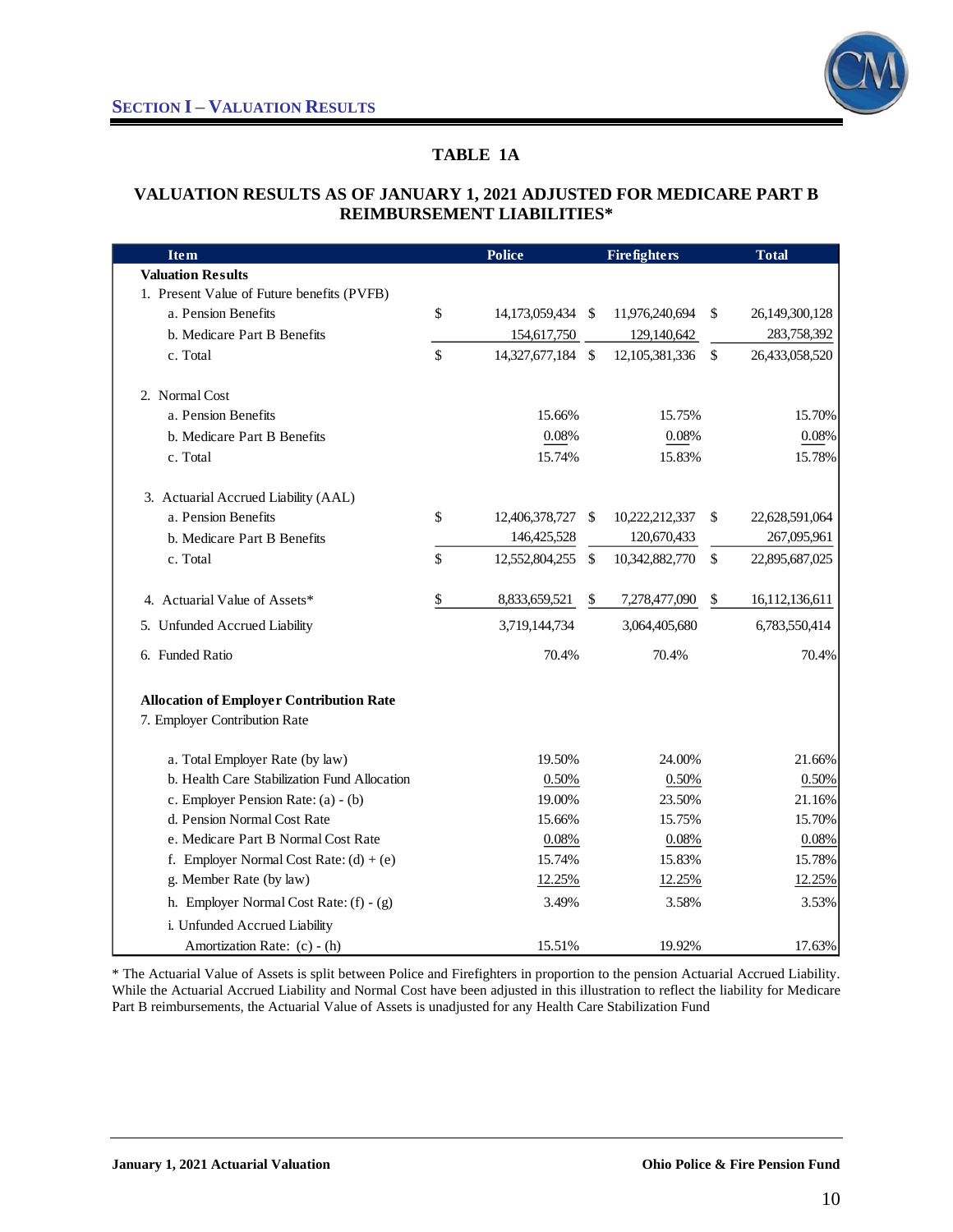

# **SUMMARY OF MARKET VALUE OF PLAN ASSETS AS OF DECEMBER 31, 2020**

|    | Summary of Assets for Years Ending December 31,                                                                                                                                |               | 2020           |               | 2019           |
|----|--------------------------------------------------------------------------------------------------------------------------------------------------------------------------------|---------------|----------------|---------------|----------------|
|    |                                                                                                                                                                                |               |                |               |                |
| 1. | Market Value of Assets as of January 1*                                                                                                                                        | $\mathcal{S}$ | 15,636,590,807 | <sup>\$</sup> | 13,941,056,807 |
| 2. | Contributions During Calendar Year                                                                                                                                             |               |                |               |                |
|    | a. Member                                                                                                                                                                      | $\mathcal{S}$ | 312,628,926 \$ |               | 303,413,682    |
|    | b. Employer                                                                                                                                                                    |               | 518,204,527    |               | 502,043,282    |
|    | c. State Subsidy                                                                                                                                                               |               | 225,676        |               | 260,488        |
|    | d. Total                                                                                                                                                                       |               | 831,059,129    |               | 805,717,452    |
| 3. | Benefit Payments During Calendar Year                                                                                                                                          | \$            | 1,400,413,884  | $\mathcal{S}$ | 1,394,027,927  |
| 4. | Administrative Expenses During Calendar Year                                                                                                                                   | $\mathcal{S}$ | 18,903,295     | $\mathbb{S}$  | 21,249,464     |
| 5. | Income During Calendar Year                                                                                                                                                    |               |                |               |                |
|    | a. Interest, Dividends and Other Income                                                                                                                                        | $\mathcal{S}$ | 392,513,944 \$ |               | 440,997,843    |
|    | b. Appreciation/(Depreciation)                                                                                                                                                 |               | 1,017,534,114  |               | 1,915,798,237  |
|    | c. Investment Expenses                                                                                                                                                         |               | 48,078,974     |               | 52,439,162     |
|    | d. Investment Return After Expenses $(a) + (b) - (c)$                                                                                                                          |               | 1,361,969,084  |               | 2,304,356,918  |
|    | e. Other Income/Changes                                                                                                                                                        |               | 823,416        |               | 737,021        |
|    | f. Total Income $(d) + (e)$                                                                                                                                                    |               | 1,362,792,500  |               | 2,305,093,939  |
| 6. | Market Value of Assets as of December 31*                                                                                                                                      | \$            | 16,411,125,257 | $\sqrt$       | 15,636,590,807 |
|    | $(1) + (2d) - (3) - (4) + (5f.)$                                                                                                                                               |               |                |               |                |
|    | 7. Rate of Return                                                                                                                                                              |               | 8.88%          |               | 16.90%         |
|    | $(5d.) / [(1) + 0.5 * ((2d.) - (3) - (4) + (5e.))]$                                                                                                                            |               |                |               |                |
|    | *The Market Value of Assets includes the DROP accrual balances of \$1,838,381,783, \$1,715,029,868 and \$1,656,454,880 as of<br>December 31, 2020, 2019 and 2018 respectively. |               |                |               |                |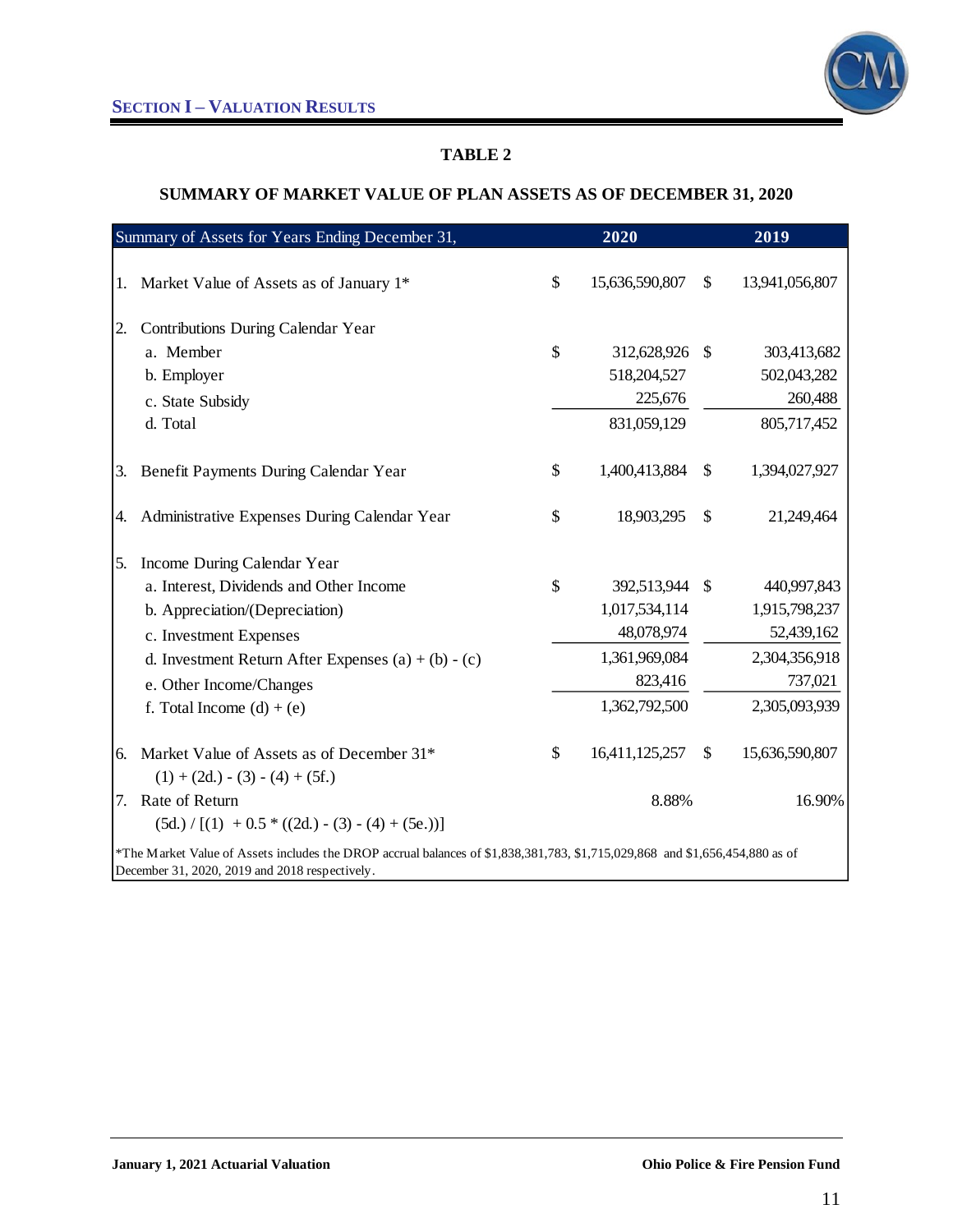### **DERIVATION OF ACTUARIAL VALUE OF ASSETS AS OF JANUARY 1, 2021**

|                 |                                                                          |               |                                                                  |                 |                 |            |    | <b>January 1, 2021</b> |  |
|-----------------|--------------------------------------------------------------------------|---------------|------------------------------------------------------------------|-----------------|-----------------|------------|----|------------------------|--|
| 1.              |                                                                          |               | Market Value of Assets as of December 31, 2020                   |                 |                 |            | \$ | 16,411,125,257         |  |
| 2.              |                                                                          |               | Determination of Deferred Gain (Loss)                            |                 |                 |            |    |                        |  |
|                 |                                                                          |               |                                                                  |                 |                 |            |    |                        |  |
|                 |                                                                          |               | <b>Return on Market Value of Assets</b>                          |                 |                 |            |    |                        |  |
|                 |                                                                          |               |                                                                  |                 |                 |            |    | <b>Deferred</b>        |  |
|                 |                                                                          | Year          | <b>Actual</b>                                                    | <b>Expected</b> | Gain/(Loss)     | % Deferred |    | <b>Amount</b>          |  |
|                 |                                                                          | 2020          | \$1,361,969,084                                                  | \$1,227,428,820 | \$134,540,264   | 75%        |    | \$100,905,198          |  |
|                 |                                                                          | 2019          | 2,304,356,918                                                    | 1,090,925,194   | 1,213,431,724   | 50%        |    | 606,715,862            |  |
|                 |                                                                          | 2018          | (460, 216, 086)                                                  | 1,174,313,569   | (1,634,529,655) | 25%        |    | (408, 632, 414)        |  |
|                 |                                                                          | 2017          | 1,808,150,698                                                    | 1,073,514,102   | 734,636,596     | 0%         |    |                        |  |
|                 |                                                                          |               |                                                                  |                 |                 |            |    | 298,988,646            |  |
|                 |                                                                          |               |                                                                  |                 |                 |            |    |                        |  |
| 3.              |                                                                          |               | Adjustment for 20% corridor                                      |                 |                 |            |    |                        |  |
| 4.              |                                                                          |               | Actuarial Value of Assets as of January 1, 2021: (1) - (2) + (3) |                 |                 |            | \$ | 16,112,136,611         |  |
|                 |                                                                          |               |                                                                  |                 |                 |            |    |                        |  |
| 5.              |                                                                          |               | Actuarial Rate of Return *                                       |                 |                 |            |    |                        |  |
|                 |                                                                          |               | a. Actuarial Value of Assets as of January 1, 2020               |                 |                 |            | \$ | 15,360,122,693         |  |
|                 | b. Contributions During 2020                                             | 831,059,129   |                                                                  |                 |                 |            |    |                        |  |
|                 | c. Benefits Paid During 2020                                             | 1,400,413,884 |                                                                  |                 |                 |            |    |                        |  |
|                 | d. Expenses During 2020                                                  | 18,903,295    |                                                                  |                 |                 |            |    |                        |  |
| e. Other Income |                                                                          |               |                                                                  |                 |                 |            |    | 823,416                |  |
|                 |                                                                          |               | f. Return on an Actuarial Basis                                  |                 |                 |            |    | 1,339,448,552          |  |
|                 | g. Actuarial Rate of Return: (f) / [(a) + 0.5 * ((b) - (c) - (d) + (e))] |               |                                                                  |                 |                 |            |    |                        |  |

\* The actuarial rate of return is the rate of return based on the change in the actuarial value of assets from last year to this year. The rate of return is calculated assuming contributions and disbursements occur halfway through the year.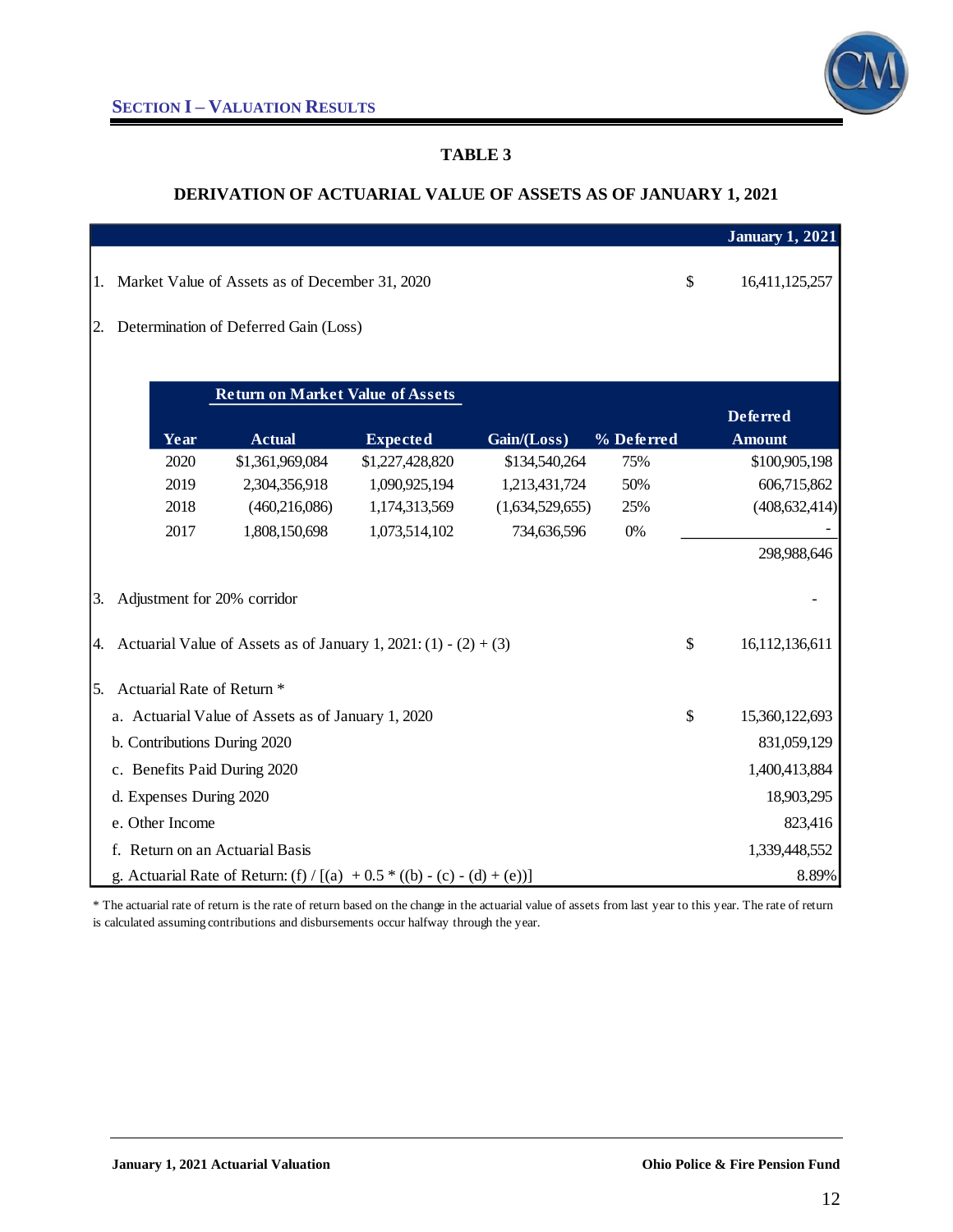

# **ANALYSIS OF CHANGE IN UNFUNDED ACTUARIAL ACCRUED LIABILITY AS OF JANUARY 1, 2021**

|                                                                         | <b>January 1, 2021</b> |
|-------------------------------------------------------------------------|------------------------|
| 1. Unfunded Accrued Liability at January 1, 2020                        | \$<br>6,684,160,703    |
| 2. Contributions Toward Unfunded Accrued Liability                      | 456,063,297            |
| 3. Interest Credit at 8.00% to December 31, 2020                        | 516,841,272            |
| 4. Expected Unfunded Accrued Liability at December 31, 2020 (1)-(2)+(3) | 6,744,938,678          |
| 5. Actual Unfunded Accrued Liability at January 1, 2021                 | \$<br>6,516,454,453    |
| 6. Net Gain (Loss) $(4) - (5)$                                          | \$<br>228,484,225      |
| 7. Reasons for Net Gain (Loss)                                          |                        |
| a. Experience Gains (Losses)                                            |                        |
| Gain (Loss) from Investment Return on Actuarial Value of Assets<br>1.   | \$<br>134,992,475      |
| Gain (Loss) from Demographic Experience and Other<br>11.                | 91,271,351             |
| iii. Subtotal                                                           | 226, 263, 826          |
| Gain (Loss) from Pay Load Adjustment for Late Reported Pays<br>(b)      | 2,220,399              |
| Total<br>(c)                                                            | \$<br>228,484,225      |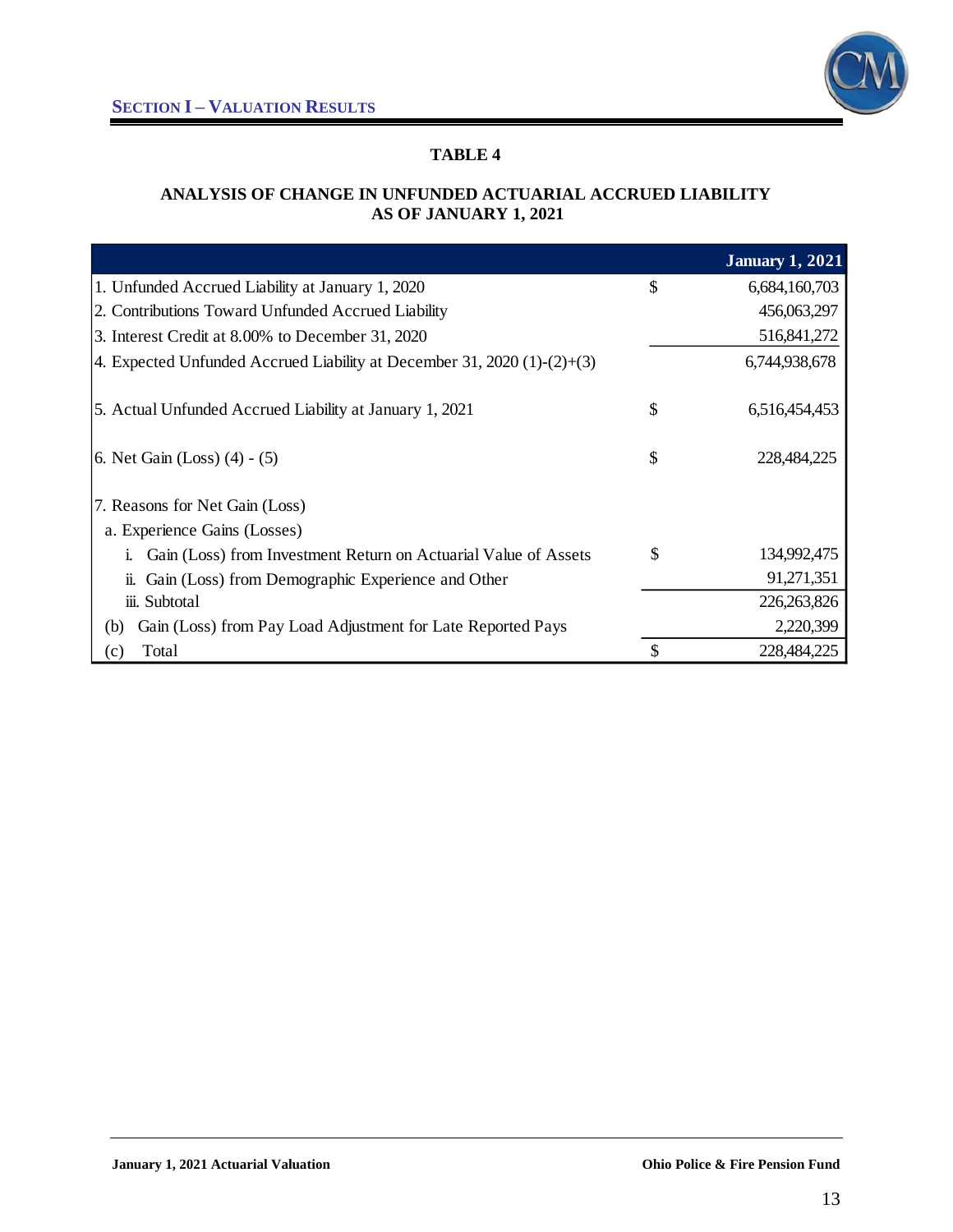

### **DETAILED ANALYSIS OF GAINS AND LOSSES DUE TO PLAN EXPERIENCE RESULTING IN DIFFERENCES BETWEEN ASSUMED AND ACTUAL EXPERIENCE**

|                                                                                                                                                                                               | Gain / (Loss) for Year Ended January 1, |    |                    |                  |                                                                                 |   |                 |  |  |  |  |
|-----------------------------------------------------------------------------------------------------------------------------------------------------------------------------------------------|-----------------------------------------|----|--------------------|------------------|---------------------------------------------------------------------------------|---|-----------------|--|--|--|--|
| <b>Plan Experience</b>                                                                                                                                                                        | 2021                                    |    | 2020               | 2019             | 2018                                                                            |   | <b>Total</b>    |  |  |  |  |
| Turnover<br>If more liabilities are released by withdrawal<br>separations from active membership than assumed,<br>there is a gain. If smaller releases, there is a loss.                      | \$<br>$(9,775,170)$ \$                  |    | $(10,222,710)$ \$  | $(3,121,347)$ \$ | $(27,220,946)$ \$                                                               |   | (50,340,173)    |  |  |  |  |
| Retirement<br>If members retire at older ages than assumed, there is<br>a gain. If younger, there is a loss.                                                                                  | (77, 855, 153)                          |    | (61,852,611)       | 32,335,086       | (6,766,327)                                                                     |   | (114, 139, 005) |  |  |  |  |
| Death among retired members and beneficiaries<br>If more deaths occur than assumed, there is a gain. If<br>fewer deaths than assumed, there is a loss.                                        | (23,792,783)                            |    | (32,634,935)       | 8,808,719        | (19,519,180)                                                                    |   | (67, 138, 179)  |  |  |  |  |
| Disability retirements<br>If disability claims are less than assumed, there is a<br>gain. If more claims, a loss.                                                                             | 11,252,059                              |    | 3,232,986          | 12,441,861       | 3,477,918                                                                       |   | 30,404,824      |  |  |  |  |
| Salary increase/decrease<br>If there are smaller pay increases than assumed, there<br>is a gain. If greater increases, a loss.                                                                | 57,863,583                              |    | 11,532,085         | 149,203,045      | 107,318,122                                                                     |   | 325,916,835     |  |  |  |  |
| Return to work<br>If participants return to work with previous service<br>restored, there is a loss.                                                                                          | (1,684,844)                             |    | (1,089,645)        | (11,066,219)     | (1,185,692)                                                                     |   | (15,026,400)    |  |  |  |  |
| <b>New Entrants</b><br>If new entrants join OP&F, there is a loss.                                                                                                                            | (6,031,951)                             |    | (8,132,872)        | (7,984,831)      | (6,304,990)                                                                     |   | (28, 454, 644)  |  |  |  |  |
| Deaths among actives<br>If claims costs are less than assumed, there is a gain.<br>If more claims, a loss.                                                                                    | (469, 122)                              |    | (539,065)          | (1,393,575)      | (1,236,303)                                                                     |   | (3,638,065)     |  |  |  |  |
| Other Experience and Payroll Growth<br>If other experience, including less than expected<br>payroll growth, increases the unfunded liability, there is<br>a loss. Otherwise, there is a gain. | 141,764,732                             |    | (68, 637, 374)     | 237,392,859      | 5,633,515                                                                       |   | 316,153,732     |  |  |  |  |
| Net gain (or loss) during the year due to plan experience \$                                                                                                                                  | 91,271,351                              | \$ | $(168,344,141)$ \$ | 416,615,598      | 54,196,117<br>-S                                                                | S | 393,738,925     |  |  |  |  |
| Investment<br>If there is greater investment return than assumed,<br>there is a gain. If less return, a loss.                                                                                 | 134,992,475                             |    | 60,651,790         | (429, 920, 888)  | (148, 330, 338)                                                                 |   | (382, 606, 961) |  |  |  |  |
| Net gain (or loss) during the year due to plan exper \$226,263,826                                                                                                                            |                                         |    |                    |                  | $$ (107,692,351) \$ $(13,305,290) \$ $(94,134,221) \$ $$ 11,131,964$            |   |                 |  |  |  |  |
| <b>Adjustment for Late Reported Pays</b><br>Change in liability due to the pay being loaded to                                                                                                | 2,220,399                               |    | (11,745,499)       | (190, 537)       | 9,035,217                                                                       |   | (680, 420)      |  |  |  |  |
| Special Events<br>Changes due to special events (2019 - Change in<br>Actuary)                                                                                                                 |                                         |    |                    | (69, 747, 583)   |                                                                                 |   | (69, 747, 583)  |  |  |  |  |
| Total gain (or loss) during the year                                                                                                                                                          |                                         |    |                    |                  | $$228,484,225$ $$(119,437,850)$ $$(83,243,410)$ $$(85,099,004)$ $$(59,296,039)$ |   |                 |  |  |  |  |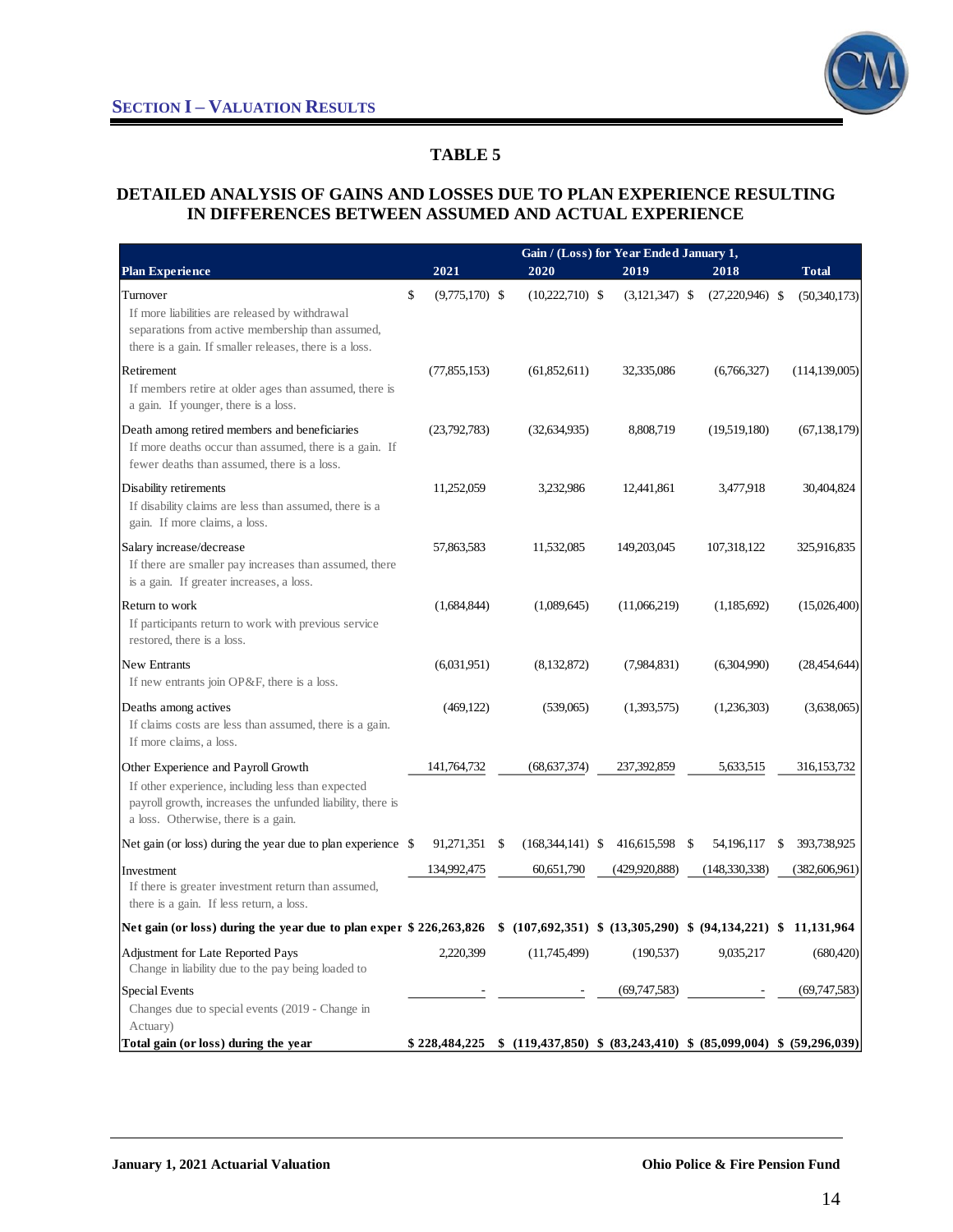

| Valuation as of<br>Jan. 1 | <b>Valuation</b><br><b>Assets</b> | <b>Actuarial Accrued</b><br>Liability (AAL) | <b>Unfunded Actuarial</b><br><b>Accrued Liability</b><br>(UAAL) | Ratio of<br>Assets to<br><b>AAL</b> | <b>Active</b><br><b>Member</b><br><b>Payroll</b> | <b>UAAL</b> as a<br>Percentage of<br><b>Active Member</b><br><b>Payroll</b> |
|---------------------------|-----------------------------------|---------------------------------------------|-----------------------------------------------------------------|-------------------------------------|--------------------------------------------------|-----------------------------------------------------------------------------|
| 2021                      | \$<br>16.112.1                    | \$<br>22,628.6                              | \$<br>6,516.5                                                   | 71.2%                               | \$<br>2,381.8                                    | 273.6%                                                                      |
| 2020                      | 15,360.1                          | 22,044.3                                    | 6.684.2                                                         | 69.7%                               | 2.313.6                                          | 288.9%                                                                      |
| 2019                      | 14.753.2                          | 21,264.7                                    | 6.511.5                                                         | 69.4%                               | 2.218.0                                          | 293.6%                                                                      |
| 2018                      | 14.594.6                          | 20,887.2                                    | 6.292.6                                                         | 69.9%                               | 2.209.3                                          | 284.8%                                                                      |
| 2017                      | 14.162.5                          | 20.290.4                                    | 6.127.9                                                         | 69.8%                               | 2.180.9                                          | 281.0%                                                                      |
| 2016                      | 13,653.0                          | 19,135.9                                    | 5,482.9                                                         | 71.3%                               | 2,060.9                                          | 266.1%                                                                      |
| 2015                      | 13.029.3                          | 18.395.6                                    | 5.366.3                                                         | 70.8%                               | 1.986.6                                          | 270.1%                                                                      |
| 2014                      | 11.063.2                          | 16.577.8                                    | 5.514.6                                                         | 66.7%                               | 1.942.3                                          | 283.9%                                                                      |
| 2013                      | 10.278.0                          | 16,007.9                                    | 5,729.9                                                         | 64.2%                               | 1.913.4                                          | 299.5%                                                                      |
| 2012                      | 10.309.0                          | 16,346.7                                    | 6.037.7                                                         | 63.1%                               | 1.897.4                                          | 318.2%                                                                      |

### **SCHEDULE OF FUNDING PROGRESS**

Note: Actuarial Assets and Liabilities prior to Jan. 1, 2015 are net of DROP balances.

Note: The amounts reported in this schedule do not include assets or liabilities for post-employment health care benefits.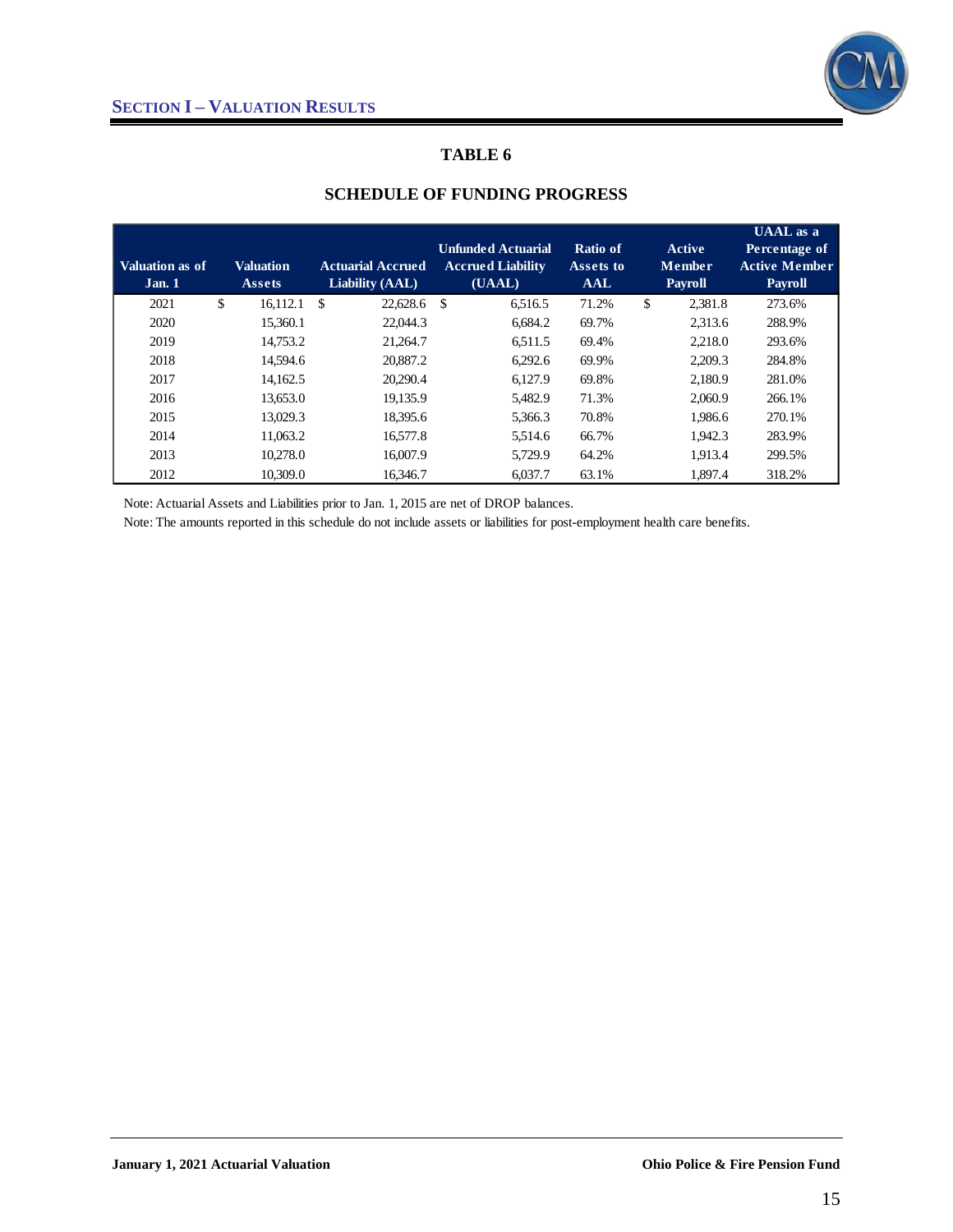

# **UNFUNDED ACTUARIAL ACCRUED LIABILITY (UAAL) FUNDING PERIOD AS OF JANUARY 1, 2021**

|      |                   | <b>Assumed</b>      |                      | Mid-Year            |                   |                  |
|------|-------------------|---------------------|----------------------|---------------------|-------------------|------------------|
|      | <b>UAAL</b> as of | <b>Amortization</b> |                      | <b>Amortization</b> | <b>UAAL</b> as of |                  |
|      | January 1,        | <b>Contribution</b> | Projected            | <b>Contribution</b> | December 31,      |                  |
| Plan | <b>Plan Year</b>  | Rate <sup>1</sup>   | Payroll <sup>2</sup> | Amount <sup>3</sup> | UAAL <sup>4</sup> |                  |
| Year | (a)               | (b)                 | (c)                  | (d)                 | (e)               | Year             |
| 2021 | \$6,516,454,453   | 17.71%              | \$2,493,009,886      | \$441,512,051       | \$6,578,938,027   | 1                |
| 2022 | 6,578,938,027     | 17.76%              | 2,574,032,707        | 457,148,763         | 6,630,170,138     | $\sqrt{2}$       |
| 2023 | 6,630,170,138     | 17.79%              | 2,657,688,770        | 472,929,992         | 6,669,100,484     | 3                |
| 2024 | 6,669,100,484     | 17.82%              | 2,744,063,655        | 489,095,741         | 6,694,345,318     | $\overline{4}$   |
| 2025 | 6,694,345,318     | 17.85%              | 2,833,245,724        | 505,733,147         | 6,704,319,640     | 5                |
| 2026 | 6,704,319,640     | 17.87%              | 2,925,326,210        | 522,788,986         | 6,697,366,960     | 6                |
| 2027 | 6,697,366,960     | 17.89%              | 3,020,399,312        | 540,285,121         | 6,671,675,549     | $\boldsymbol{7}$ |
| 2028 | 6,671,675,549     | 17.90%              | 3,118,562,290        | 558,268,853         | 6,625,239,583     | 8                |
| 2029 | 6,625,239,583     | 17.92%              | 3,219,915,564        | 576,872,979         | 6,555,754,765     | 9                |
| 2030 | 6,555,754,765     | 17.93%              | 3,324,562,820        | 595,986,253         | 6,460,848,064     | 10               |
| 2031 | 6,460,848,064     | 17.94%              | 3,432,611,112        | 615, 655, 764       | 6,337,907,672     | $11\,$           |
| 2032 | 6,337,907,672     | 17.94%              | 3,544,170,973        | 635,892,484         | 6,184,101,432     | 12               |
| 2033 | 6,184,101,432     | 17.94%              | 3,659,356,529        | 656,582,349         | 5,996,489,154     | 13               |
| 2034 | 5,996,489,154     | 17.94%              | 3,778,285,616        | 677,690,070         | 5,771,932,106     | 14               |
| 2035 | 5,771,932,106     | 17.93%              | 3,901,079,899        | 699,449,133         | 5,506,797,813     | 15               |
| 2036 | 5,506,797,813     | 17.92%              | 4,027,864,996        | 721,981,156         | 5,197,036,812     | 16               |
| 2037 | 5,197,036,812     | 17.92%              | 4,158,770,608        | 745,326,517         | 4,838,233,719     | 17               |
| 2038 | 4,838,233,719     | 17.92%              | 4,293,930,653        | 769,427,080         | 4,425,680,340     | 18               |
| 2039 | 4,425,680,340     | 17.92%              | 4,433,483,399        | 794,361,234         | 3,954,210,358     | 19               |
| 2040 | 3,954,210,358     | 17.92%              | 4,577,571,609        | 820,082,181         | 3,418,292,784     | $20\,$           |
| 2041 | 3,418,292,784     | 17.91%              | 4,726,342,687        | 846,586,837         | 2,811,957,358     | 21               |
| 2042 | 2,811,957,358     | 17.91%              | 4,879,948,824        | 873,911,255         | 2,128,718,730     | 22               |
| 2043 | 2,128,718,730     | 17.91%              | 5,038,547,161        | 902,203,750         | 1,361,418,588     | 23               |
| 2044 | 1,361,418,588     | 17.91%              | 5,202,299,944        | 931,549,014         | 502,237,941       | 24               |
| 2045 | 502,237,941       | 17.91%              | 5,371,374,692        | 961,862,782         |                   | 25               |
| 2046 |                   | 17.91%              | 5,545,944,369        | 993,137,269         |                   | 26               |
| 2047 |                   | 17.91%              | 5,726,187,561        | 1,025,410,419       |                   | 27               |
| 2048 |                   | 17.90%              | 5,912,288,657        | 1,058,479,856       |                   | 28               |
| 2049 |                   | 17.90%              | 6,104,438,038        | 1,092,458,863       |                   | 29               |
| 2050 | $\overline{a}$    | 17.89%              | 6,302,832,275        | 1,127,474,761       |                   | 30               |

Funding Period is 25 years because the UAAL is first projected to be zero as of December 31 of year 25.

<sup>1</sup> The amortization contribution rate is the total statutory contribution rate, minus the total normal cost rate, minus the health care contribution rate. The statutory contribution rate is assumed to remain unchanged except for any legislated increases, for which none are assumed after the July 1, 2015 member contribution rate increase. The impact of SB 340 and changes adopted by OP&F that will impact new members will reduce the total normal cost rate over time, and, thus, increase the amortization contribution rate, as reflected above.

 $2^2$  Based on 3.25% payroll growth assumption

 $3$  The contribution amount is the product of (b) the amortization contribution rate and (c) the assumed payroll amount.

<sup>4</sup> The outstanding balance at the end of the year is derived from the outstanding balance at the beginning of the year with interest minus the mid-year amortization contribution with interest. (e) =  $[$  (a) x 1.08 $]$  -  $[$  (d) x 1.08 $\textdegree$ 0.5  $]$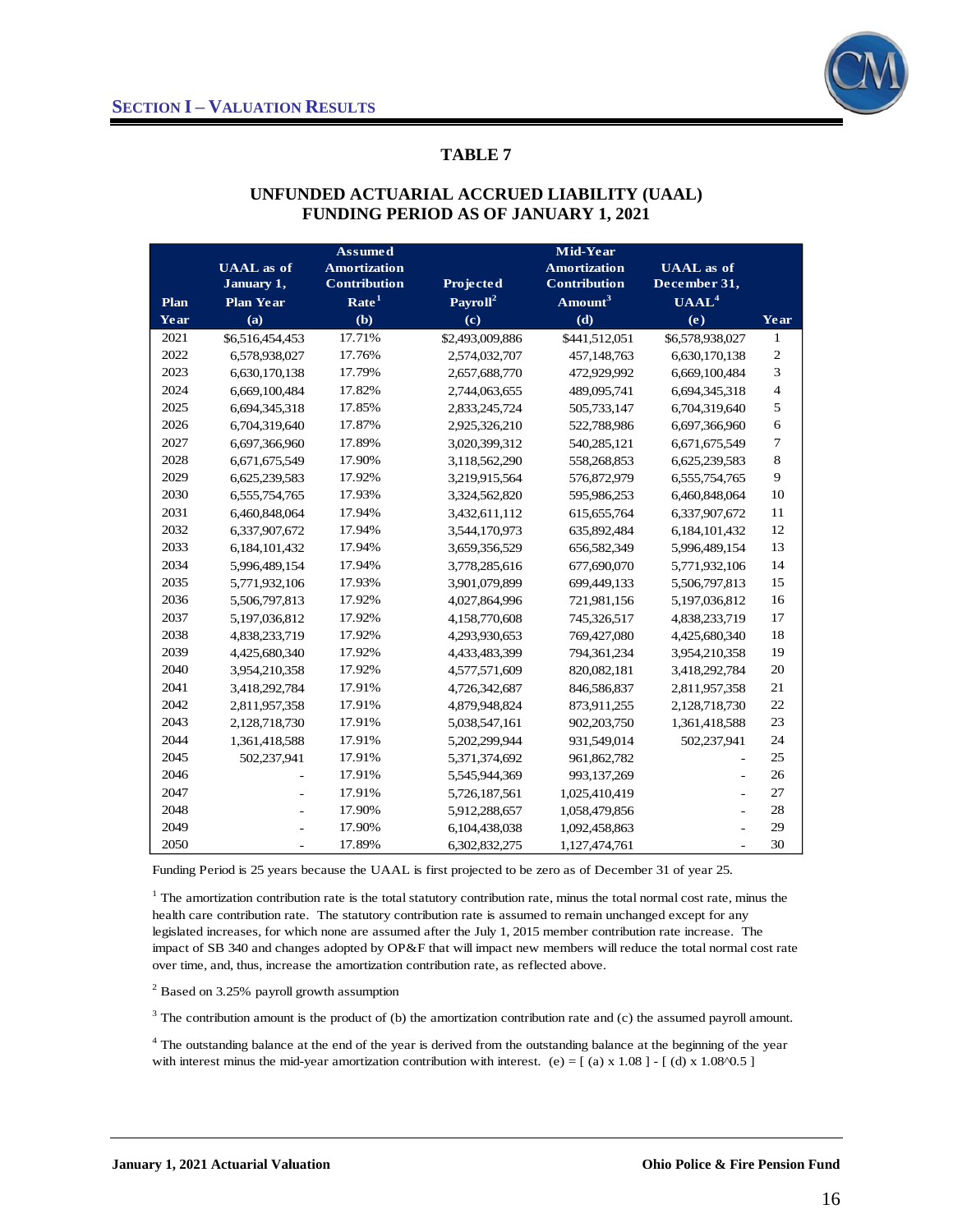

### **SOLVENCY TEST – COMPARATIVE SUMMARY OF ACTUARIAL ACCRUED LIABILITY AND ACTUARIAL VALUE OF ASSETS**

| <b>POLICE</b>                       |                                                     |                                                    |                                                         |                                                                        |      |      |                                            |
|-------------------------------------|-----------------------------------------------------|----------------------------------------------------|---------------------------------------------------------|------------------------------------------------------------------------|------|------|--------------------------------------------|
| <b>Valuation as</b><br>of January 1 | (1)<br><b>Active Member</b><br><b>Contributions</b> | (2)<br><b>Retirees and</b><br><b>Beneficiaries</b> | (3)<br><b>Active Member</b><br><b>Employer Financed</b> | <b>Actuarial Value of Covered by Valuation Assets</b><br><b>Assets</b> | (1)  | (2)  | <b>Portion of Accrued Liability</b><br>(3) |
| 2021                                | 1.703.012                                           | \$7,687,534                                        | \$3,015,833                                             | \$8,833,660                                                            | 100% | 93%  | 0%                                         |
| 2020                                | 1,650,362                                           | 7,361,618                                          | 3,077,379                                               | 8,423,682                                                              | 100% | 92%  | 0%                                         |
| 2019                                | 1,584,057                                           | 7,107,922                                          | 2,987,107                                               | 8,102,788                                                              | 100% | 92%  | 0%                                         |
| 2018                                | 1,515,993                                           | 6,870,423                                          | 3,138,109                                               | 8,052,548                                                              | 100% | 95%  | 0%                                         |
| 2017                                | 1.451.473                                           | 6,576,192                                          | 3,184,383                                               | 7,825,895                                                              | 100% | 97%  | 0%                                         |
| 2016                                | 1,386,649                                           | 6,085,896                                          | 3,002,889                                               | 7.473.979                                                              | 100% | 100% | 0%                                         |
| 2015                                | 1,210,400                                           | 5,857,146                                          | 3,015,390                                               | 7, 141, 575                                                            | 100% | 100% | 2%                                         |
| 2014                                | 1,171,496                                           | 5,368,637                                          | 2,583,711                                               | 6,088,816                                                              | 100% | 92%  | 0%                                         |
| 2013                                | 1,131,664                                           | 5,166,808                                          | 2,532,580                                               | 5,670,069                                                              | 100% | 88%  | 0%                                         |
| 2012                                | 1,100,146                                           | 4,960,051                                          | 2,969,900                                               | 5,694,783                                                              | 100% | 93%  | 0%                                         |

#### **FIREFIGHTERS**

| <b>Valuation as</b> | (1)<br><b>Active Member</b> | (2)<br><b>Retirees and</b> | (3)<br><b>Active Member</b> | <b>Actuarial Value of Covered by Valuation Assets</b> |      | <b>Portion of Accrued Liability</b> |     |
|---------------------|-----------------------------|----------------------------|-----------------------------|-------------------------------------------------------|------|-------------------------------------|-----|
| of January 1        | <b>Contributions</b>        | <b>Beneficiaries</b>       | <b>Employer Financed</b>    | <b>Assets</b>                                         | (1)  | (2)                                 | (3) |
| 2021                | 1.552.817                   | \$5,881,373                | \$2,788,022                 | \$7,278,477                                           | 100% | 97%                                 | 0%  |
| 2020                | 1,489,023                   | 5,589,542                  | 2,876,359                   | 6.936.441                                             | 100% | 97%                                 | 0%  |
| 2019                | 1,423,619                   | 5,373,749                  | 2.788.255                   | 6,650,372                                             | 100% | 97%                                 | 0%  |
| 2018                | 1,345,237                   | 5,150,080                  | 2,867,386                   | 6,542,014                                             | 100% | 100%                                | 2%  |
| 2017                | 1.276.582                   | 4.922.990                  | 2.878.774                   | 6.336.593                                             | 100% | 100%                                | 5%  |
| 2016                | 1.213.330                   | 4.614.250                  | 2.832.862                   | 6.179.025                                             | 100% | 100%                                | 12% |
| 2015                | 1.062.097                   | 4,337,819                  | 2,912,741                   | 5.887.716                                             | 100% | 100%                                | 17% |
| 2014                | 1.028.465                   | 3,924,388                  | 2.501.058                   | 4.974.383                                             | 100% | 100%                                | 1%  |
| 2013                | 974.362                     | 3,751,279                  | 2,451,195                   | 4,607,962                                             | 100% | 97%                                 | 0%  |
| 2012                | 965.598                     | 3.581.800                  | 2.769.204                   | 4.614.176                                             | 100% | 100%                                | 2%  |

#### **TOTAL**

| Valuation as<br>of January 1 | (1)<br><b>Active Member</b><br><b>Contributions</b> | (2)<br><b>Retirees and</b><br><b>Beneficiaries</b> | (3)<br><b>Active Member</b><br><b>Employer Financed</b> | <b>Actuarial Value of Covered by Valuation Assets</b><br><b>Assets</b> | (1)  | (2)  | <b>Portion of Accrued Liability</b><br>(3) |
|------------------------------|-----------------------------------------------------|----------------------------------------------------|---------------------------------------------------------|------------------------------------------------------------------------|------|------|--------------------------------------------|
| 2021                         | 3,255,829                                           | \$13,568,907                                       | \$5,803,855                                             | \$16,112,137                                                           | 100% | 95%  | 0%                                         |
| 2020                         | 3,139,385                                           | 12.951.161                                         | 5.953.738                                               | 15,360,123                                                             | 100% | 94%  | 0%                                         |
| 2019                         | 3.007.676                                           | 12.481.671                                         | 5,775,362                                               | 14,753,160                                                             | 100% | 94%  | 0%                                         |
| 2018                         | 2,861,230                                           | 12,020,503                                         | 6,005,495                                               | 14,594,562                                                             | 100% | 98%  | 0%                                         |
| 2017                         | 2.728,055                                           | 11.499.182                                         | 6.063.157                                               | 14.162.488                                                             | 100% | 99%  | 0%                                         |
| 2016                         | 2.599.979                                           | 10,700,146                                         | 5.835.751                                               | 13.653.004                                                             | 100% | 100% | 6%                                         |
| 2015                         | 2.272.497                                           | 10.194.965                                         | 5,928,131                                               | 13.029.291                                                             | 100% | 100% | 9%                                         |
| 2014                         | 2.199.961                                           | 9.293.025                                          | 5.084.769                                               | 11.063.199                                                             | 100% | 95%  | 0%                                         |
| 2013                         | 2,106,026                                           | 8,918,087                                          | 4,983,775                                               | 10,278,031                                                             | 100% | 92%  | 0%                                         |
| 2012                         | 2.065.744                                           | 8.541.851                                          | 5.739.104                                               | 10.308.959                                                             | 100% | 97%  | 0%                                         |

Note: Actuarial Assets and Liabilities prior to Jan. 1, 2015 are net of DROP balances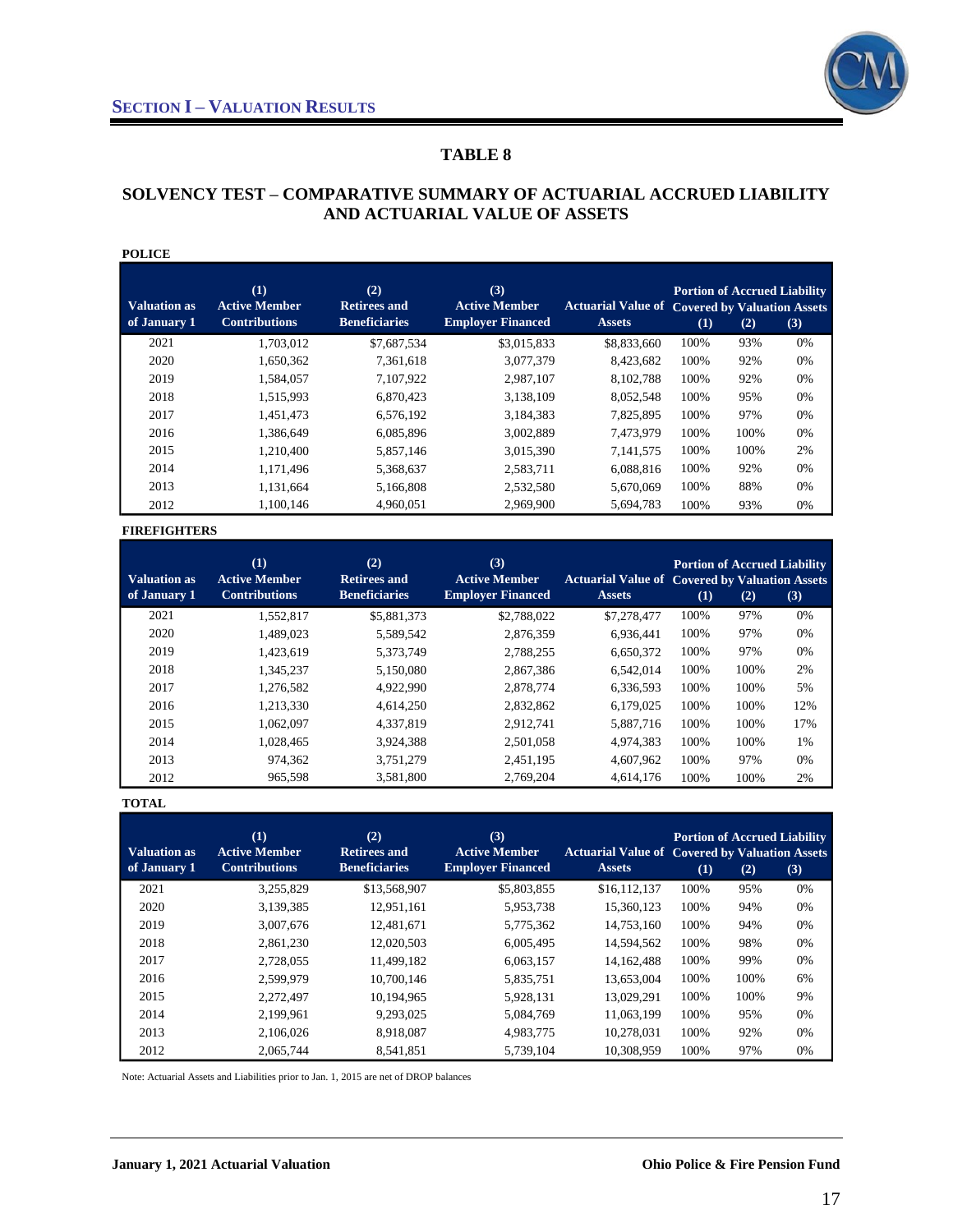

# **SUMMARY OF MEMBERSHIP DATA AS OF JANUARY 1, 2021**

# **POLICE**

| <b>Item</b>                  |   | <b>Male</b>   |               | <b>Female</b>  | <b>Total</b>  |
|------------------------------|---|---------------|---------------|----------------|---------------|
| Number of Members            |   | 13,778        |               | 1,683          | 15,461        |
| <b>Annual Salaries</b>       |   | 1,126,948,713 | - S           | 130,075,646 \$ | 1,257,024,359 |
| <b>Average Annual Salary</b> | S | 81,793        | <sup>\$</sup> | 77,288         | \$<br>81,303  |
| Average Age                  |   | 41.6          |               | 39.6           | 41.4          |
| Average Service              |   | 14.2          |               | 119            | 14.0          |

# **FIREFIGHTERS**

| <b>Item</b>                  |    | <b>Male</b>   | <b>Female</b> | <b>Total</b>  |
|------------------------------|----|---------------|---------------|---------------|
| Number of Members            |    | 13,244        | 433           | 13,677        |
| <b>Annual Salaries</b>       | \$ | 1,123,681,957 | 33,831,105    | 1,157,513,062 |
| <b>Average Annual Salary</b> | S  | 84,845        | \$<br>78,132  | 84,632        |
| Average Age                  |    | 42.3          | 38.8          | 42.2          |
| Average Service              |    | 14.7          | 10.2          | 14.5          |

# **TOTAL**

| <b>Item</b>                  |   | <b>Male</b>   |               | <b>Female</b> |    | <b>Total</b>  |
|------------------------------|---|---------------|---------------|---------------|----|---------------|
| Number of Members            |   | 27,022        |               | 2,116         |    | 29,138        |
| <b>Annual Salaries</b>       | S | 2,250,630,670 | <sup>\$</sup> | 163,906,750   |    | 2,414,537,420 |
| <b>Average Annual Salary</b> | S | 83,289        | \$            | 77,461        | -S | 82,866        |
| Average Age                  |   | 41.9          |               | 39.5          |    | 41.8          |
| Average Service              |   | 14.4          |               | 11.6          |    | 14.2          |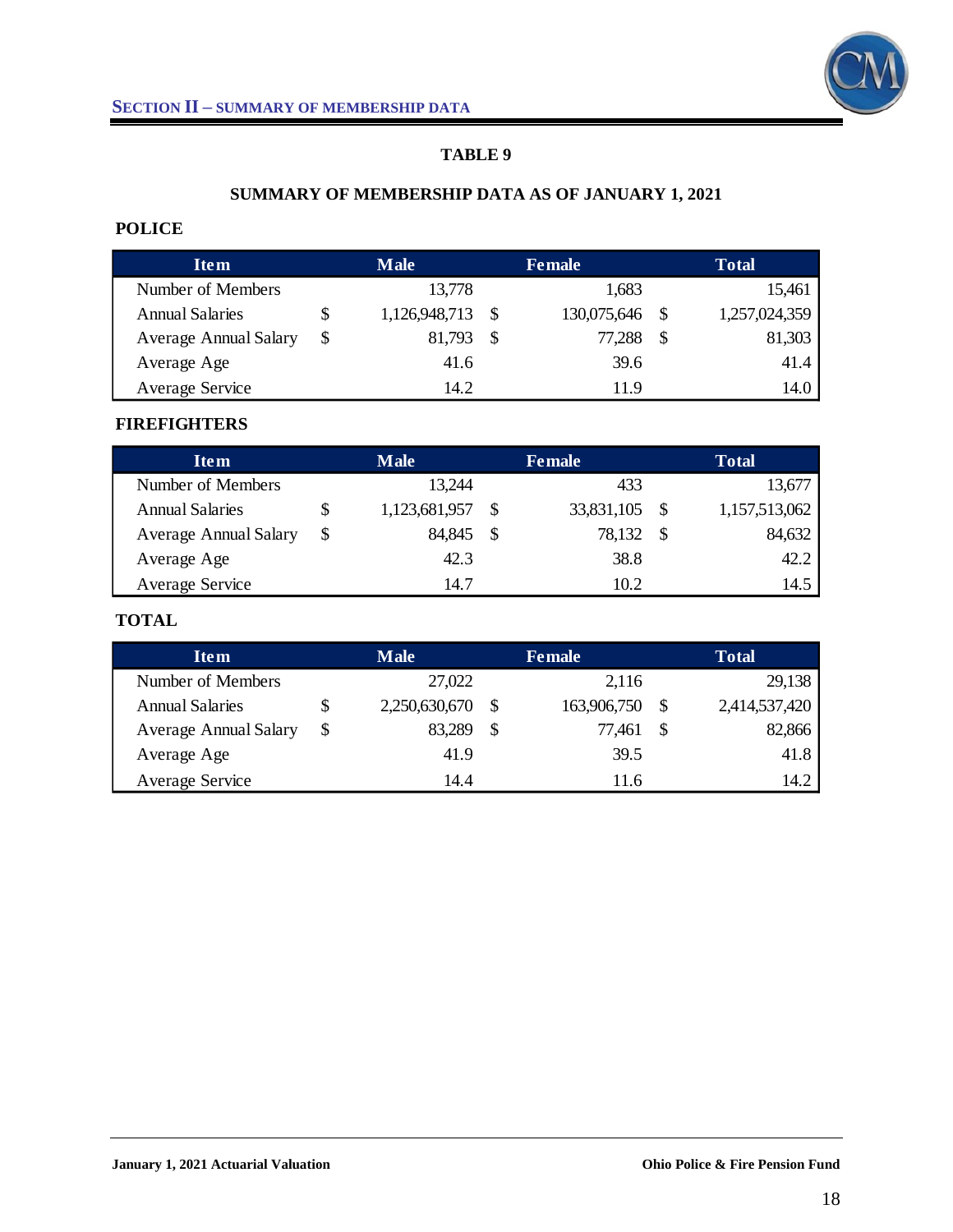

# **SUMMARY OF MEMBERSHIP DATA AS OF JANUARY 1, 2021 (continued)**

# **POLICE**

| <b>Item</b>               | <b>Male</b> | <b>Female</b> | <b>Total</b> |
|---------------------------|-------------|---------------|--------------|
| Eligible for Allowances   | 154         |               | 167          |
| Eligible for Refunds Only | 2,641       | 446           | 3,087        |
| Total                     | 2,795       | 459           | .254ر        |

# **FIREFIGHTERS**

| Item                      | <b>Male</b> | <b>Female</b> | Total |
|---------------------------|-------------|---------------|-------|
| Eligible for Allowances   |             |               |       |
| Eligible for Refunds Only | 726         |               | 802   |
| Total                     | 819         |               | 902   |

# **TOTAL**

| <b>Item</b>               | <b>Male</b> | <b>Female</b> | Total |
|---------------------------|-------------|---------------|-------|
| Eligible for Allowances   | 247         | 20            | 267   |
| Eligible for Refunds Only | 3,367       | 522           | 3,889 |
| Total                     | 3,614       | 542           | 4,156 |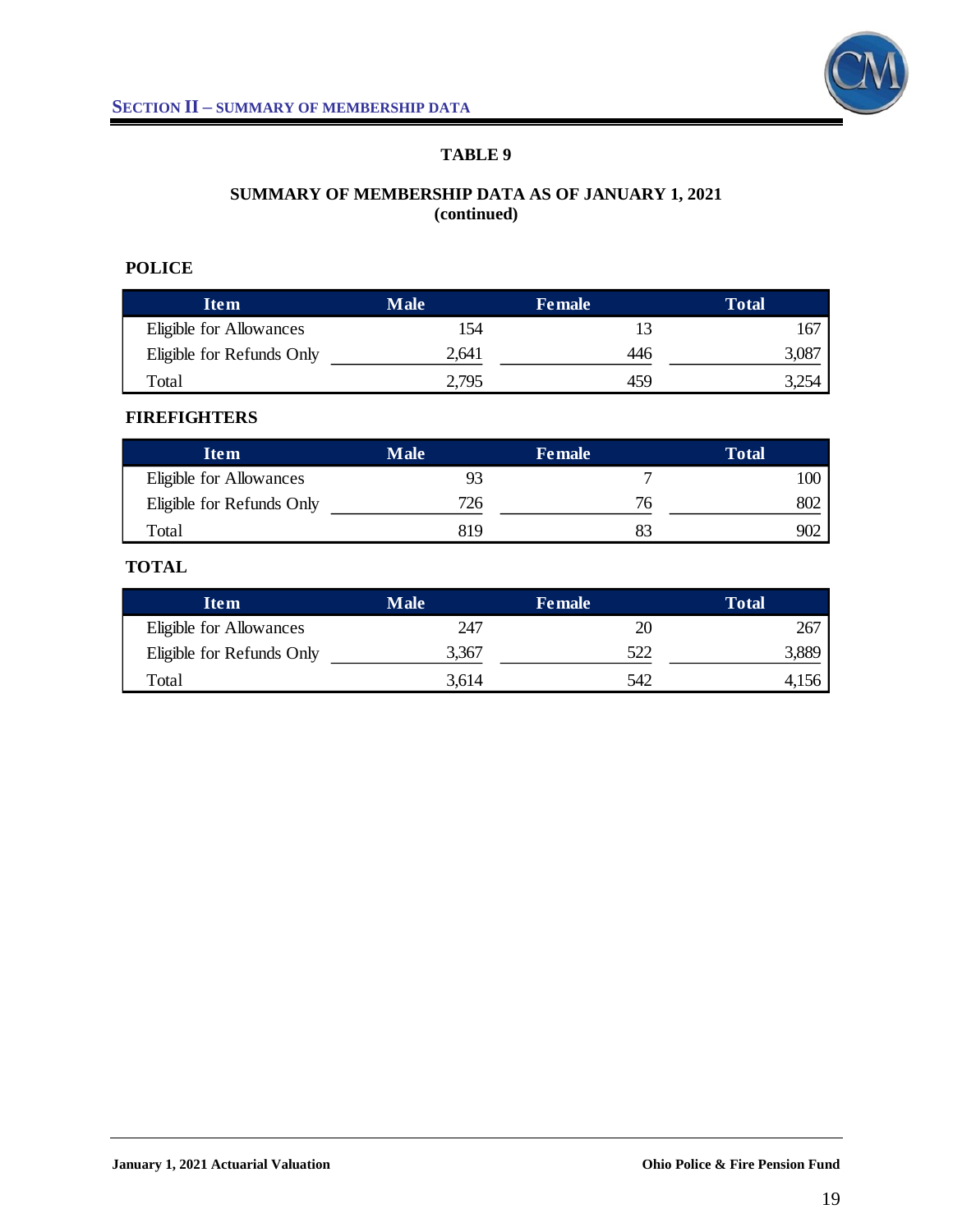

# **SUMMARY OF MEMBERSHIP DATA AS OF JANUARY 1, 2021 (continued)**

### **POLICE**

| <b>Item</b>                 | <b>Number</b> | <b>Annual</b><br><b>Allowance</b> |  | Average<br><b>Allowance</b> | Average<br>Age |
|-----------------------------|---------------|-----------------------------------|--|-----------------------------|----------------|
| <b>Service Retirees</b>     | 9.270         | 475,893,576 \$                    |  | 51,337                      | 68.3           |
| Survivors and Beneficiaries | 4.624         | 54,045,222                        |  | 11,688                      | 71.7           |
| <b>Disability Retirees</b>  | 3,515         | 147,518,387                       |  | 41.968                      | 64.7           |
| Total                       | 17.409        | 677,457,185                       |  | 38,914                      | 68.5           |

### **FIREFIGHTERS**

| <b>Item</b>                 | <b>Number</b> | <b>Annual</b><br><b>Allowance</b> |             | Average<br><b>Allowance</b> |        | Average<br>Age |
|-----------------------------|---------------|-----------------------------------|-------------|-----------------------------|--------|----------------|
| <b>Service Retirees</b>     | 7,162         |                                   | 371,203,477 |                             | 51,830 | 69.0           |
| Survivors and Beneficiaries | 3,352         |                                   | 39,169,459  |                             | 11,685 | 74.0           |
| <b>Disability Retirees</b>  | 2.449         |                                   | 111,458,406 |                             | 45.512 | 66.5           |
| Total                       | 12.963        |                                   | 521,831,343 |                             | 40.255 | 69.8           |

### **TOTAL**

| <b>Item</b>                 | <b>Number</b> | <b>Annual</b><br><b>Allowance</b> | Average<br><b>Allowance</b> |        | Average<br>Age |
|-----------------------------|---------------|-----------------------------------|-----------------------------|--------|----------------|
| <b>Service Retirees</b>     | 16.432        | 847,097,053                       |                             | 51,552 | 68.6           |
| Survivors and Beneficiaries | 7.976         | 93,214,681                        |                             | 11,687 | 72.7           |
| <b>Disability Retirees</b>  | 5,964         | 258,976,793                       |                             | 43.423 | 65.4           |
| Total                       | 30.372        | 1,199,288,527                     |                             | 39.487 | 69.1           |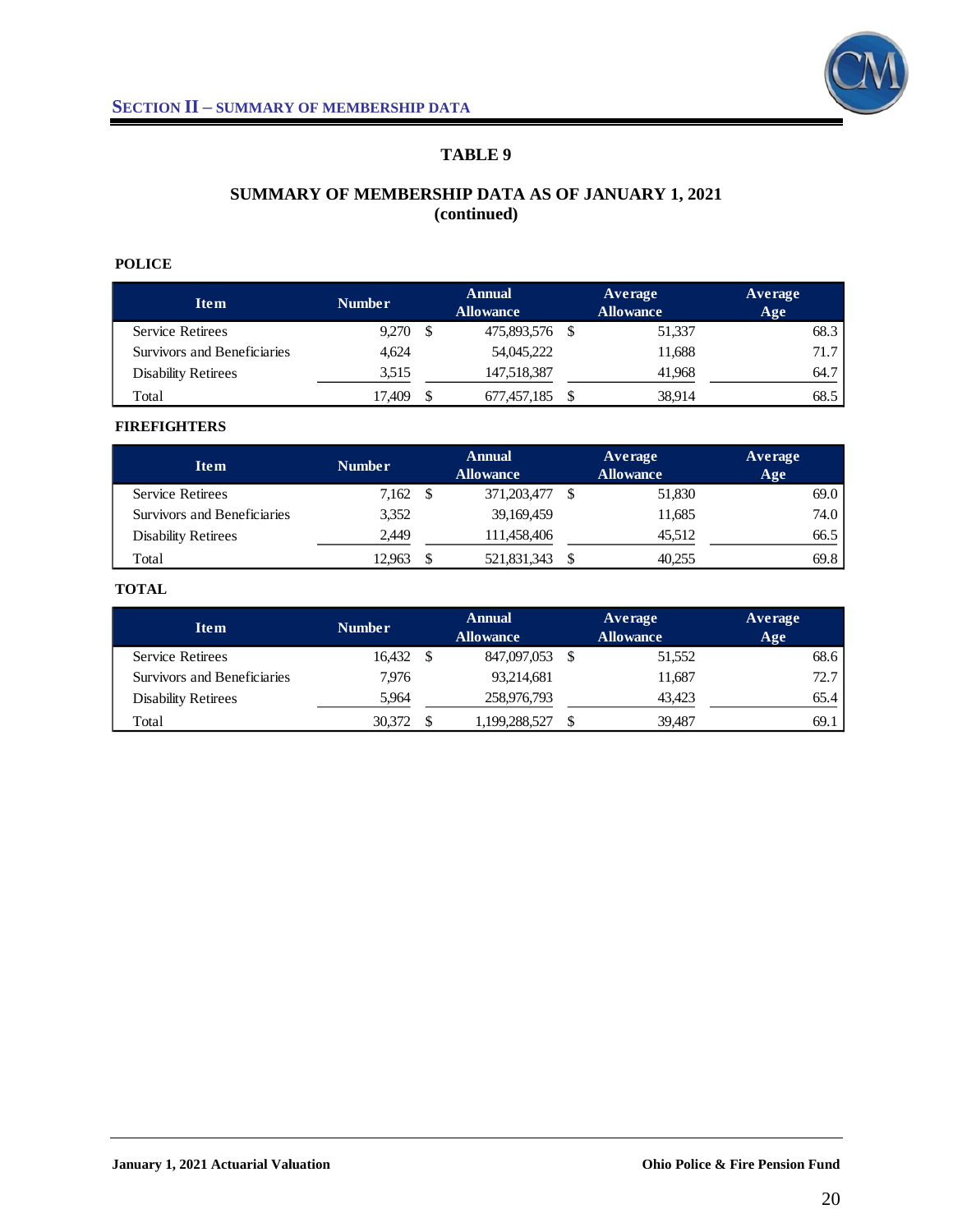

# **ACTIVE MEMBERSHIP DATA AS OF JANUARY 1, 2021 POLICE**

|                    |          |                |                |          | <b>Years of Service</b> |                |           |           |                |              |
|--------------------|----------|----------------|----------------|----------|-------------------------|----------------|-----------|-----------|----------------|--------------|
| Age                | $0 - 4$  | $5-9$          | $10 - 14$      | $15-19$  | $20 - 24$               | $25 - 29$      | 30-34     | 35-39     | 40 & Up        | <b>Total</b> |
| <b>Under 25</b>    | 633      | 1              |                |          |                         |                |           |           |                | 634          |
|                    | \$55,219 | \$70,082       | \$0            | \$0      | \$0                     | \$0            | \$0       | \$0       | \$0            | \$55,243     |
| $25 - 29$          | 1,765    | 271            |                |          |                         |                |           |           | $\overline{a}$ | 2,036        |
|                    | \$63,125 | \$75,825       | \$0            | \$0      | \$0                     | \$0            | \$0       | \$0       | \$0            | \$64,815     |
| 30-34              | 1,058    | 1,174          | 120            |          |                         |                |           |           |                | 2,352        |
|                    | \$62,984 | \$80,110       | \$91,142       | \$0      | \$0                     | \$0            | \$0       | \$0       | \$0            | \$72,969     |
| 35-39              | 410      | 739            | 806            | 172      |                         |                |           |           |                | 2,128        |
|                    | \$64,234 | \$79,513       | \$87,302       | \$94,480 | \$108,398               | \$0            | \$0       | \$0       | \$0            | \$80,743     |
| 40-44              | 132      | 272            | 490            | 729      | 281                     | $\overline{c}$ |           |           |                | 1,906        |
|                    | \$55,443 | \$76,672       | \$84,953       | \$91,807 | \$94,872                | \$91,834       | \$0       | \$0       | \$0            | \$85,819     |
| 45-49              | 90       | 102            | 242            | 507      | 1,142                   | 379            | 5         |           |                | 2,467        |
|                    | \$57,709 | \$73,030       | \$82,395       | \$87,208 | \$93,170                | \$99,700       | \$87,405  | \$0       | \$0            | \$89,753     |
| 50-54              | 29       | 45             | 108            | 245      | 680                     | 1,080          | 351       | 7         | $\overline{c}$ | 2,547        |
|                    | \$56,250 | \$67,624       | \$80,278       | \$83,525 | \$90,132                | \$96,061       | \$100,961 | \$104,326 | \$91,549       | \$92,342     |
| 55-59              | 14       | 9              | 29             | 79       | 175                     | 336            | 406       | 24        |                | 1,072        |
|                    | \$54,544 | \$77,236       | \$74,122       | \$83,743 | \$87,047                | \$91,828       | \$99,054  | \$107,739 | \$0            | \$92,456     |
| 60-64              | 5        | 8              | 9              | 20       | 38                      | 90             | 82        | 14        | $\overline{2}$ | 268          |
|                    | \$51,141 | \$57,897       | \$78,380       | \$74,295 | \$81,378                | \$83,251       | \$92,426  | \$109,262 | \$103,388      | \$85,114     |
| Over <sub>64</sub> |          | $\overline{2}$ | $\overline{4}$ | 5        | 9                       | 16             | 7         | 3         | 5              | 51           |
|                    | \$0      | \$74,056       | \$60,375       | \$88,392 | \$87,580                | \$84,848       | \$101,637 | \$76,335  | \$113,276      | \$87,926     |
| <b>TOTAL</b>       | 4,136    | 2,623          | 1,808          | 1,757    | 2,326                   | 1,903          | 851       | 48        | 9              | 15,461       |
|                    | \$61,534 | \$78,567       | \$85,529       | \$89,015 | \$91,819                | \$95,334       | \$99,154  | \$105,723 | \$106,251      | \$81,303     |

Note: Excludes rehired retirees.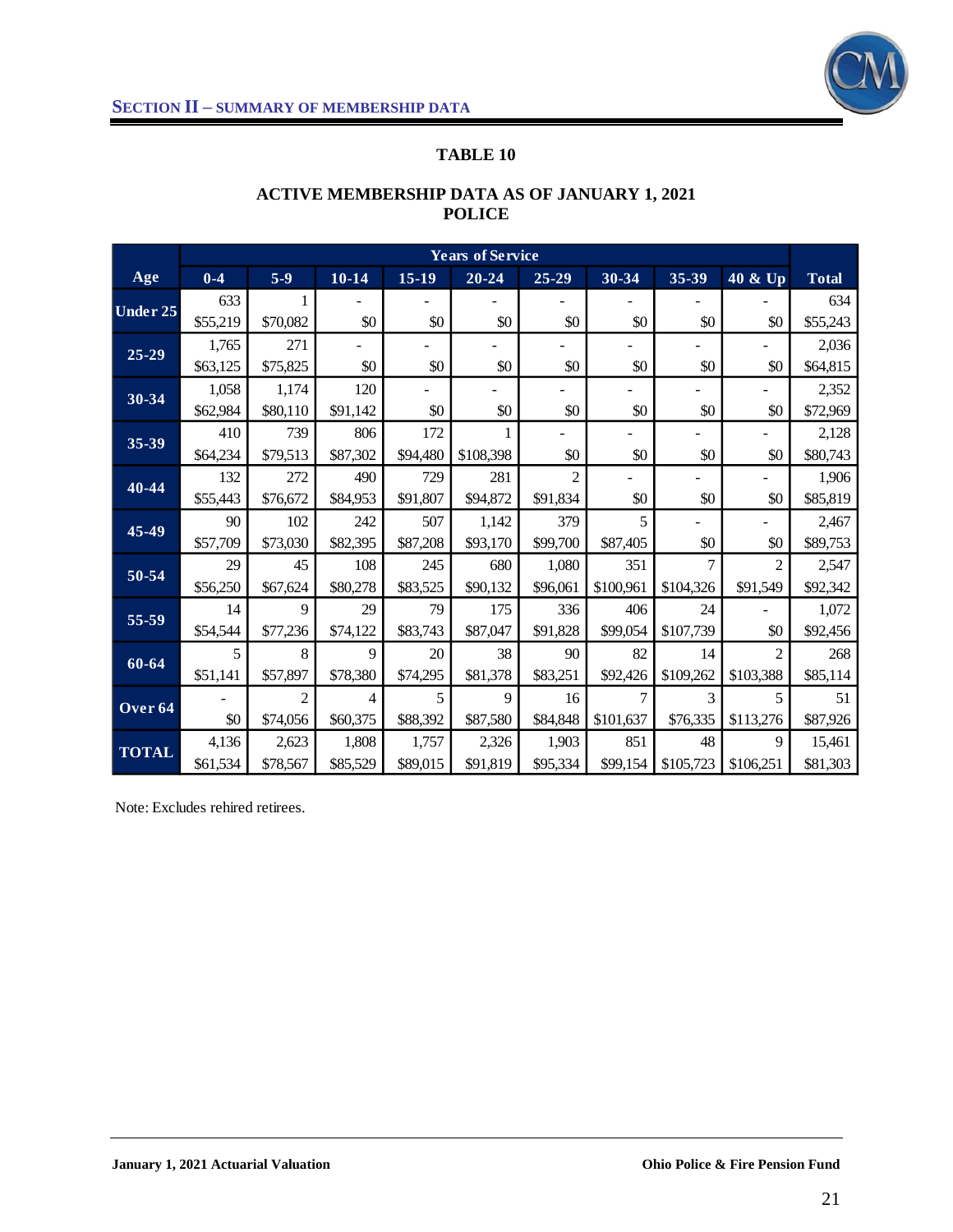

# **TABLE I0**

|              |          |                |           |          | <b>Years of Service</b> |           |           |           |           |              |
|--------------|----------|----------------|-----------|----------|-------------------------|-----------|-----------|-----------|-----------|--------------|
| Age          | $0 - 4$  | $5-9$          | $10 - 14$ | $15-19$  | $20 - 24$               | $25 - 29$ | 30-34     | 35-39     | 40 & Up   | <b>Total</b> |
|              | 497      |                |           |          |                         |           |           |           |           | 498          |
| Under 25     | \$58,684 | \$65,452       | \$0       | \$0      | \$0                     | \$0       | \$0       | \$0       | \$0       | \$58,698     |
|              | 1,167    | 236            |           |          |                         |           |           |           |           | 1,403        |
| $25 - 29$    | \$65,021 | \$79,401       | \$0       | \$0      | \$0                     | \$0       | \$0       | \$0       | \$0       | \$67,440     |
|              | 946      | 879            | 173       |          |                         |           |           |           |           | 1,998        |
| 30-34        | \$68,051 | \$79,745       | \$86,774  | \$0      | \$0                     | \$0       | \$0       | \$0       | \$0       | \$74,817     |
|              | 458      | 702            | 712       | 194      | $\overline{c}$          |           |           |           |           | 2,068        |
| 35-39        | \$66,301 | \$81,555       | \$87,234  | \$93,723 | \$87,179                | \$0       | \$0       | \$0       | \$0       | \$81,279     |
| 40-44        | 175      | 312            | 474       | 667      | 351                     |           |           |           |           | 1,979        |
|              | \$65,294 | \$81,387       | \$86,600  | \$92,148 | \$96,665                | \$0       | \$0       | \$0       | \$0       | \$87,549     |
| 45-49        | 59       | 67             | 177       | 502      | 1,011                   | 243       | 6         |           |           | 2,065        |
|              | \$63,900 | \$83,924       | \$87,332  | \$88,559 | \$97,075                | \$101,033 | \$95,836  | \$0       | \$0       | \$93,257     |
| 50-54        | 22       | 26             | 63        | 232      | 678                     | 700       | 308       | 3         |           | 2,032        |
|              | \$70,825 | \$90,981       | \$84,580  | \$88,368 | \$94,647                | \$100,256 | \$101,467 | \$98,945  | \$0       | \$96,285     |
| 55-59        | 11       | 14             | 30        | 75       | 241                     | 438       | 407       | 33        |           | 1,249        |
|              | \$69,308 | \$75,483       | \$81,746  | \$85,490 | \$94,217                | \$94,840  | \$99,523  | \$108,744 | \$0       | \$95,295     |
| 60-64        | 1        | $\overline{c}$ | 7         | 19       | 71                      | 109       | 112       | 14        | 3         | 338          |
|              | \$50,350 | \$77,950       | \$71,171  | \$80,506 | \$92,111                | \$93,659  | \$96,391  | \$95,968  | \$118,876 | \$93,132     |
| Over 64      |          | $\overline{c}$ | 4         | 4        | 7                       | 12        | 12        | 5         |           | 47           |
|              | \$0      | \$49,770       | \$71,665  | \$81,516 | \$89,987                | \$95,865  | \$82,253  | \$105,435 | \$96,592  | \$87,305     |
| <b>TOTAL</b> | 3,336    | 2,241          | 1,640     | 1,693    | 2,361                   | 1,502     | 845       | 55        | 4         | 13,677       |
|              | \$65,154 | \$80,698       | \$86,704  | \$90,295 | \$95,847                | \$98,289  | \$99,545  | \$104,657 | \$113,305 | \$84,632     |

# **ACTIVE MEMBERSHIP DATA AS OF JANUARY 1, 2021 FIREFIGHTERS'**

Note: Excludes rehired retirees.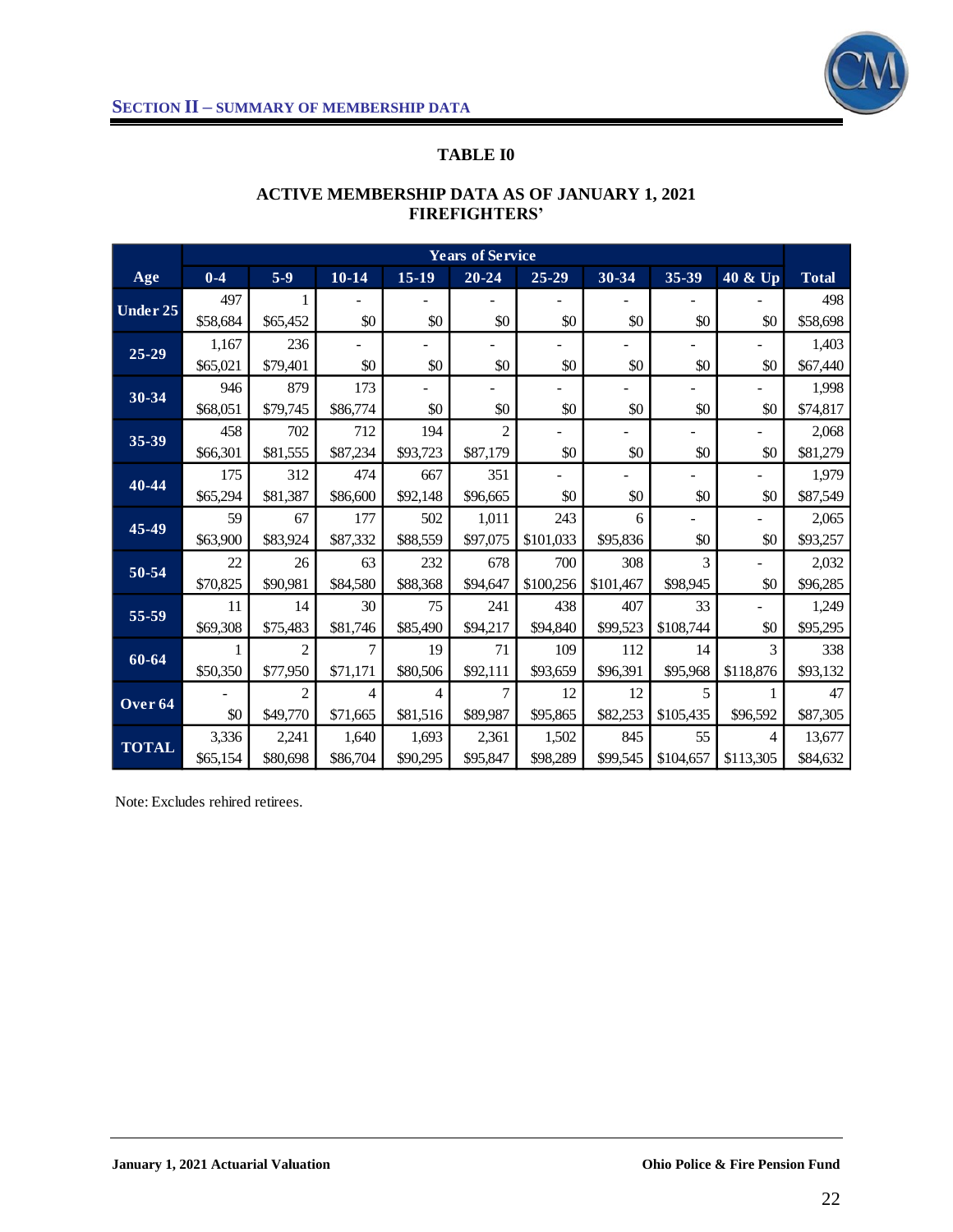

|                    |          |                |           |          | <b>Years of Service</b> |                |           |           |                |              |
|--------------------|----------|----------------|-----------|----------|-------------------------|----------------|-----------|-----------|----------------|--------------|
| Age                | $0-4$    | $5-9$          | $10 - 14$ | $15-19$  | $20 - 24$               | $25 - 29$      | 30-34     | 35-39     | 40 & Up        | <b>Total</b> |
| Under $25$         | 1,130    | $\overline{c}$ |           |          |                         |                |           |           |                | 1,132        |
|                    | \$56,743 | \$67,767       | \$0       | \$0      | \$0                     | \$0            | \$0       | \$0       | \$0            | \$56,763     |
| 25-29              | 2,932    | 507            |           |          |                         |                |           |           |                | 3,439        |
|                    | \$63,879 | \$77,489       | \$0       | \$0      | \$0                     | \$0            | \$0       | \$0       | \$0            | \$65,886     |
| 30-34              | 2,004    | 2,053          | 293       |          |                         |                |           |           |                | 4,350        |
|                    | \$65,376 | \$79,953       | \$88,563  | \$0      | \$0                     | \$0            | \$0       | \$0       | \$0            | \$73,818     |
| 35-39              | 868      | 1,441          | 1,518     | 366      | 3                       |                |           |           |                | 4,196        |
|                    | \$65,325 | \$80,508       | \$87,270  | \$94,078 | \$94,252                | \$0            | \$0       | $\$0$     | \$0            | \$81,007     |
| 40-44              | 307      | 584            | 964       | 1,396    | 632                     | $\overline{2}$ |           |           |                | 3,885        |
|                    | \$61,058 | \$79,191       | \$85,763  | \$91,970 | \$95,868                | \$91,834       | \$0       | \$0       | \$0            | \$86,700     |
| 45-49              | 149      | 169            | 419       | 1,009    | 2,153                   | 622            | 11        |           |                | 4,532        |
|                    | \$60,160 | \$77,349       | \$84,481  | \$87,880 | \$95,004                | \$100,221      | \$92,004  | \$0       | \$0            | \$91,350     |
| 50-54              | 51       | 71             | 171       | 477      | 1,358                   | 1,780          | 659       | 10        | $\mathfrak{D}$ | 4,579        |
|                    | \$62,537 | \$76,177       | \$81,863  | \$85,880 | \$92,386                | \$97,711       | \$101,198 | \$102,711 | \$91,549       | \$94,092     |
| 55-59              | 25       | 23             | 59        | 154      | 416                     | 774            | 813       | 57        |                | 2,321        |
|                    | \$61,040 | \$76,169       | \$77,999  | \$84,593 | \$91,201                | \$93,533       | \$99,288  | \$108,321 | \$0            | \$93,984     |
| $60 - 64$          | 6        | 10             | 16        | 39       | 109                     | 199            | 194       | 28        | 5              | 606          |
|                    | \$51,010 | \$61,908       | \$75,226  | \$77,321 | \$88,369                | \$88,952       | \$94,715  | \$102,615 | \$112,681      | \$89,586     |
|                    |          | 4              | 8         | 9        | 16                      | 28             | 19        | 8         | 6              | 98           |
| Over <sub>64</sub> | \$0      | \$61,913       | \$66,020  | \$85,336 | \$88,633                | \$89,570       | \$89,394  | \$94,523  | \$110,495      | \$87,628     |
|                    | 7,472    | 4,864          | 3,448     | 3,450    | 4,687                   | 3,405          | 1,696     | 103       | 13             | 29,138       |
| <b>TOTAL</b>       | \$63,150 | \$79,549       | \$86,088  | \$89,643 | \$93,848                | \$96,637       | \$99,349  | \$105,153 | \$108,421      | \$82,866     |

# **ACTIVE MEMBERSHIP DATA AS OF JANUARY 1, 2021 TOTAL**

Note: Excludes rehired retirees.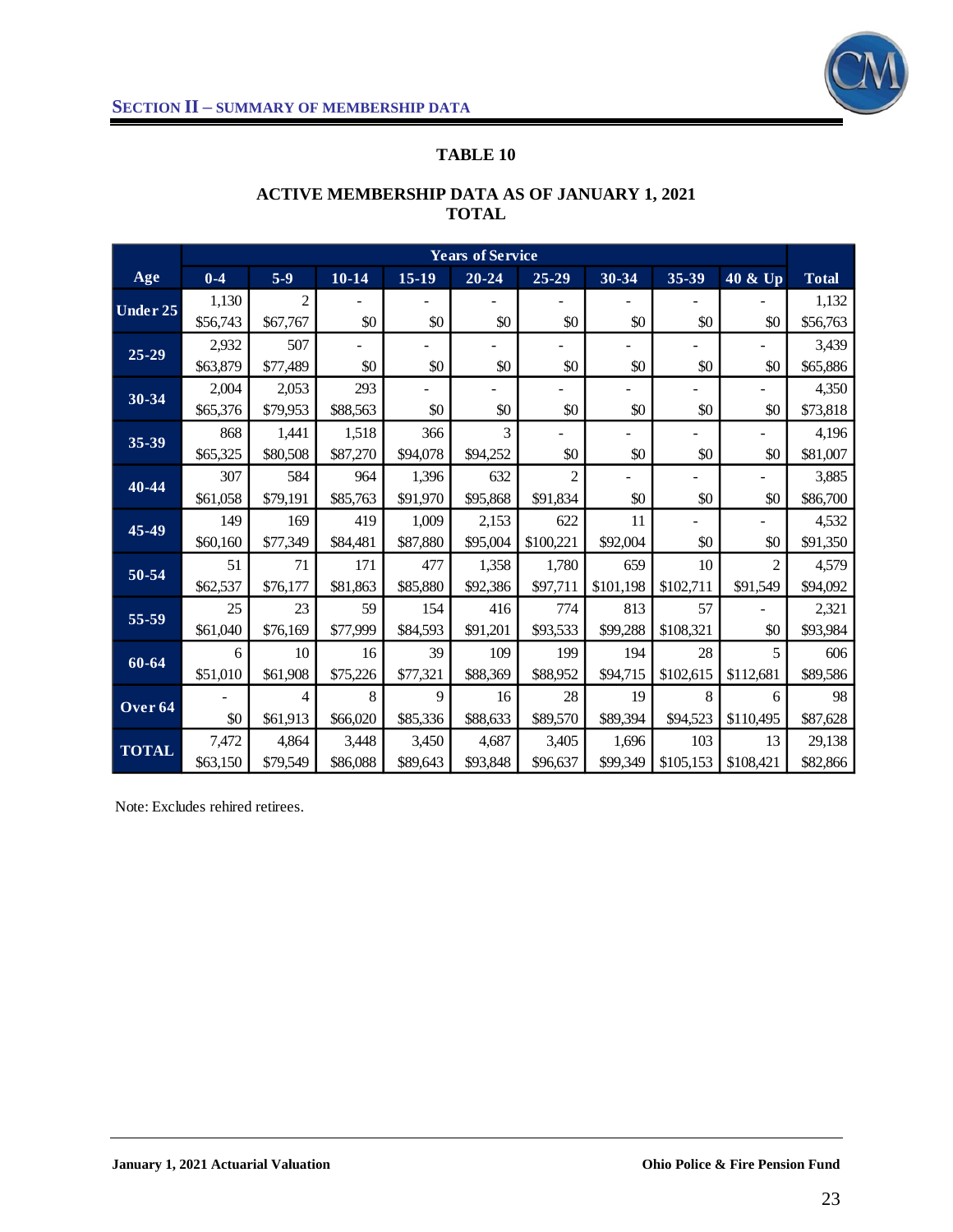

# **RETIREE AND BENEFICIARY MEMBERSHIP DATA AS OF JANUARY 1, 2021 POLICE**

|                                    |               |               | <b>Annual Allowances as of January 1, 2021</b><br><b>Cost-of-Living</b> |               |                  |               |              |  |  |  |
|------------------------------------|---------------|---------------|-------------------------------------------------------------------------|---------------|------------------|---------------|--------------|--|--|--|
| <b>Group</b>                       | <b>Number</b> |               | <b>Basic</b>                                                            |               | <b>Increases</b> |               | <b>Total</b> |  |  |  |
| <b>Service Retirees</b>            |               |               |                                                                         |               |                  |               |              |  |  |  |
| Males                              | 8,677         | $\mathbb{S}$  | 326,208,156                                                             | -\$           | 118,943,716      | -S            | 445,151,872  |  |  |  |
| Females                            | 593           |               | 24,191,827                                                              |               | 6,549,877        |               | 30,741,704   |  |  |  |
| Subtotal                           | 9,270         | \$            | 350,399,983                                                             | $\mathcal{S}$ | 125,493,593      | \$            | 475,893,576  |  |  |  |
| <b>Survivors and Beneficiaries</b> |               |               |                                                                         |               |                  |               |              |  |  |  |
| Males                              | 227           | $\mathcal{S}$ | 962,773                                                                 | $\mathcal{S}$ | 445,694          | -\$           | 1,408,467    |  |  |  |
| Females                            | 4,397         |               | 33,682,523                                                              |               | 18,954,231       |               | 52,636,754   |  |  |  |
| Subtotal                           | 4,624         | $\mathcal{S}$ | 34,645,296                                                              | $\mathcal{S}$ | 19,399,926       | $\mathcal{S}$ | 54,045,222   |  |  |  |
| <b>Disability Retirees</b>         |               |               |                                                                         |               |                  |               |              |  |  |  |
| Males                              | 3,000         | $\mathbb{S}$  | 89,433,894                                                              | \$            | 37,080,057       | \$            | 126,513,951  |  |  |  |
| Females                            | 515           |               | 15,389,849                                                              |               | 5,614,586        |               | 21,004,435   |  |  |  |
| Subtotal                           | 3,515         | $\mathcal{S}$ | 104,823,743                                                             | $\mathcal{S}$ | 42,694,644       | \$            | 147,518,387  |  |  |  |
| <b>Grand Total</b>                 | 17,409        |               | 489,869,022                                                             |               | 187,588,162      |               | 677,457,185  |  |  |  |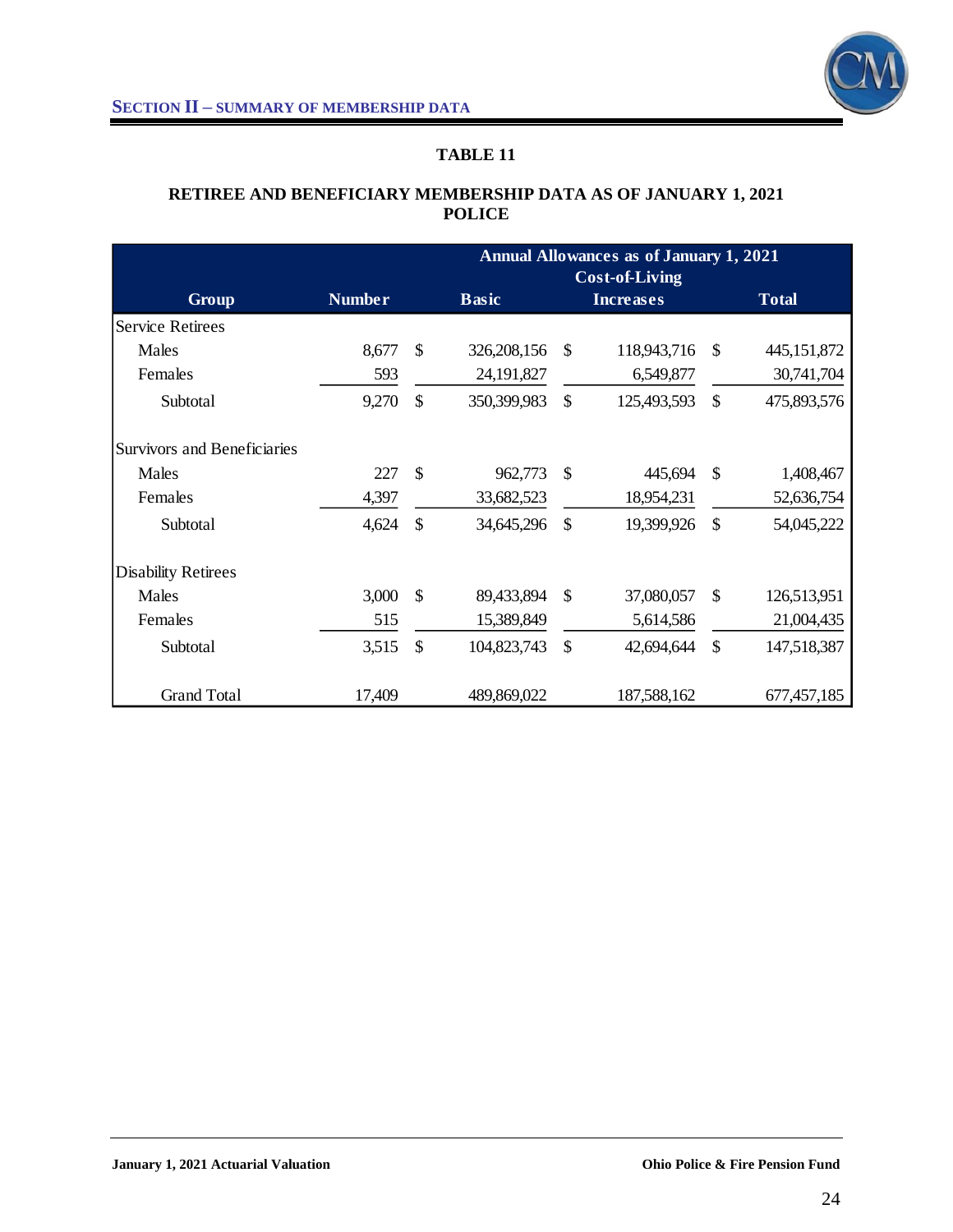

# **RETIREE AND BENEFICIARY MEMBERSHIP DATA AS OF JANUARY 1, 2021 FIREFIGHTERS'**

|                             |        |               | <b>Annual Allowances as of January 1, 2021</b><br><b>Cost-of-Living</b> |                  |              |               |             |  |  |  |
|-----------------------------|--------|---------------|-------------------------------------------------------------------------|------------------|--------------|---------------|-------------|--|--|--|
| Group                       |        | <b>Basic</b>  |                                                                         | <b>Increases</b> | <b>Total</b> |               |             |  |  |  |
| <b>Service Retirees</b>     |        |               |                                                                         |                  |              |               |             |  |  |  |
| Males                       | 7,079  | $\mathcal{S}$ | 270,001,660                                                             | \$               | 97,068,917   | \$            | 367,070,577 |  |  |  |
| Females                     | 83     |               | 3,508,981                                                               |                  | 623,919      |               | 4,132,900   |  |  |  |
| Subtotal                    | 7,162  | $\mathcal{S}$ | 273,510,642                                                             | $\mathcal{S}$    | 97,692,836   | \$            | 371,203,477 |  |  |  |
| Survivors and Beneficiaries |        |               |                                                                         |                  |              |               |             |  |  |  |
| Males                       | 136    | \$            | 349,081                                                                 | \$               | 168,281      | \$            | 517,362     |  |  |  |
| Females                     | 3,216  |               | 24,963,215                                                              |                  | 13,688,882   |               | 38,652,097  |  |  |  |
| Subtotal                    | 3,352  | $\mathcal{S}$ | 25,312,297                                                              | \$               | 13,857,162   | \$            | 39,169,459  |  |  |  |
| <b>Disability Retirees</b>  |        |               |                                                                         |                  |              |               |             |  |  |  |
| Males                       | 2,333  | \$            | 77,162,290                                                              | \$               | 29,409,985   | <sup>\$</sup> | 106,572,275 |  |  |  |
| Females                     | 116    |               | 3,966,195                                                               |                  | 919,935      |               | 4,886,131   |  |  |  |
| Subtotal                    | 2,449  | $\mathcal{S}$ | 81,128,485                                                              | \$               | 30,329,921   | \$            | 111,458,406 |  |  |  |
| <b>Grand Total</b>          | 12,963 |               | 379,951,424                                                             |                  | 141,879,919  |               | 521,831,343 |  |  |  |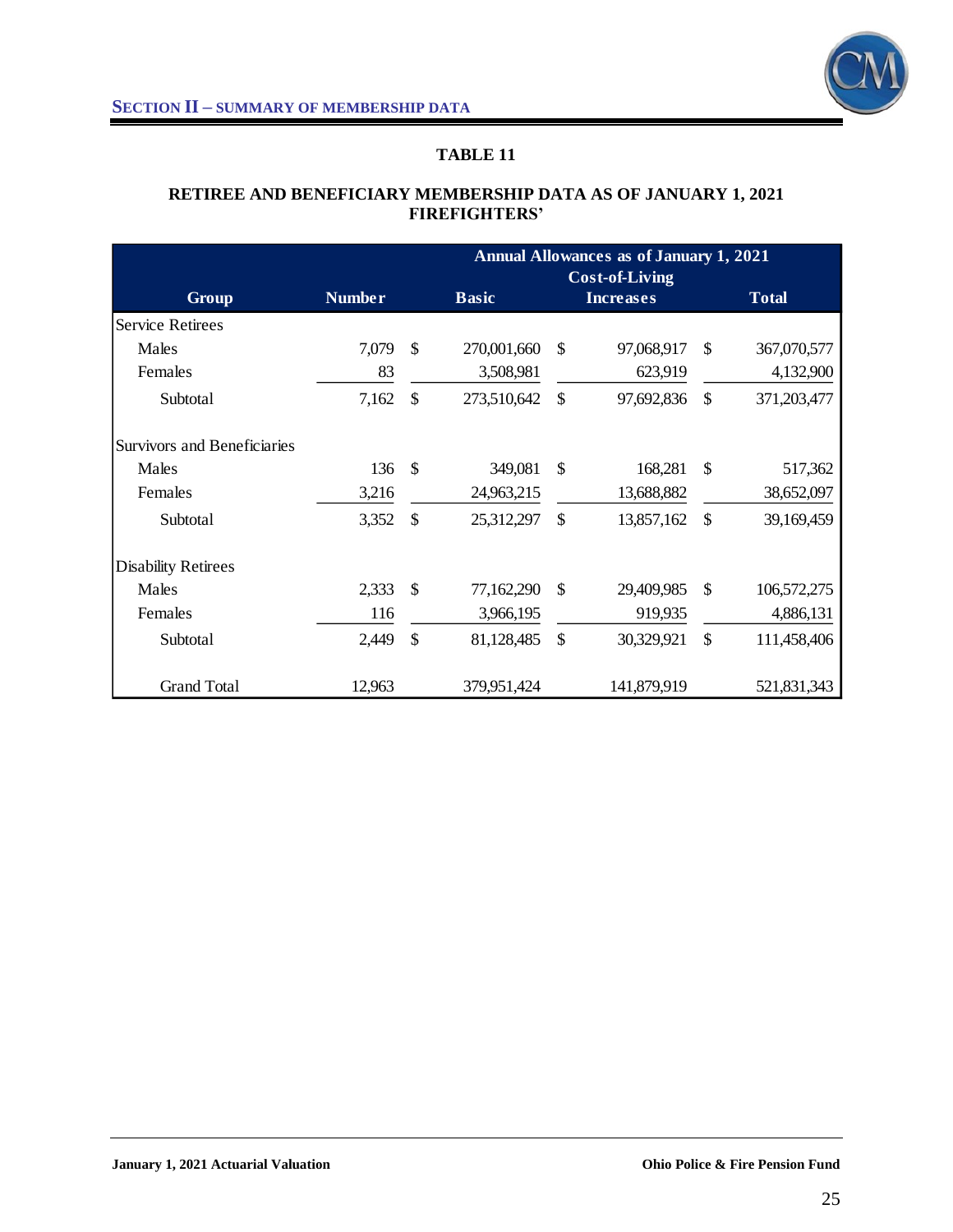

# **RETIREE AND BENEFICIARY MEMBERSHIP DATA AS OF JANUARY 1, 2021 TOTAL**

|                             |               |               | <b>Annual Allowances as of January 1, 2021</b><br><b>Cost-of-Living</b> |               |                  |               |               |  |  |  |
|-----------------------------|---------------|---------------|-------------------------------------------------------------------------|---------------|------------------|---------------|---------------|--|--|--|
| Group                       | <b>Number</b> | <b>Basic</b>  |                                                                         |               | <b>Increases</b> |               | <b>Total</b>  |  |  |  |
| <b>Service Retirees</b>     |               |               |                                                                         |               |                  |               |               |  |  |  |
| Males                       | 15,756        | \$            | 596,209,816                                                             | \$            | 216,012,633      | \$            | 812,222,449   |  |  |  |
| Females                     | 676           |               | 27,700,809                                                              |               | 7,173,796        |               | 34,874,604    |  |  |  |
| Subtotal                    | 16,432        | \$            | 623,910,625                                                             | \$            | 223,186,429      | \$            | 847,097,053   |  |  |  |
| Survivors and Beneficiaries |               |               |                                                                         |               |                  |               |               |  |  |  |
| Males                       | 363           | $\mathcal{S}$ | 1,311,854                                                               | $\mathcal{S}$ | 613,975          | \$            | 1,925,829     |  |  |  |
| Females                     | 7,613         |               | 58,645,738                                                              |               | 32,643,113       |               | 91,288,851    |  |  |  |
| Subtotal                    | 7,976         | $\mathcal{S}$ | 59,957,593                                                              | \$            | 33,257,088       | \$            | 93,214,681    |  |  |  |
| <b>Disability Retirees</b>  |               |               |                                                                         |               |                  |               |               |  |  |  |
| Males                       | 5,333         | \$            | 166,596,184                                                             | \$            | 66,490,043       | <sup>\$</sup> | 233,086,227   |  |  |  |
| Females                     | 631           |               | 19,356,045                                                              |               | 6,534,522        |               | 25,890,566    |  |  |  |
| Subtotal                    | 5,964         | \$            | 185,952,229                                                             | \$            | 73,024,564       | \$            | 258,976,793   |  |  |  |
| <b>Grand Total</b>          | 30,372        |               | 869, 820, 446                                                           |               | 329,468,081      |               | 1,199,288,527 |  |  |  |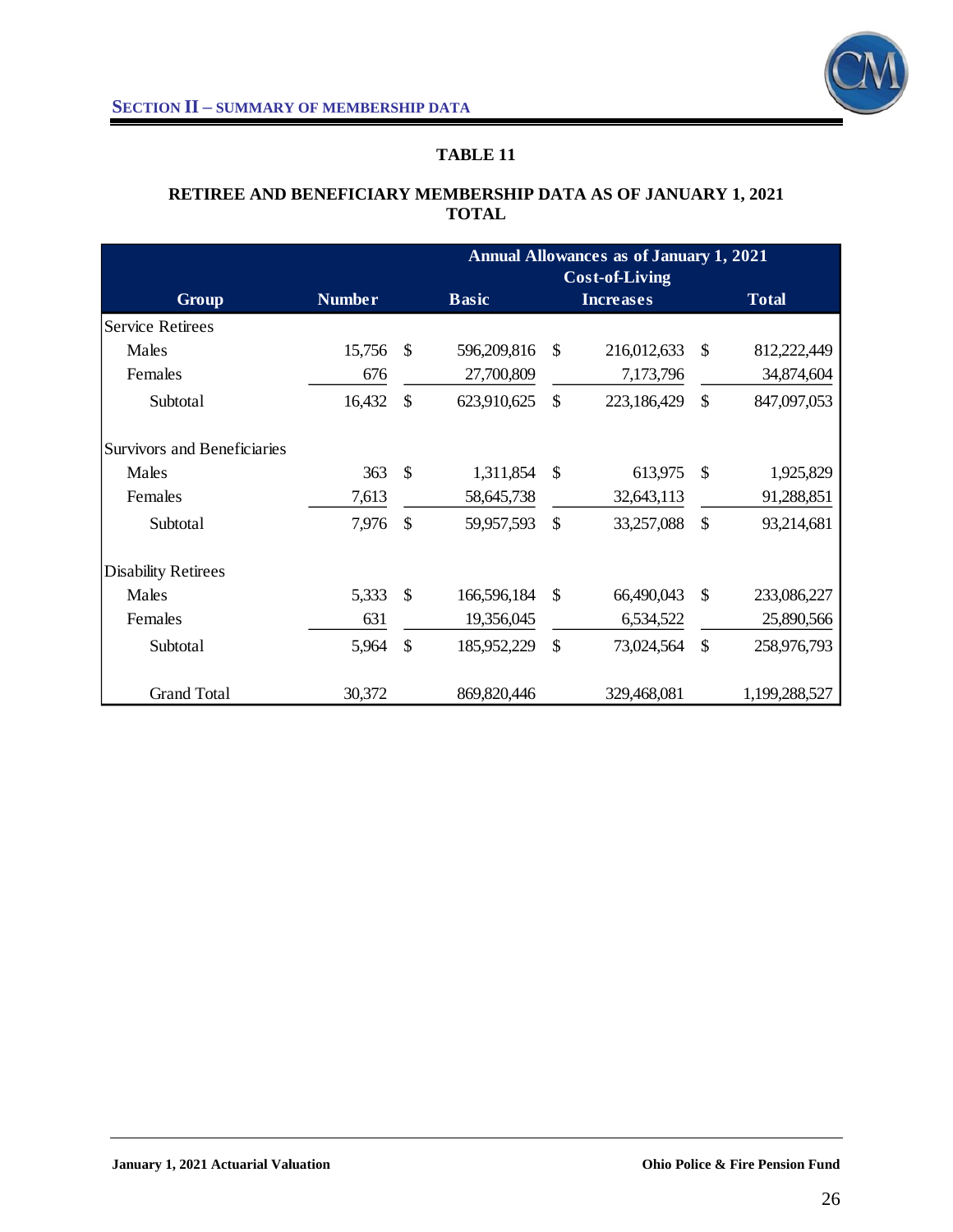

### **RETIREE AND BENEFICIARY MEMBERSHIP DATA AS OF JANUARY 1, 2021 POLICE**

| <b>Age Last Birthday</b>           | <b>Number</b> |               | <b>Annual</b><br><b>Allowance</b> |               | <b>Average Annual</b><br><b>Allowance</b> |
|------------------------------------|---------------|---------------|-----------------------------------|---------------|-------------------------------------------|
| <b>Service Retirees</b>            |               |               |                                   |               |                                           |
| Under 60                           | 1,929         | \$            | 93,423,873                        | \$            | 48,431                                    |
| 60-64                              | 1,577         |               | 87,185,980                        |               | 55,286                                    |
| 65-69                              | 1,846         |               | 102,445,781                       |               | 55,496                                    |
| 70-74                              | 1,789         |               | 97,493,253                        |               | 54,496                                    |
| 75-79                              | 1,146         |               | 56,941,723                        |               | 49,687                                    |
| Over <sub>79</sub>                 | 983           |               | 38,402,965                        |               | 39,067                                    |
| Total                              | 9,270         | $\mathcal{S}$ | 475,893,576                       | \$            | 51,337                                    |
| <b>Survivors and Beneficiaries</b> |               |               |                                   |               |                                           |
| Under 60                           | 740           | \$            | 7,506,945                         | $\mathcal{S}$ | 10,145                                    |
| 60-64                              | 347           |               | 4,883,970                         |               | 14,075                                    |
| 65-69                              | 544           |               | 7,104,175                         |               | 13,059                                    |
| 70-74                              | 763           |               | 9,556,666                         |               | 12,525                                    |
| 75-79                              | 709           |               | 8,409,392                         |               | 11,861                                    |
| Over <sub>79</sub>                 | 1,521         |               | 16,584,074                        |               | 10,903                                    |
| Total                              | 4,624         | $\mathcal{S}$ | 54,045,222                        | $\mathcal{S}$ | 11,688                                    |
| <b>Disability Retirees</b>         |               |               |                                   |               |                                           |
| Under 60                           | 1,239         | \$            | 50,225,424                        | \$            | 40,537                                    |
| 60-64                              | 484           |               | 22,774,825                        |               | 47,055                                    |
| $65 - 69$                          | 581           |               | 26,369,394                        |               | 45,386                                    |
| 70-74                              | 597           |               | 25,551,366                        |               | 42,800                                    |
| 75-79                              | 354           |               | 13,941,613                        |               | 39,383                                    |
| Over <sub>79</sub>                 | 260           |               | 8,655,766                         |               | 33,291                                    |
| Total                              | 3,515         | \$            | 147,518,387                       | \$            | 41,968                                    |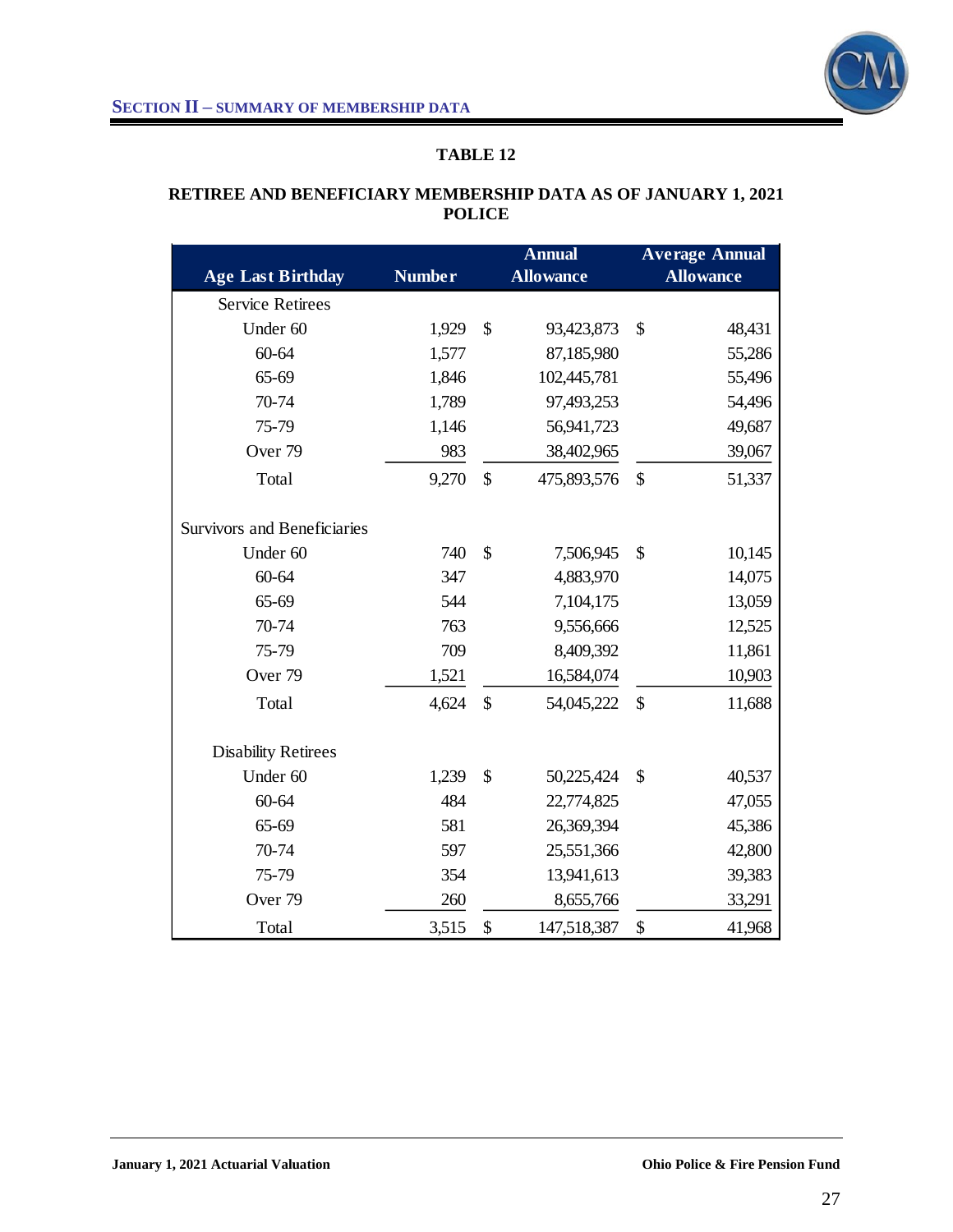

### **RETIREE AND BENEFICIARY MEMBERSHIP DATA AS OF JANUARY 1, 2021 FIREFIGHTERS'**

|                                    |               |               | <b>Annual</b>    |               | <b>Average Annual</b> |
|------------------------------------|---------------|---------------|------------------|---------------|-----------------------|
| <b>Age Last Birthday</b>           | <b>Number</b> |               | <b>Allowance</b> |               | <b>Allowance</b>      |
| <b>Service Retirees</b>            |               |               |                  |               |                       |
| Under 60                           | 1,245         | $\mathcal{S}$ | 62,580,769       | \$            | 50,266                |
| 60-64                              | 1,489         |               | 83,773,338       |               | 56,261                |
| 65-69                              | 1,474         |               | 82,646,610       |               | 56,070                |
| 70-74                              | 1,185         |               | 63,320,955       |               | 53,435                |
| 75-79                              | 807           |               | 40,095,916       |               | 49,685                |
| Over <sub>79</sub>                 | 962           |               | 38,785,890       |               | 40,318                |
| Total                              | 7,162         | \$            | 371,203,477      | \$            | 51,830                |
| <b>Survivors and Beneficiaries</b> |               |               |                  |               |                       |
| Under 60                           | 493           | $\mathcal{S}$ | 5,320,885        | \$            | 10,793                |
| 60-64                              | 198           |               | 2,874,965        |               | 14,520                |
| 65-69                              | 280           |               | 3,836,847        |               | 13,703                |
| 70-74                              | 426           |               | 5,367,400        |               | 12,600                |
| 75-79                              | 490           |               | 5,716,510        |               | 11,666                |
| Over <sub>79</sub>                 | 1,465         |               | 16,052,852       |               | 10,958                |
| Total                              | 3,352         | $\mathbb{S}$  | 39,169,459       | $\mathcal{S}$ | 11,685                |
| <b>Disability Retirees</b>         |               |               |                  |               |                       |
| Under 60                           | 689           | $\mathcal{S}$ | 31,127,809       | \$            | 45,178                |
| 60-64                              | 373           |               | 17,974,094       |               | 48,188                |
| 65-69                              | 421           |               | 20,519,002       |               | 48,739                |
| 70-74                              | 430           |               | 20,396,542       |               | 47,434                |
| 75-79                              | 286           |               | 12,151,901       |               | 42,489                |
| Over <sub>79</sub>                 | 250           |               | 9,289,059        |               | 37,156                |
| Total                              | 2,449         | \$            | 111,458,406      | \$            | 45,512                |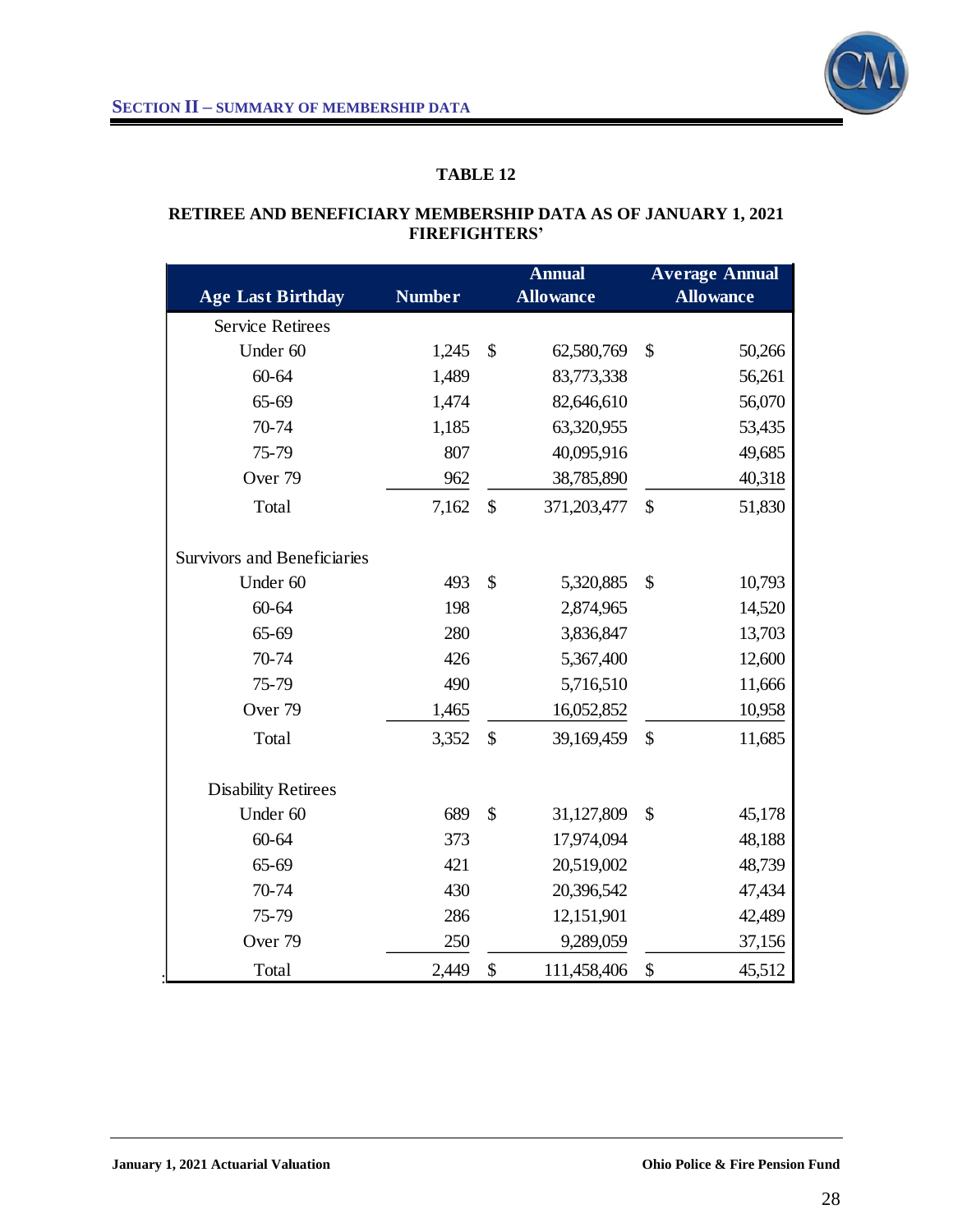

### **RETIREE AND BENEFICIARY MEMBERSHIP DATA AS OF JANUARY 1, 2021 TOTAL**

|                                    |               | <b>Annual</b> |                  | <b>Average Annual</b> |                  |
|------------------------------------|---------------|---------------|------------------|-----------------------|------------------|
| <b>Age Last Birthday</b>           | <b>Number</b> |               | <b>Allowance</b> |                       | <b>Allowance</b> |
| <b>Service Retirees</b>            |               |               |                  |                       |                  |
| Under 60                           | 3,174         | \$            | 156,004,642      | $\mathcal{S}$         | 49,151           |
| $60 - 64$                          | 3,066         |               | 170,959,318      |                       | 55,760           |
| 65-69                              | 3,320         |               | 185,092,391      |                       | 55,751           |
| 70-74                              | 2,974         |               | 160,814,208      |                       | 54,073           |
| 75-79                              | 1,953         |               | 97,037,639       |                       | 49,686           |
| Over <sub>79</sub>                 | 1,945         |               | 77,188,855       |                       | 39,686           |
| Total                              | 16,432        | $\mathcal{S}$ | 847,097,053      | $\mathcal{S}$         | 51,552           |
| <b>Survivors and Beneficiaries</b> |               |               |                  |                       |                  |
| Under 60                           | 1,233         | \$            | 12,827,830       | $\mathcal{S}$         | 10,404           |
| $60 - 64$                          | 545           |               | 7,758,934        |                       | 14,237           |
| 65-69                              | 824           |               | 10,941,022       |                       | 13,278           |
| 70-74                              | 1,189         |               | 14,924,066       |                       | 12,552           |
| 75-79                              | 1,199         |               | 14,125,903       |                       | 11,781           |
| Over <sub>79</sub>                 | 2,986         |               | 32,636,926       |                       | 10,930           |
| Total                              | 7,976         | \$            | 93,214,681       | \$                    | 11,687           |
| <b>Disability Retirees</b>         |               |               |                  |                       |                  |
| Under 60                           | 1,928         | \$            | 81,353,232       | $\mathcal{S}$         | 42,196           |
| $60 - 64$                          | 857           |               | 40,748,919       |                       | 47,548           |
| $65 - 69$                          | 1,002         |               | 46,888,396       |                       | 46,795           |
| 70-74                              | 1,027         |               | 45,947,908       |                       | 44,740           |
| 75-79                              | 640           |               | 26,093,513       |                       | 40,771           |
| Over <sub>79</sub>                 | 510           |               | 17,944,824       |                       | 35,186           |
| Total                              | 5,964         | \$            | 258,976,793      | \$                    | 43,423           |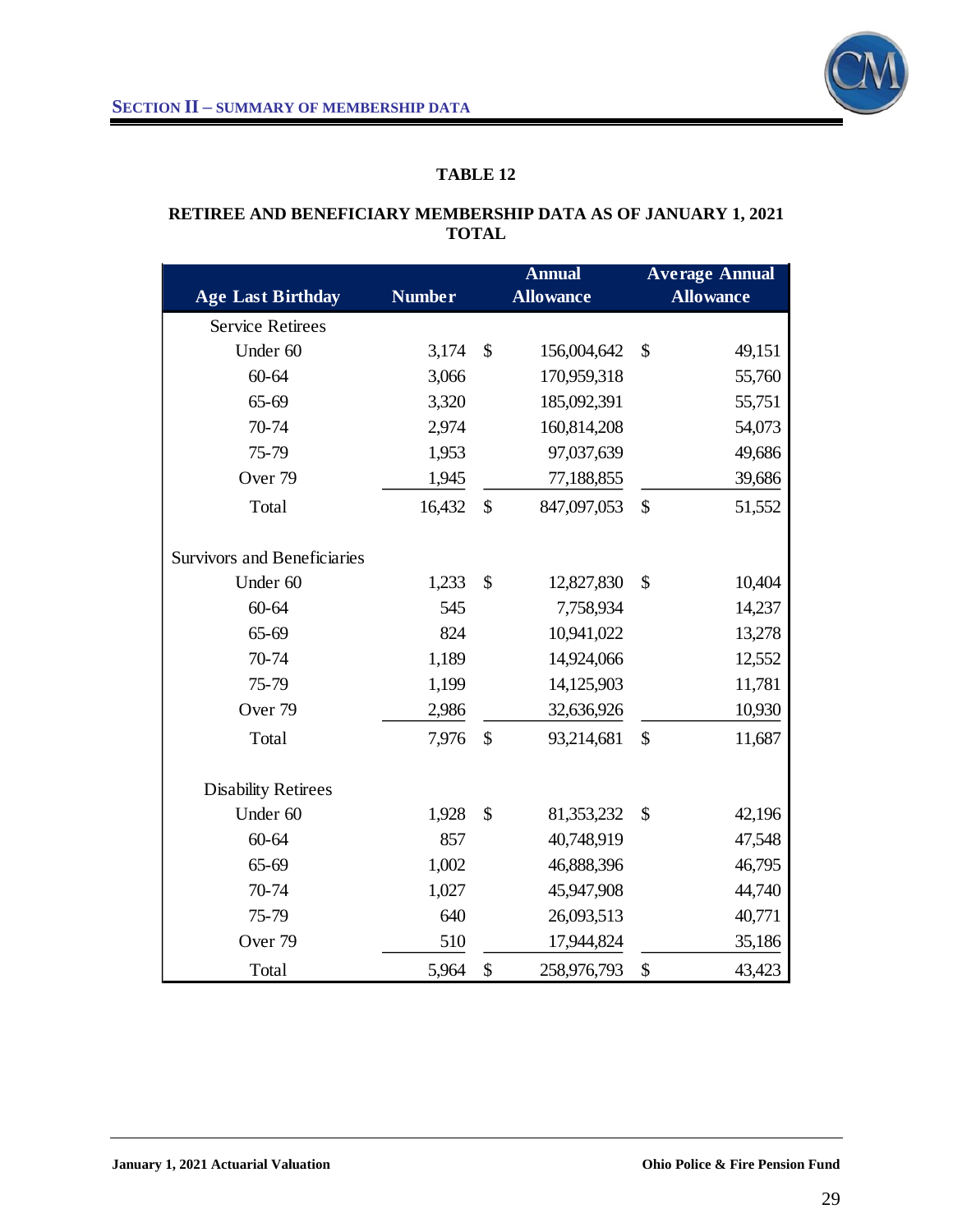

| <b>Valuation</b><br>as of<br><b>Jan. 1,</b> | Number of<br>Members* | Percentage<br><b>Change in</b><br><b>Membership</b> | <b>Valuation</b><br><b>Membership</b><br><b>Payroll</b> | Percentage<br><b>Change</b> in<br>Payroll** |
|---------------------------------------------|-----------------------|-----------------------------------------------------|---------------------------------------------------------|---------------------------------------------|
| 2021                                        | 29,138                | $(0.69\%)$                                          | \$<br>2,414,537                                         | 2.07%                                       |
| 2020                                        | 29,340                | 1.51%                                               | 2,365,612                                               | 4.28%                                       |
| 2019                                        | 28,904                | 1.75%                                               | 2,268,611                                               | 3.82%                                       |
| 2018                                        | 28,408                | 0.83%                                               | 2,185,127                                               | 1.46%                                       |
| 2017                                        | 28,175                | 1.99%                                               | 2,153,765                                               | 4.51%                                       |
| 2016                                        | 27,624                | $(0.52\%)$                                          | 2,060,851                                               | 3.74%                                       |
| 2015                                        | 27,769                | 0.59%                                               | 1,986,569                                               | 2.28%                                       |
| 2014                                        | 27,605                | 0.59%                                               | 1,942,269                                               | 1.51%                                       |
| 2013                                        | 27,444                | $(0.65\%)$                                          | 1,913,383                                               | 0.84%                                       |
| 2012                                        | 27,623                |                                                     | 1,897,413                                               |                                             |

# **10 YEAR HISTORY OF MEMBERSHIP DATA ACTIVE MEMBERS**

\* Includes rehired retirees

\*\* Increase for 2019 and 2020 includes assumed increases for late reported salaries of 1.170% and 1.137% respectively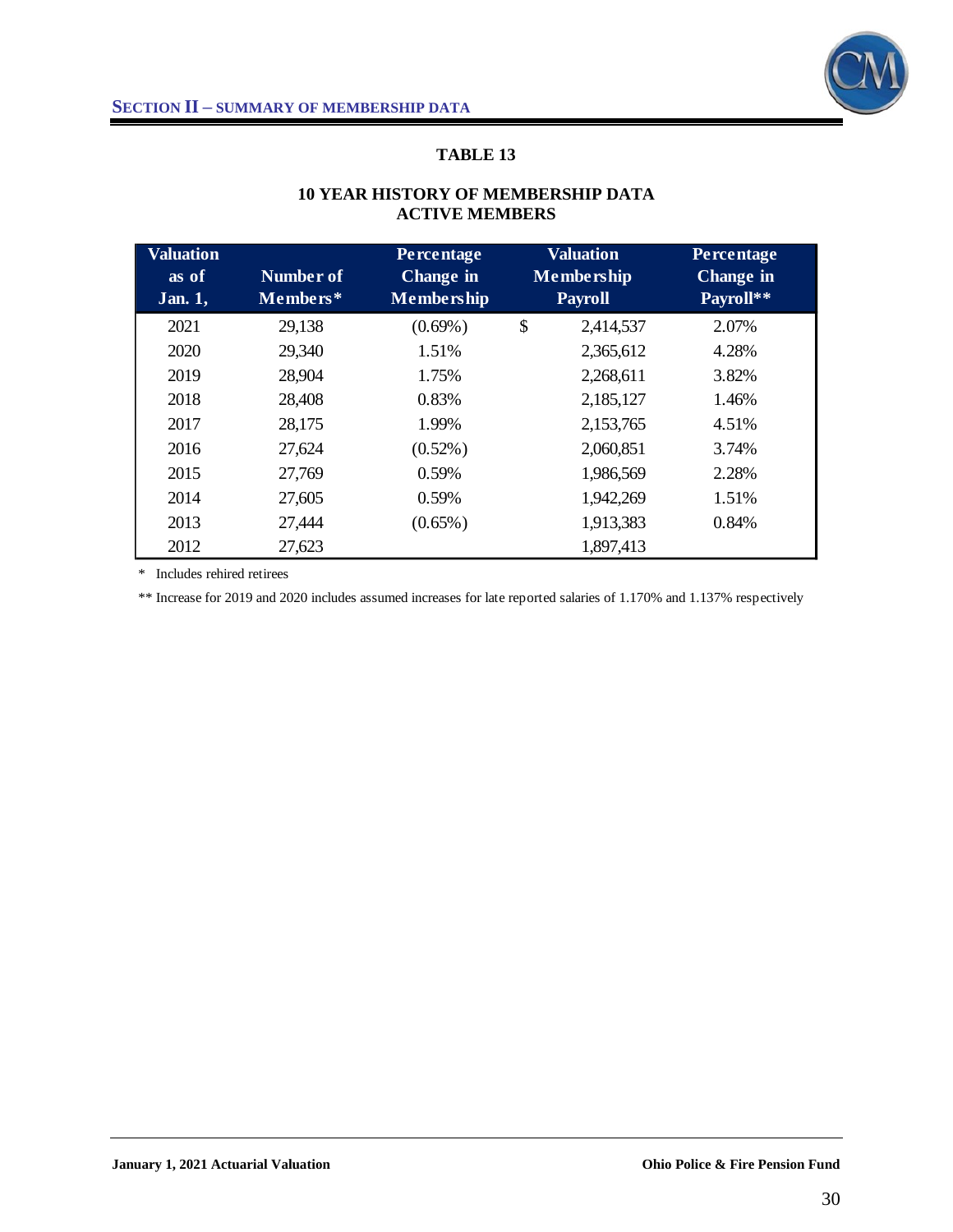

### **10 YEAR HISTORY OF MEMBERSHIP DATA RETIREES AND BENEFICIARIES ADDED TO AND REMOVED FROM THE ROLLS**

|                                  |               | <b>Added to Rolls</b>       |               | <b>Removed from Rolls</b>   |                                                 |                                    |                                                     |                                        |                                                     |
|----------------------------------|---------------|-----------------------------|---------------|-----------------------------|-------------------------------------------------|------------------------------------|-----------------------------------------------------|----------------------------------------|-----------------------------------------------------|
| Year<br><b>Ended</b><br>Dec. 31, | <b>Number</b> | Annual<br><b>Allowances</b> | <b>Number</b> | Annual<br><b>Allowances</b> | Number on<br><b>Rolls</b><br><b>End of Year</b> | <b>Annual</b><br><b>Allowances</b> | <b>Percentage</b><br>Change in<br><b>Allowances</b> | Average<br>Annual<br><b>Allowances</b> | <b>Percentage</b><br>Change in<br><b>Membership</b> |
| 2020                             | 1,550         | \$<br>79.764                | 1,169         | \$<br>31,201                | 30,372                                          | \$<br>1,199,289                    | 4.22%                                               | \$<br>39.49                            | 1.27%                                               |
| 2019                             | 1,552         | 73.909                      | 1.127         | 29.045                      | 29.991                                          | 1.150.725                          | 4.06%                                               | 38.37                                  | 1.44%                                               |
| 2018                             | 1.292         | 66.129                      | 1.087         | 28,036                      | 29.566                                          | 1.105.862                          | 3.57%                                               | 37.40                                  | 0.70%                                               |
| 2017                             | 1,458         | 50.476                      | 1.010         | 24,321                      | 29,361                                          | 1.067.769                          | 4.53%                                               | 36.37                                  | 1.55%                                               |
| 2016                             | 1.401         | 47.436                      | 890           | 21.186                      | 28,913                                          | 1.021.509                          | 4.67%                                               | 35.33                                  | 1.80%                                               |
| 2015                             | 1.450         | 48.864                      | 1.011         | 22.141                      | 28.402                                          | 975.929                            | 4.81%                                               | 34.36                                  | 1.57%                                               |
| 2014                             | 1,261         | 41.378                      | 859           | 17.204                      | 27,963                                          | 931.176                            | 4.59%                                               | 33.30                                  | 1.46%                                               |
| 2013                             | 1.362         | 44.842                      | 1.044         | 23,851                      | 27,561                                          | 890.288                            | 4.42%                                               | 32.30                                  | 1.17%                                               |
| 2012                             | 1.390         | 48.249                      | 1,225         | 19.469                      | 27.243                                          | 852.602                            | 5.58%                                               | 31.30                                  | 0.61%                                               |
| 2011                             | 1,783         | 65,572                      | 779           | 16.397                      | 27,078                                          | 807,550                            | 8.52%                                               | 29.82                                  | 3.85%                                               |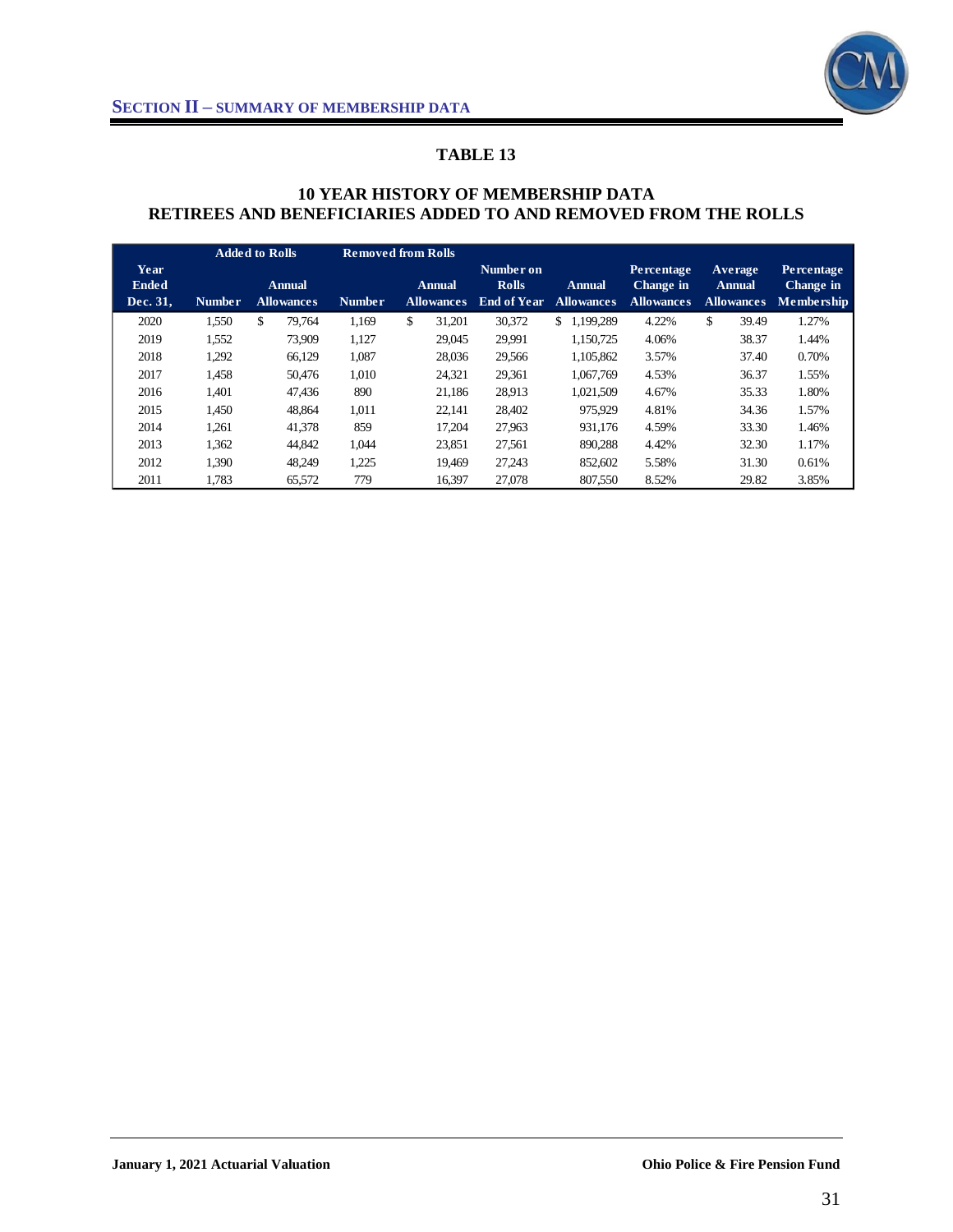

#### **RECONCILIATION OF MEMBERSHIP DATA FROM JANUARY 1, 2020 TO JANUARY 1, 2021 POLICE**

|                                   | <b>Active</b>  | <b>Former</b>  | <b>Rehired</b>  |                  | <b>Service</b>  |                          |              |
|-----------------------------------|----------------|----------------|-----------------|------------------|-----------------|--------------------------|--------------|
|                                   | <b>Members</b> | <b>Members</b> | <b>Retirees</b> | <b>Disableds</b> | <b>Retirees</b> | <b>Beneficiaries</b>     | <b>Total</b> |
| As of January 1, 2020             | 15,688         | 151            | 152             | 3,582            | 8,843           | 4,592                    | 33,008       |
| <b>Changes in Status</b>          |                |                |                 |                  |                 |                          |              |
| a) Retirements                    | (504)          | (11)           | (2)             |                  | 517             |                          |              |
| b) Disabilities                   | (41)           | (2)            |                 | 43               |                 |                          |              |
| c) Death With Beneficiary         | (9)            |                |                 | (59)             | (134)           | 295                      | 93           |
| d) Death Without Beneficiary      | (11)           | -              | (3)             | (55)             | (116)           | (238)                    | (423)        |
| e) Non-Vested Termination         | (238)          |                |                 |                  |                 |                          | (238)        |
| f) Vested Termination             | (31)           | 31             |                 |                  |                 |                          |              |
| g) Rehired Retirees               | (10)           |                | 10              |                  |                 |                          |              |
| h) Return to Work                 | 30             | (4)            |                 |                  |                 |                          | 26           |
| i) Cessation of Benefits/Cash-out | (214)          | (5)            | (6)             |                  |                 | (25)                     | (250)        |
| j) Data Corrections               | 28             |                |                 |                  |                 |                          | 48           |
| <b>Total Changes in Status</b>    | (1,000)        | 16             | 7               | (67)             | 268             | 32                       | (744)        |
| New Entrants During the Year      | 773            | $\blacksquare$ |                 |                  |                 | $\overline{\phantom{0}}$ | 773          |
| Net Change                        | (227)          | 16             |                 | (67)             | 268             | 32                       | 29           |
| As of January 1, 2021             | 15,461         | 167            | 159             | 3,515            | 9,111           | 4,624                    | 33,037       |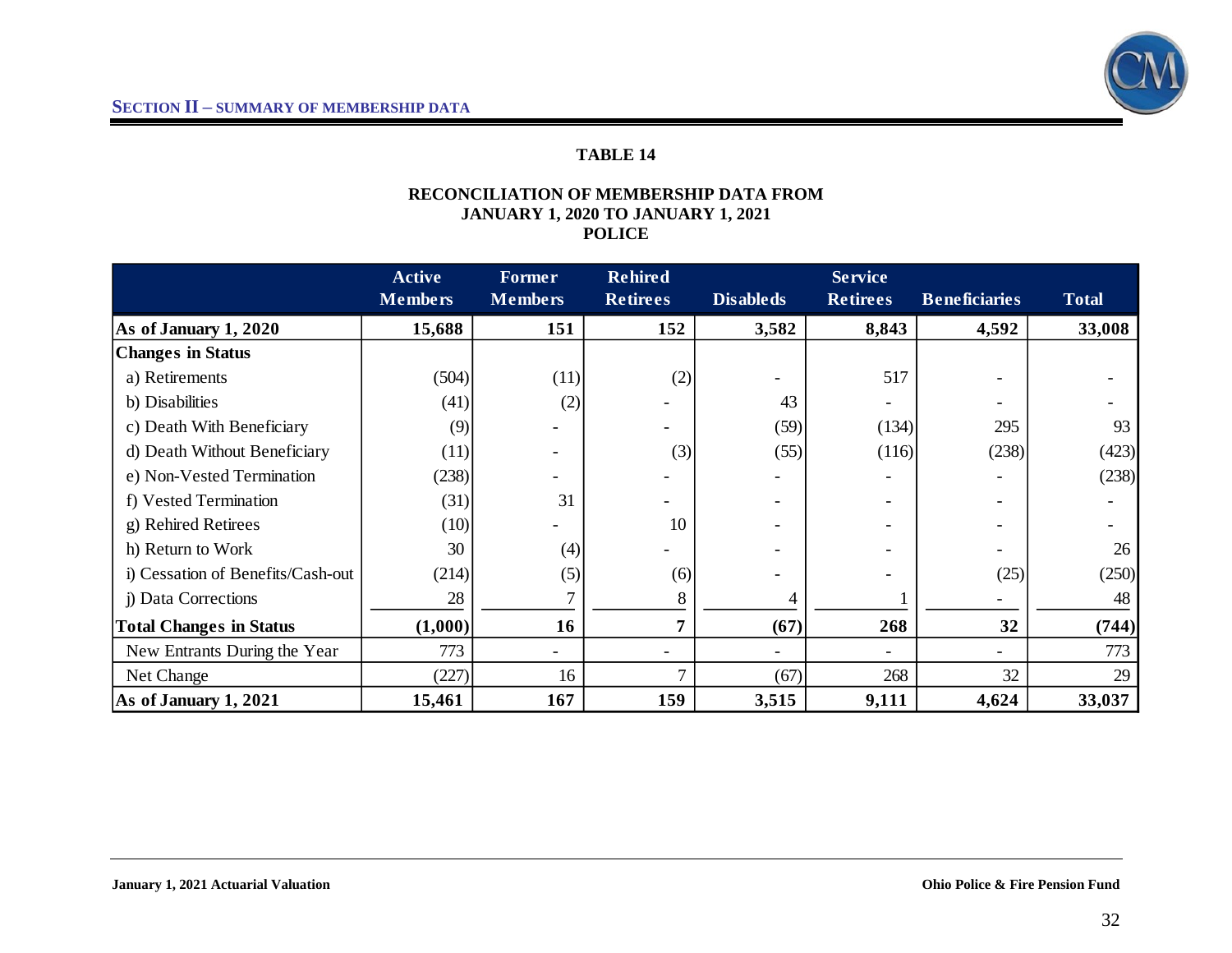

#### **RECONCILIATION OF MEMBERSHIP DATA FROM JANUARY 1, 2020 TO JANUARY 1, 2021 FIREFIGHTERS'**

|                                   | <b>Active</b>  | Former                   | <b>Rehired</b>  |                  | <b>Service</b>  |                      |              |
|-----------------------------------|----------------|--------------------------|-----------------|------------------|-----------------|----------------------|--------------|
|                                   | <b>Members</b> | <b>Members</b>           | <b>Retirees</b> | <b>Disableds</b> | <b>Retirees</b> | <b>Beneficiaries</b> | <b>Total</b> |
| As of January 1, 2020             | 13,652         | 83                       | 59              | 2,480            | 6,889           | 3,394                | 26,557       |
| <b>Changes in Status</b>          |                |                          |                 |                  |                 |                      |              |
| a) Retirements                    | (410)          | (12)                     |                 |                  | 422             |                      |              |
| b) Disabilities                   | (30)           |                          |                 | 30               |                 |                      |              |
| c) Death With Beneficiary         | (6)            |                          |                 | (34)             | (117)           | 207                  | 50           |
| d) Death Without Beneficiary      | (7)            | -                        |                 | (33)             | (95)            | (230)                | (365)        |
| e) Non-Vested Termination         | (67)           |                          |                 |                  |                 |                      | (67)         |
| f) Vested Termination             | (25)           | 25                       |                 |                  |                 |                      |              |
| g) Rehired Retirees               | (7)            |                          |                 |                  |                 |                      |              |
| h) Return to Work                 | 26             |                          |                 |                  |                 |                      | 26           |
| i) Cessation of Benefits/Cash-out | (57)           | (1)                      |                 |                  |                 | (16)                 | (74)         |
| j) Data Corrections               |                |                          |                 | 6                | (3)             | (3)                  |              |
| <b>Total Changes in Status</b>    | (582)          | 17                       | 7               | (31)             | 207             | (42)                 | (424)        |
| New Entrants During the Year      | 607            | $\overline{\phantom{0}}$ |                 |                  |                 |                      | 607          |
| Net Change                        | 25             | 17                       |                 | (31)             | 207             | (42)                 | 183          |
| As of January 1, 2021             | 13,677         | 100                      | 66              | 2,449            | 7,096           | 3,352                | 26,740       |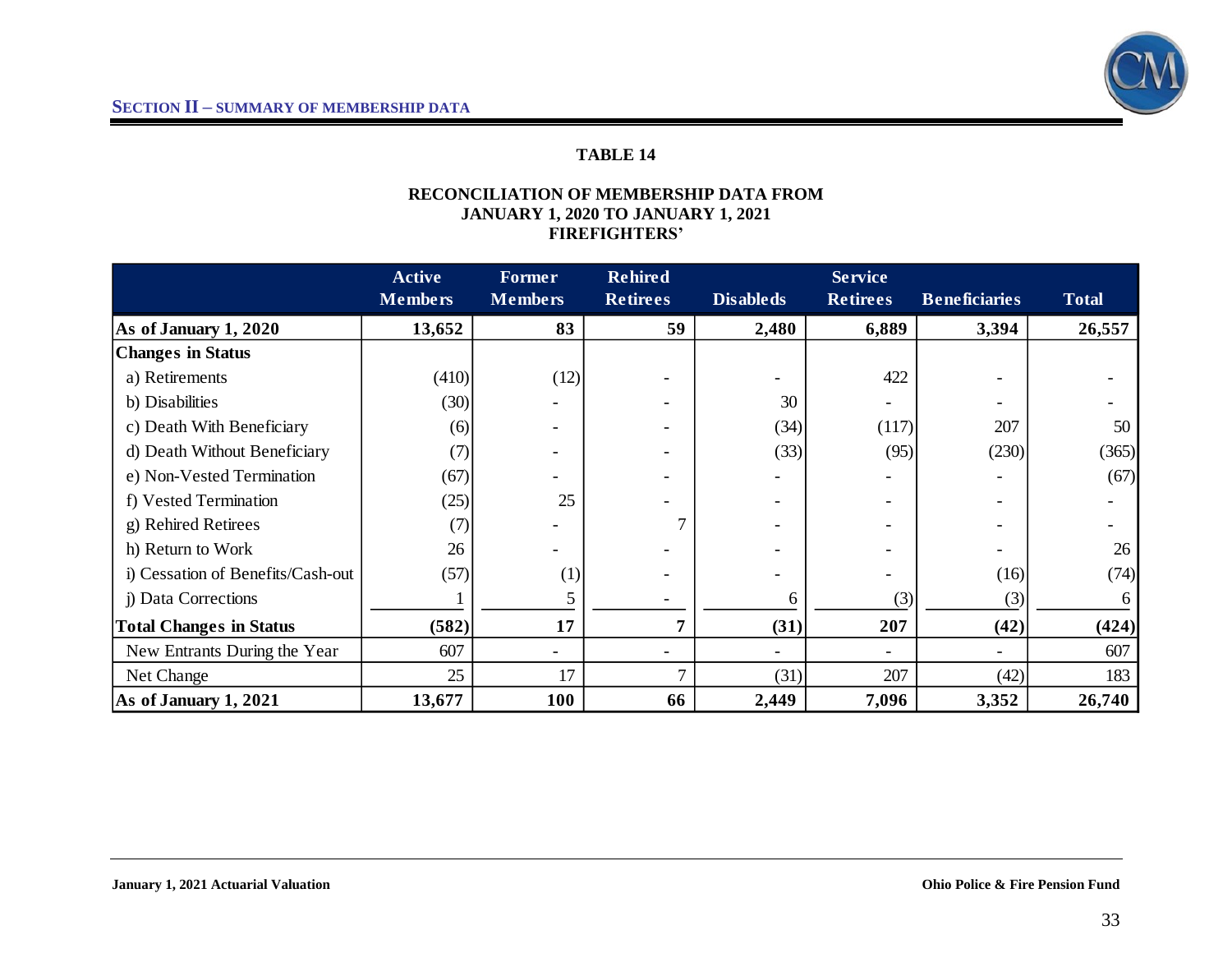

## **TABEL 14**

#### **RECONCILIATION OF MEMBERSHIP DATA FROM JANUARY 1, 2020 TO JANUARY 1, 2021 TOTAL**

|                                   | <b>Active</b>  | <b>Former</b>            | <b>Rehired</b>           |                  | <b>Service</b>  |                      |              |
|-----------------------------------|----------------|--------------------------|--------------------------|------------------|-----------------|----------------------|--------------|
|                                   | <b>Members</b> | <b>Members</b>           | <b>Retirees</b>          | <b>Disableds</b> | <b>Retirees</b> | <b>Beneficiaries</b> | <b>Total</b> |
| As of January 1, 2020             | 29,340         | 234                      | 211                      | 6,062            | 15,732          | 7,986                | 59,565       |
| <b>Changes in Status</b>          |                |                          |                          |                  |                 |                      |              |
| a) Retirements                    | (914)          | (23)                     | (2)                      |                  | 939             |                      |              |
| b) Disabilities                   | (71)           | (2)                      |                          | 73               |                 |                      |              |
| c) Death With Beneficiary         | (15)           |                          |                          | (93)             | (251)           | 502                  | 143          |
| d) Death Without Beneficiary      | (18)           | -                        | (3)                      | (88)             | (211)           | (468)                | (788)        |
| e) Non-Vested Termination         | (305)          |                          |                          |                  |                 |                      | (305)        |
| f) Vested Termination             | (56)           | 56                       |                          |                  |                 |                      |              |
| g) Rehired Retirees               | (17)           |                          | 17                       |                  |                 |                      |              |
| h) Return to Work                 | 56             | (4)                      |                          |                  |                 |                      | 52           |
| i) Cessation of Benefits/Cash-out | (271)          | (6)                      | (6)                      |                  |                 | (41)                 | (324)        |
| j) Data Corrections               | 29             | 12                       |                          | 10               | (2)             | (3)                  | 54           |
| <b>Total Changes in Status</b>    | (1,582)        | 33                       | 14                       | (98)             | 475             | (10)                 | (1, 168)     |
| New Entrants During the Year      | 1,380          | $\overline{\phantom{0}}$ | $\overline{\phantom{a}}$ |                  |                 |                      | 1,380        |
| Net Change                        | (202)          | 33                       | 14                       | (98)             | 475             | (10)                 | 212          |
| As of January 1, 2021             | 29,138         | 267                      | 225                      | 5,964            | 16,207          | 7,976                | 59,777       |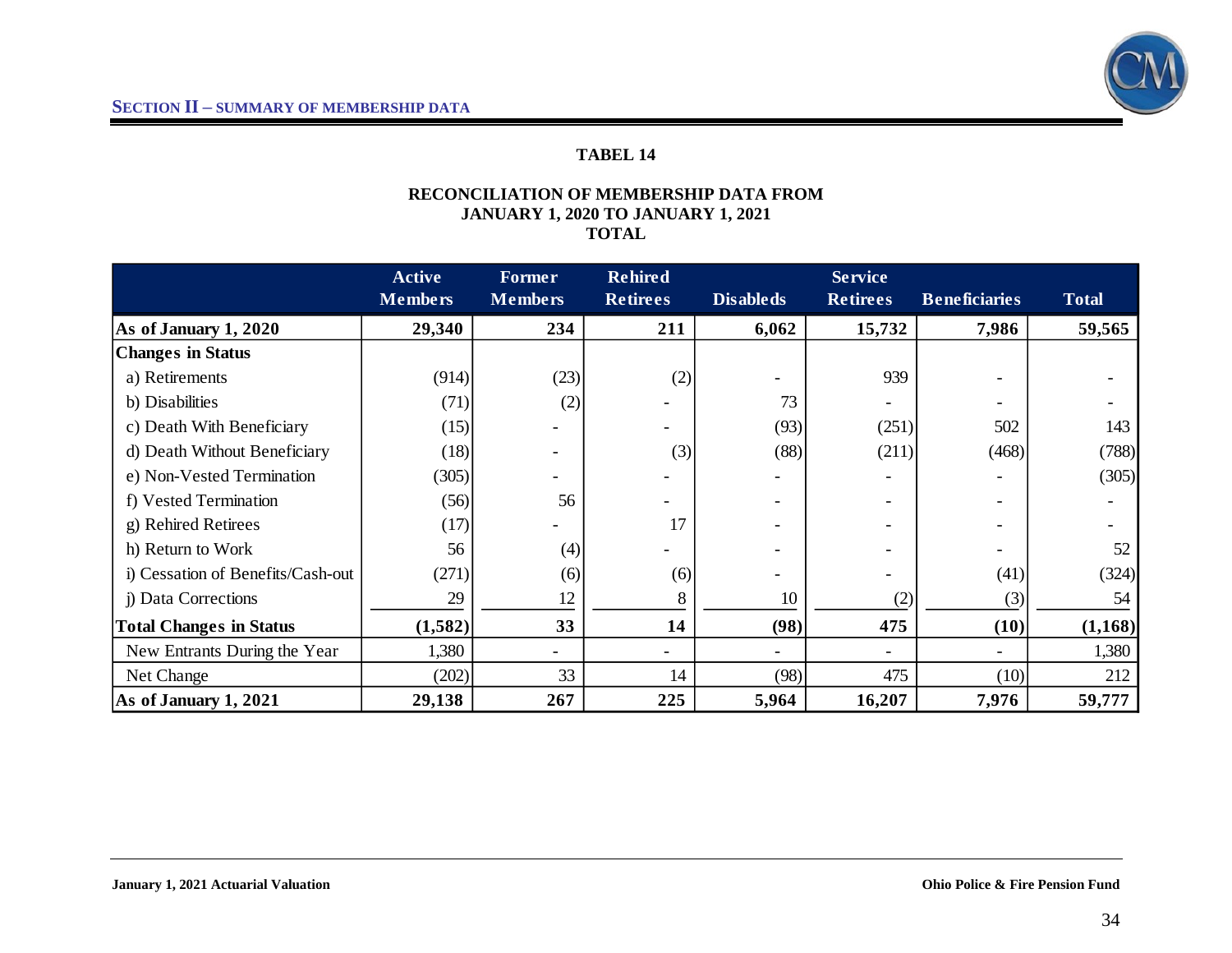

### **RISK CONSIDERATIONS**

Actuarial Standards of Practice are issued by the Actuarial Standards Board and are binding on credentialed actuaries practicing in the United States. These standards generally identify what the actuary should consider, document and disclose when performing an actuarial assignment. In November, 2018, Actuarial Standard of Practice Number 51, *Assessment and Disclosure of Risk in Measuring Pension Obligations*, (ASOP 51) was issued as final with application to measurement dates on or after November 1, 2018. This ASOP, which applies to funding valuations, actuarial projections, and actuarial cost studies of proposed plan changes, is first applicable for the January 1, 2019 actuarial valuation for OP&F.

A typical retirement plan faces many different risks, but the greatest risk is the inability to make benefit payments when due. If plan assets are depleted, benefits may not be paid which could create legal and litigation risk or the plan could become "pay as you go". The term "risk" is most commonly associated with an outcome with undesirable results. However, in the actuarial world, risk is translated into uncertainty. The actuarial valuation process uses many actuarial assumptions to project how future contributions and investment returns will meet the cash flow needs for future benefit payments. Of course, we know that actual experience will not unfold exactly as anticipated by the assumptions and that uncertainty, whether favorable or unfavorable, creates risk. ASOP 51 defines risk as the potential of actual future measurements to deviate from expected results due to actual experience that is different than the actuarial assumptions.

The various risk factors for a given plan can have a significant impact  $-$  good or bad  $-$  on the actuarial projection of liability and contribution rates.

There are a number of risks inherent in the funding of a defined benefit plan. These include:

- economic risks, such as investment return and inflation;
- demographic risks such as mortality, payroll growth, aging population including impact of baby boomers, and retirement ages;
- contribution risk, i.e., the potential for contribution rates to be too high for the plan sponsor/employer to pay and
- external risks such as the regulatory and political environment.

There is a direct correlation between healthy, well-funded retirement plans and consistent contributions equal to the full actuarial contribution rate each year.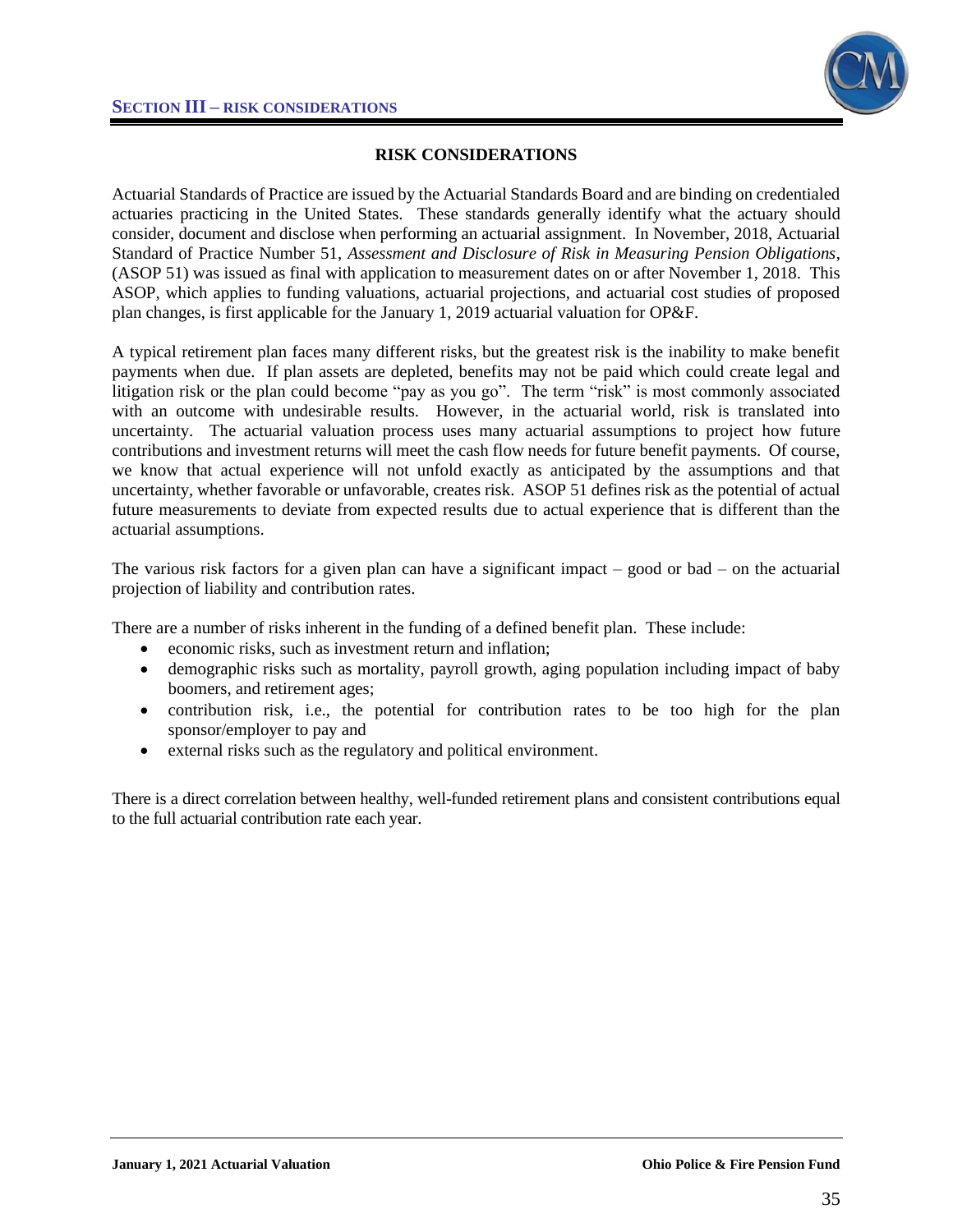

# **RISK CONSIDERATIONS**

In an actuarially funded plan, the most significant risk factor is investment return because of the volatility of returns and the size of plan assets compared to payroll (see Exhibit I). A perusal of historical returns over 10-20 years reveals that the actual return each year is rarely close to the average return for the same period. This is an expected result given the underlying capital market assumptions and the plan's asset allocation.

The following exhibits summarize some historical information that helps indicate how certain key risk metrics have changed over time.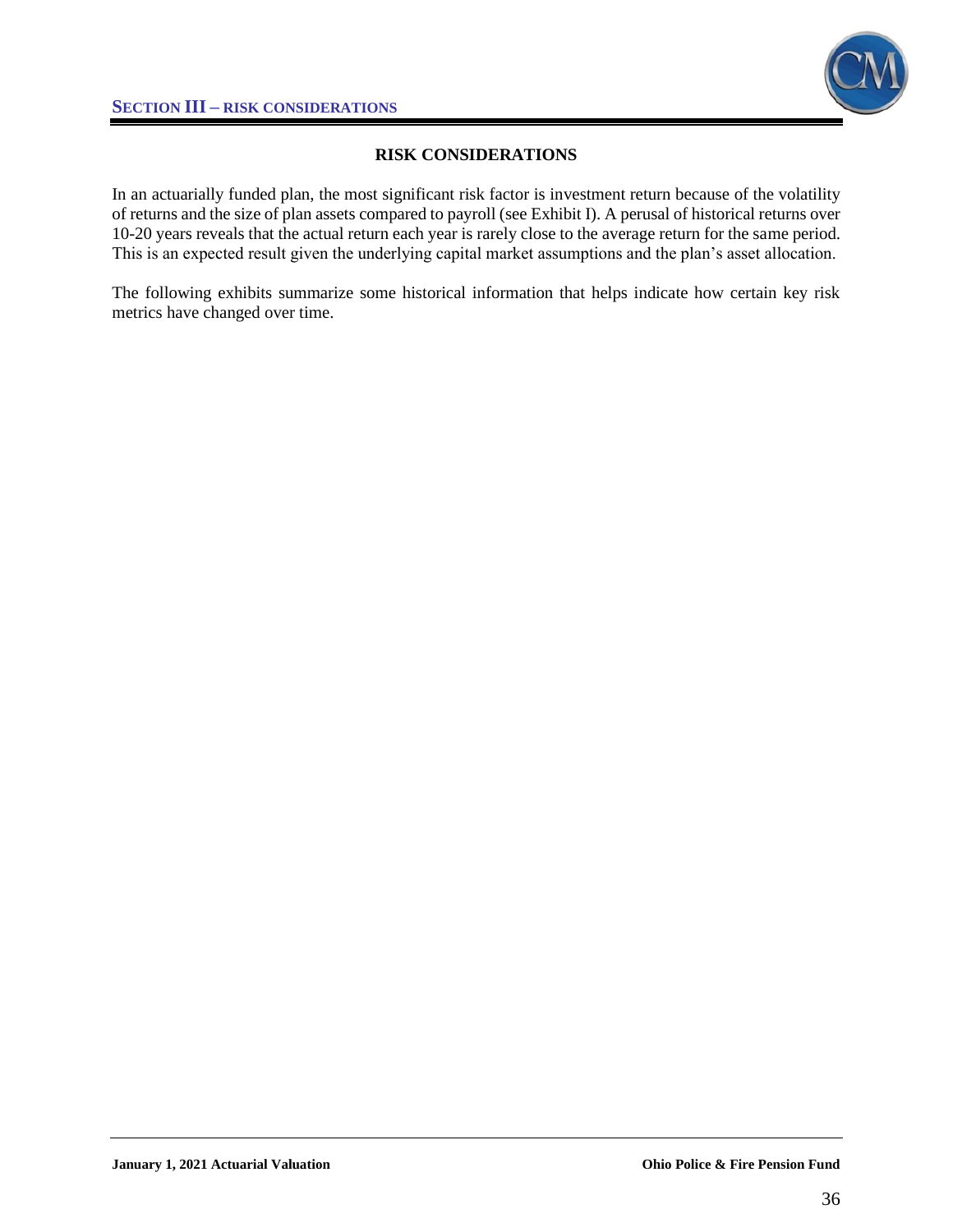

#### **HISTORICAL ASSET VOLATILITY RATIOS**

As a retirement system matures, the size of the market value of assets increases relative to the covered payroll of active members, on which the Fund is funded. The size of the plan assets relative to covered payroll, sometimes referred to as the asset volatility ratio, is an important indicator of the contribution risk for the Fund. The higher this ratio, the more sensitive a plan's contribution rate is to investment return volatility. In other words, it will be harder to recover from investment losses with increased contributions.

|                       | Market Value of  |                     | Asset                   |
|-----------------------|------------------|---------------------|-------------------------|
| <b>Valuation Date</b> | Assets           | Covered Payroll     | <b>Volatility Ratio</b> |
| January 1, 2012       | \$10,976,214,161 | \$<br>1,897,413,344 | 5.78                    |
| January 1, 2013       | 11,840,698,340   | 1,913,382,667       | 6.19                    |
| January 1, 2014       | 13,166,077,870   | 1,942,269,436       | 6.78                    |
| January 1, 2015       | 13,453,447,836   | 1,986,568,535       | 6.77                    |
| January 1, 2016       | 12,923,943,156   | 2,060,850,584       | 6.27                    |
| January 1, 2017       | 13,682,389,240   | 2,144,265,467       | 6.38                    |
| January 1, 2018       | 14,963,614,004   | 2,174,667,031       | 6.88                    |
| January 1, 2019       | 13,941,056,807   | 2,268,610,714       | 6.15                    |
| January 1, 2020       | 15,636,590,807   | 2,365,611,876       | 6.61                    |
| January 1, 2021       | 16,411,125,257   | 2,414,537,420       | 6.80                    |

The assets on January 1, 2021 are 680% of payroll so underperforming the investment return assumption by 1% (i.e., earn 7.00% for one year) is equivalent to 6.80% of payroll. While the actual impact in the first year is mitigated by the asset smoothing method and amortization of the UAL, this illustrates the risk associated with volatile investment returns.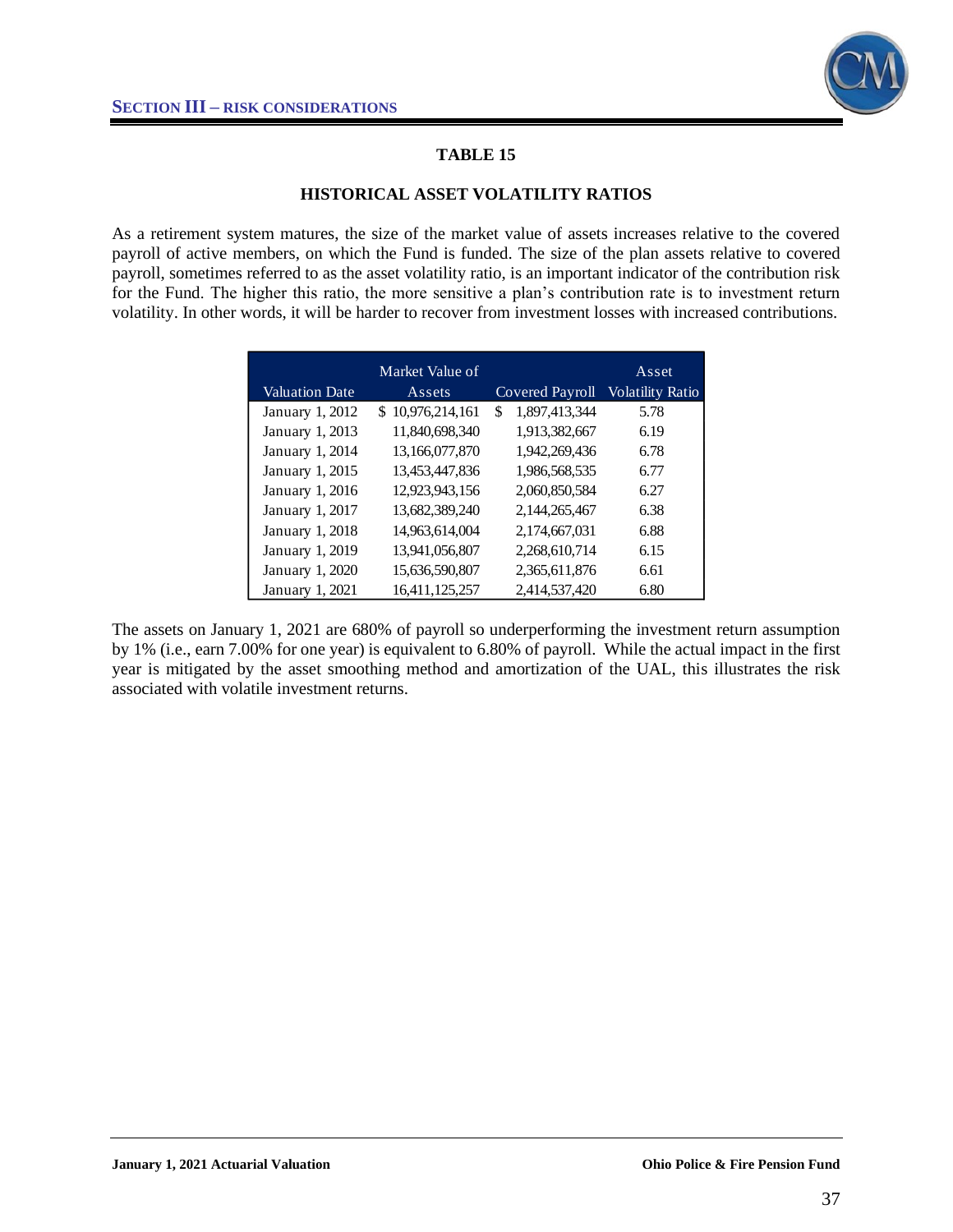

#### **HISTORICAL CASH FLOWS**

Plans with negative cash flows will experience increased sensitivity to investment return volatility. Cash flows, for this purpose, are measured as contributions less benefit payments. If the Fund has negative cash flows and then experiences returns below the assumed rate, there are fewer assets to be reinvested to earn the higher returns that typically follow. While any negative cash flow will produce such a result, it is typically a negative cash flow of more than 5% of MVA that causes significant concerns.

| Year Ended        |   | Market Value of<br>Assets | Contributions     | <b>Benefit</b><br>Payments | Net Cash Flow   | Net Cash Flow as a<br>Percent of MVA |
|-------------------|---|---------------------------|-------------------|----------------------------|-----------------|--------------------------------------|
| December 31, 2011 | S | 10,976,214,161            | \$<br>455,627,168 | $(1,049,873,474)$ \$       | (594, 246, 306) | $-5.41%$                             |
| December 31, 2012 |   | 11,840,698,340            | 464,867,162       | (1,075,411,270)            | (610, 544, 108) | $-5.16%$                             |
| December 31, 2013 |   | 13,166,077,870            | 537,635,922       | (1,110,987,128)            | (573,351,206)   | $-4.35%$                             |
| December 31, 2014 |   | 14,757,658,620            | 642,482,523       | (1,126,154,321)            | (483, 671, 798) | $-3.28%$                             |
| December 31, 2015 |   | 14.286.812.448            | 674,807,572       | (1,170,476,866)            | (495, 669, 294) | $-3.47\%$                            |
| December 31, 2016 |   | 13.682.389.240            | 723,737,827       | (1,187,020,466)            | (463, 282, 639) | $-3.39\%$                            |
| December 31, 2017 |   | 14,963,614,004            | 744,400,996       | (1,256,254,446)            | (511, 853, 450) | $-3.42\%$                            |
| December 31, 2018 |   | 13,941,056,807            | 774,068,159       | (1,314,608,496)            | (540, 540, 337) | $-3.88\%$                            |
| December 31, 2019 |   | 15,636,590,807            | 805,717,452       | (1,394,027,927)            | (588, 310, 475) | $-3.76%$                             |
| December 31, 2020 |   | 16,411,125,257            | 831,059,129       | (1.400.413.884)            | (569,354,755)   | $-3.47\%$                            |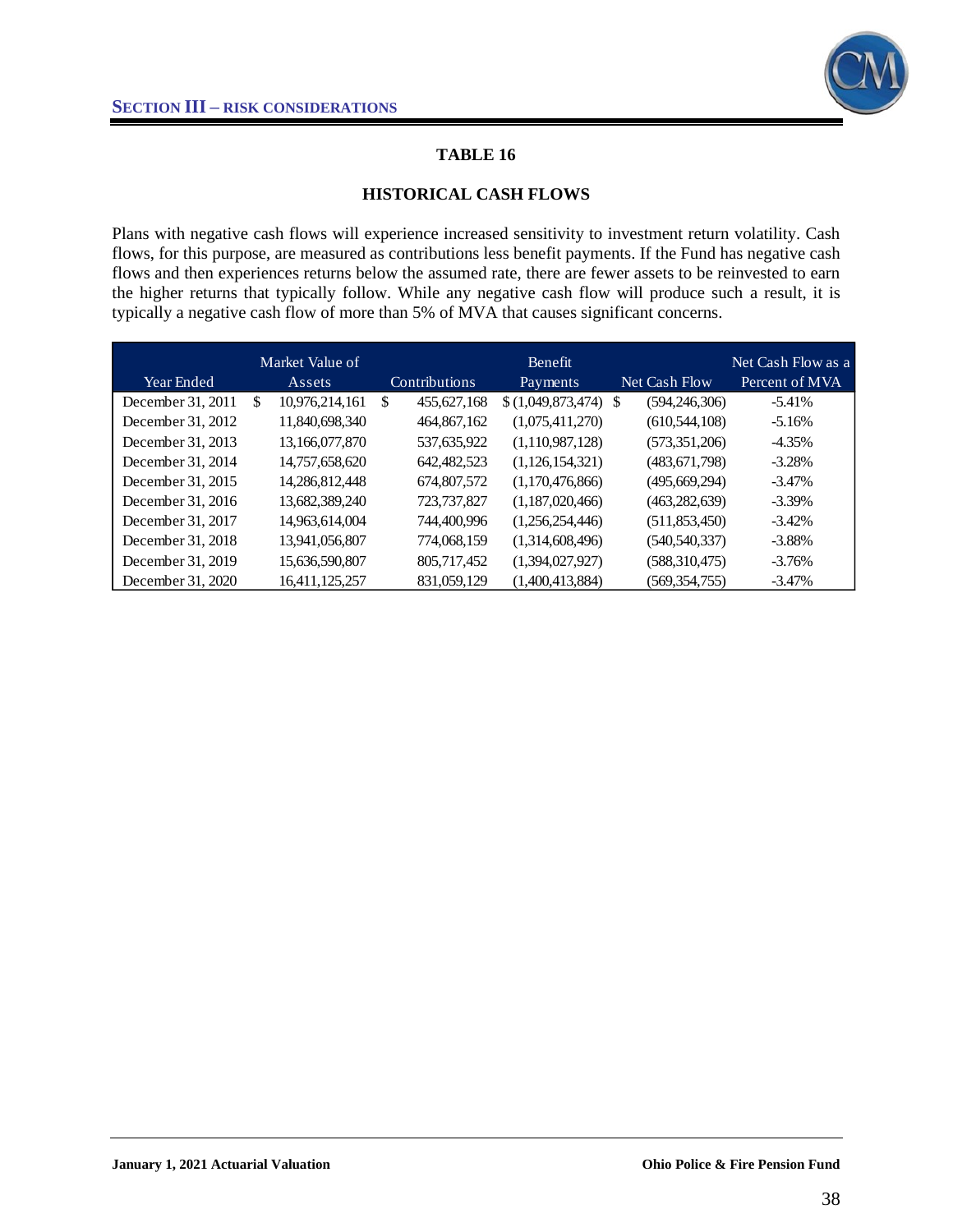

#### **LIABILITY MATURITY MEASUREMENTS**

Most public sector retirement systems have been in operation for many years. As a result, they have aging plan populations indicated by an increasing ratio of retirees to active members and a growing percentage of retiree liability. The retirement of the remaining baby boomers over the next decade is expected to further exacerbate the aging of the retirement system population. With more of the total liability residing with retirees, investment volatility has a greater impact on the funding of the Fund since it is more difficult to restore the system financially after losses occur when there is comparatively less payroll over which to spread costs.

Projections provide the most effective way of analyzing the impact of these changes on future funding measures but studying several key metrics from the valuation can also provide some valuable insight.

| <b>Valuation Date</b> | <b>Retiree Liability</b> | <b>Total Actuarial</b><br>Liability | Retiree<br>Percentage | <b>Covered Payroll</b> | Ratio |
|-----------------------|--------------------------|-------------------------------------|-----------------------|------------------------|-------|
| January 1, 2012       | 9,091,917,466<br>\$      | \$17,634,554,969                    | 51.56%                | \$1,897,413,344        | 9.29  |
| January 1, 2013       | 9,435,779,283            | 17,245,751,991                      | 54.71%                | 1,913,382,667          | 9.01  |
| January 1, 2014       | 9,799,718,068            | 17,823,319,753                      | 54.98%                | 1,942,269,436          | 9.18  |
| January 1, 2015       | 10,194,964,890           | 18,395,592,476                      | 55.42%                | 1,986,568,535          | 9.26  |
| January 1, 2016       | 10,700,145,394           | 19,135,875,916                      | 55.92%                | 2,060,850,584          | 9.29  |
| January 1, 2017       | 11,499,181,496           | 20,290,393,633                      | 56.67%                | 2,144,265,467          | 9.46  |
| January 1, 2018       | 12,020,502,851           | 20,887,227,279                      | 57.55%                | 2,174,667,031          | 9.60  |
| January 1, 2019       | 12,481,671,003           | 21,264,708,173                      | 58.70%                | 2,268,610,714          | 9.37  |
| January 1, 2020       | 12,951,160,675           | 22,044,283,396                      | 58.75%                | 2,365,611,876          | 9.32  |
| January 1, 2021       | 13,568,906,986           | 22,628,591,064                      | 59.96%                | 2,414,537,420          | 9.37  |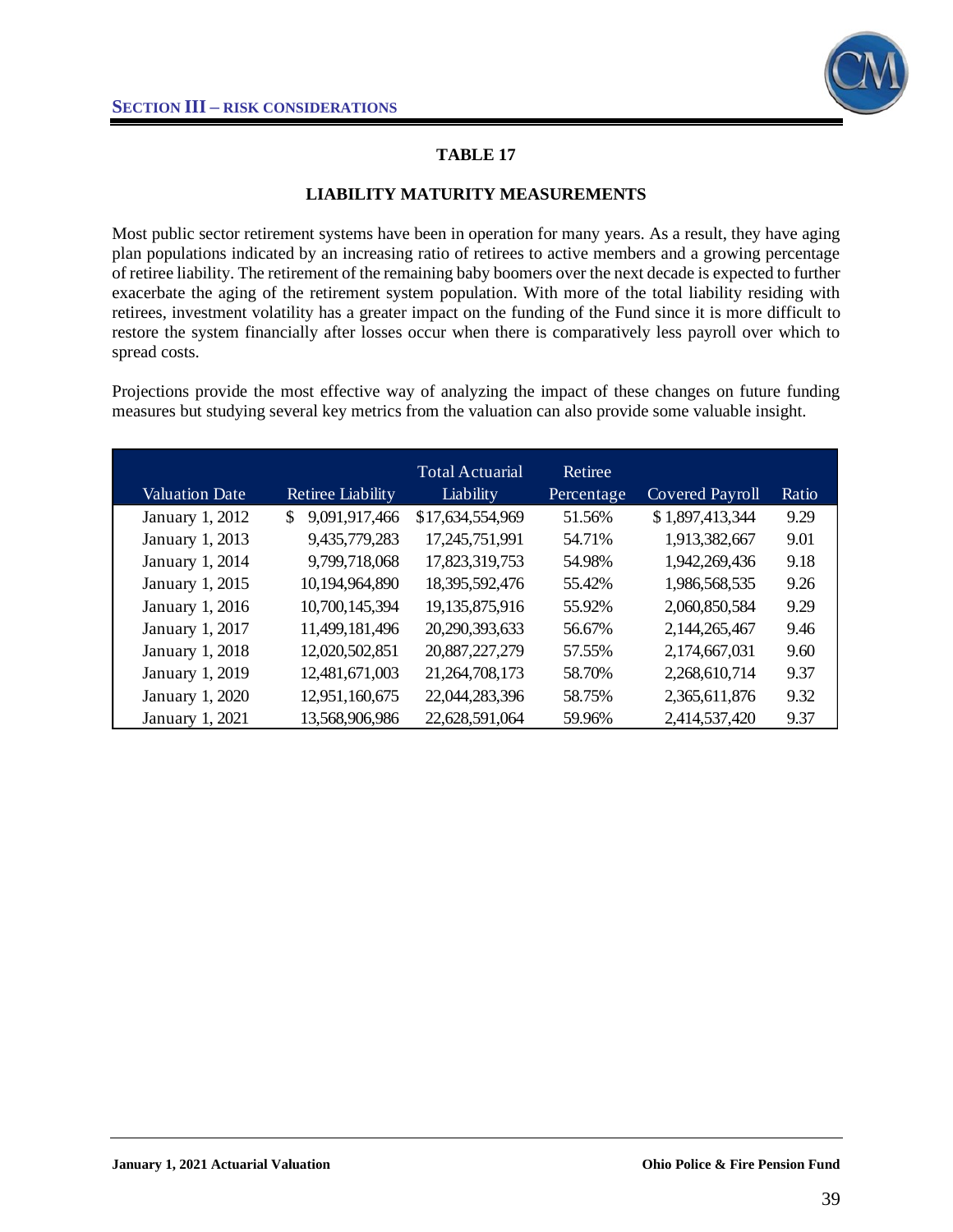

# **APPENDIX A**

#### **SUMMARY OF MAIN BENEFIT PROVISIONS**

The following is intended to summarize the key provisions valued in this valuation. Members of OP&F and other parties should not rely on this summary as a substitute for or legal interpretation of the laws and rules covering this retirement plan.

# *Membership*

Membership in OP&F is mandatory under Ohio Law for all full-time police officers employed by Ohio municipalities and appointed under the required statutory provisions. Membership is also mandatory for all full-time firefighters employed by Ohio municipalities, townships, villages, joint fire districts or other political subdivisions. In order to become members of OP&F, full-time firefighters are required to satisfactorily complete, or have satisfactorily completed, a firefighter training course approved under former Section 3303.07, Section 4765.55 or conducted under Section 3737.33 of the ORC.

# *Eligibility for Membership*

Full-time police officers or firefighters are eligible for membership in OP&F immediately upon commencement of employment as a full-time police officer or firefighter.

# *Contributions*

Employer and member contributions are established by statute and both are due monthly. Employers of police officers pay 19.5 percent of salary; employers of firefighters pay 24 percent of salary. The member contribution rate equaled 12.25 percent in 2020.

### **Employer Contribution Rates – Percentage of Active Member Payroll:**

| Time Frame of Rates      | <b>Police</b> | <b>Fire</b> |
|--------------------------|---------------|-------------|
| Jan 1, 1986 thru Present | 19.50%        | 24.00%      |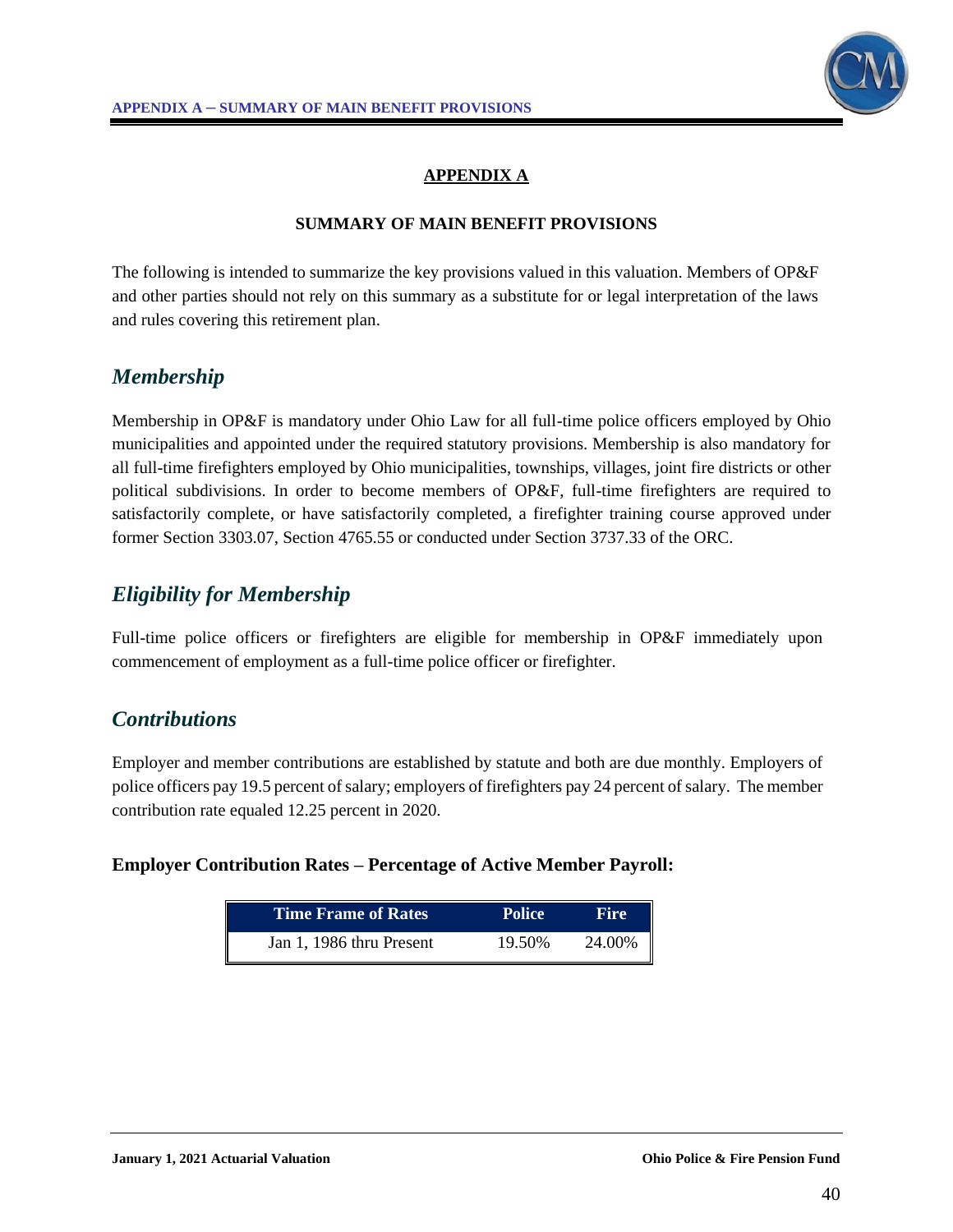

### **Member Contribution Rates – Percentage of Active Member Payroll:**

| Time Frame of Rates         | <b>Police</b> | <b>Fire</b> |
|-----------------------------|---------------|-------------|
| July 2, 2015 and Thereafter | 12.25%        | 12.25%      |

# *Benefits*

### **Service Retirement**

Upon attaining a qualifying age with sufficient years of service, a member of OP&F may retire and receive a lifetime monthly pension. OP&F offers four types of service retirement: normal, service commuted, age/service commuted and actuarially reduced. Each type has different eligibility guidelines and is calculated using the member's average annual salary.

Since average annual salary is subject to certain statutory and administrative limitations, not all salary, earnings, or compensation may be used in the calculation. OP&F calculates allowable average annual salary as follows:

- For OP&F members with 15 or more years of service credit as of July 1, 2013, average annual salary is an average of the three years of highest allowable earnings, regardless of when in their career the highest years occurred.
- For OP&F members with less than 15 years of service credit as of July 1, 2013, average annual salary is an average of the five years of highest allowable earnings, regardless of when in their career the highest years occurred.
- A "salary benchmark" is established for members with 15 or more years of service credit as of July 1, 2013, under which certain increases are excluded from salary for the purpose of determining allowable average annual salary. This benchmarking does not apply to members with less than 15 years of service credit as of July 1, 2013.

### **Normal Service Retirement**

#### **Eligibility**

For members hired into an OP&F-covered position after July 1, 2013, minimum retirement age is 52 with at least 25 years of service credit.

For members hired into an OP&F-covered position on or before July 1, 2013, minimum retirement age is 48 with 25 years of service credit.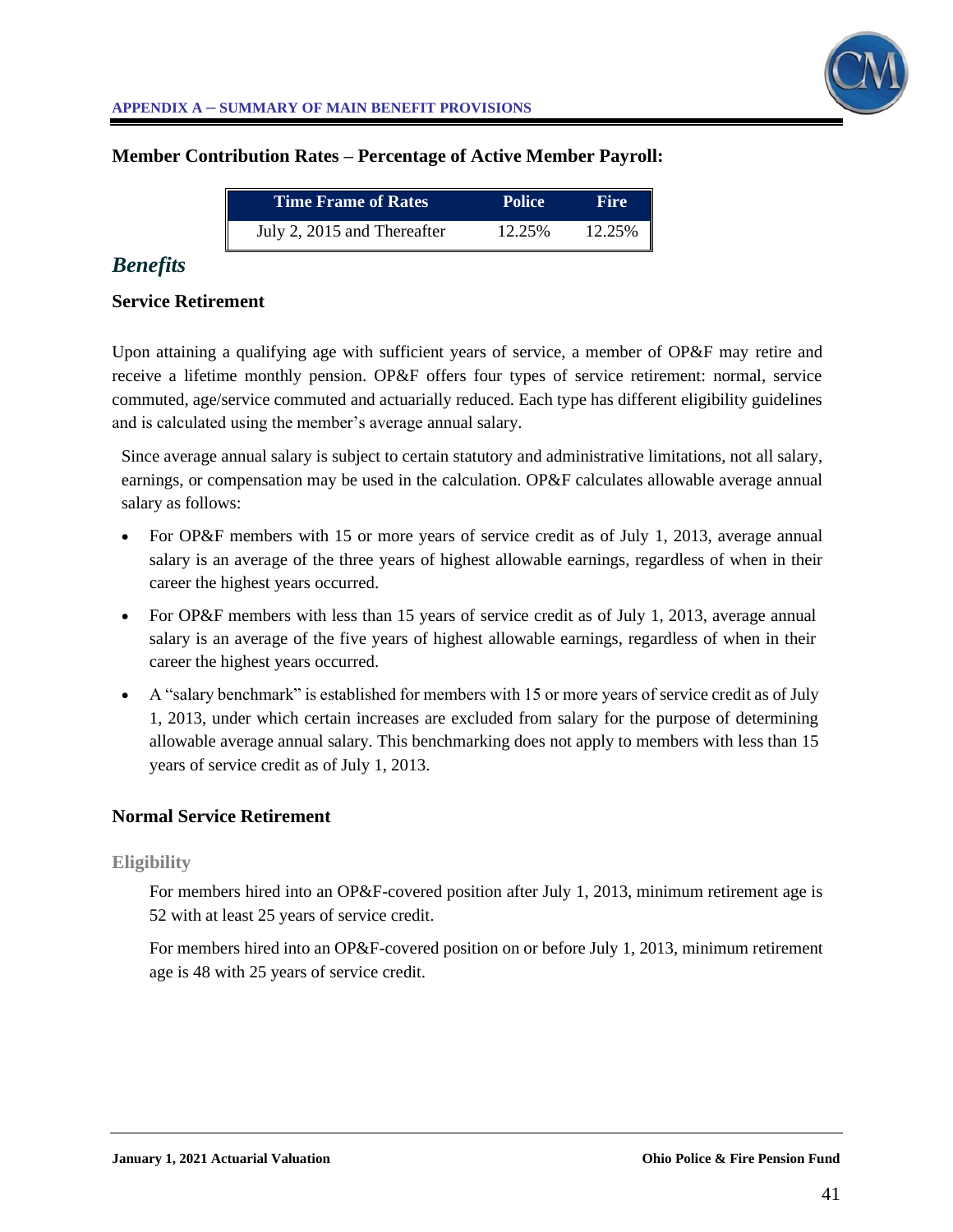

### **Benefit**

An annual pension equal to a percentage of the allowable average annual salary. The percentage equals 2.5 percent for each of the first 20 years of service, 2.0 percent for each of the next five years of service, and 1.5 percent for each year of service in excess of 25 years. The maximum pension of 72 percent of the allowable average annual salary is paid after 33 years of service.

# **Service Commuted Retirement**

### **Eligibility**

For members hired into an OP&F-covered position after July 1, 2013, the minimum retirement age is 52, they must have at least 15 years of service credit and 25 years have elapsed from the date of their full-time hire.

For members hired into an OP&F-covered position on or before July 1, 2013, the minimum retirement age is 48, they must have at least 15 years of service credit and 25 years have elapsed from the date of their full-time hire.

### **Benefit**

An annual pension equal to 1.5 percent of the allowable average annual salary multiplied by the number of full years of service credit (up to 25 years of service credit).

# **Age/Service Commuted Retirement**

### **Eligibility**

Age 62, 15 years of service credit and still working as a full-time police officer or firefighter.

### **Benefit**

An annual pension that uses the same formula as for the Normal Service Retirement benefit (up to 25 years of service credit).

# **Actuarially Reduced**

### **Eligibility**

For members hired into an OP&F-covered position after July 1, 2013, age 48 with 25 years of service.

### **Benefit**

An annual pension reduced to the actuarial equivalent of the amount payable had the member retired at age 52.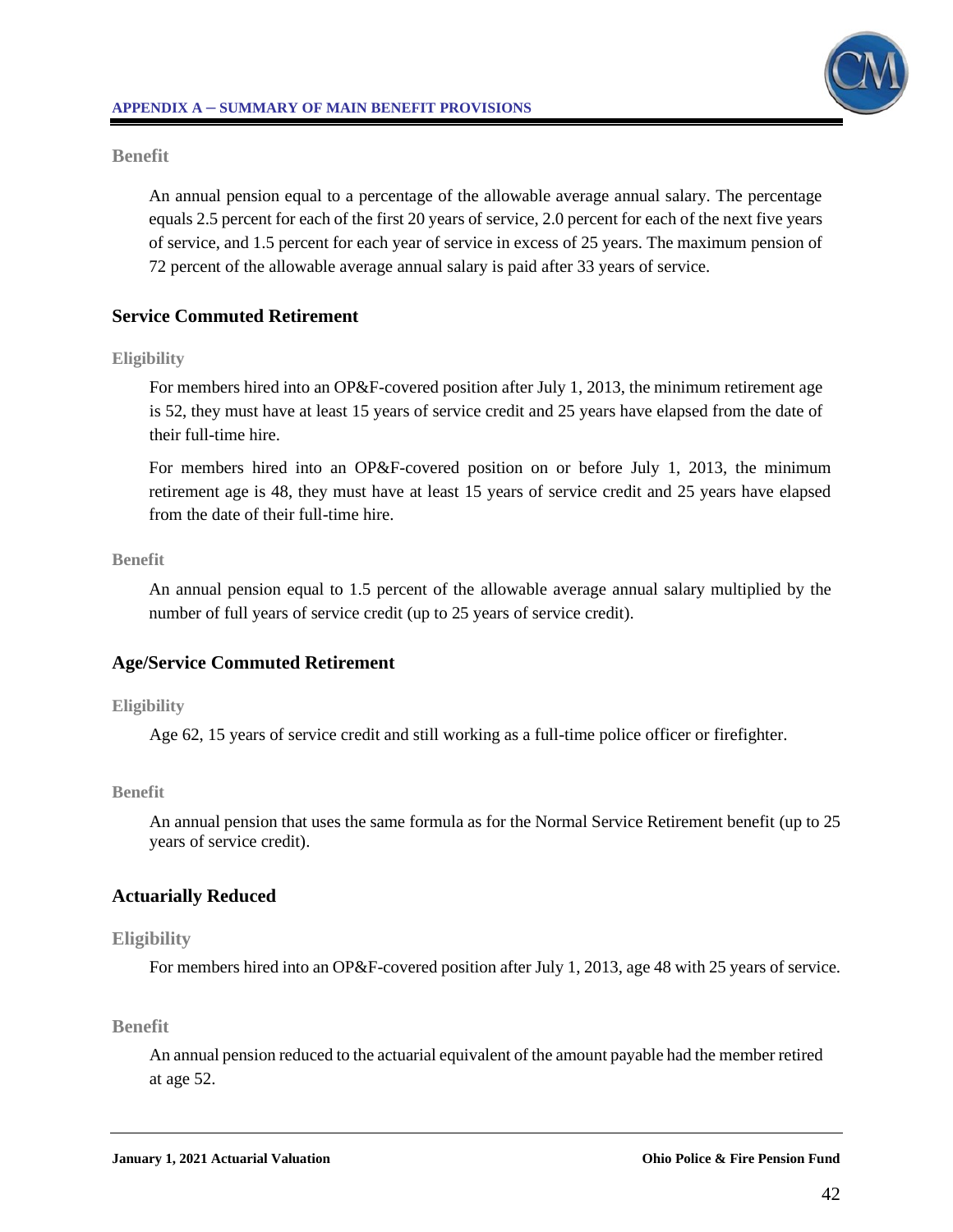

# *Rights Upon Separation From Service*

### **Deferred Pension**

If a member meets the years of service credit required for any of the service retirement pensions but leaves service before attaining the minimum retirement age, a pension becomes payable upon attainment of the qualifying age and filing the appropriate paperwork with OP&F.

### **Refund of Employee Contributions**

Upon separation from service, a member can receive the contributions that he or she made to the plan or the employee share of member contributions picked-up on the member's behalf by their employer. Employer contributions are not refundable.

### **Termination before Retirement with 25 Years of Service Credit**

**Benefit**

Same as the Normal Service Retirement benefit, except benefit commences once the member reaches minimum retirement age.

- For members hired into an OP&F-covered position after July 1, 2013, minimum retirement age is 52.
- For members hired into an OP&F-covered position on or before July 1, 2013, minimum retirement age is 48.

# **Termination before Retirement with 15 Years of Service Credit**

#### **Benefit**

Same as the Service Commuted Retirement, except benefit commences once the member reaches minimum retirement age and 25 years have elapsed from the date of full-time hire.

- For members hired into an OP&F-covered position after July 1, 2013, the minimum retirement age is 52.
- For members hired into an OP&F-covered position on or before July 1, 2013, the minimum retirement age is 48.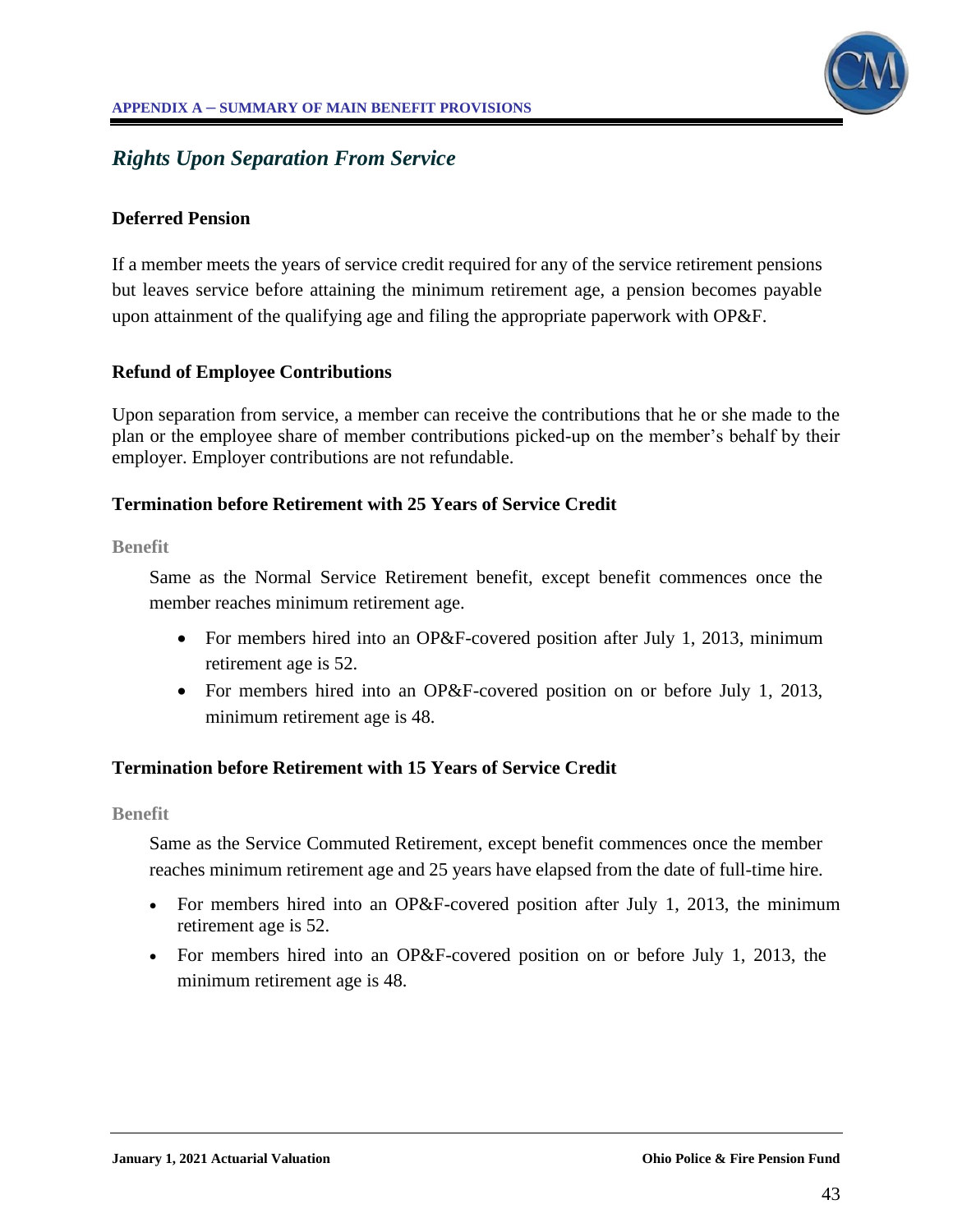

# **Termination Before Retirement With Less Than 15 Years of Service Credit**

**Benefit**

A lump sum amount equal to the sum of the member's contributions to OP&F.

# *Deferred Retirement Option Plan*

# **Eligibility**

When a member is eligible for a normal service retirement they can enter DROP by delaying retirement and continuing to work as a full-time police officer or firefighter.

- For members hired into an OP&F-covered position after July 1, 2013, normal service retirement eligibility is age 52 with at least 25 years of service credit.
- For members hired into an OP&F-covered position on or before July 1, 2013, normal service retirement eligibility is age 48 with at least 25 years of service credit.

### **Benefit**

DROP is a cost neutral benefit offered by OP&F. Upon the DROP effective date, the member's pension is calculated as if that were their date of retirement. While the member continues to work and draw their normal salary, the amount they would have received in retirement benefits accumulates tax-deferred at OP&F on their behalf, as well as a portion of their OP&F employee contributions and interest. Since the member's pension has already been calculated:

- The years of DROP service do not apply towards the member's normal service retirement.
- If a member earns a higher salary after their DROP effective date due to a raise, job promotion, etc., it will not be used to recalculate their pension and, therefore, will not result in that member receiving a higher pension upon retirement.

The DROP interest rate is set by administrative rule and is subject to change at any time. OP&F credits interest to all DROP balances each month at a rate equal to the 10-year United States (U.S.) Treasury Note Business Day Series, as published by the U.S. Department of the Treasury, with a cap of five percent and a floor of two and a half percent. This variable interest rate is compounded annually and adjusted quarterly to match the published 10-year U.S. Treasury Note rate for the last trading business day of the preceding quarter and is in effect for the subsequent quarter.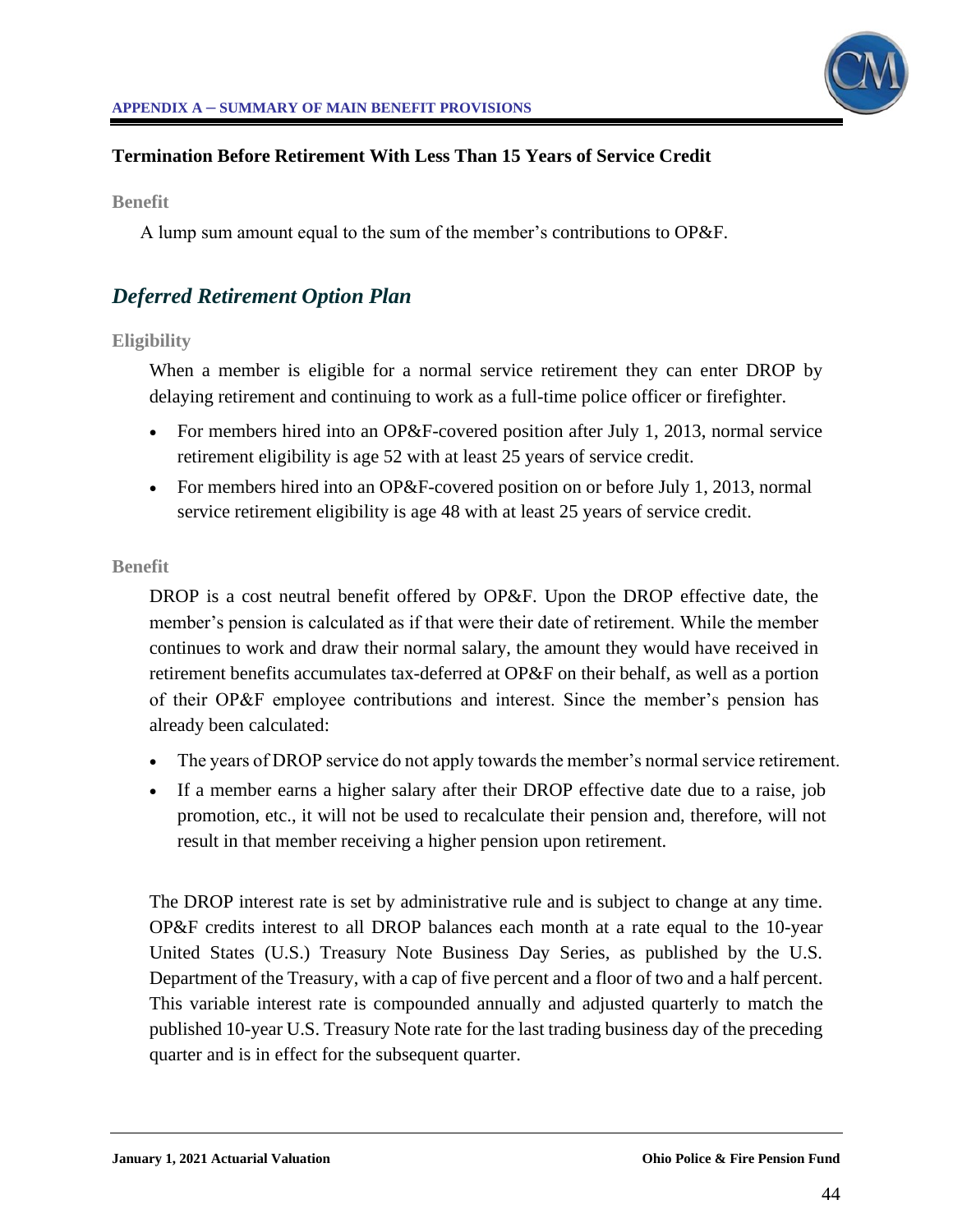

## **APPENDIX A – SUMMARY OF MAIN BENEFIT PROVISIONS**

Members whose election to participate in DROP is effective after July 1, 2013 do not qualify for annual cost- of-living allowances (COLA) at any time during DROP. Members whose election to participate in DROP is effective on or before July 1, 2013 will continue to receive a cost-of-living allowance during DROP, but only when they reach 55 years of age and have been participating in DROP for at least one year. Those members whose enrollment date into DROP qualify them for a cost-of-living allowance during DROP will receive three percent of their base pension.

Member contributions are credited to their DROP account based on the number of years of DROP service. For those members whose election to participate in DROP is effective after July 1, 2013, OP&F applies contributions to DROP in the following manner:

| <b>Years of DROP Service</b> | <b>Percentage of Member Contributions</b> |
|------------------------------|-------------------------------------------|
| Years 1-3                    | 50% of member's contributions             |
| Years 4-5                    | 75% of member's contributions             |
| Years 6-8                    | 100% of member's contributions            |

For this group of members, the minimum participation in DROP, without penalty, is five years and the maximum is eight.

- If a member terminates employment within the first five years of electing to participate in DROP, then the member forfeits all of their DROP interest. In addition to losing their accumulated interest, members who choose to terminate employment before completing their required participation period cannot withdraw any of the funds in their DROP account until the minimum participation period has expired. The only exception to this rule is if the member dies during the minimum participation period. The member's surviving spouse, designated beneficiary or estate, as applicable will receive the entire DROP account balance determined at the time of death.
- If a member chooses to continue working after eight years in DROP, the member forfeits all DROP benefits and receives the Normal Service Retirement benefit upon retirement, which will be calculated to include the service credit earned during the DROP participation period.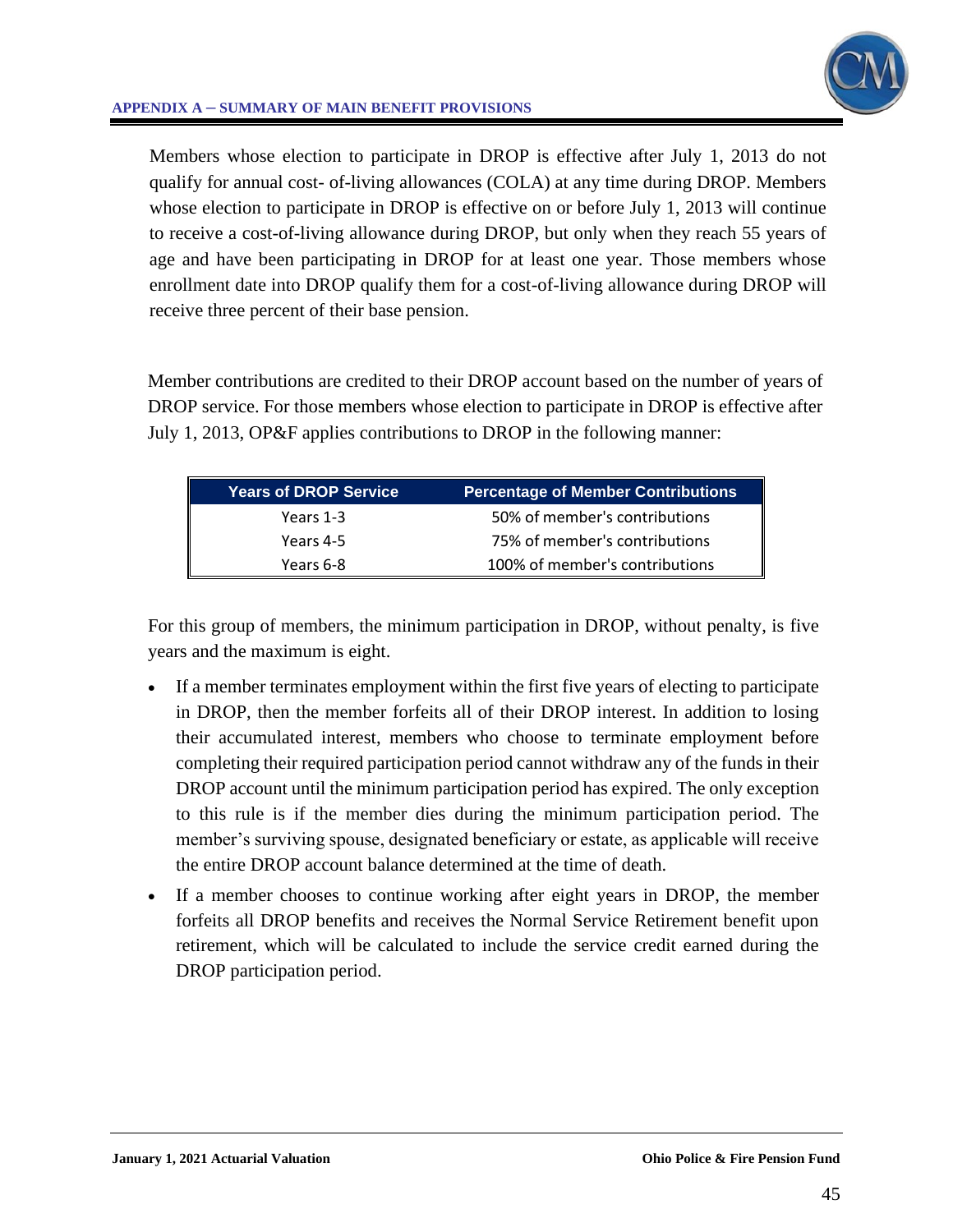

For those members whose election to participate in DROP was on or before July 1, 2013, member contributions are applied to DROP under the following schedule:

| <b>Years of DROP Service</b> | <b>Percentage of Member Contributions</b> |
|------------------------------|-------------------------------------------|
| Years 1-2                    | 50% of member's contributions             |
| Year 3                       | 75% of member's contributions             |
| Years 4-8                    | 100% of member's contributions            |

For this group of members, the minimum participation in DROP, without penalty, is three years and the maximum is eight.

- If a member terminates employment within the first three years of electing to participate in DROP, then the member forfeits all of their DROP interest. In addition to losing their accumulated interest, members who choose to terminate employment before completing their required participation period cannot withdraw any of the funds in their DROP account until the minimum participation period has expired. The only exception to this rule is if the member dies during the minimum participation period. The member's surviving spouse, designated beneficiary or estate, as applicable will receive the entire DROP account balance determined at the time of death.
- If a member chooses to continue working after eight years in DROP, the member forfeits all DROP benefits and receives the Normal Service Retirement benefit upon retirement, which will be calculated to include the service credit earned during the DROP participation period.

All DROP members retiring before the eight-year max receive their Normal Service Retirement benefit determined at the time of DROP entry, with the COLA adjustment (if applicable) to their date of retirement when eligible. These members will also receive the DROP account balance as a lump sum or monthly distribution.

If a member dies while participating in DROP, the member's surviving spouse, designated beneficiary or estate will receive the entire DROP account balance determined at the time of death. Also, the member's surviving spouse or contingent dependent beneficiary will receive either the retirement allowance elected by the member at the time of DROP entry or a 50 percent joint and survivor annuity, whichever is greater. All other statutory death benefits will apply.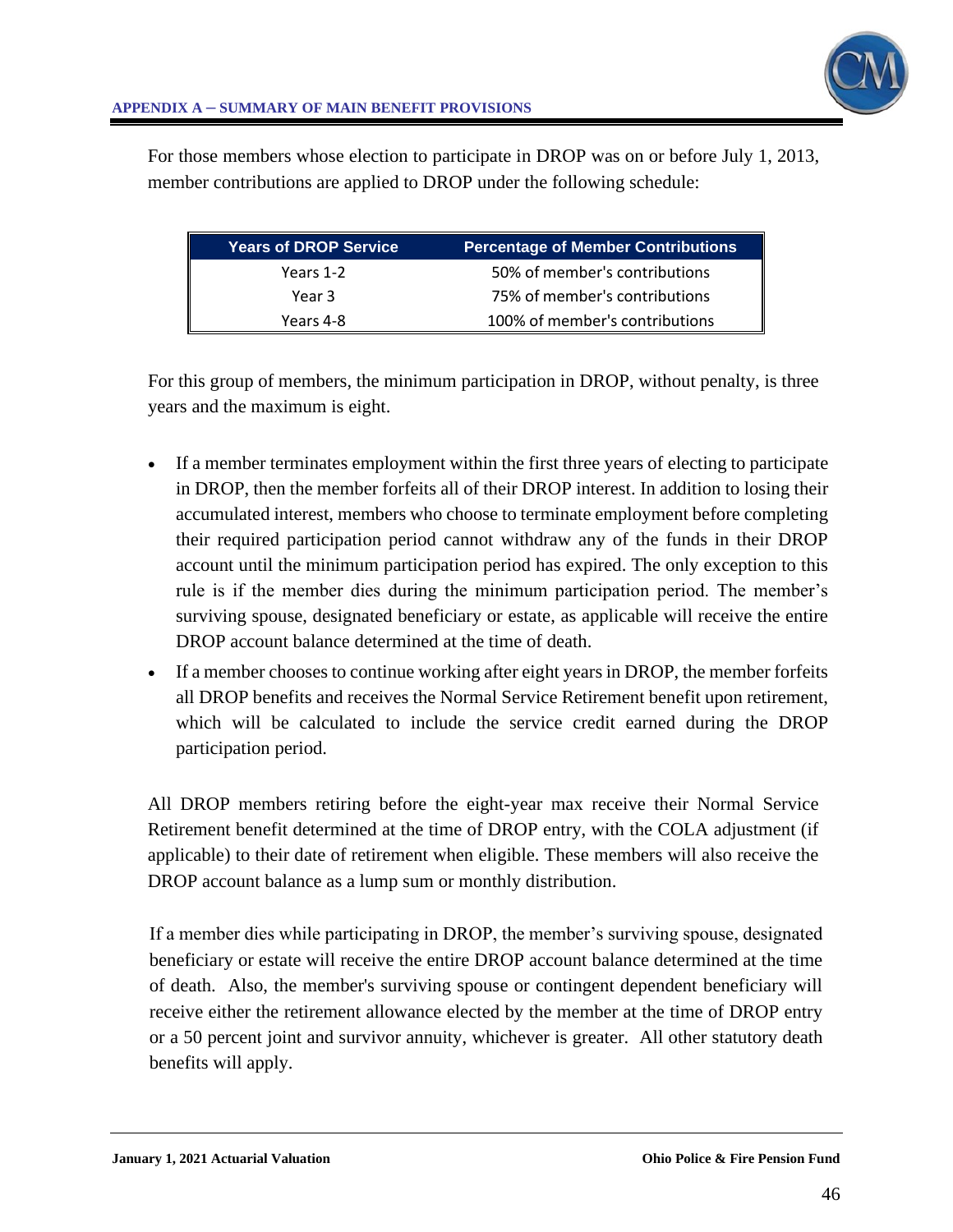

If the member becomes disabled while in DROP, and has not terminated employment, the member must choose either to receive a disability benefit or a service retirement with DROP. If the member chooses the disability benefit, the member forfeits all DROP benefits and receives the disability benefit, with service credit during the DROP period included.

# **Disability Benefits**

Members who become unable to perform their official duties and whose earning capacities are impaired may qualify for disability benefits. Disability benefits are classified as either serviceincurred (on-duty) or non-service-incurred (off-duty) and differ in eligibility requirements and benefit formulas. Annual medical evaluations are required for disability benefit recipients who would not have met the age and service requirements for a Normal Service Retirement, unless the Board of Trustee waives this requirement based upon an OP&F physician's certification that the disability is ongoing and further evaluation would not be cost effective. Annual earnings statements are also required to be submitted to OP&F.

# **Permanent and Total Disability (On-Duty)**

## **Eligibility**

No age or service requirement.

# **Benefit**

An annual benefit equal to 72 percent of the allowable average annual salary.

# **Partial Disability (On-Duty)**

# **Eligibility**

No age or service requirement.

# **Benefit**

If the member has less than 25 years of service credit an annual benefit fixed by the Board of Trustees to be a certain percent up to 60 percent of the allowable average annual salary. If the member has 25 or more years of service credit, the annual disability benefit is equal to the Normal Service Retirement amount.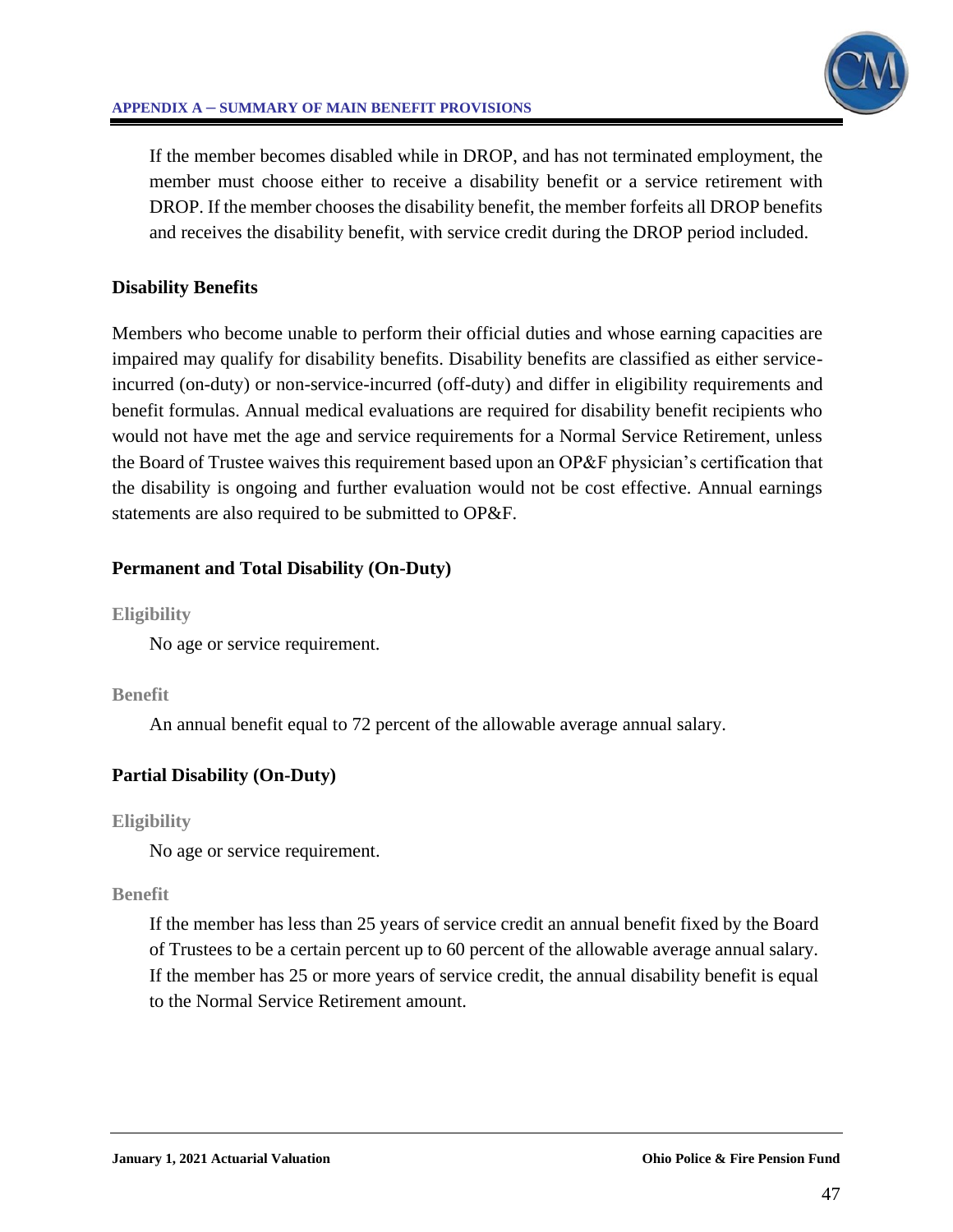

## **Non-Service Incurred Disability (off-Duty)**

### **Eligibility**

Any age and at least five years of service credit. **Benefit**

An annual amount is the percent awarded by the Board of Trustees and may not exceed 60 percent of the allowable average annual salary. Service over 25 years cannot be used in calculating an off-duty disability award.

### **Pre-Retirement Survivor Annuity**

### **Eligibility**

Upon death before retirement, but after having satisfied the requirements for a Normal Service Retirement or an Age/Service Commuted retirement.

#### **Benefit**

The surviving spouse or contingent dependent beneficiary will receive the equivalent of a 50 percent joint and survivor annuity, calculated under the assumption that the decedent had retired effective the day following his/her death.

### **Statutory Survivor Benefits**

### **Eligibility**

Upon death of any active or retired member of OP&F.

### **Benefit**

• Surviving Spouse's Benefit

An annual amount equal to \$6,600 (\$550 monthly), plus an annual COLA of three percent of the original base benefit, paid each July 1, beginning July 1, 2000. The benefit is paid to the surviving spouse for life.

• Surviving Child's Benefit

An annual amount equal to \$1,800 (\$150 monthly), payable until such child attains age 22 or marries, whichever occurs first. A dependent disabled child, regardless of age at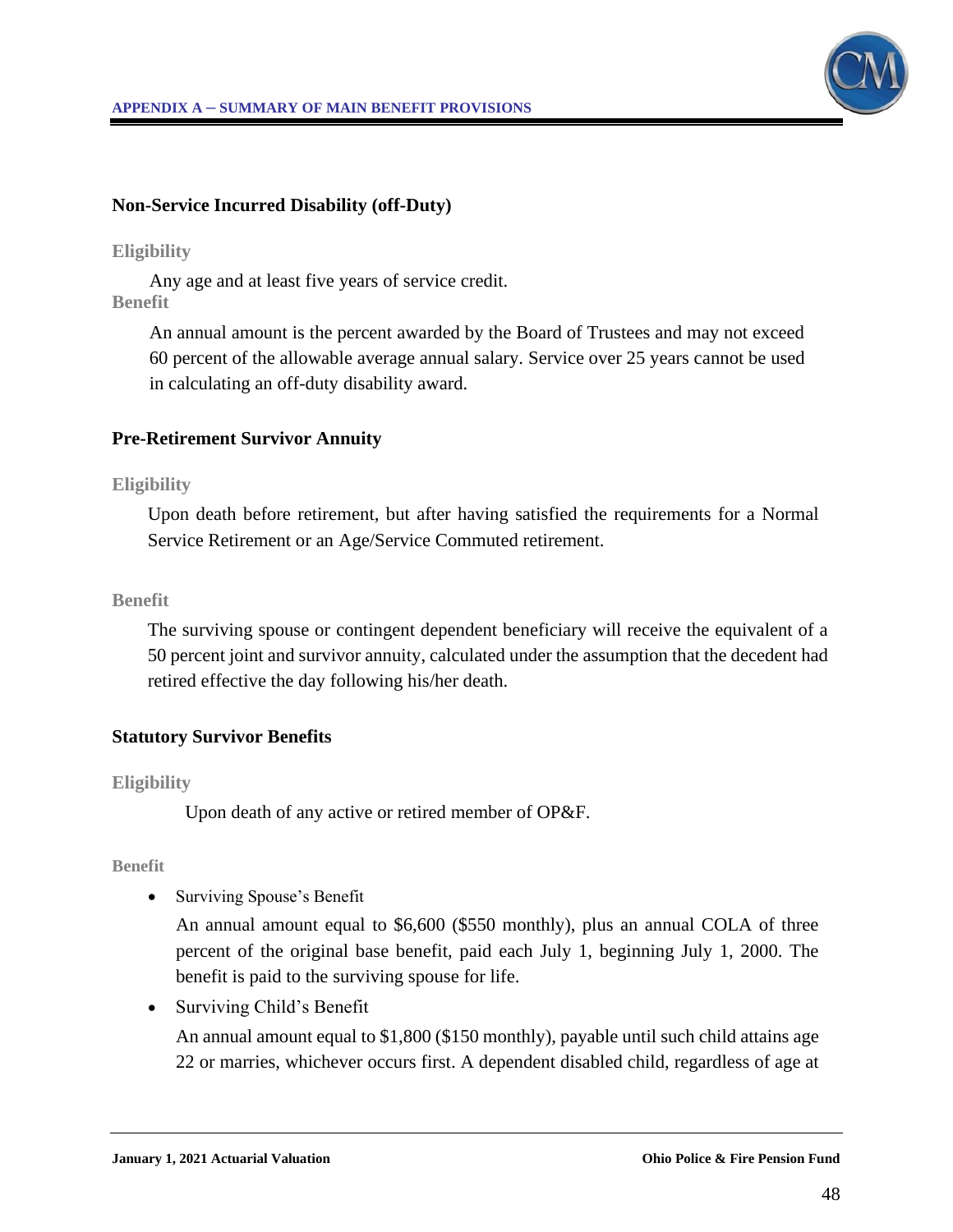

### **APPENDIX A – SUMMARY OF MAIN BENEFIT PROVISIONS**

time of member's death, is entitled to a benefit until death or recovery from disability. A COLA of three percent of the original base is payable each July 1.

• Dependent Parents' Benefit

If there is no surviving spouse or dependent children, an annual amount of \$2,400 (\$200 monthly) is payable to one dependent parent or \$1,200 (\$100 monthly) each to two dependent parents for life or until dependency ceases or remarriage. A COLA of three percent of the original base is payable each July 1.

| <b>Survivor</b>          | <b>Monthly Benefit</b>       | <b>Causes of</b><br><b>Termination</b> |
|--------------------------|------------------------------|----------------------------------------|
| Widow/Widower            | current amount + future COLA | *Death                                 |
| Child                    | current amount + future COLA | *Death                                 |
|                          |                              | *Marriage                              |
|                          |                              | *Attainment of age 22                  |
| Dependent disabled child | current amount + future COLA | *Death                                 |
|                          |                              | *Recovery from disability              |
| One dependent parent     | current amount + future COLA | *Death                                 |
|                          |                              | *Re-marriage                           |
| Two dependent parents    | 1/2 current amount (each)    | *Termination of dependency             |
|                          | + future COLA                |                                        |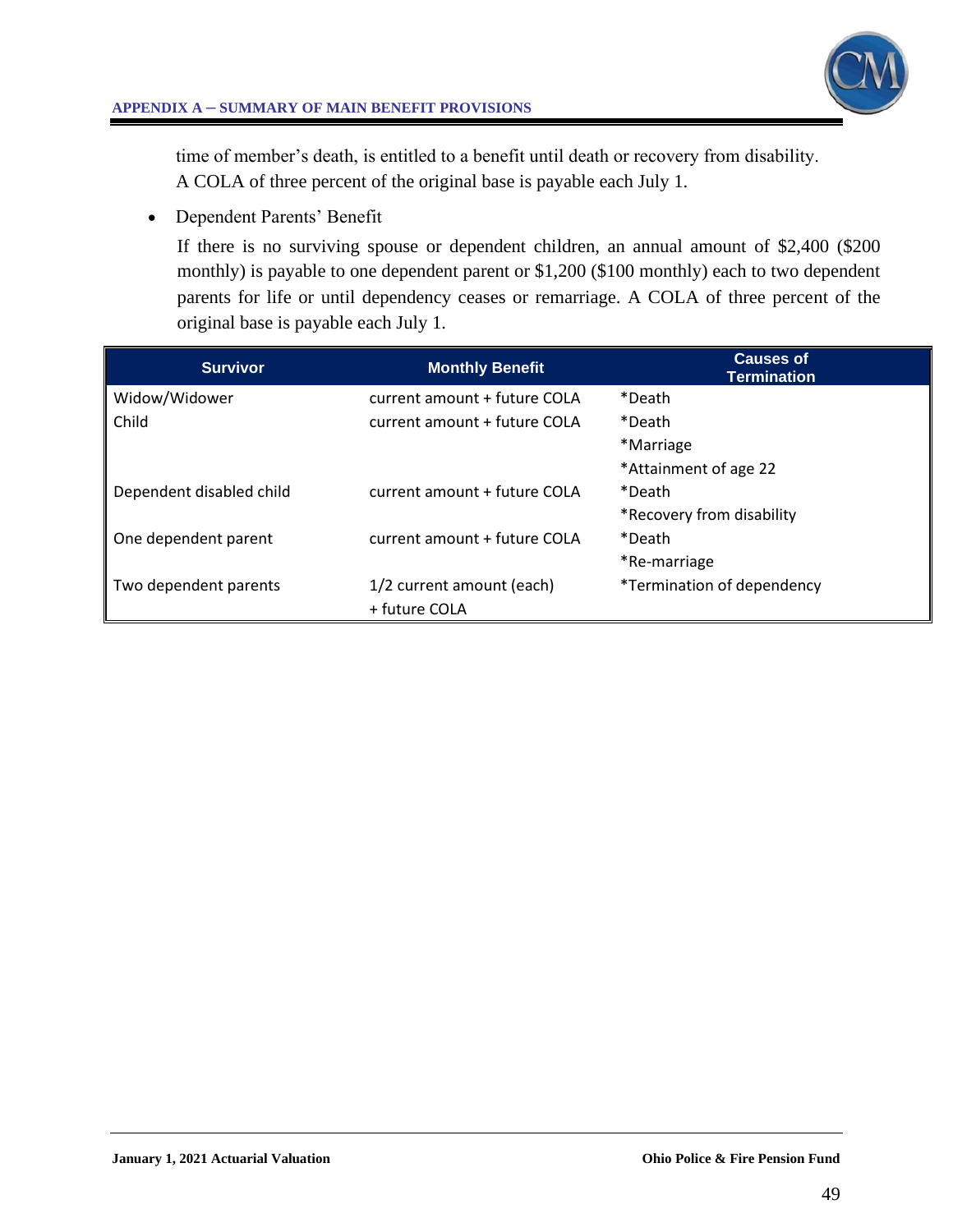

### **APPENDIX A – SUMMARY OF MAIN BENEFIT PROVISIONS**

|                     |                       | <b>Base Monthly Benefit</b>  |                          |
|---------------------|-----------------------|------------------------------|--------------------------|
|                     | <b>Base Monthly</b>   | <b>Amount Plus Increases</b> | <b>Monthly Increases</b> |
| <b>Benefit Type</b> | <b>Benefit Amount</b> | Through July 1, 2021         | Effective July 1, 2022   |
| Spouse              | \$550                 | $$908.60*$                   | \$16.50                  |
| Child               | 150                   | 247.80 **                    | 4.50                     |
| One Parent          | 200                   | 330.40 ***                   | 6.00                     |
| Two Parents         | 100                   | 165.20                       | 3.00                     |

\* On July 1, 2000 the Statutory Surviving Spouse Benefit increased by \$12.10 per month. This increase was a percentage of the original benefit amount, equaling the percentage increase in the CPI plus unused prior increases, to a maximum of three percent. Every year after 2000, the monthly increase was \$16.50 or three percent of the base benefit.

- \*\* On July 1, 2000 the Statutory Child Benefit increased by \$3.30 per month. This increase was a percentage of the original benefit amount, equaling the percentage increase in the CPI plus unused prior increases, to a maximum of three percent. Every year after 2000, the monthly increase was \$4.50 or three percent of base benefit.
- \*\*\* On July 1, 2000 the Statutory Surviving One Parent Benefit increased by \$4.40 per month. This increase was a percentage of the original benefit amount, equaling the percentage increase in the CPI plus unused prior increases, to a maximum of three percent. Every year after 2000, the monthly increase was \$6.00 or three percent of base benefit.

# **Lump Sum Death Benefit**

### **Eligibility**

Upon death of any retired or disabled member of

# OP&F.

### **Benefit**

A lump sum payment of \$1,000 is paid to the member's surviving spouse or, if no surviving spouse, to a designated beneficiary. If there is no surviving spouse or beneficiary, then it is paid to the member's estate.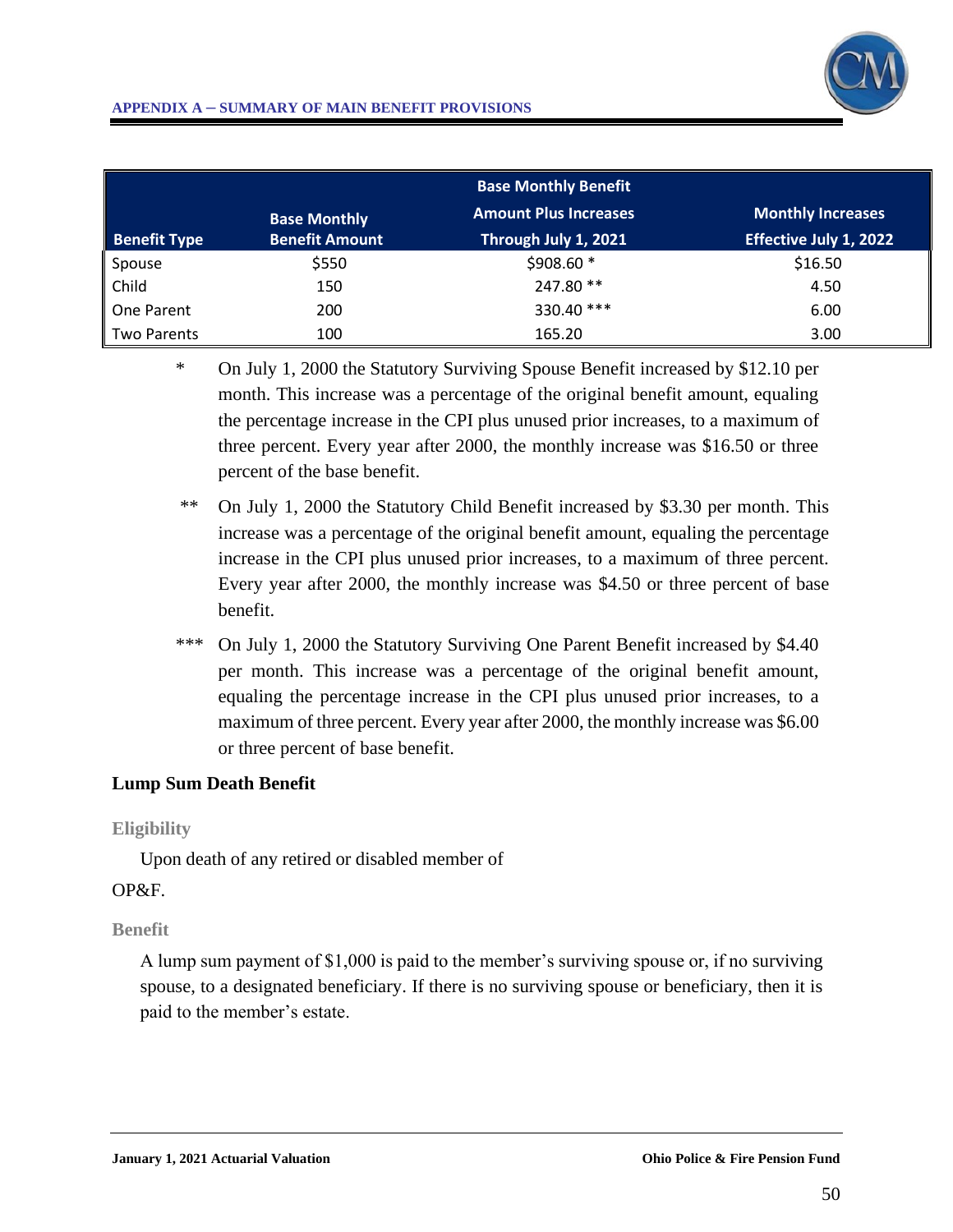

# **State of Ohio Public Safety Officers Death Benefit Fund (DBF)**

**Benefit**

The Death Benefit Fund is funded by the State of Ohio and provides special benefits to eligible survivors of public safety officers who are killed in the line of duty or who die from injuries or disease incurred in the performance of official duties. These eligible survivors are entitled to receive the member's full monthly salary received by the public safety officer prior to his or her death in the line of duty, plus any increases in salary that would have been granted to the deceased public safety officer. The benefit is paid to the public safety officer's eligible survivors as a group until the public safety officer's maximum pension eligibility date. This is the date on which the deceased public safety officer would have become eligible for the maximum annual retirement allowance or pension that may be paid to a member from the member's retirement system (OP&F, OPERS, SHPRS or the Cincinnati Retirement System) had the member continued to accrue service credit from that system, which will be reduced at the member's maximum pension eligibility date. These death benefit payments are in addition to the statutory survivor benefit and any optional payment plan benefits elected by the member.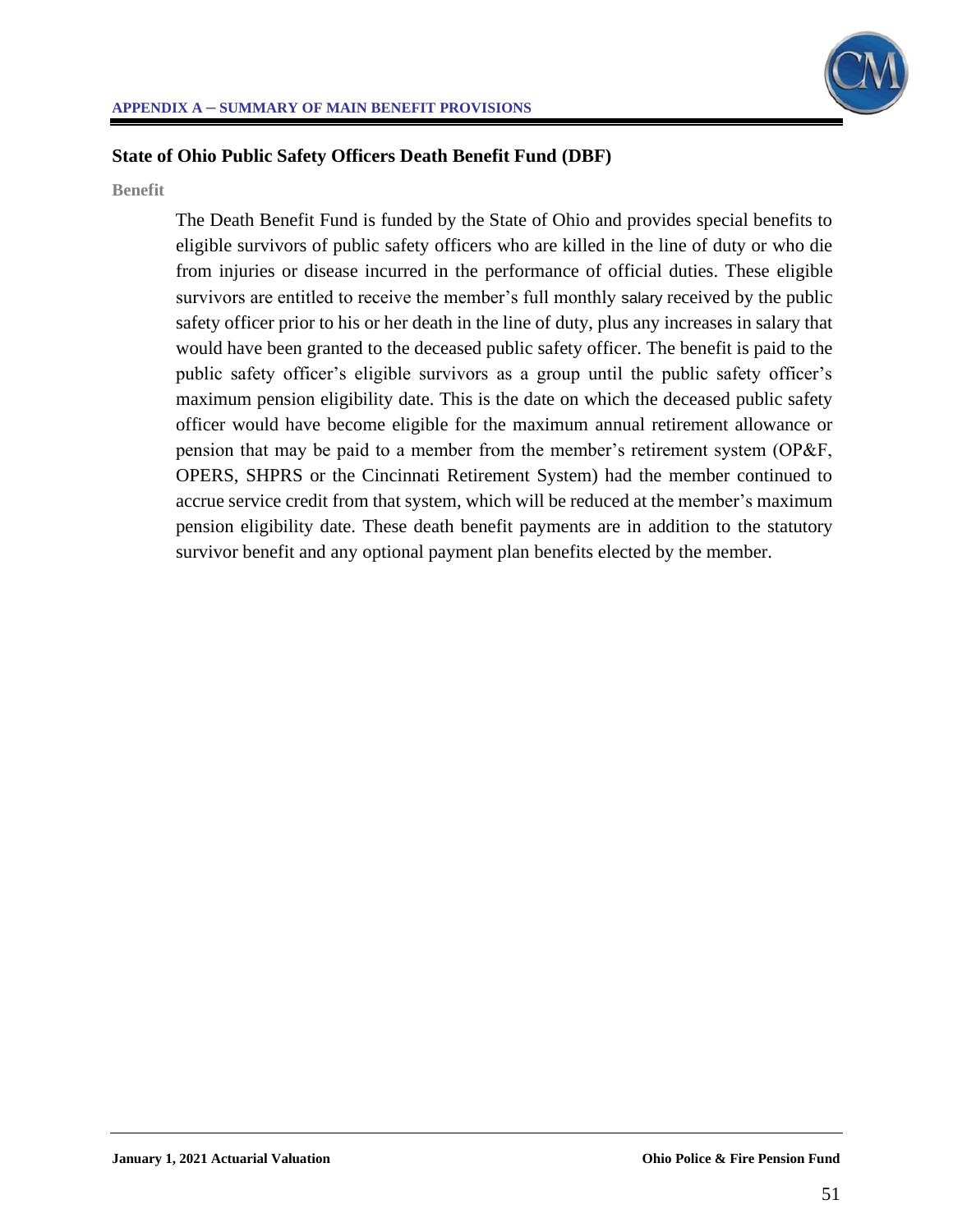# *Annuities*

Effective Feb. 28, 1980, for those members who are retiring on either a service pension or a disability benefit, optional annuity plans can be chosen, subject to certain limitations. The member can elect actuarially reduced benefits under a joint and survivor annuity, life annuity certain and continuous, or multiple beneficiary annuity plan. The optional annuity plans allow the member's beneficiary(ies) to receive a lifetime payment upon the member's death.

# **Annuity Types**

# **Single Life Annuity**

For unmarried members, this is the standard annuity plan. Married members may elect this plan only if the spouse consents to the selection in writing. This plan pays the maximum retirement allowance that the member is entitled to receive and, upon the member's death, none of the pension or benefit is continued to any beneficiary.

# **Joint and Survivor Annuity (JSA)**

Under this plan, a member designates that, upon his or her death, a certain percentage of the member's actuarially reduced benefit is continued to a surviving designated beneficiary for life.

Any percentage between one percent and 100 percent of the member's reduced pension may be continued to the surviving designated beneficiary, but the percent continued may be limited based on the beneficiary's age. If a member is married at the time benefits are elected, the standard plan is a 50 percent JSA continuing one-half of the member's reduced monthly benefit to his or her surviving spouse. If the member wants to select a plan which provides for the continuation of benefits for someone other than the spouse or less than 50 percent JSA to the spouse, the spouse must consent in writing to this choice. This plan automatically terminates upon death of the beneficiary, to be effective the month following OP&F's receipt of notice of death. Also, this plan may be cancelled upon divorce or dissolution of marriage with with the consent of the member's spouse or a specific court order, at which point the annuity reverts to the single life annuity to the member. An elected option may be cancelled within one year after benefits commence, with the consent of the beneficiary.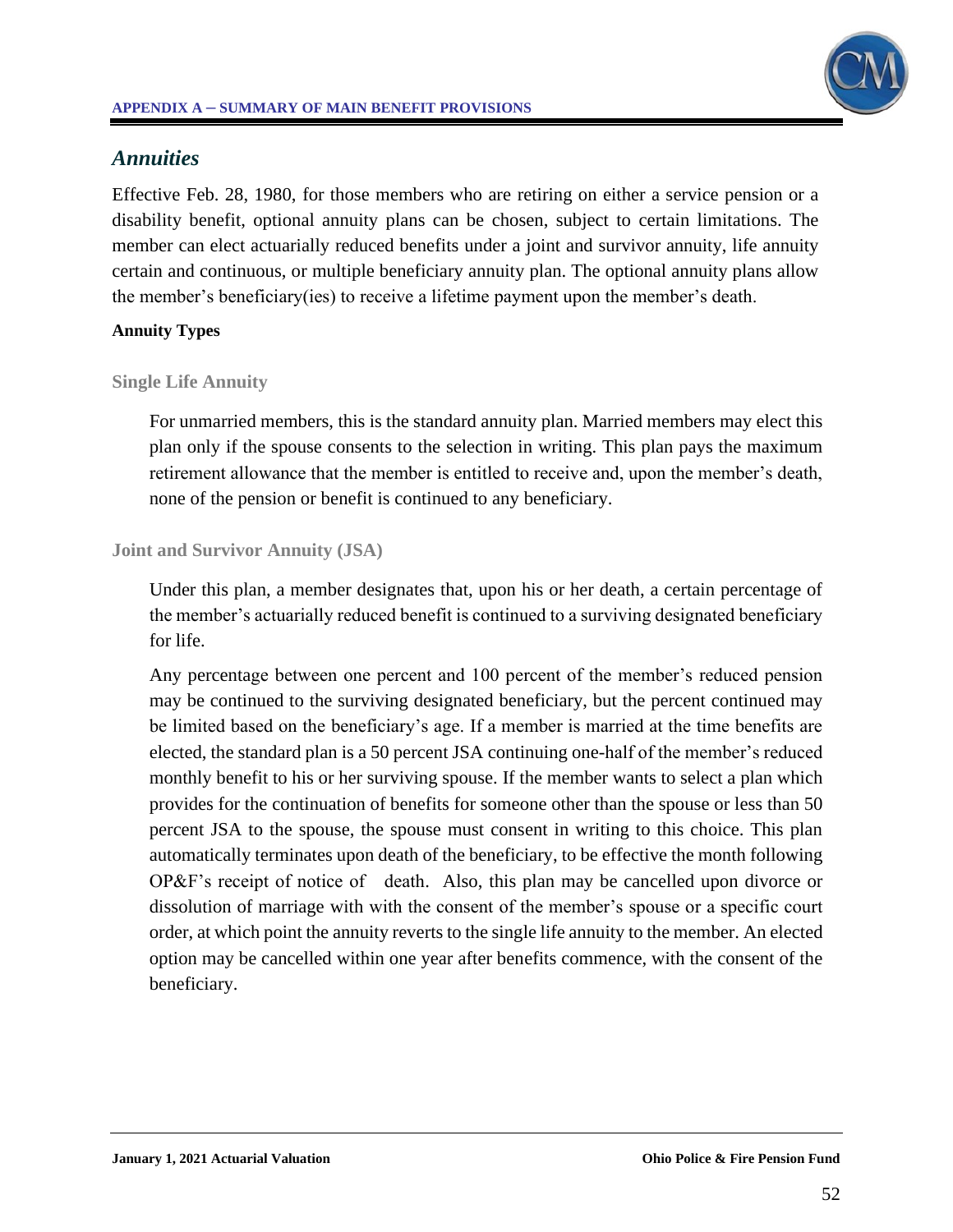

### **Multiple Beneficiary Annuity**

Under the multiple beneficiary annuity plan, a member may designate up to four beneficiaries at the time of retirement so that, upon death, a certain percentage of the member's actuarially reduced benefit is continued to the surviving beneficiaries for their lives. If the member is married at the time of retirement, the spouse must consent in writing for an annuity selection that provides for less than 50 percent JSA payable to the spouse.

# **Life Annuity Certain and Continuous (LACC)**

This plan provides a lifetime allowance to the member and will only be paid to a designated beneficiary if the member dies and the period elected by the member has not expired. The minimum guarantee period is five years and the maximum is 20 years. 100 percent of the member's reduced pension continues to the beneficiary for the guarantee period selected. An elected option may be cancelled within one-year after benefits commence, with the consent of the beneficiary. If the member is married at the time of retirement, the spouse must consent in writing for an annuity selection that provides for less than a 50 percent JSA payable to the spouse.

# **Tiered Retirement Plan – COLA or Terminal Pay (Non-COLA)**

Members retiring on or after July 24, 1986, who had 15 or more years of service credit as of January 1, 1989, are eligible to select between two different pension calculation plans. Under the terminal pay method, a member's monthly pension benefit is calculated using terminal payouts at the time of retirement such as accrued sick leave and vacation compensation to increase the amount of the average annual salary, but subject to certain limitations, and these members are not eligible to receive cost-of-living allowance adjustments. Under the COLA method, terminal payments are not included in the calculation of a member's average annual salary, but the member is eligible to receive COLA increases. The COLA method is the automatic calculation method for any active member with fewer than 15 years of service as of January 1, 1989.

Under the COLA method, members who are at least 55 years old and have been receiving OP&F pension benefits for at least one year are eligible for cost-of-living allowance adjustments. The age 55 provision for receiving a COLA does not apply to those who are receiving a permanent and total disability benefit, surviving beneficiaries under optional plans and statutory survivors.

The COLA amount for members who have 15 or more years of service credit as of July 1, 2013 and members who are receiving a pension benefit that became effective before July 1, 2013 will be equal to three percent of the member's base pension benefit.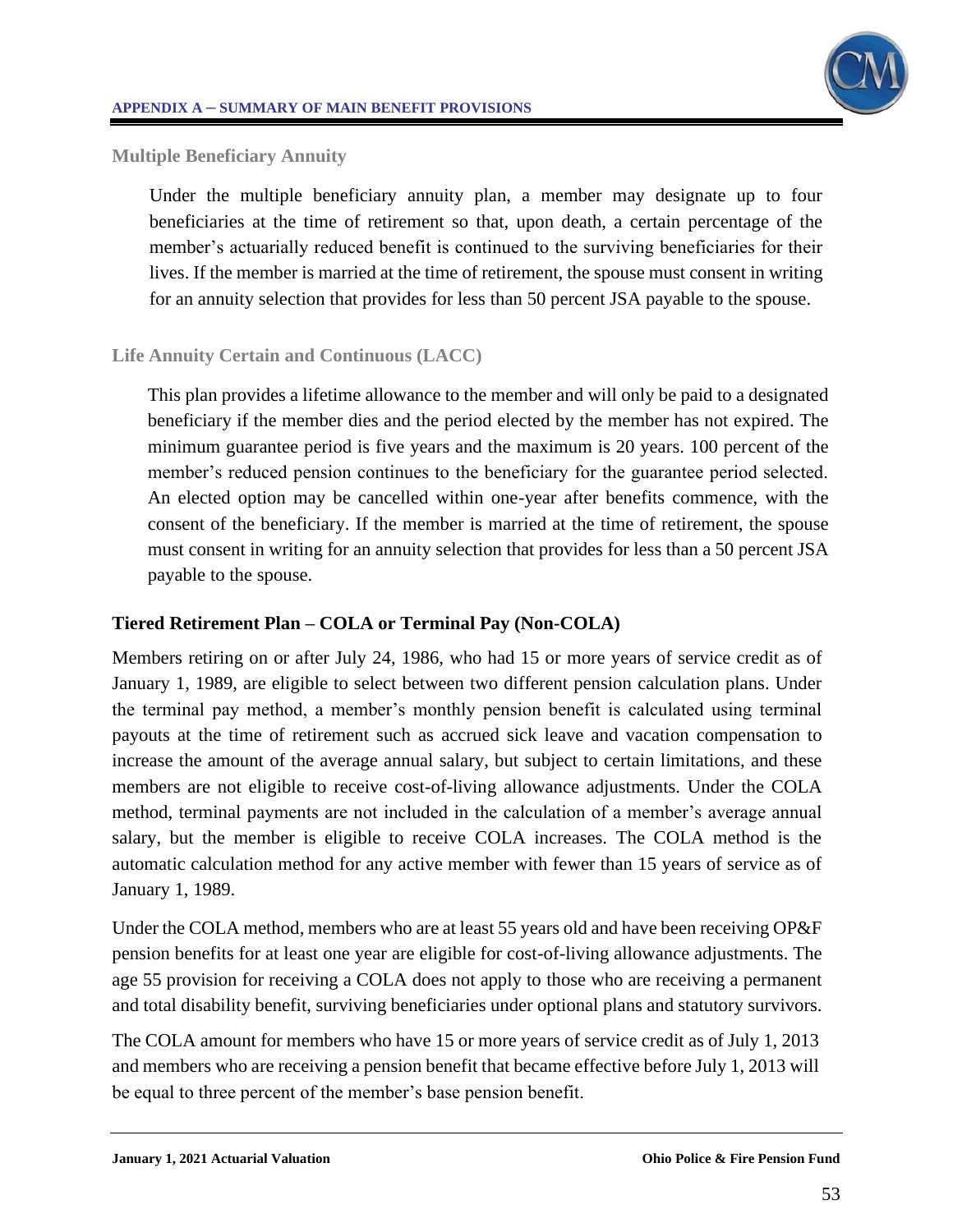

# **APPENDIX A – SUMMARY OF MAIN BENEFIT PROVISIONS**

The COLA amount for members who have less than 15 years of service credit as of July 1, 2013, and members whose pension benefit became effective on or after July 1, 2013, will be equal to a percentage of the member's base pension benefit where the percentage is the lesser of three percent or the percentage increase in the consumer price index, if any, over the twelvemonth period that ends on the thirtieth day of September of the immediately preceding year, rounded to the nearest one-tenth of one percent.

Members who retired prior to July 24, 1986 or their surviving beneficiaries under optional plans are entitled to cost-of-living allowance increases. The annual increase is paid on July 1st of each year. The annual COLA increase is \$360 under a Single Life Annuity Plan with proportional reductions for optional payment plans.

# **Re-employed Retiree's Defined Contribution Plan Benefit**

Effective June 30, 1991, every person who is retired under an Ohio public pension plan and who is re-employed in an OP&F covered position must contribute to OP&F at the same rate as other police officers or firefighters. The employer pays the normal rate as well. If the reemployed member terminates employment before age 60, Ohio law allows the member to receive a lump sum payment of post-retirement employee contributions made during the period of re-employment, plus interest. If the member waits until age 60 to receive this benefit, he or she can choose to receive either a lump sum payment in an amount equal to twice his or her contributions, plus interest, or a lifetime annuity paid monthly. If, after calculation, the member's lifetime monthly annuity is less than \$25, the member may only select the lump sum payment option. If the member is married spousal consent is required before payment can occur.

# **Health Care Stipend and Medicare**

Although support for retiree health care is not a vested right and is a discretionary benefit from OP&F subject to change at any time, the Board of Trustees has elected to continue to sponsor a plan for the last 45 years.

Beginning in 1974, OP&F sponsored a group health care program for retirees and their dependents by covering all or part of the plan premiums, in addition to paying all claims.

Effective July 1992, retirees and survivors made monthly medical benefit contributions which are credited to the Health Care Stabilization Fund. These contributions were reviewed on an annual basis to determine adequacy with the rising cost of health care. In 2004, a new contribution strategy was implemented. Retirees and survivors then paid a percentage of the full cost of the benefit based on the year of retirement. Due to the rising cost of health care and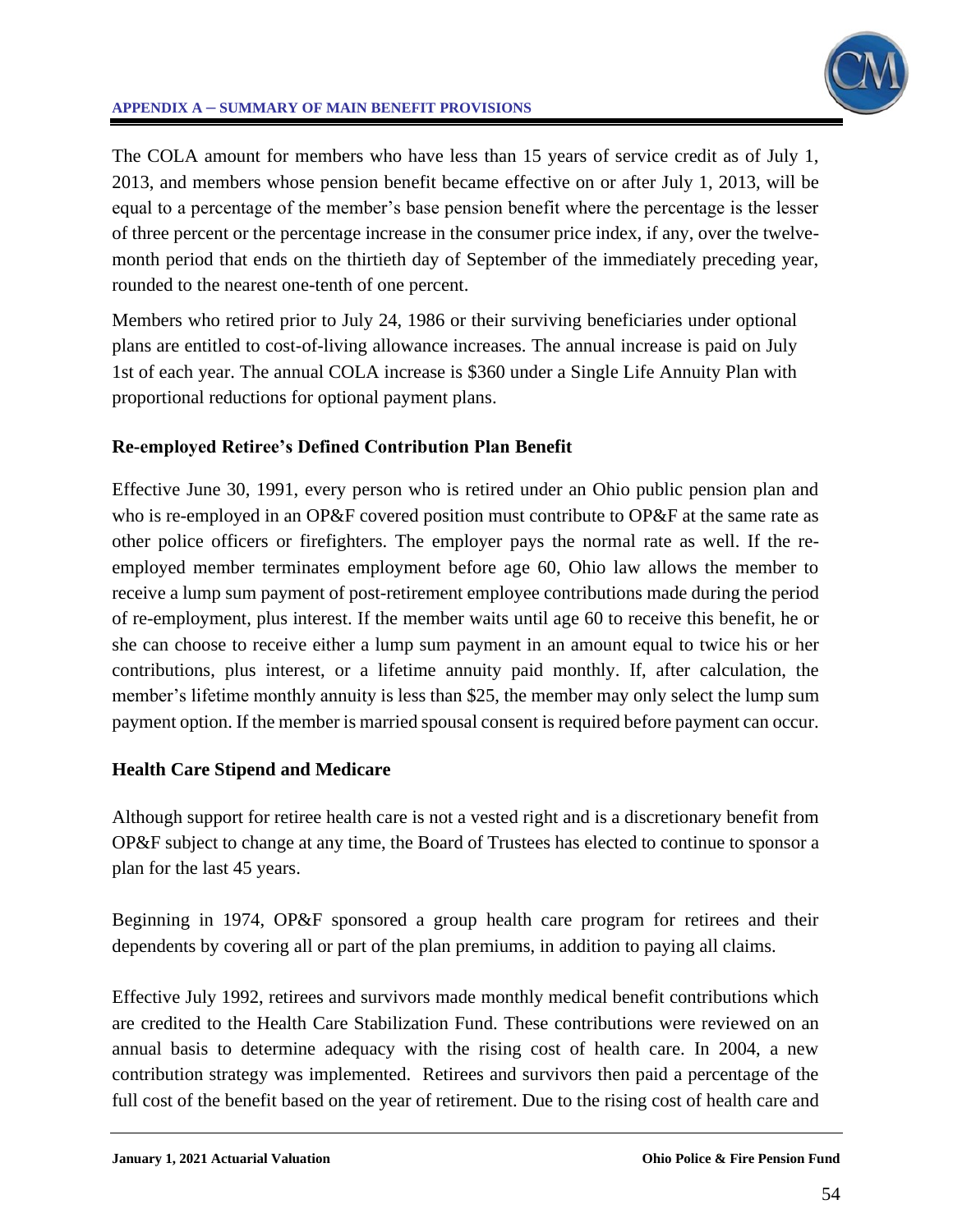

the primary source requirements of pension reform legislation enacted in 2013, OP&F is no longer able to offer a plan as in the past. On December 31, 2018, the group health care plan ended.

On January 1, 2019, a stipend-based health care model replaced the self-insured group health care plan. OP&F contracted with a vendor who assists eligible retirees in choosing health care plans that are available where they live (both Medicare eligible and pre-65 populations). A stipend funded by OP&F is available to these members through a Health Reimbursement Arrangement and can be used to reimburse retirees for qualified health care expenses. As a result of this change, it is expected that the solvency of the HCSF will be extended allowing OP&F to provide stipends to eligible participants.

Regardless of a benefit recipient's participation in the health care program, OP&F is required by law to pay eligible recipients of a service pension, disability benefit and spousal survivor benefit for their Medicare Part B insurance premium, up to the statutory maximum provided the benefit recipient is not eligible to receive reimbursement from any other source. Once OP&F receives the necessary documentation, a monthly reimbursement is included as part of the recipient's next benefit payment.

Note: This benefit is not included in the principal valuation results, but it is included in the results of the retiree health care valuation.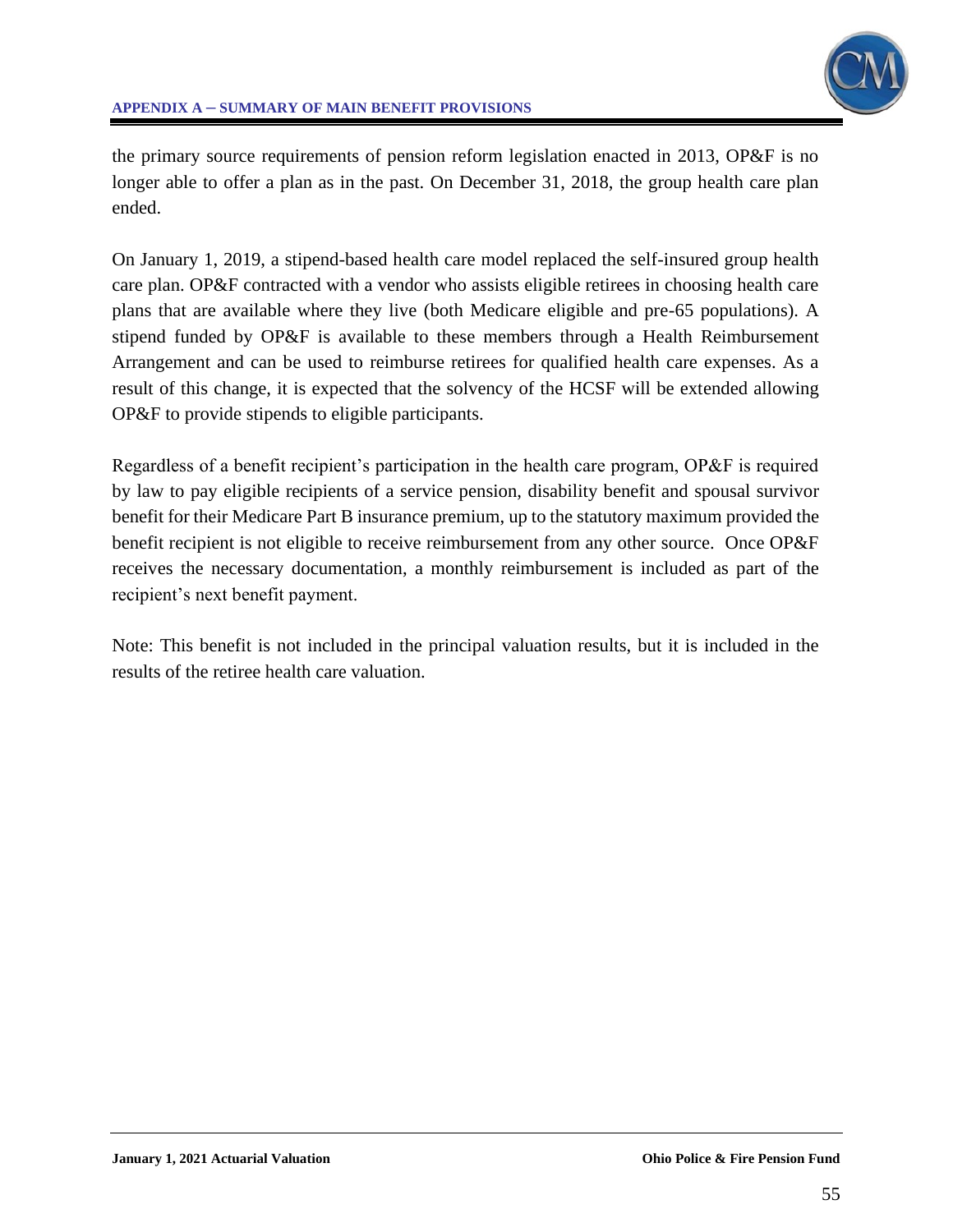

## **APPENDIX B**

#### **STATEMENT OF ACTUARIAL ASSUMPTIONS AND OTHER INPUTS**

The actuarial assumptions were adopted as of January 1, 2017, based on a five-year experience review covering the period 2012 through 2016. The next review of the actuarial assumptions is to be completed for adoption with the January 1, 2022 valuation.

#### **Interest Rate**

8.00 percent per annum, compounded annually.

#### **Salary Increase Rates**

Assumed annual salary increases are as follows:

| <b>Years of</b><br><b>Service</b> | <b>Salary Increase</b><br>Rate |
|-----------------------------------|--------------------------------|
| Less than 1                       | 10.50%                         |
|                                   | 9.00%                          |
| 2                                 | 8.00%                          |
| 3                                 | 6.00%                          |
|                                   | 4.50%                          |
| 5 or more                         | 3.75%                          |

#### **Payroll Growth**

3.25 percent per annum, compounded annually, consisting of inflation rate of 2.75 percent plus productivity increase rate of 0.5 percent.

#### **DROP Interest Crediting Rate**

4.0 percent per annum, compounded annually.

#### **CPI-Based COLA**

2.2 percent simple for increases based on the lesser of the increase in CPI and three percent.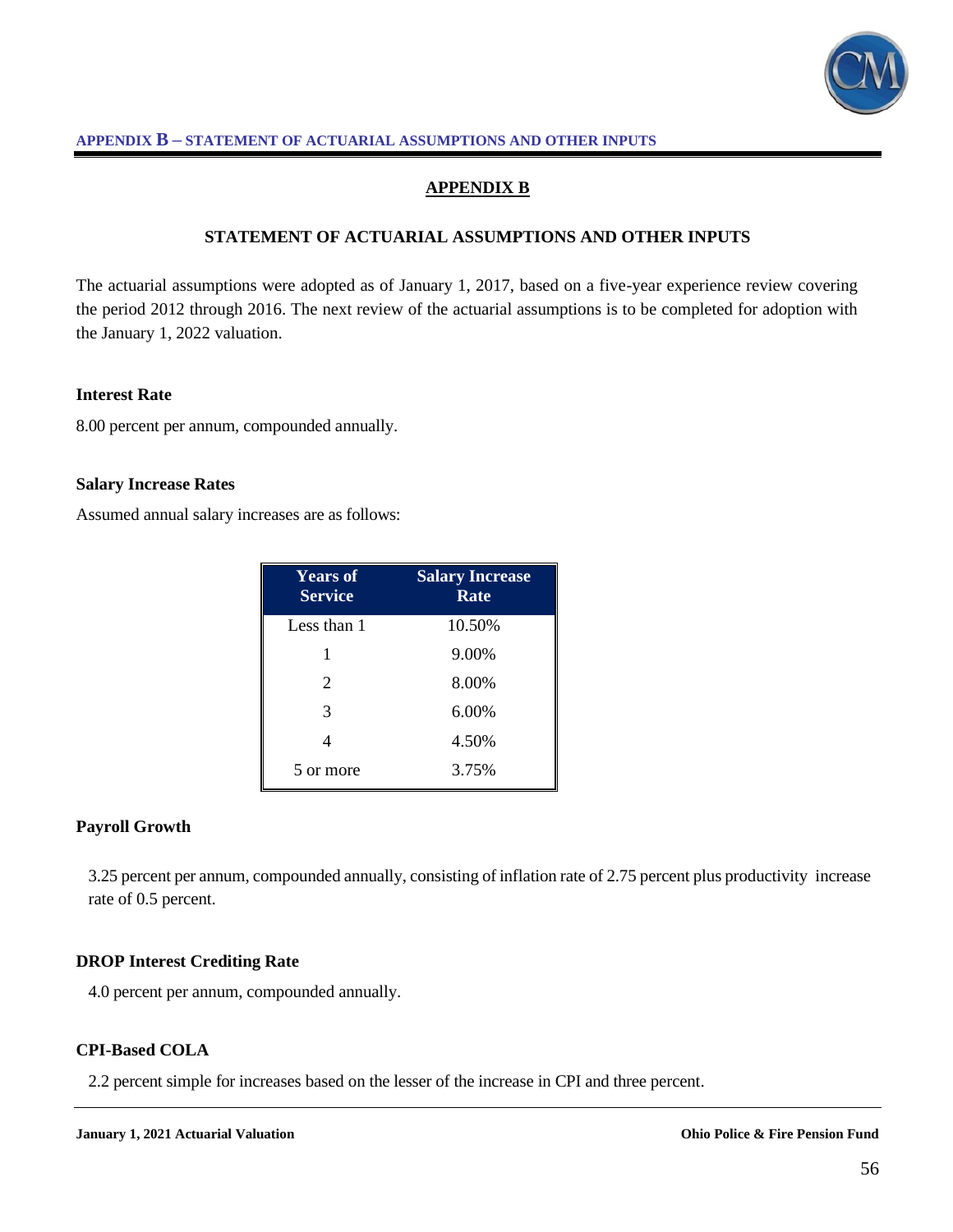

### **Withdrawal Rates**

The following sample withdrawal rates are based on age and service (for causes other than death, disability, or retirement):

**Police**

| Years of       |       |       |        |        |        |        |        |        |  |  |
|----------------|-------|-------|--------|--------|--------|--------|--------|--------|--|--|
| <b>Service</b> |       |       | Age    |        |        |        |        |        |  |  |
|                | 25    | 30    | 35     | 40     | 45     | 50     | 55     | 60     |  |  |
| 0              | 9.62% | 9.94% | 15.93% | 17.85% | 15.22% | 22.00% | 18.68% | 19.23% |  |  |
| 1              | 5.88% | 5.54% | 6.49%  | 7.65%  | 5.99%  | 10.15% | 11.21% | 11.54% |  |  |
| 2              | 3.27% | 4.21% | 3.92%  | 5.87%  | 5.80%  | 9.90%  | 9.34%  | 9.62%  |  |  |
| 3              | 4.11% | 3.35% | 4.66%  | 5.74%  | 5.61%  | 9.17%  | 8.78%  | 9.04%  |  |  |
| 4              | 3.64% | 3.06% | 4.29%  | 5.23%  | 4.95%  | 7.95%  | 7.47%  | 7.69%  |  |  |
| 5              | 2.59% | 2.65% | 3.49%  | 4.22%  | 4.22%  | 7.57%  | 8.79%  | 6.50%  |  |  |
| 6              | 2.64% | 2.56% | 3.28%  | 3.57%  | 3.44%  | 5.86%  | 7.03%  | 5.20%  |  |  |
| 7              | 2.58% | 2.21% | 3.18%  | 3.46%  | 3.44%  | 5.71%  | 6.90%  | 5.10%  |  |  |
| 8              | 2.39% | 1.95% | 2.56%  | 1.95%  | 2.06%  | 5.57%  | 6.63%  | 4.90%  |  |  |
| 9              | 2.12% | 1.59% | 1.74%  | 1.62%  | 1.18%  | 4.43%  | 6.09%  | 4.50%  |  |  |
| 10             | 1.56% | 1.56% | 1.66%  | 1.59%  | 1.09%  | 4.31%  | 6.03%  | 4.46%  |  |  |
| 11             | 1.49% | 1.49% | 1.58%  | 1.56%  | 1.00%  | 4.20%  | 5.98%  | 4.42%  |  |  |
| 12             | 1.41% | 1.41% | 1.50%  | 1.52%  | 0.91%  | 4.09%  | 5.92%  | 4.38%  |  |  |
| 13             | 1.31% | 1.31% | 1.42%  | 1.49%  | 0.83%  | 3.97%  | 5.87%  | 4.34%  |  |  |
| 14             | 1.21% | 1.21% | 1.33%  | 1.46%  | 0.74%  | 3.86%  | 5.82%  | 4.30%  |  |  |
| $15+$          | 1.17% | 1.17% | 1.17%  | 0.91%  | 0.79%  | 0.91%  | 1.10%  | 1.96%  |  |  |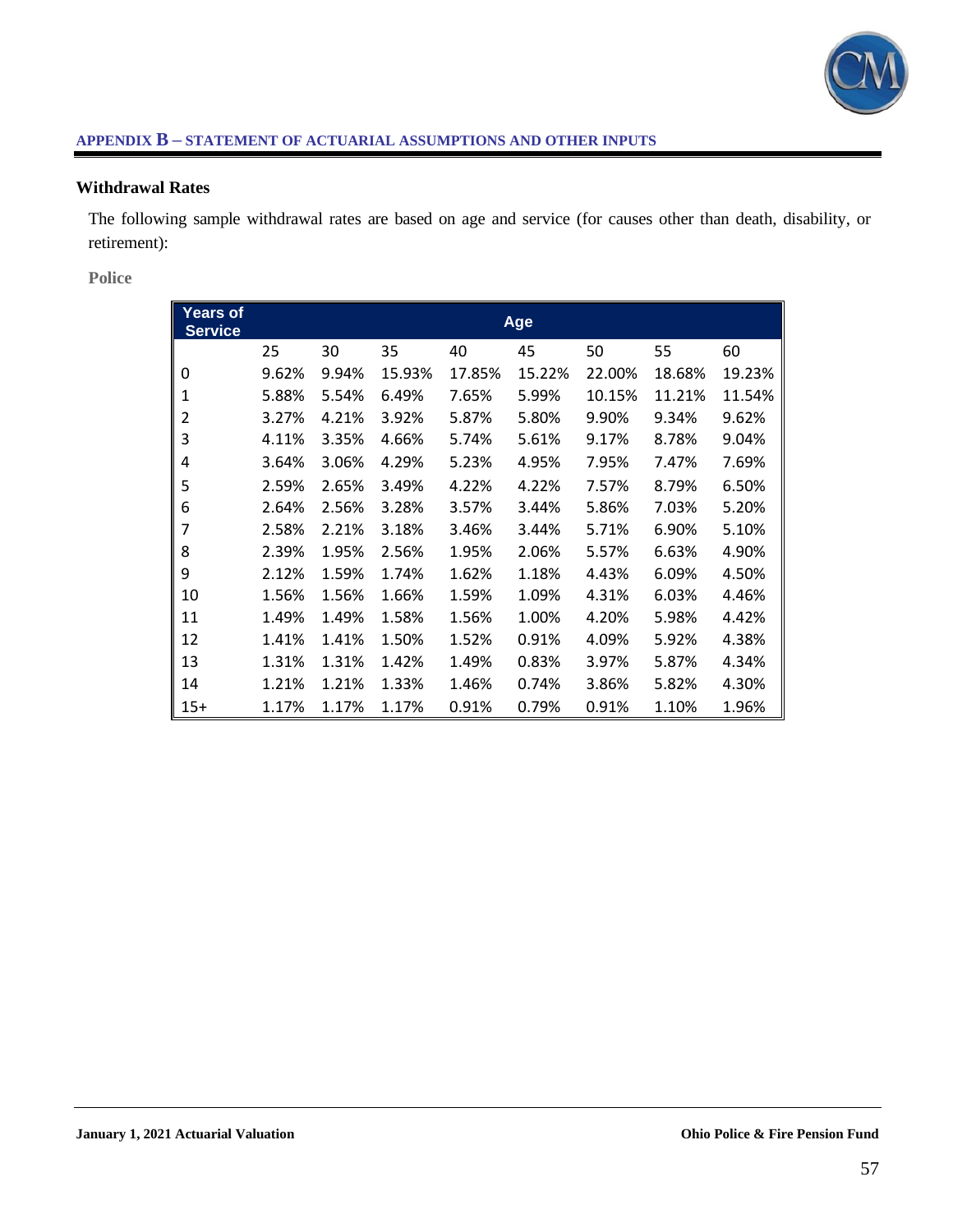

|                                   |       |       |       | <b>Firengniers</b> |       |       |       |        |
|-----------------------------------|-------|-------|-------|--------------------|-------|-------|-------|--------|
| <b>Years of</b><br><b>Service</b> |       |       |       | Age                |       |       |       |        |
|                                   | 25    | 30    | 35    | 40                 | 45    | 50    | 55    | 60     |
| 0                                 | 2.69% | 3.46% | 3.66% | 6.22%              | 8.48% | 6.93% | 8.73% | 19.11% |
| 1                                 | 2.11% | 1.46% | 2.96% | 4.98%              | 7.01% | 5.00% | 7.16% | 15.66% |
| 2                                 | 1.53% | 1.64% | 1.83% | 3.04%              | 4.98% | 4.54% | 7.16% | 15.66% |
| 3                                 | 1.44% | 1.55% | 1.74% | 2.90%              | 4.80% | 4.32% | 7.16% | 15.66% |
| 4                                 | 1.15% | 1.46% | 1.66% | 2.77%              | 4.61% | 3.97% | 5.73% | 12.53% |
| 5                                 | 0.83% | 0.94% | 1.33% | 1.64%              | 2.05% | 2.91% | 5.33% | 11.94% |
| 6                                 | 0.78% | 0.87% | 1.24% | 1.53%              | 1.72% | 2.58% | 3.66% | 8.19%  |
| 7                                 | 0.78% | 0.80% | 1.19% | 1.42%              | 1.51% | 2.37% | 3.35% | 7.51%  |
| 8                                 | 0.72% | 0.73% | 1.05% | 1.31%              | 1.40% | 2.26% | 3.05% | 6.82%  |
| 9                                 | 0.73% | 0.73% | 0.86% | 1.10%              | 1.18% | 1.62% | 2.29% | 5.12%  |
| 10                                | 0.73% | 0.73% | 0.84% | 1.07%              | 1.16% | 1.55% | 2.21% | 4.95%  |
| 11                                | 0.71% | 1.71% | 0.82% | 1.05%              | 1.14% | 1.49% | 2.13% | 4.78%  |
| 12                                | 0.68% | 0.68% | 0.80% | 1.03%              | 1.12% | 1.42% | 2.06% | 4.60%  |
| 13                                | 0.65% | 0.65% | 0.78% | 1.01%              | 1.10% | 1.36% | 1.98% | 4.43%  |
| 14                                | 0.61% | 0.61% | 0.76% | 0.99%              | 1.07% | 1.29% | 1.91% | 4.26%  |
| $15+$                             | 0.90% | 0.90% | 0.90% | 0.47%              | 0.50% | 0.59% | 0.92% | 1.21%  |

# **Firefight**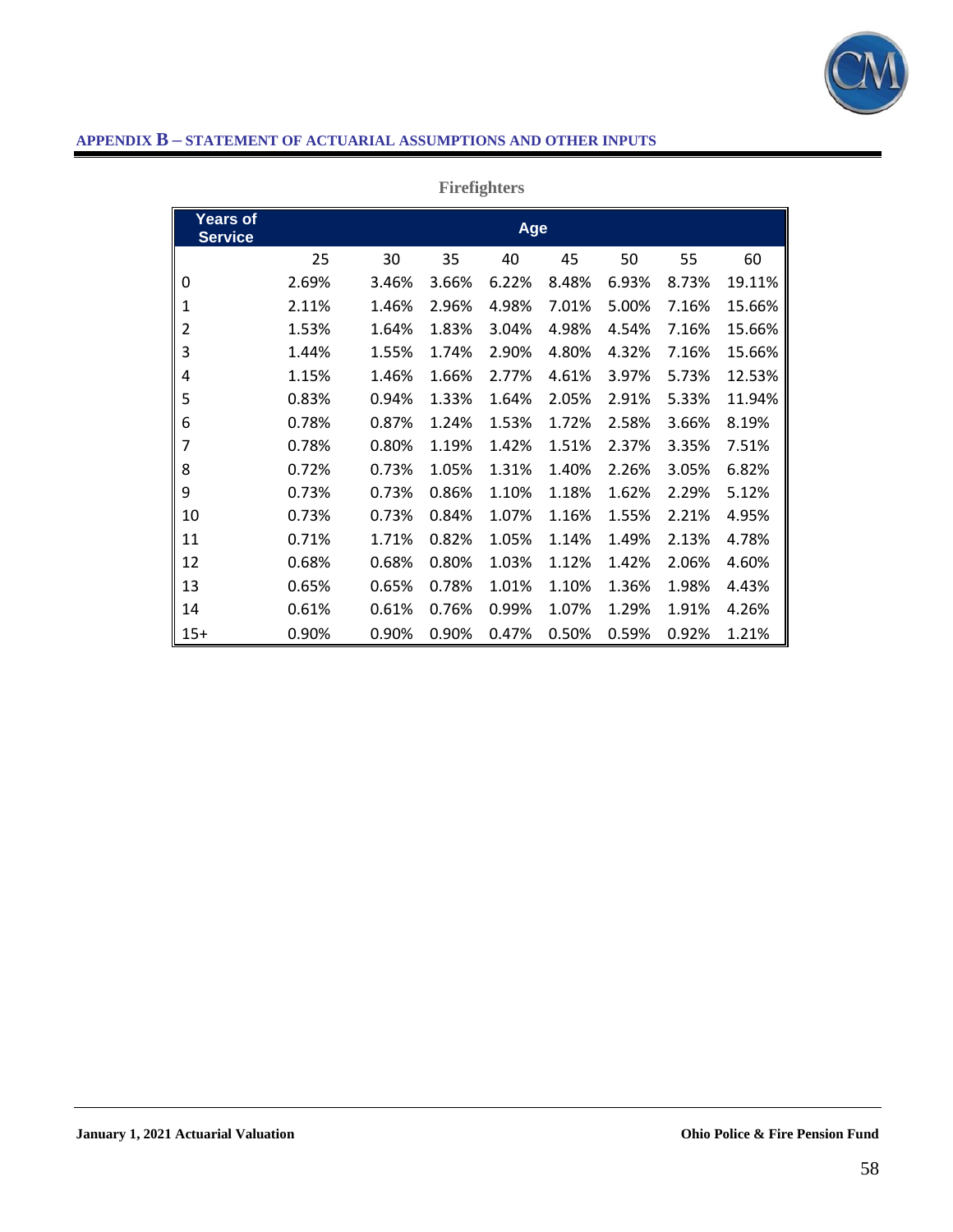

# **Rates of Disability**

|     | <b>Police</b>       |                     | <b>Fire</b>         |                     |
|-----|---------------------|---------------------|---------------------|---------------------|
|     | <b>Hired Before</b> | <b>Hired After</b>  | <b>Hired Before</b> | <b>Hired After</b>  |
| Age | <b>July 2, 2013</b> | <b>July 1, 2013</b> | <b>July 2, 2013</b> | <b>July 1, 2013</b> |
| 20  | 0.001%              | 0.001%              | 0.001%              | 0.001%              |
| 25  | 0.007%              | 0.007%              | 0.005%              | 0.005%              |
| 30  | 0.089%              | 0.089%              | 0.002%              | 0.022%              |
| 35  | 0.154%              | 0.154%              | 0.091%              | 0.091%              |
| 40  | 0.403%              | 0.403%              | 0.204%              | 0.204%              |
| 45  | 0.533%              | 0.533%              | 0.347%              | 0.347%              |
| 50  | 1.351%              | 0.691%              | 1.337%              | 0.475%              |
| 55  | 1.119%              | 1.119%              | 2.025%              | 2.025%              |
| 60  | 2.078%              | 2.078%              | 3.060%              | 3.060%              |
| 64  | 3.099%              | 3.099%              | 7.190%              | 7.190%              |

The following are sample rates of disability and occurrence of disability by type:

Upon attainment of normal retirement eligibility, the rate is 0.300%.

| <b>Type of Disability</b>   |     |
|-----------------------------|-----|
| On duty permanent and total | 17% |
| On duty partial             | 58% |
| Off duty ordinary           | 25% |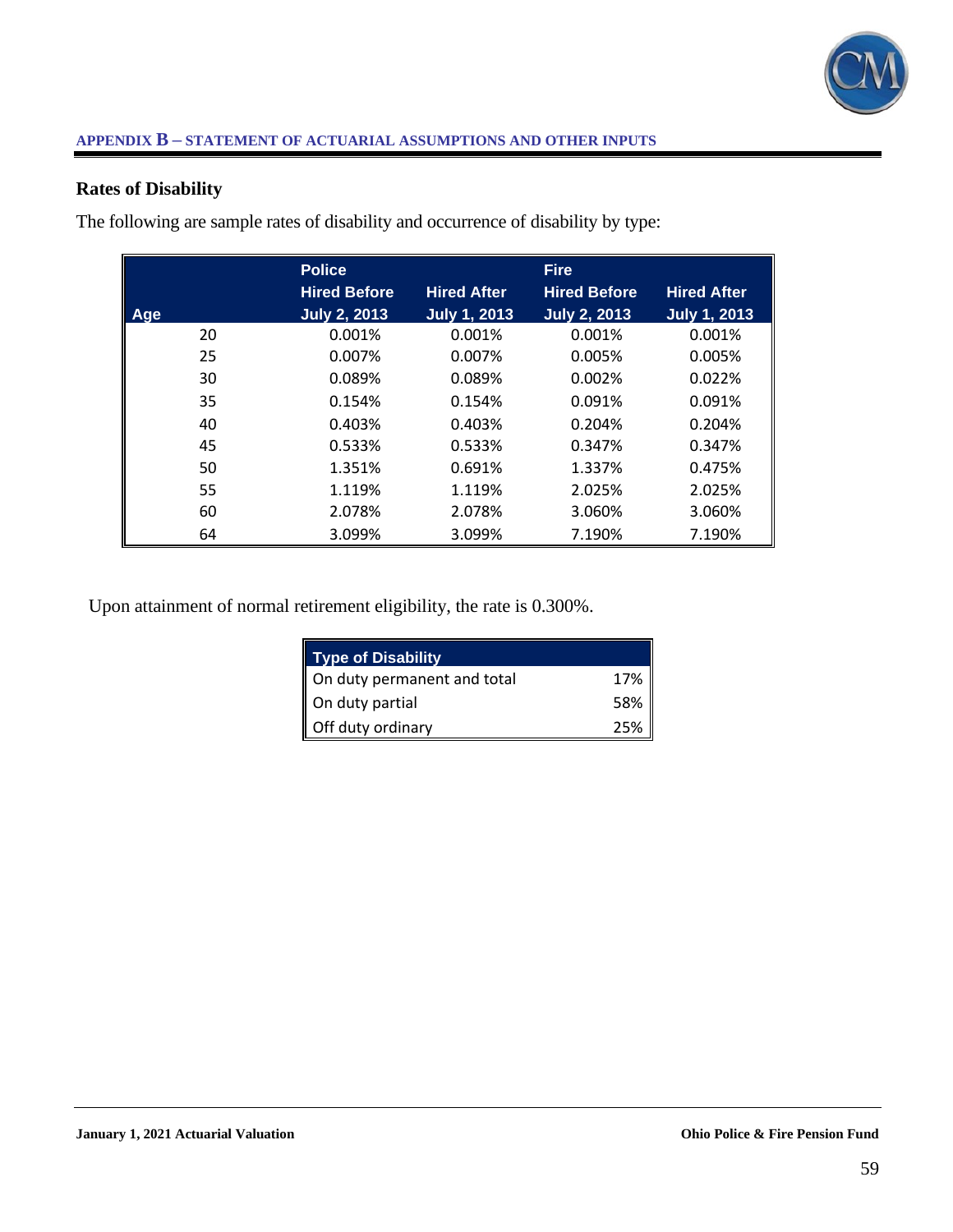

# **Retirement Rates**

The following rates of retirement apply to members who have not elected to be in DROP:

| Age   | <b>Police</b> | <b>Firefighter</b> |
|-------|---------------|--------------------|
| 48    | 0%            | 0%                 |
| 48-50 | 5%            | 4%                 |
| 51    | 6%            | 4%                 |
| 52    | 6%            | 6%                 |
| 53    | 10%           | 6%                 |
| 54    | 10%           | 7%                 |
| 55-57 | 11%           | 11%                |
| 58    | 5%            | 16%                |
| 59    | 10%           | 16%                |
| 60    | 18%           | 20%                |
| 61    | 19%           | 20%                |
| 62    | 25%           | 50%                |
| 63    | 25%           | 20%                |
| 64    | 25%           | 25%                |
| 65-69 | 35%           | 25%                |
| 70    | 100%          | 100%               |

# **Deferred Retirement Option Plan Elections**

90 percent of members who do not retire when first eligible are assumed to elect DROP.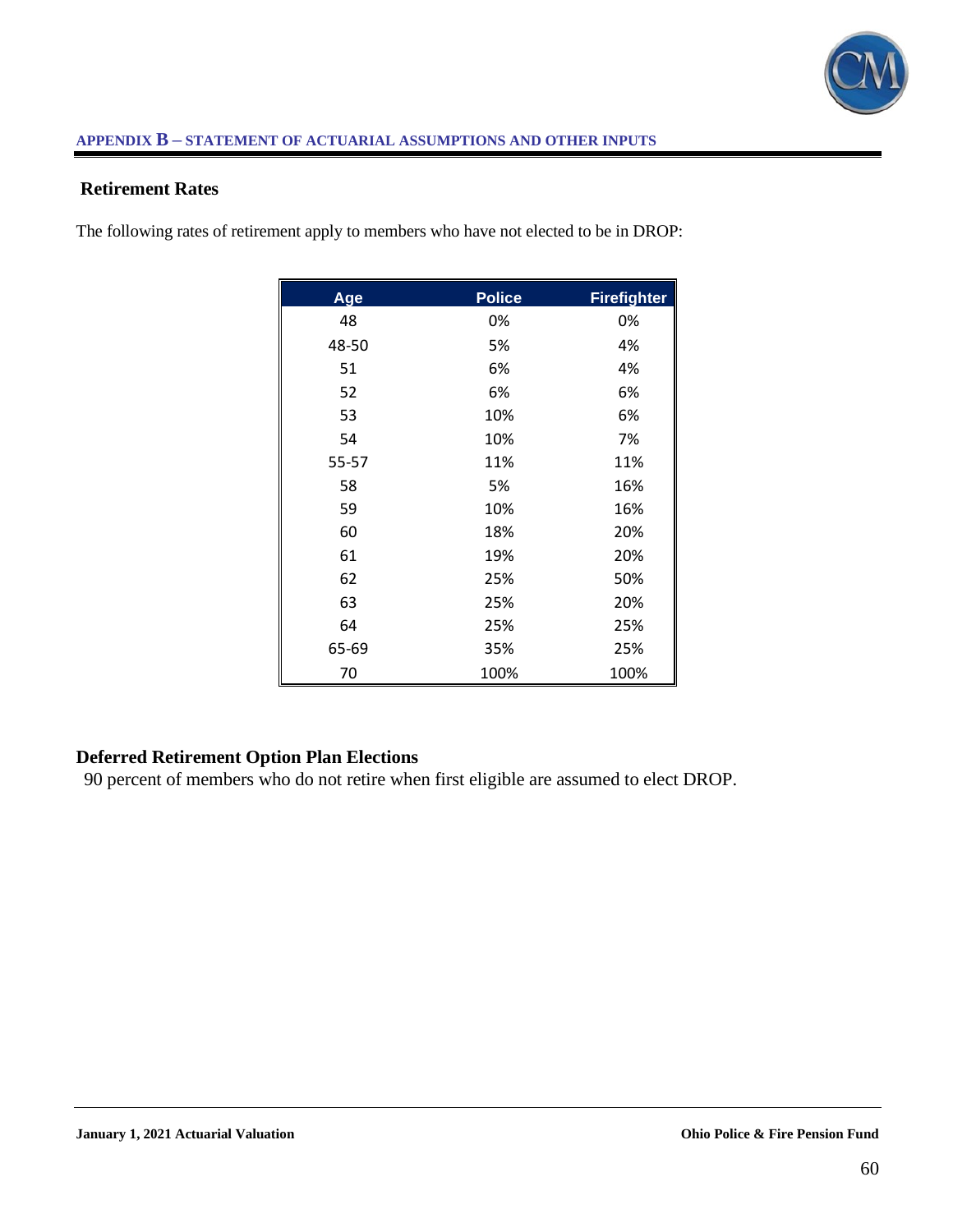

# **DROP Retirement Rates**

The following rates of retirement apply to members in DROP on or before July 1, 2013:

|     | <b>Police</b> |      |                |                |                         |                         |                |                |      |
|-----|---------------|------|----------------|----------------|-------------------------|-------------------------|----------------|----------------|------|
|     |               |      |                |                | <b>Years in DROP</b>    |                         |                |                |      |
| Age | $\mathbf 0$   | 1    | $\overline{2}$ | 3 <sup>1</sup> | $\overline{\mathbf{4}}$ | $\overline{\mathbf{5}}$ | $6\phantom{a}$ | $\overline{7}$ | 8    |
| 48  | 5%            | 5%   |                |                |                         |                         |                |                |      |
| 49  | 4%            | 5%   |                |                |                         |                         |                |                |      |
| 50  | 4%            | 5%   | 4%             |                |                         |                         |                |                |      |
| 51  | 4%            | 5%   | 4%             | 10%            |                         |                         |                |                |      |
| 52  | 3%            | 5%   | 4%             | 9%             | 9%                      |                         |                |                |      |
| 53  | 3%            | 5%   | 4%             | 9%             | 8%                      | 12%                     |                |                |      |
| 54  | 4%            | 5%   | 5%             | 10%            | 9%                      | 13%                     | 13%            |                |      |
| 55  | 5%            | 5%   | 5%             | 16%            | 16%                     | 14%                     | 18%            | 44%            |      |
| 56  | 5%            | 5%   | 5%             | 15%            | 15%                     | 13%                     | 17%            | 41%            | 100% |
| 57  | 5%            | 5%   | 5%             | 16%            | 15%                     | 14%                     | 17%            | 43%            | 100% |
| 58  | 5%            | 5%   | 5%             | 16%            | 15%                     | 14%                     | 17%            | 42%            | 100% |
| 59  | 15%           | 5%   | 5%             | 15%            | 16%                     | 16%                     | 18%            | 44%            | 100% |
| 60  | 17%           | 5%   | 5%             | 16%            | 17%                     | 18%                     | 19%            | 47%            | 100% |
| 61  | 17%           | 5%   | 5%             | 17%            | 18%                     | 18%                     | 20%            | 48%            | 100% |
| 62  | 16%           | 5%   | 5%             | 16%            | 17%                     | 17%                     | 19%            | 46%            | 100% |
| 63  | 18%           | 6%   | 6%             | 18%            | 19%                     | 19%                     | 21%            | 50%            | 100% |
| 64  | 19%           | 5%   | 5%             | 17%            | 17%                     | 18%                     | 19%            | 49%            | 100% |
| 65  | 24%           | 6%   | 6%             | 23%            | 22%                     | 22%                     | 25%            | 59%            | 100% |
| 66  | 24%           | 6%   | 6%             | 20%            | 19%                     | 22%                     | 22%            | 54%            | 100% |
| 67  | 24%           | 5%   | 5%             | 20%            | 19%                     | 22%                     | 22%            | 53%            | 100% |
| 68  | 24%           | 5%   | 5%             | 15%            | 19%                     | 22%                     | 22%            | 53%            | 100% |
| 69  | 24%           | 5%   | 5%             | 20%            | 19%                     | 22%                     | 22%            | 47%            | 100% |
| 70  | 100%          | 100% | 100%           | 100%           | 100%                    | 100%                    | 100%           | 100%           | 100% |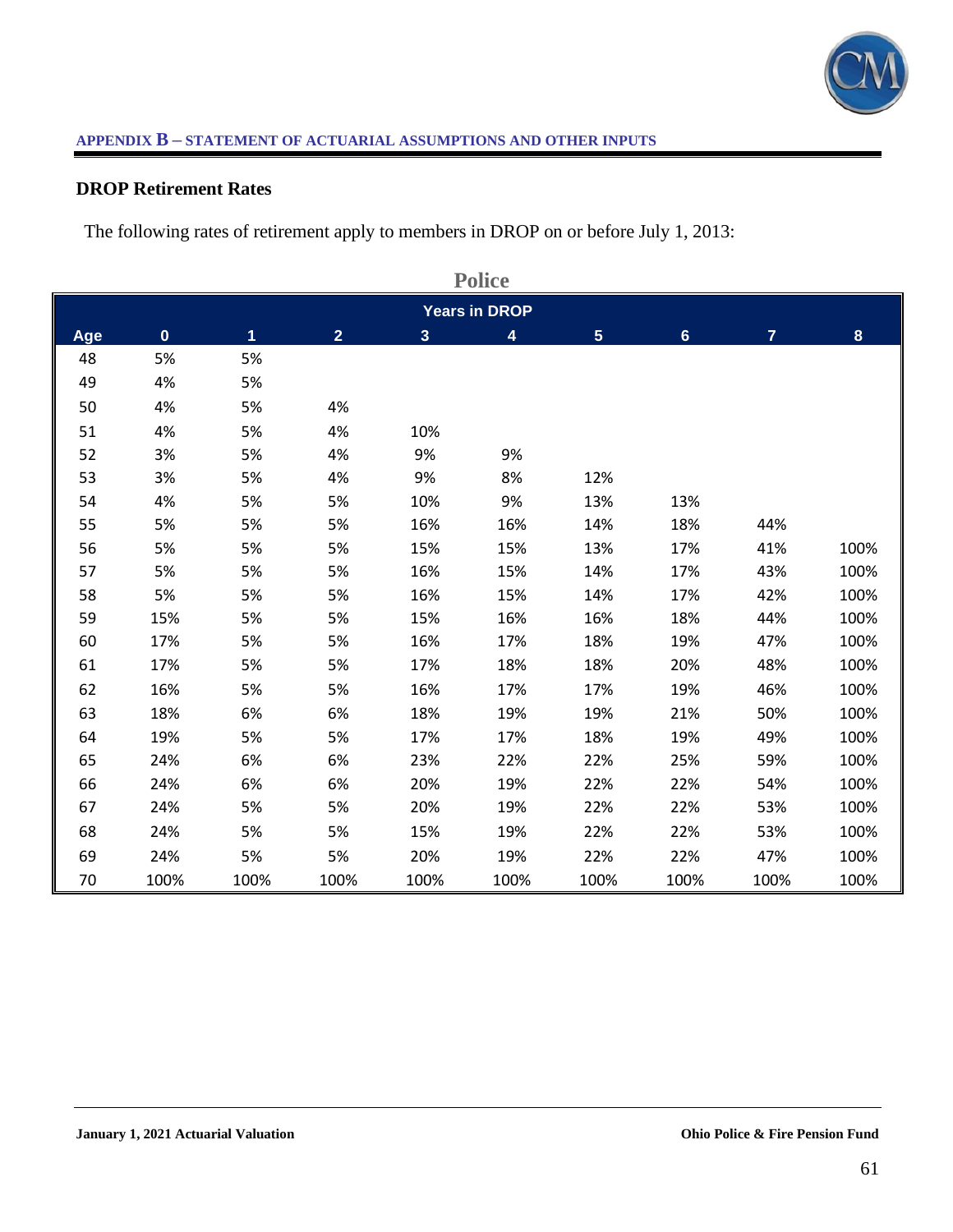

|     |              |      |                |                         | Firefighter          |                |                |                |      |
|-----|--------------|------|----------------|-------------------------|----------------------|----------------|----------------|----------------|------|
|     |              |      |                |                         | <b>Years in DROP</b> |                |                |                |      |
| Age | $\mathbf{0}$ | 1    | $\overline{2}$ | $\overline{\mathbf{3}}$ | 4                    | $5\phantom{.}$ | $6\phantom{1}$ | $\overline{7}$ | 8    |
| 48  | 2%           |      |                |                         |                      |                |                |                |      |
| 49  | 4%           | 3%   |                |                         |                      |                |                |                |      |
| 50  | 5%           | 4%   | 4%             |                         |                      |                |                |                |      |
| 51  | 3%           | 3%   | 3%             | 9%                      |                      |                |                |                |      |
| 52  | 3%           | 3%   | 3%             | 8%                      | 9%                   |                |                |                |      |
| 53  | 4%           | 3%   | 4%             | 10%                     | 11%                  | 13%            |                |                |      |
| 54  | 4%           | 3%   | 3%             | 9%                      | 11%                  | 13%            | 13%            |                |      |
| 55  | 6%           | 4%   | 4%             | 13%                     | 13%                  | 15%            | 17%            | 38%            |      |
| 56  | 5%           | 3%   | 4%             | 13%                     | 12%                  | 14%            | 17%            | 37%            | 100% |
| 57  | 5%           | 3%   | 4%             | 13%                     | 12%                  | 14%            | 17%            | 37%            | 100% |
| 58  | 5%           | 3%   | 4%             | 17%                     | 15%                  | 15%            | 17%            | 46%            | 100% |
| 59  | 6%           | 3%   | 4%             | 17%                     | 15%                  | 16%            | 18%            | 46%            | 100% |
| 60  | 6%           | 3%   | 4%             | 18%                     | 16%                  | 16%            | 19%            | 48%            | 100% |
| 61  | 6%           | 3%   | 4%             | 17%                     | 15%                  | 15%            | 19%            | 45%            | 100% |
| 62  | 6%           | 3%   | 4%             | 17%                     | 15%                  | 16%            | 18%            | 46%            | 100% |
| 63  | 29%          | 3%   | 4%             | 20%                     | 18%                  | 20%            | 18%            | 52%            | 100% |
| 64  | 32%          | 3%   | 4%             | 21%                     | 20%                  | 22%            | 19%            | 55%            | 100% |
| 65  | 33%          | 4%   | 4%             | 22%                     | 21%                  | 23%            | 20%            | 57%            | 100% |
| 66  | 38%          | 4%   | 5%             | 26%                     | 24%                  | 23%            | 24%            | 64%            | 100% |
| 67  | 38%          | 4%   | 5%             | 26%                     | 24%                  | 23%            | 24%            | 65%            | 100% |
| 68  | 38%          | 4%   | 5%             | 26%                     | 24%                  | 23%            | 24%            | 65%            | 100% |
| 69  | 38%          | 4%   | 5%             | 20%                     | 25%                  | 23%            | 24%            | 65%            | 100% |
| 70  | 100%         | 100% | 100%           | 100%                    | 100%                 | 100%           | 100%           | 100%           | 100% |

The same rates apply for members entering DROP after July 1, 2013, except the rates for years three and four are replaced with the rates for year two.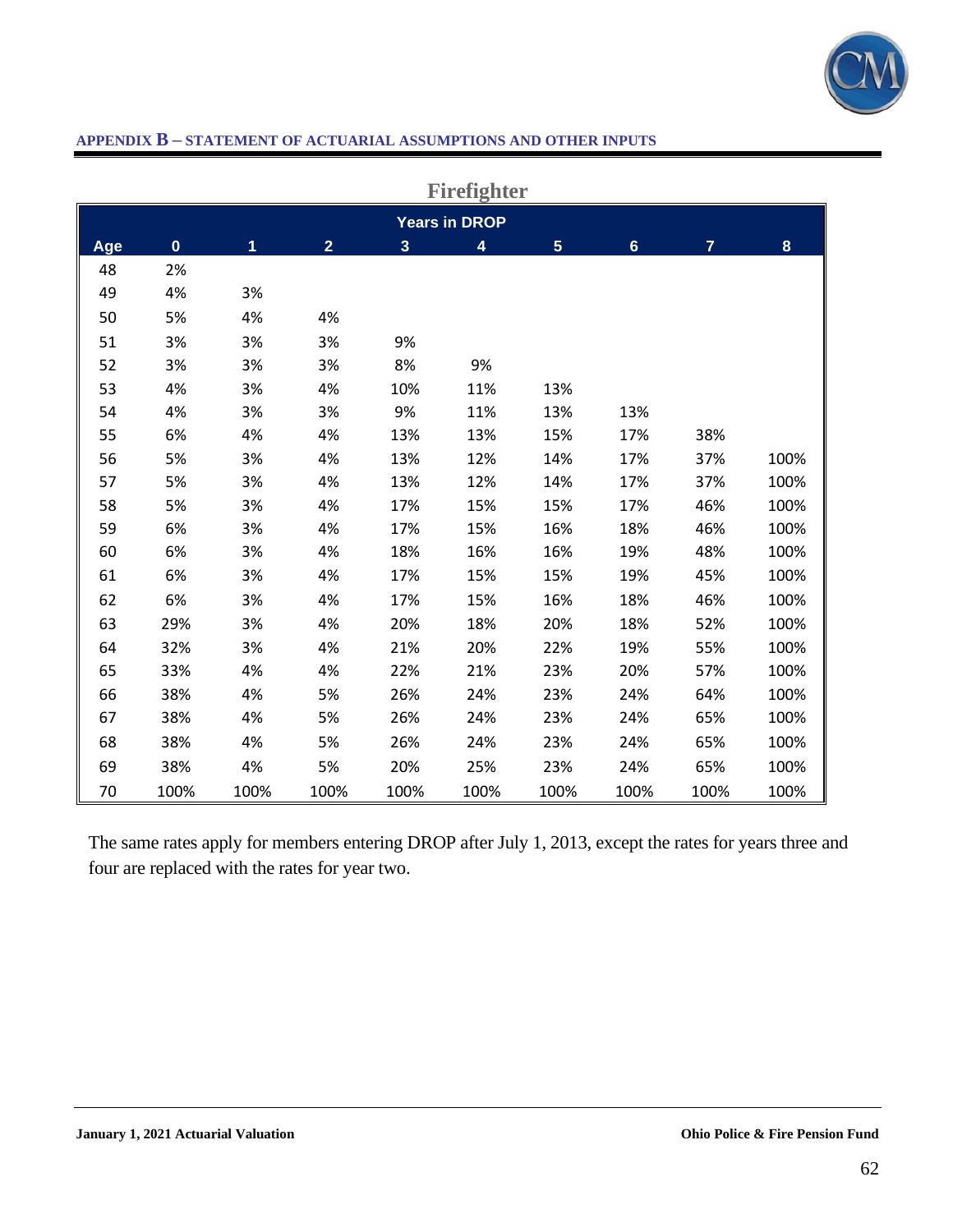

The following rates of retirement apply to members who are not yet in DROP but may become eligible in the future:

|     |          |      |                |      | <b>Police</b>                  |                 |                |      |      |      |
|-----|----------|------|----------------|------|--------------------------------|-----------------|----------------|------|------|------|
|     |          |      |                |      | <b>Years Eligible for DROP</b> |                 |                |      |      |      |
| Age | $\bf{0}$ | 1    | $\overline{2}$ | 3    | $\overline{4}$                 | $5\phantom{.0}$ | $6\phantom{1}$ | 7    | 8    | $9+$ |
| 47  | 6%       |      |                |      |                                |                 |                |      |      |      |
| 48  | 12%      |      |                |      |                                |                 |                |      |      |      |
| 49  | 7%       | 5%   |                |      |                                |                 |                |      |      |      |
| 50  | 6%       | 5%   | 5%             |      |                                |                 |                |      |      |      |
| 51  | 6%       | 5%   | 5%             | 5%   |                                |                 |                |      |      |      |
| 52  | 6%       | 5%   | 5%             | 5%   | 5%                             |                 |                |      |      |      |
| 53  | 11%      | 5%   | 5%             | 5%   | 5%                             | 12%             |                |      |      |      |
| 54  | 10%      | 5%   | 5%             | 5%   | 5%                             | 13%             | 13%            |      |      |      |
| 55  | 12%      | 6%   | 6%             | 6%   | 6%                             | 14%             | 18%            | 43%  |      |      |
| 56  | 12%      | 6%   | 5%             | 5%   | 5%                             | 13%             | 17%            | 41%  | 96%  |      |
| 57  | 13%      | 6%   | 5%             | 5%   | 5%                             | 14%             | 17%            | 43%  | 94%  | 100% |
| 58  | 7%       | 5%   | 5%             | 5%   | 5%                             | 13%             | 17%            | 43%  | 98%  | 100% |
| 59  | 10%      | 5%   | 5%             | 5%   | 5%                             | 17%             | 18%            | 45%  | 97%  | 100% |
| 60  | 20%      | 8%   | 6%             | 6%   | 6%                             | 18%             | 20%            | 48%  | 98%  | 100% |
| 61  | 32%      | 6%   | 5%             | 5%   | 5%                             | 18%             | 19%            | 46%  | 93%  | 100% |
| 62  | 29%      | 9%   | 5%             | 5%   | 5%                             | 16%             | 17%            | 42%  | 92%  | 100% |
| 63  | 33%      | 5%   | 7%             | 7%   | 7%                             | 18%             | 19%            | 46%  | 95%  | 100% |
| 64  | 31%      | 11%  | 7%             | 7%   | 7%                             | 18%             | 19%            | 49%  | 93%  | 100% |
| 65  | 47%      | 13%  | 6%             | 6%   | 6%                             | 20%             | 22%            | 54%  | 100% | 100% |
| 66  | 47%      | 13%  | 5%             | 5%   | 5%                             | 20%             | 20%            | 50%  | 100% | 100% |
| 67  | 47%      | 13%  | 18%            | 18%  | 18%                            | 20%             | 20%            | 46%  | 100% | 100% |
| 68  | 47%      | 13%  | 18%            | 18%  | 18%                            | 20%             | 20%            | 46%  | 100% | 100% |
| 69  | 47%      | 13%  | 18%            | 18%  | 18%                            | 20%             | 20%            | 46%  | 100% | 100% |
| 70  | 100%     | 100% | 100%           | 100% | 100%                           | 100%            | 100%           | 100% | 100% | 100% |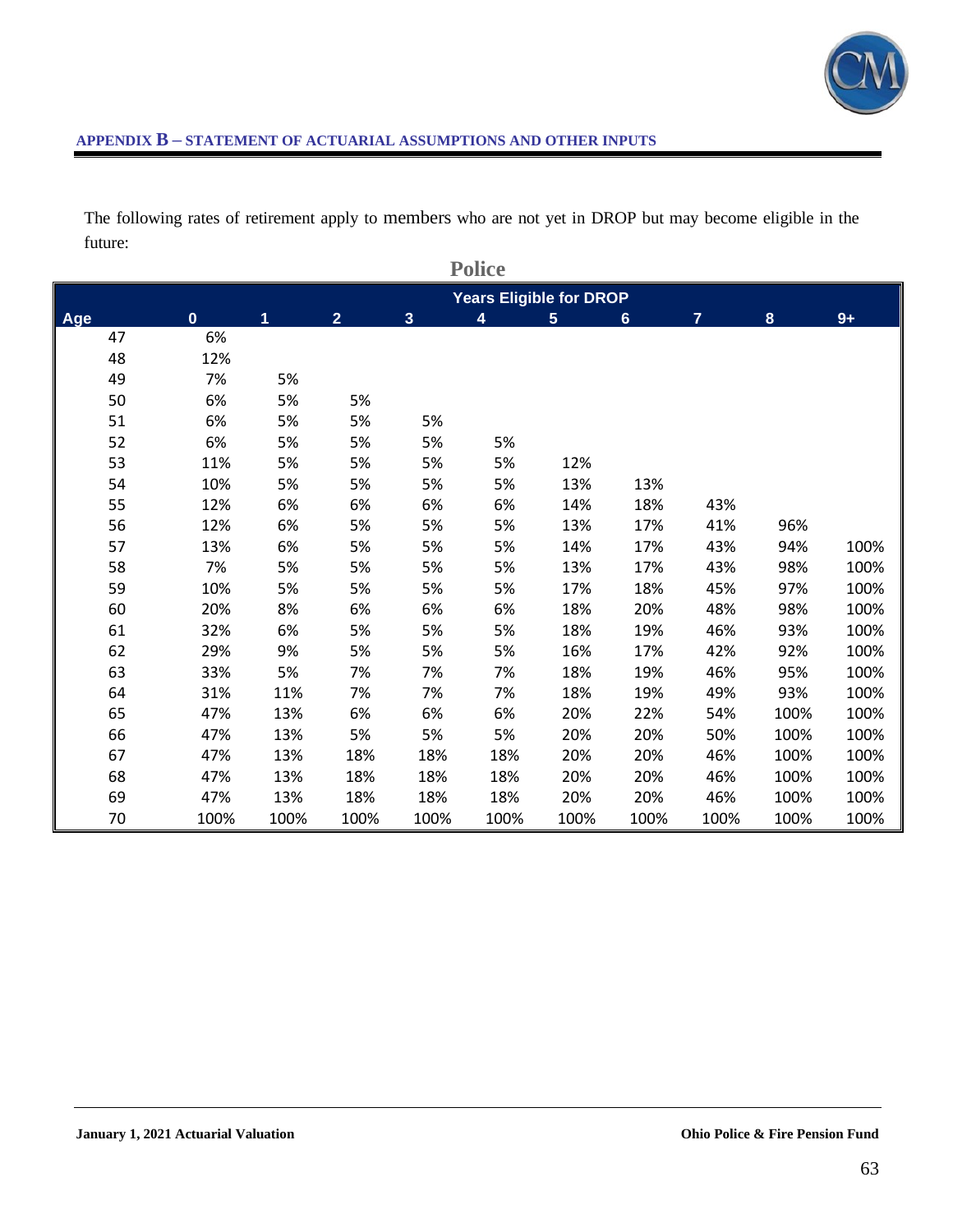

|     | <b>Firefighters</b>            |      |                |                         |                         |                |                |                |          |      |  |
|-----|--------------------------------|------|----------------|-------------------------|-------------------------|----------------|----------------|----------------|----------|------|--|
|     | <b>Years Eligible for DROP</b> |      |                |                         |                         |                |                |                |          |      |  |
| Age | $\mathbf 0$                    | 1    | $\overline{2}$ | $\overline{\mathbf{3}}$ | $\overline{\mathbf{4}}$ | $5\phantom{a}$ | $6\phantom{1}$ | $\overline{7}$ | $\bf{8}$ | $9+$ |  |
| 47  | 3%                             |      |                |                         |                         |                |                |                |          |      |  |
| 48  | 6%                             |      |                |                         |                         |                |                |                |          |      |  |
| 49  | 6%                             | 4%   |                |                         |                         |                |                |                |          |      |  |
| 50  | 6%                             | 4%   | 4%             |                         |                         |                |                |                |          |      |  |
| 51  | 5%                             | 3%   | 4%             | 4%                      |                         |                |                |                |          |      |  |
| 52  | 5%                             | 3%   | 3%             | 3%                      | 3%                      |                |                |                |          |      |  |
| 53  | 5%                             | 4%   | 4%             | 4%                      | 4%                      | 13%            |                |                |          |      |  |
| 54  | 5%                             | 3%   | 4%             | 4%                      | 4%                      | 13%            | 13%            |                |          |      |  |
| 55  | 8%                             | 5%   | 5%             | 5%                      | 5%                      | 15%            | 18%            | 38%            |          |      |  |
| 56  | 8%                             | 5%   | 4%             | 4%                      | 4%                      | 14%            | 17%            | 38%            | 95%      |      |  |
| 57  | 8%                             | 4%   | 5%             | 5%                      | 5%                      | 15%            | 17%            | 38%            | 98%      | 100% |  |
| 58  | 8%                             | 5%   | 4%             | 4%                      | 4%                      | 16%            | 19%            | 46%            | 97%      | 100% |  |
| 59  | 9%                             | 5%   | 5%             | 5%                      | 5%                      | 16%            | 19%            | 46%            | 97%      | 100% |  |
| 60  | 10%                            | 5%   | 7%             | 7%                      | 7%                      | 17%            | 20%            | 49%            | 86%      | 100% |  |
| 61  | 11%                            | 5%   | 4%             | 4%                      | 4%                      | 16%            | 19%            | 45%            | 93%      | 100% |  |
| 62  | 15%                            | 7%   | 12%            | 12%                     | 12%                     | 16%            | 20%            | 49%            | 95%      | 100% |  |
| 63  | 33%                            | 7%   | 4%             | 4%                      | 4%                      | 19%            | 16%            | 48%            | 100%     | 100% |  |
| 64  | 37%                            | 7%   | 3%             | 3%                      | 3%                      | 20%            | 18%            | 49%            | 100%     | 100% |  |
| 65  | 37%                            | 7%   | 8%             | 8%                      | 8%                      | 20%            | 18%            | 51%            | 100%     | 100% |  |
| 66  | 37%                            | 7%   | 4%             | 4%                      | 4%                      | 23%            | 23%            | 61%            | 100%     | 100% |  |
| 67  | 37%                            | 7%   | 4%             | 4%                      | 4%                      | 23%            | 23%            | 53%            | 100%     | 100% |  |
| 68  | 37%                            | 7%   | 4%             | 4%                      | 4%                      | 23%            | 23%            | 53%            | 100%     | 100% |  |
| 69  | 37%                            | 7%   | 4%             | 4%                      | 4%                      | 23%            | 23%            | 47%            | 100%     | 100% |  |
| 70  | 100%                           | 100% | 100%           | 100%                    | 100%                    | 100%           | 100%           | 100%           | 100%     | 100% |  |

# **Retirement Age for Inactive Vested Participants**

Commencement at age 48 and 25 years of service from full-time hire date, whichever is later.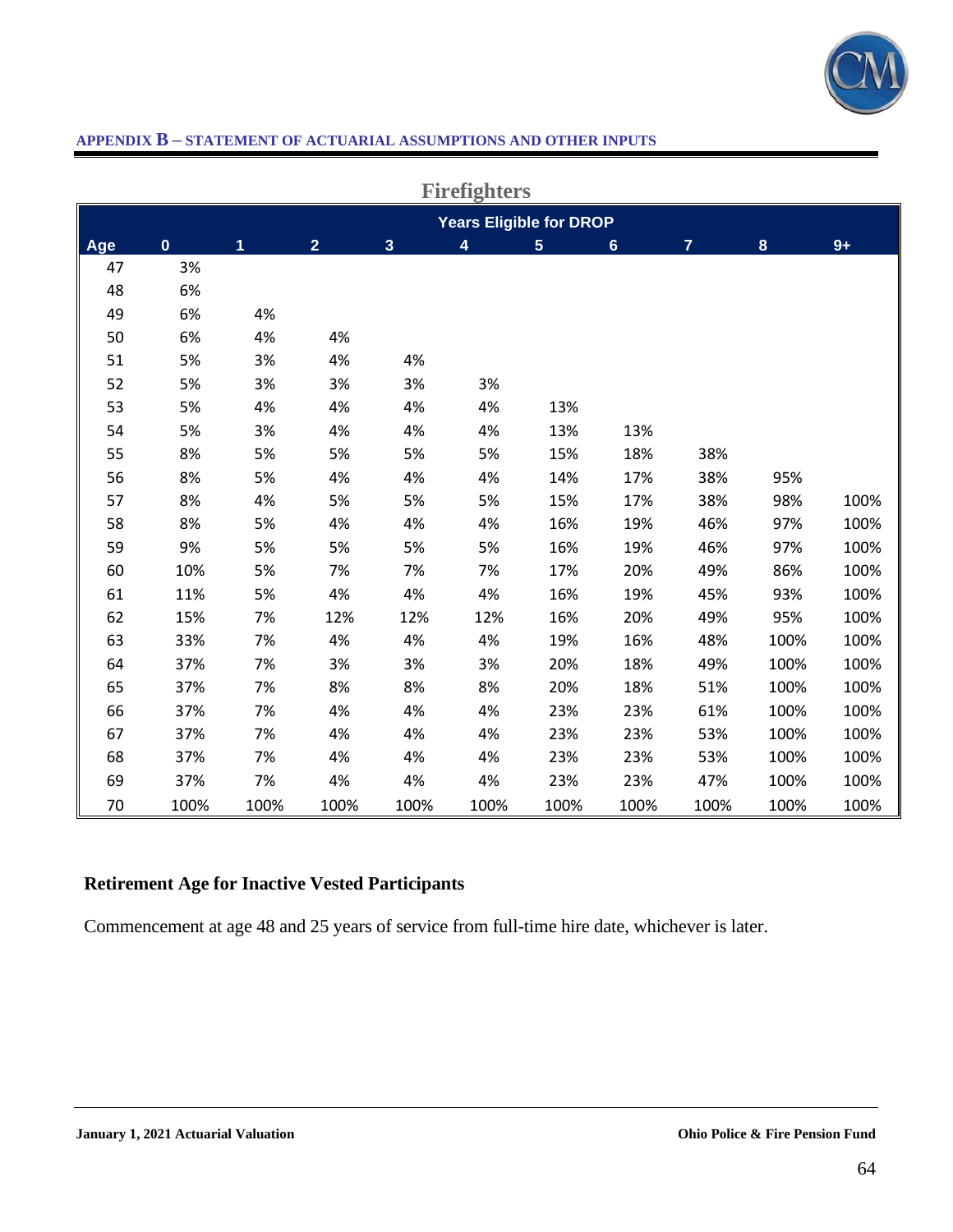

# **Healthy Mortality**

Mortality for non-disabled participants is based on the RP-2014 Total Employee and Healthy Annuitant Mortality Tables rolled back to 2006, adjusted according to the rates in the following table, and projected with the Buck Modified 2016 Improvement Scale. Rates for surviving beneficiaries are adjusted by 120%.

| Age        | <b>Police</b> | <b>Fire</b> |
|------------|---------------|-------------|
| 67 or less | 77%           | 68%         |
| 68-77      | 105%          | 87%         |
| 78 and up  | 115%          | 120%        |

# **Disabled Mortality**

Mortality for disabled participants is based on the RP-2014 Disabled Mortality Tables rolled back to 2006, adjusted according to the rates in the following table, and projected with the Buck Modified 2016 Improvement Scale.

| Age        | <b>Police</b> | <b>Fire</b> |
|------------|---------------|-------------|
| 59 or less | 35%           | 35%         |
| 60-69      | 60%           | 45%         |
| 70-79      | 75%           | 70%         |
| 80 and up  | 100%          | 90%         |

# **Credited Service**

Credited service on the valuation date, as provided by OP&F, includes all service credited under the plan, including service transferred from other municipal plans and purchased service. The valuation assumes future service will be credited at the rate of one year per year worked, with no assumed future crediting of transferred service or purchased service.

# **415 Limits**

Benefits are limited by the IRC Section 415, assumed to increase 2.75 percent per annum.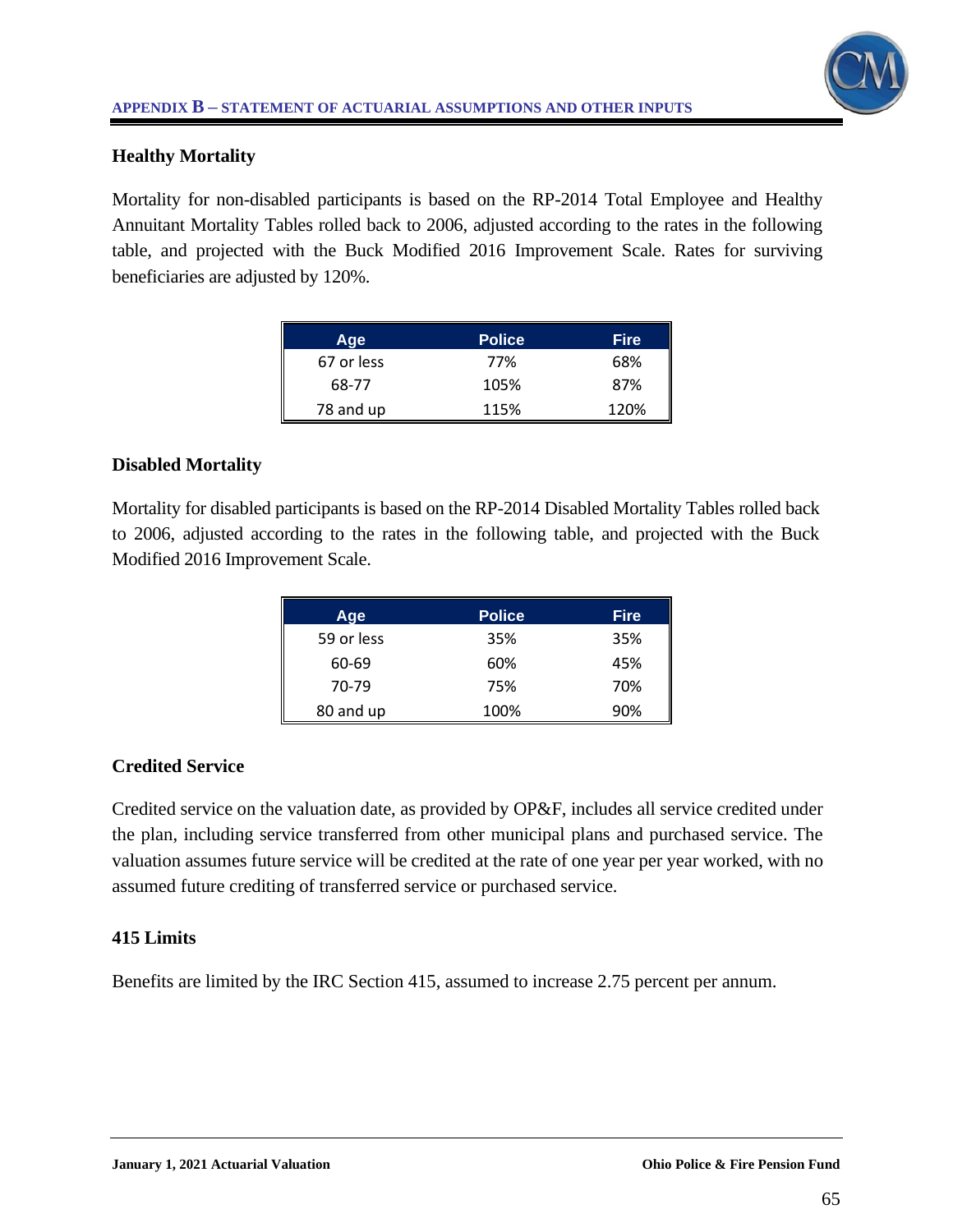

## **Future Expenses**

The normal cost is increased by all administrative expenses budgeted, net of the State Subsidy received from the State of Ohio.

### **Unknown Data for Members**

Same as those exhibited by members with similar known characteristics. Deferred benefits are estimated at termination until OP&F has determined the actual amount at retirement. Reported salaries that are less than \$10,000 when annualized are assumed to be anomalous and are reset to \$60,000. The adjustment for late reported salaries is not applied in this case.

### **Late Reported Salaries**

A 1.137 percent load is added to the 2020 reported salaries to account for salaries accrued but not reported for the valuation. This adjustment is based on an average of plan experience from the prior three years. The raw adjustment rates for each year are as follows:

| Pay for Calendar Year | Raw Adjustment |
|-----------------------|----------------|
| 2020                  | 0.820%         |
| 2019                  | 1.335%         |
| 2018                  | 1.256%         |

This adjustment will be reviewed annually for future late reported salaries.

# **Percent Married**

75 percent of active members are assumed to be married.

### **Age of Spouse**

Wives are assumed to be three years younger than their husbands.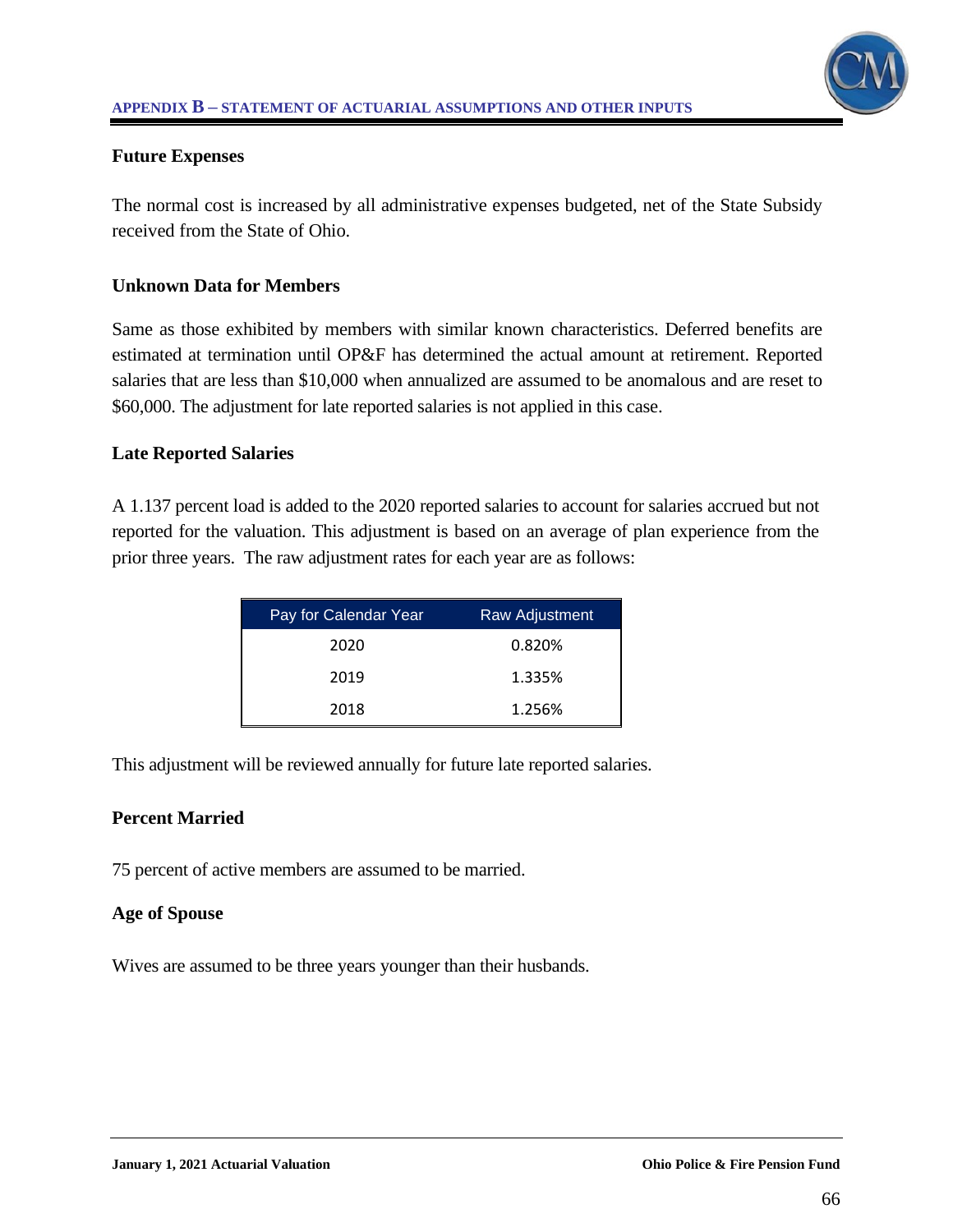

# **Optional Form Election**

33 percent of service retirees and 10 percent of disability retirees are assumed to elect the 40 percent Joint and Survivor pension at retirement. If the joint annuitant predeceases the retiree, the increase, or pop-up, in the retiree's benefit associated with the 40 percent Joint and Survivor pension is assumed to be 14.36 percent for disability retirees and 10.50 percent for all other retirees.

# **DROP Account Distributions**

For members who terminate DROP before the required three or five years, distribution of the account balance is assumed to be made in a lump sum payment at the end of the three or five year period. Distributions for other members are assumed to be made in a lump sum or installments at retirements in a pattern equivalent to 25 percent receiving lump sums, 30 percent receiving installments over two years, and 45 percent receiving installments over 10 years.

# **Dependent Parents**

None anticipated, but dependency of any dependent parent in receipt of benefits is assumed to continue for the parent's lifetime.

# **Dependent Children**

Each member is assumed to have two children, born when the member was age 26. Dependency is assumed to cease when the child is 22.

# **Medicare Part B Premium Reimbursement**

For service and disability retirements, as well as survivors, Ohio Police & Fire reimburses the standard Medicare Part B premium (\$107.00 per month for 2021) provided the retiree is not eligible for reimbursement from any other sources.

88 percent of members are assumed to be eligible for reimbursement once they reach age 65.

The Medicare Part B Premium assumptions are only used to determine the cost if the Medicare Part B reimbursement payments were to be paid from the pension trust instead of the Health Care Stabilization Fund.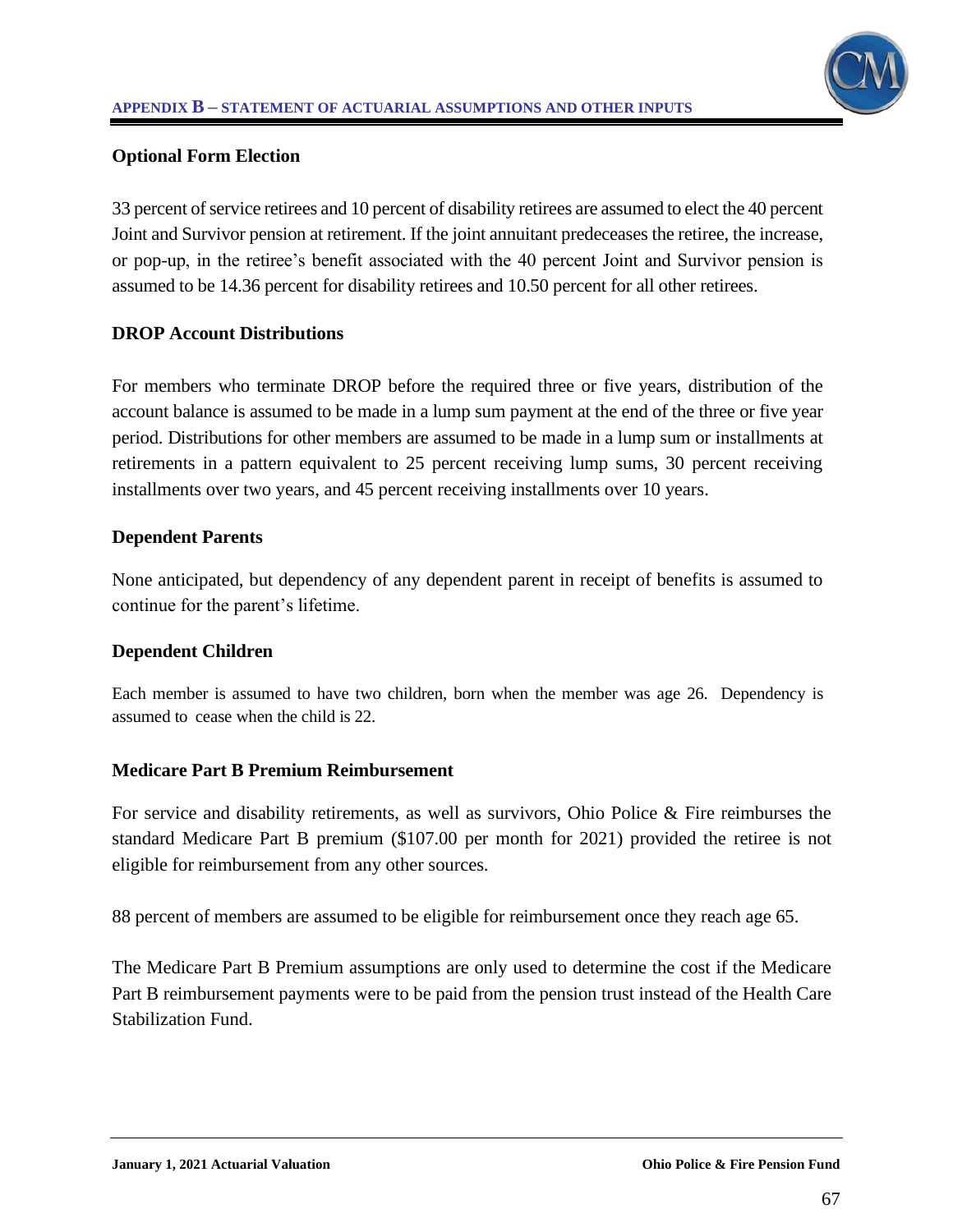

# *Methods*

# **Actuarial Cost Method**

Projected benefit method with individual level percentage entry age normal cost and actuarial accrued liability. Gains and losses are reflected in the actuarial accrued liability. Prior to January 1, 2015, to be consistent with the asset methodology employed by OP&F, DROP balances were netted out of the liabilities.

# **Adjustment for Re-Employed Retirees**

The present value of future benefits and the actuarial accrued liability are increased by an amount for the re-employed retirees' defined contribution plan benefit equal to two times the reemployed retirees' post-retirement contribution balances on the valuation date.

# **Adjustment for Employer Accrued Liability**

The actuarial accrued liability is reduced by the present value of special employer contributions - referred to as "Local Funds." Local governments are required by state statute to pay the unfunded portion of the actuarially- determined liability of the local police and firefighter's relief and pension funds that were merged to form OP&F in 1967. The ORC designates this obligation of the local governments to the Employers' Accrued Liability. Interest on the outstanding balance is being accrued at the rate of 4.25 percent, compounded semiannually. Local governments began repayment in 1969 and payments are required to be made until 2035. The present value of the remaining payments on the valuation date is determined using the valuation interest rate.

# **Asset Valuation Method**

A four-year moving average market value of assets that spreads the difference between the actual investment income and the expected income on the market value (based on the valuation interest rate) over a period of four years. The actuarial value shall not be less than 80 percent or more than 120 percent of market value.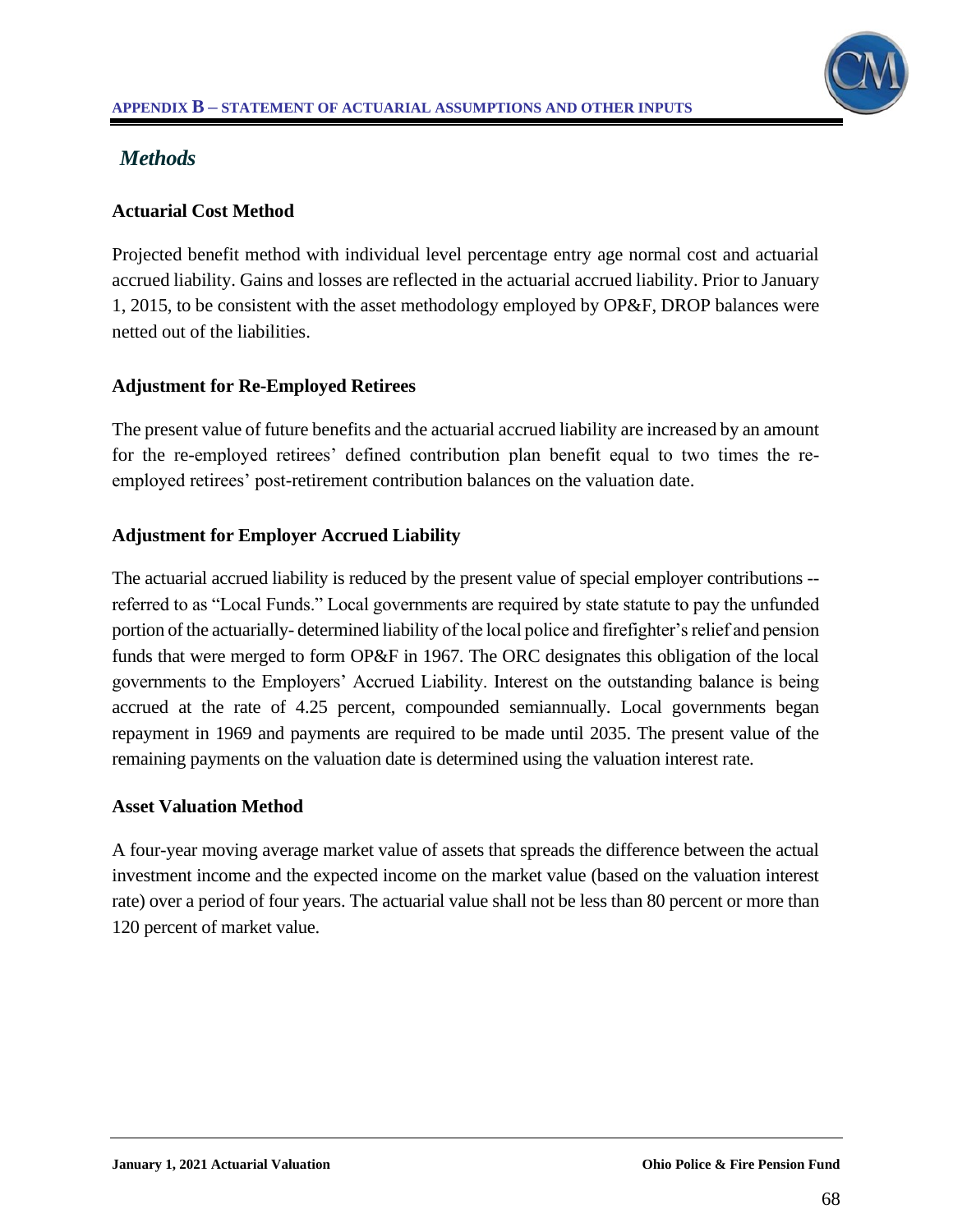# *Data*

# **Census and Assets**

The valuation was based on members of OP&F as of the valuation date and does not take into account future members. All census and asset data was supplied by OP&F. Salaries and benefits tabulated in the tables in this report were summed to pennies, but displayed to whole dollars, thus, totals may not be consistent with amounts displayed due to rounding.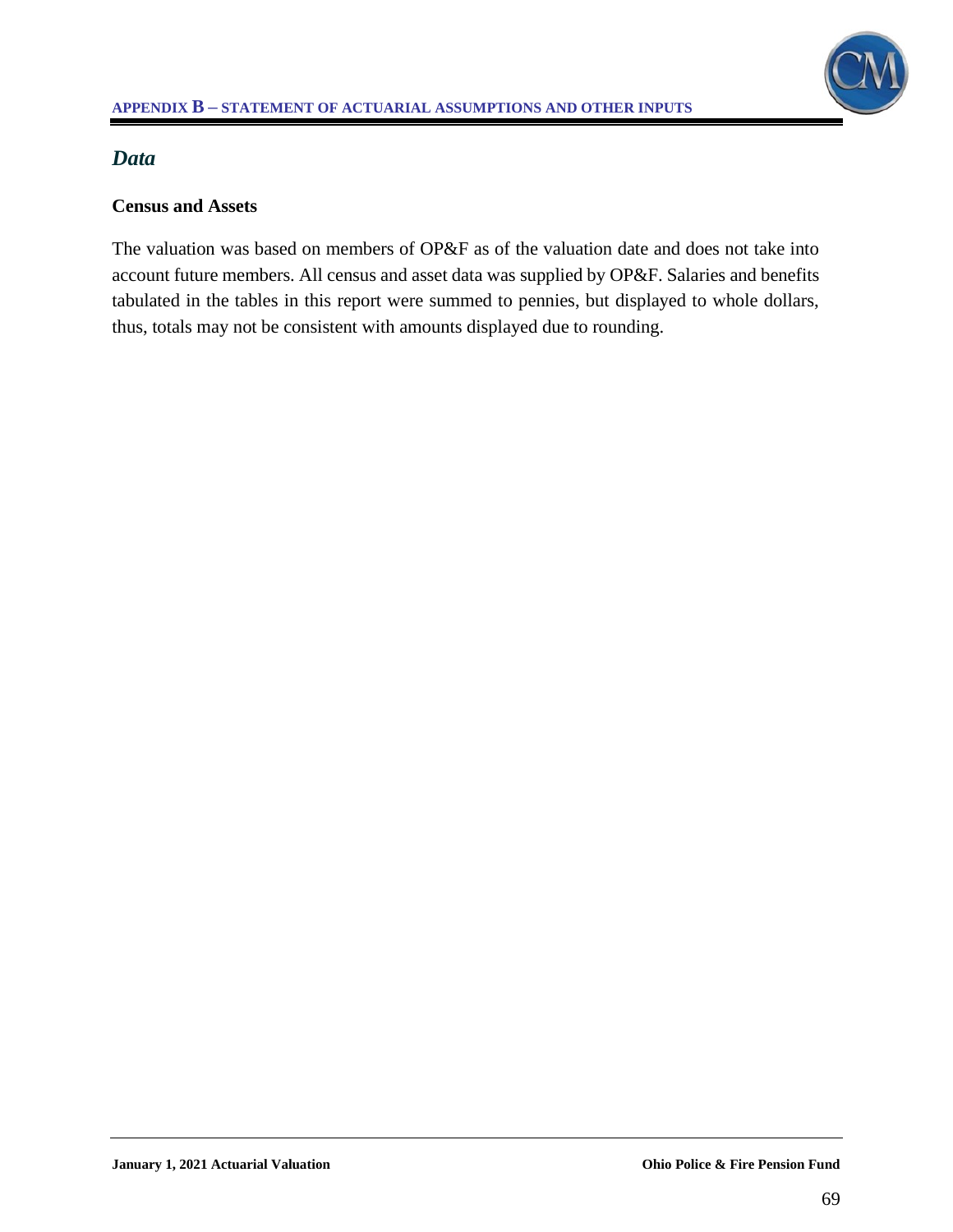

# **EXHIBIT I – 1a**

#### **ACTIVE MEMBERSHIP DATA AS OF JANUARY 1, 2021 Number and Annual Salaries Distributed by Age POLICE**

|     | <b>Male</b>    |                     | <b>Female</b>  |                     | <b>Total</b>                 |              |
|-----|----------------|---------------------|----------------|---------------------|------------------------------|--------------|
| Age | <b>Number</b>  | <b>Compensation</b> | <b>Number</b>  | <b>Compensation</b> | <b>Number</b>                | Compensation |
| 19  |                | \$                  | $\overline{a}$ | \$                  | $\qquad \qquad \blacksquare$ | \$           |
| 20  | $\overline{4}$ | 167,973             | $\mathbf{1}$   | 34,968              | 5                            | 202,941      |
| 21  | 26             | 1,161,288           | 5              | 259,277             | 31                           | 1,420,565    |
| 22  | 86             | 4,376,039           | 9              | 462,693             | 95                           | 4,838,733    |
| 23  | 160            | 8,752,472           | 47             | 2,647,479           | 207                          | 11,399,952   |
| 24  | 252            | 14,688,253          | 44             | 2,473,541           | 296                          | 17,161,793   |
| 25  | 274            | 16,338,114          | 53             | 3,341,569           | 327                          | 19,679,683   |
| 26  | 337            | 20,830,183          | 50             | 3,132,565           | 387                          | 23,962,748   |
| 27  | 360            | 23,340,534          | 61             | 3,854,319           | 421                          | 27,194,853   |
| 28  | 367            | 24,673,230          | 78             | 5,090,664           | 445                          | 29,763,894   |
| 29  | 384            | 26,466,061          | 72             | 4,896,153           | 456                          | 31,362,213   |
| 30  | 406            | 28,503,890          | 70             | 4,668,926           | 476                          | 33,172,817   |
| 31  | 415            | 29,873,733          | 76             | 4,897,929           | 491                          | 34,771,662   |
| 32  | 423            | 31,407,455          | 42             | 2,810,763           | 465                          | 34,218,219   |
| 33  | 427            | 32,355,105          | 44             | 2,946,886           | 471                          | 35,301,991   |
| 34  | 402            | 30,771,624          | 47             | 3,386,818           | 449                          | 34,158,442   |
| 35  | 425            | 32,921,724          | 37             | 2,782,822           | 462                          | 35,704,546   |
| 36  | 407            | 32,815,098          | 41             | 3,178,469           | 448                          | 35,993,567   |
| 37  | 382            | 31,222,939          | 41             | 3,197,517           | 423                          | 34,420,457   |
| 38  | 376            | 30,272,987          | 36             | 2,982,311           | 412                          | 33,255,298   |
| 39  | 343            | 29,123,732          | 40             | 3,322,764           | 383                          | 32,446,496   |
| 40  | 372            | 31,128,548          | 43             | 3,517,521           | 415                          | 34,646,070   |
| 41  | 332            | 28,431,642          | 42             | 3,398,905           | 374                          | 31,830,546   |
| 42  | 313            | 27,093,410          | 34             | 2,978,468           | 347                          | 30,071,878   |
| 43  | 368            | 32,360,857          | 22             | 1,758,286           | 390                          | 34,119,143   |
| 44  | 342            | 29,787,597          | 38             | 3,115,203           | 380                          | 32,902,800   |
| 45  | 387            | 34,282,444          | 36             | 3,205,700           | 423                          | 37,488,144   |
| 46  | 395            | 35,260,046          | 39             | 3,415,348           | 434                          | 38,675,394   |
| 47  | 428            | 38,561,756          | 53             | 4,755,571           | 481                          | 43,317,326   |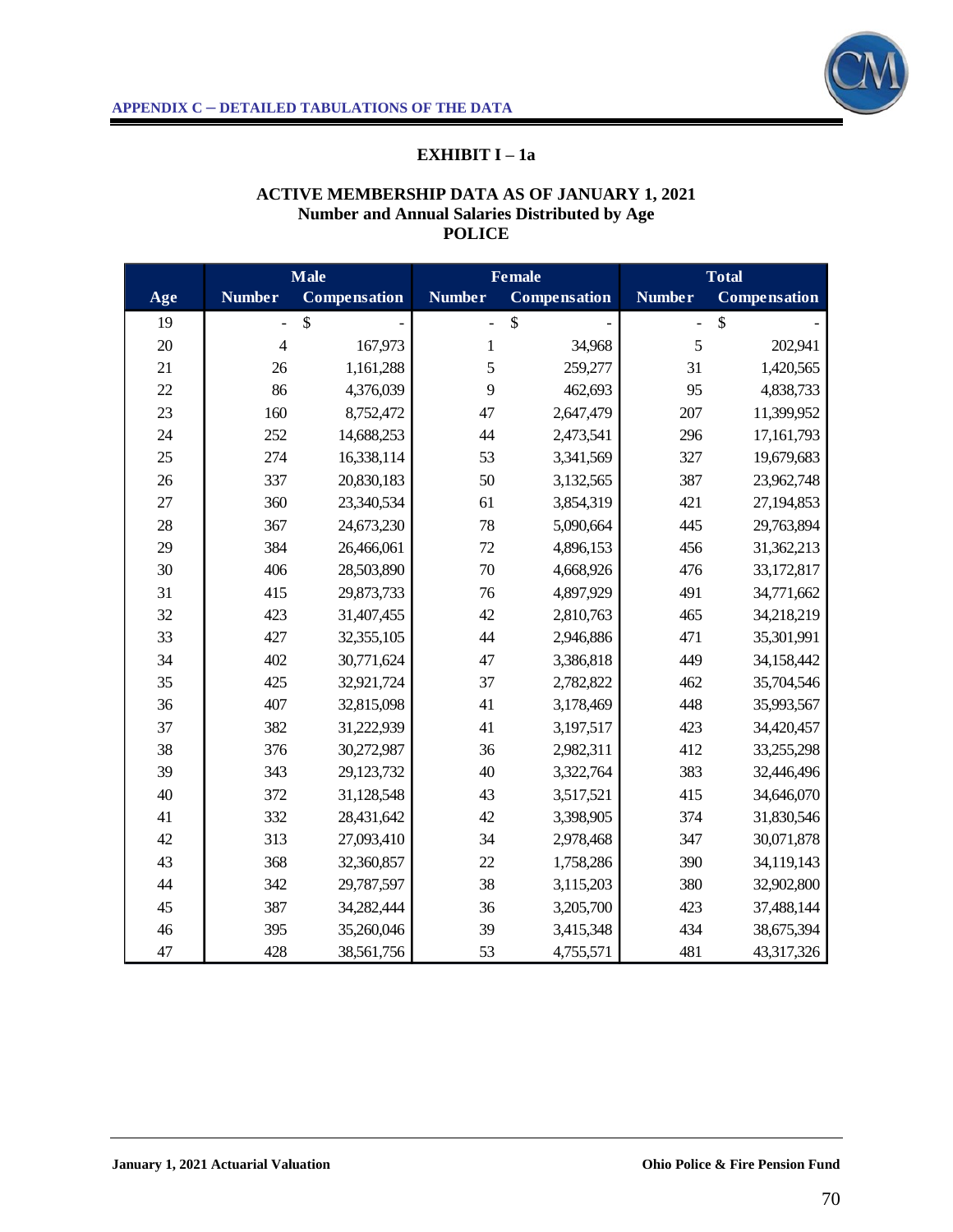

# **EXHIBIT I – 1a**

## **ACTIVE MEMBERSHIP DATA AS OF JANUARY 1, 2021 Number and Annual Salaries Distributed by Age POLICE (continued)**

|              |                | <b>Male</b>      |                | <b>Female</b>                |                  | <b>Total</b>     |
|--------------|----------------|------------------|----------------|------------------------------|------------------|------------------|
| Age          | <b>Number</b>  | Compensation     | <b>Number</b>  | Compensation                 | <b>Number</b>    | Compensation     |
| 48           | 492            | \$<br>44,672,857 | 45             | \$<br>3,969,091              | 537              | \$<br>48,641,948 |
| 49           | 541            | 48,582,223       | 51             | 4,715,438                    | 592              | 53,297,661       |
| 50           | 579            | 52,856,633       | 67             | 6,233,772                    | 646              | 59,090,404       |
| 51           | 496            | 45,596,228       | 54             | 4,798,773                    | 550              | 50,395,001       |
| 52           | 463            | 43,394,508       | 39             | 3,550,496                    | 502              | 46,945,004       |
| 53           | 405            | 37,227,392       | 44             | 4,074,874                    | 449              | 41,302,267       |
| 54           | 352            | 33,039,323       | 48             | 4,422,793                    | 400              | 37,462,117       |
| 55           | 312            | 29,875,315       | 29             | 2,396,441                    | 341              | 32,271,756       |
| 56           | 240            | 22,372,199       | 32             | 2,962,128                    | 272              | 25,334,327       |
| 57           | 168            | 15,489,641       | 23             | 2,114,592                    | 191              | 17,604,233       |
| 58           | 137            | 12,344,226       | $11\,$         | 951,592                      | 148              | 13,295,819       |
| 59           | 108            | 9,462,553        | 12             | 1,144,367                    | 120              | 10,606,920       |
| 60           | 84             | 7,335,163        | 10             | 863,992                      | 94               | 8,199,155        |
| 61           | 65             | 5,518,785        | 3              | 226,833                      | 68               | 5,745,618        |
| 62           | 39             | 3,324,074        | 6              | 471,575                      | 45               | 3,795,649        |
| 63           | 29             | 2,447,794        | 5              | 421,198                      | 34               | 2,868,992        |
| 64           | 25             | 2,053,061        | $\overline{2}$ | 148,049                      | $27\,$           | 2,201,110        |
| 65           | 14             | 1,257,004        | $\mathbf{1}$   | 96,206                       | 15               | 1,353,210        |
| 66           | $11\,$         | 962,168          |                |                              | 11               | 962,168          |
| 67           | 9              | 809,589          |                |                              | 9                | 809,589          |
| 68           | 6              | 540,103          |                |                              | $\boldsymbol{6}$ | 540,103          |
| 69           | $\overline{2}$ | 194,419          |                |                              | $\overline{2}$   | 194,419          |
| $70\,$       | $\mathbf{1}$   | 46,304           |                |                              | $\mathbf{1}$     | 46,304           |
| 71           | $\overline{c}$ | 162,289          |                |                              | $\overline{c}$   | 162,289          |
| 72           | $\overline{3}$ | 278,385          |                |                              | $\overline{3}$   | 278,385          |
| 73           | $\mathbf{1}$   | 94,581           |                |                              | $\mathbf{1}$     | 94,581           |
| 74           |                |                  |                |                              |                  |                  |
| 75           |                |                  |                |                              |                  |                  |
| 76           |                |                  |                |                              |                  |                  |
| 77           | 1              | 43,161           |                |                              | $\mathbf{1}$     | 43,161           |
| <b>Total</b> | 13,778         | \$1,126,948,713  | 1,683          | $\mathcal{S}$<br>130,075,646 | 15,461           | \$1,257,024,359  |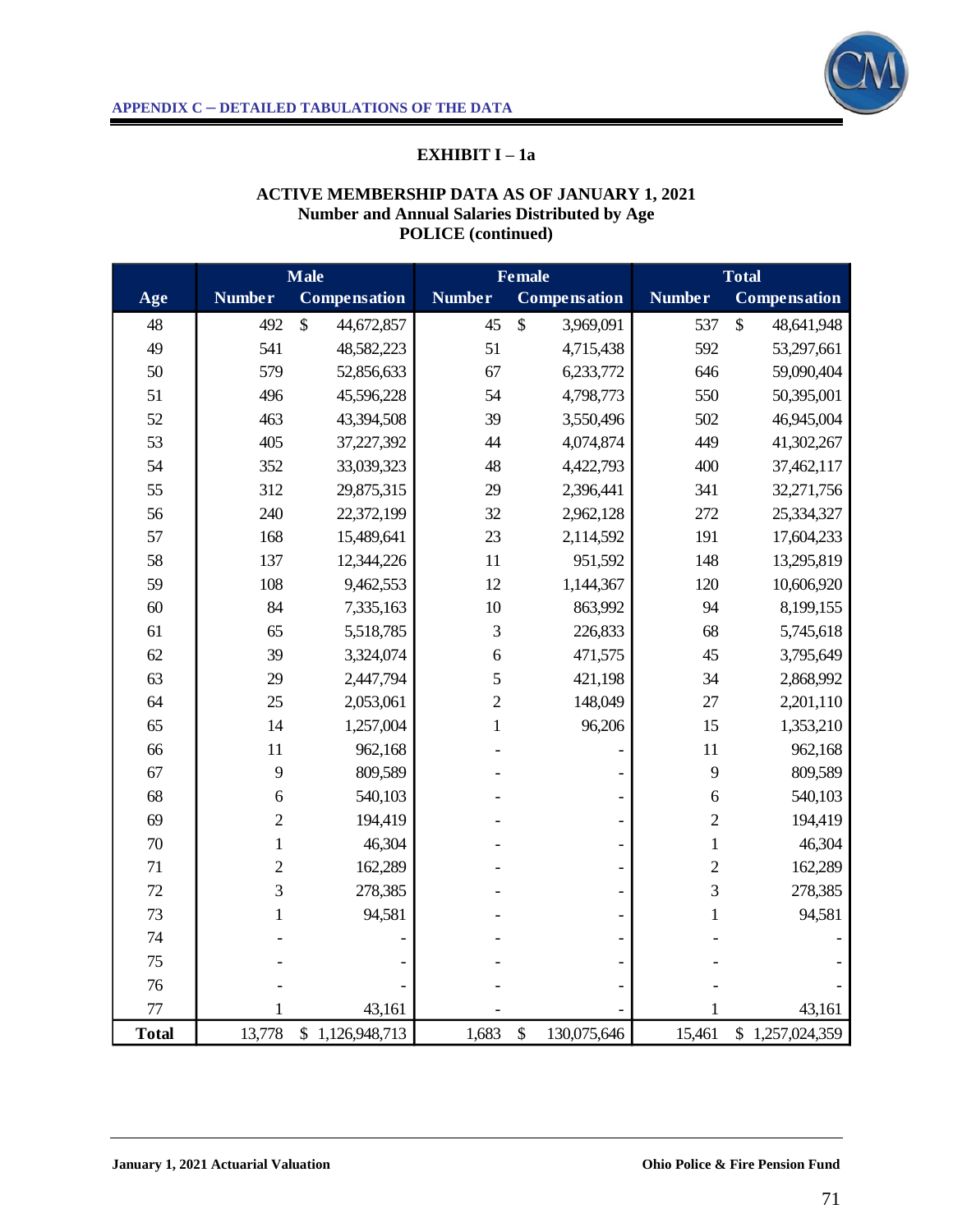

# **EXHIBIT I – 1b**

#### **ACTIVE MEMBERSHIP DATA AS OF JANUARY 1, 2021 Number and Annual Salaries Distributed by Years of Service POLICE**

|                          | <b>Male</b>   |                            | <b>Female</b> |                           | <b>Total</b>  |                                  |
|--------------------------|---------------|----------------------------|---------------|---------------------------|---------------|----------------------------------|
| <b>Service</b>           | <b>Number</b> | <b>Compensation</b>        | <b>Number</b> | <b>Compensation</b>       | <b>Number</b> | <b>Compensation</b>              |
| $\boldsymbol{0}$         | 709           | $\mathbb{S}$<br>36,589,011 | 155           | $\mathbb{S}$<br>8,361,932 | 864           | $\mathbf{\hat{S}}$<br>44,950,943 |
| $\,1$                    | 785           | 44,685,340                 | 163           | 9,360,350                 | 948           | 54,045,690                       |
| $\overline{c}$           | 792           | 49,362,253                 | 157           | 9,828,944                 | 949           | 59,191,196                       |
| $\overline{3}$           | 626           | 42,216,909                 | 80            | 5,329,730                 | 706           | 47,546,639                       |
| $\overline{\mathcal{L}}$ | 573           | 41,659,754                 | 96            | 7,110,754                 | 669           | 48,770,508                       |
| 5                        | 570           | 44,106,718                 | 73            | 5,446,908                 | 643           | 49,553,626                       |
| $\boldsymbol{6}$         | 534           | 41,806,993                 | 52            | 3,588,129                 | 586           | 45,395,121                       |
| $\overline{7}$           | 508           | 39,001,757                 | 37            | 2,761,597                 | 545           | 41,763,354                       |
| $\,8$                    | 436           | 35,218,659                 | 37            | 2,917,675                 | 473           | 38,136,334                       |
| 9                        | 356           | 29,501,039                 | 20            | 1,731,040                 | 376           | 31,232,079                       |
| 10                       | 269           | 23,415,709                 | 17            | 1,287,776                 | 286           | 24,703,484                       |
| 11                       | 191           | 15,511,676                 | 20            | 1,643,584                 | 211           | 17,155,261                       |
| 12                       | 330           | 27,235,934                 | 32            | 2,747,780                 | 362           | 29,983,713                       |
| 13                       | 473           | 40,638,115                 | 59            | 5,138,164                 | 532           | 45,776,279                       |
| 14                       | 366           | 32,530,303                 | 51            | 4,486,632                 | 417           | 37,016,934                       |
| 15                       | 271           | 23,815,560                 | 30            | 2,624,464                 | 301           | 26,440,024                       |
| 16                       | 296           | 26,548,716                 | 38            | 3,497,180                 | 334           | 30,045,895                       |
| 17                       | 275           | 25,018,328                 | 29            | 2,439,981                 | 304           | 27,458,308                       |
| 18                       | 340           | 30,176,640                 | 39            | 3,454,027                 | 379           | 33,630,666                       |
| 19                       | 389           | 34,241,438                 | 50            | 4,583,360                 | 439           | 38,824,797                       |
| 20                       | 370           | 33,068,786                 | 28            | 2,539,166                 | 398           | 35,607,951                       |
| 21                       | 395           | 36,139,750                 | 49            | 4,565,245                 | 444           | 40,704,995                       |
| 22                       | 455           | 41,350,790                 | 44            | 3,934,373                 | 499           | 45,285,163                       |
| 23                       | 434           | 40,199,566                 | 44            | 4,189,397                 | 478           | 44,388,963                       |
| 24                       | 464           | 43,392,680                 | 43            | 4,191,702                 | 507           | 47,584,382                       |
| 25                       | 454           | 43,404,920                 | 50            | 4,338,358                 | 504           | 47,743,278                       |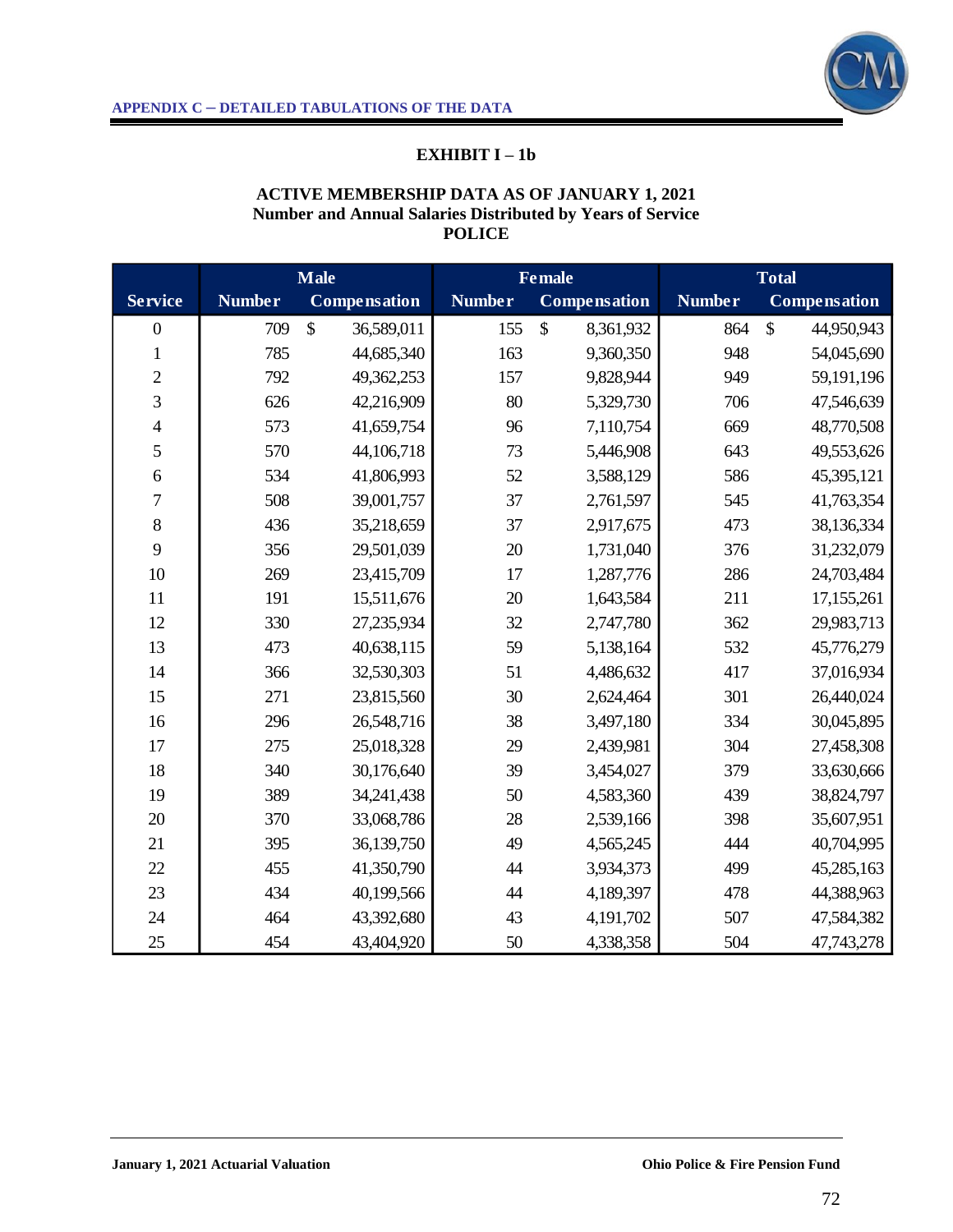

# **EXHIBIT I – 1b**

#### **ACTIVE MEMBERSHIP DATA AS OF JANUARY 1, 2021 Number and Annual Salaries Distributed by Years of Service POLICE (continued)**

|                |               | <b>Male</b>                 |                | <b>Female</b>              |                | <b>Total</b>                |
|----------------|---------------|-----------------------------|----------------|----------------------------|----------------|-----------------------------|
| <b>Service</b> | <b>Number</b> | <b>Compensation</b>         | <b>Number</b>  | <b>Compensation</b>        | <b>Number</b>  | <b>Compensation</b>         |
| 26             | 387           | $\mathsf{\$}$<br>37,396,664 | 32             | $\mathsf{\$}$<br>2,997,422 | 419            | $\mathsf{\$}$<br>40,394,086 |
| 27             | 332           | 32, 243, 731                | 40             | 3,595,773                  | 372            | 35,839,504                  |
| 28             | 291           | 27,196,879                  | 33             | 3,088,472                  | 324            | 30,285,351                  |
| 29             | 262           | 25,138,905                  | 22             | 2,019,573                  | 284            | 27,158,479                  |
| 30             | 295           | 28,570,716                  | 27             | 2,699,995                  | 322            | 31,270,711                  |
| 31             | 197           | 19,672,512                  | 17             | 1,639,729                  | 214            | 21,312,241                  |
| 32             | 192           | 19,505,884                  | 13             | 1,332,768                  | 205            | 20,838,652                  |
| 33             | 78            | 7,984,454                   | $\overline{4}$ | 398,254                    | 82             | 8,382,709                   |
| 34             | 28            | 2,576,092                   |                |                            | 28             | 2,576,092                   |
| 35             | 19            | 1,975,420                   | $\overline{c}$ | 205,414                    | 21             | 2,180,834                   |
| 36             | 16            | 1,768,155                   |                |                            | 16             | 1,768,155                   |
| 37             | 3             | 303,668                     |                |                            | 3              | 303,668                     |
| 38             | 5             | 599,373                     |                |                            | 5              | 599,373                     |
| 39             | 3             | 222,660                     |                |                            | 3              | 222,660                     |
| 40             | 1             | 96,545                      |                |                            | 1              | 96,545                      |
| 41             |               | 84,345                      |                |                            | 1              | 84,345                      |
| 42             | 1             | 118,533                     |                |                            | 1              | 118,533                     |
| 43             | 4             | 404,511                     |                |                            | $\overline{4}$ | 404,511                     |
| 44             |               |                             |                |                            |                |                             |
| 45             |               |                             |                |                            |                |                             |
| 46             |               |                             |                |                            |                |                             |
| 47             |               |                             |                |                            |                |                             |
| 48             |               | 98,754                      |                |                            |                | 98,754                      |
| 49             |               |                             |                |                            |                |                             |
| 50             |               | 153,568                     |                |                            |                | 153,568                     |
| <b>Total</b>   | 13,778        | \$<br>1,126,948,713         | 1,683          | 130,075,646<br>\$          | 15,461         | \$<br>1,257,024,358         |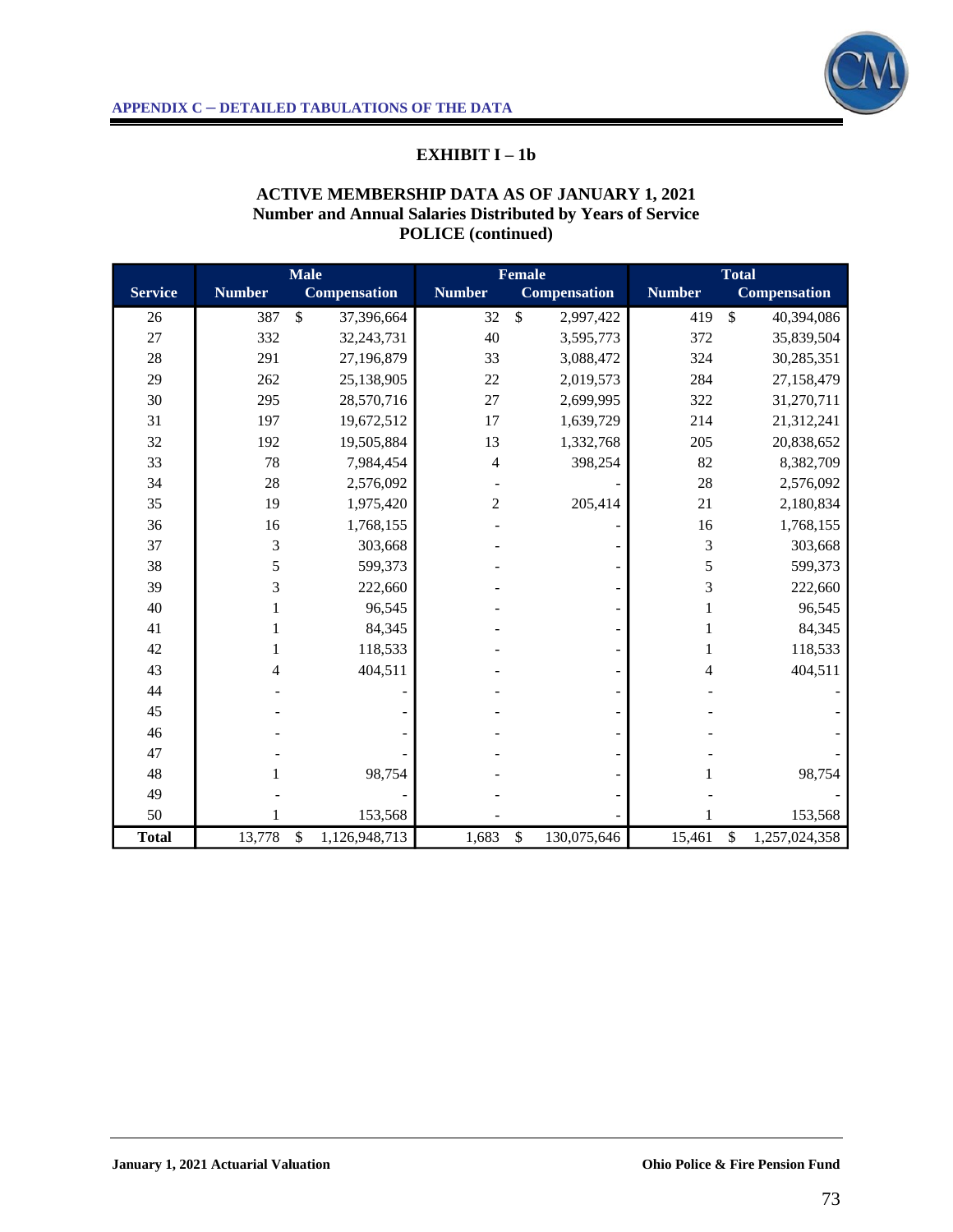

# **EXHIBIT I – 2a**

#### **ACTIVE MEMBERSHIP DATA AS OF JANUARY 1, 2021 Number and Annual Salaries Distributed by Age FIREFIGHTERS'**

|            | <b>Male</b>    |                     | <b>Female</b>  |                                     | <b>Total</b>  |                     |
|------------|----------------|---------------------|----------------|-------------------------------------|---------------|---------------------|
| Age        | <b>Number</b>  | <b>Compensation</b> | <b>Number</b>  | Compensation                        | <b>Number</b> | <b>Compensation</b> |
| 19 & Under | $\overline{4}$ | \$<br>177,429       | $\mathbf{1}$   | $\boldsymbol{\mathsf{S}}$<br>49,181 | 5             | \$<br>226,610       |
| 20         | 23             | 1,212,340           | $\mathbf{1}$   | 53,071                              | 24            | 1,265,411           |
| 21         | 68             | 3,823,609           | $\mathbf{1}$   | 55,540                              | 69            | 3,879,150           |
| 22         | 95             | 5,447,294           | $\overline{2}$ | 109,627                             | 97            | 5,556,921           |
| 23         | 110            | 6,461,603           | 10             | 568,692                             | 120           | 7,030,295           |
| 24         | 172            | 10,601,986          | 11             | 671,216                             | 183           | 11,273,202          |
| 25         | 197            | 12,574,944          | 6              | 357,840                             | 203           | 12,932,784          |
| 26         | 244            | 15,578,579          | 16             | 1,042,792                           | 260           | 16,621,371          |
| 27         | 262            | 17,902,548          | 13             | 793,819                             | 275           | 18,696,368          |
| 28         | 307            | 21,349,603          | 13             | 759,903                             | 320           | 22,109,506          |
| 29         | 321            | 22,717,671          | 24             | 1,540,294                           | 345           | 24,257,965          |
| 30         | 364            | 26,107,538          | 20             | 1,302,130                           | 384           | 27,409,669          |
| 31         | 361            | 26,570,466          | 19             | 1,292,540                           | 380           | 27,863,006          |
| 32         | 359            | 26,773,817          | 18             | 1,421,906                           | 377           | 28,195,723          |
| 33         | 416            | 31,842,497          | 19             | 1,308,519                           | 435           | 33,151,016          |
| 34         | 408            | 31,889,813          | 14             | 974,637                             | 422           | 32,864,450          |
| 35         | 427            | 33,397,609          | 11             | 874,989                             | 438           | 34,272,598          |
| 36         | 399            | 32,235,309          | 17             | 1,256,800                           | 416           | 33,492,108          |
| 37         | 390            | 31,907,482          | 14             | 1,088,674                           | 404           | 32,996,157          |
| 38         | 399            | 33,026,432          | 12             | 981,550                             | 411           | 34,007,982          |
| 39         | 390            | 32,571,361          | 9              | 745,059                             | 399           | 33,316,421          |
| 40         | 385            | 32,743,177          | 13             | 1,216,414                           | 398           | 33,959,590          |
| 41         | 412            | 35,450,562          | 10             | 964,647                             | 422           | 36,415,209          |
| 42         | 399            | 35,304,162          | 14             | 1,137,055                           | 413           | 36,441,218          |
| 43         | 351            | 30,899,385          | 11             | 897,610                             | 362           | 31,796,995          |
| 44         | 373            | 33,741,614          | 11             | 905,215                             | 384           | 34,646,829          |
| 45         | 385            | 35,708,664          | 13             | 1,159,026                           | 398           | 36,867,690          |
| 46         | 387            | 36,240,814          | 6              | 601,251                             | 393           | 36,842,064          |
| 47         | 376            | 34,750,294          | 11             | 1,019,253                           | 387           | 35,769,547          |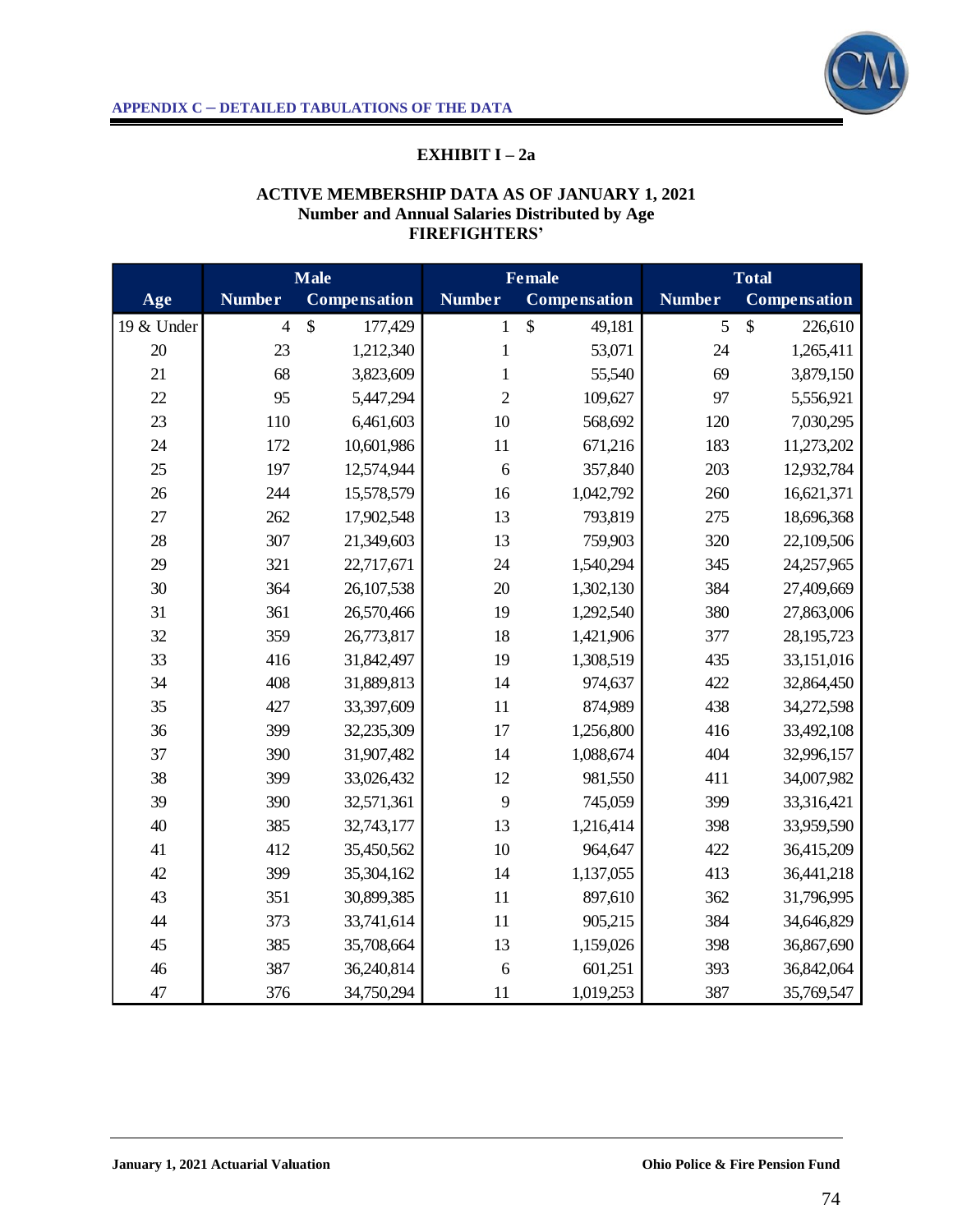

# **EXHIBIT I – 2a**

#### **ACTIVE MEMBERSHIP DATA AS OF JANUARY 1, 2021 Number and Annual Salaries Distributed by Age FIREFIGHTERS' (continued)**

|              | <b>Male</b>    |                             | <b>Female</b>  |                                         | <b>Total</b>   |                               |
|--------------|----------------|-----------------------------|----------------|-----------------------------------------|----------------|-------------------------------|
| Age          | <b>Number</b>  | <b>Compensation</b>         | <b>Number</b>  | <b>Compensation</b>                     | <b>Number</b>  | <b>Compensation</b>           |
| 48           | 428            | $\mathsf{\$}$<br>40,332,581 | 10             | $\mathcal{S}$<br>891,511                | 438            | $\overline{\$}$<br>41,224,092 |
| 49           | 439            | 40,998,575                  | 10             | 874,628                                 | 449            | 41,873,203                    |
| 50           | 462            | 44,005,753                  | 6              | 551,489                                 | 468            | 44,557,242                    |
| 51           | 446            | 43,599,875                  | 12             | 1,157,470                               | 458            | 44,757,345                    |
| 52           | 391            | 37,360,147                  | 12             | 1,172,299                               | 403            | 38,532,445                    |
| 53           | 347            | 33, 342, 897                | $\overline{4}$ | 428,172                                 | 351            | 33,771,069                    |
| 54           | 346            | 33, 375, 383                | $\sqrt{6}$     | 658,499                                 | 352            | 34,033,882                    |
| 55           | 346            | 33,297,359                  | 5              | 492,369                                 | 351            | 33,789,728                    |
| 56           | 308            | 29,037,457                  | 6              | 546,929                                 | 314            | 29,584,386                    |
| 57           | 233            | 22,044,647                  | 5              | 366,524                                 | 238            | 22,411,172                    |
| 58           | 195            | 18,756,537                  | 3              | 255,838                                 | 198            | 19,012,375                    |
| 59           | 146            | 14,070,772                  | $\overline{c}$ | 155,461                                 | 148            | 14,226,234                    |
| 60           | 118            | 11,289,329                  | 3              | 280,895                                 | 121            | 11,570,224                    |
| 61           | 78             | 7,073,843                   | $\sqrt{2}$     | 151,978                                 | 80             | 7,225,821                     |
| 62           | 74             | 6,945,896                   | $\mathbf{1}$   | 88,021                                  | 75             | 7,033,917                     |
| 63           | 38             | 3,504,301                   | 3              | 277,066                                 | 41             | 3,781,367                     |
| 64           | 20             | 1,753,421                   | $\mathbf{1}$   | 113,929                                 | 21             | 1,867,350                     |
| 65           | 16             | 1,420,560                   | $\mathbf{1}$   | 120,289                                 | 17             | 1,540,849                     |
| 66           | $11\,$         | 987,864                     | $\mathbf{1}$   | 98,486                                  | 12             | 1,086,350                     |
| 67           | 3              | 254,676                     |                |                                         | 3              | 254,676                       |
| 68           | $\overline{4}$ | 359,401                     |                |                                         | $\overline{4}$ | 359,401                       |
| 69           | $\overline{c}$ | 160,687                     |                |                                         | $\overline{c}$ | 160,687                       |
| 70           | $\overline{3}$ | 205,410                     |                |                                         | $\overline{3}$ | 205,410                       |
| 71           | $\mathbf{1}$   | 105,044                     |                |                                         | $\mathbf{1}$   | 105,044                       |
| 72           | $\overline{c}$ | 177,369                     |                |                                         | $\overline{c}$ | 177,369                       |
| 73           | $\mathbf{1}$   | 67,095                      |                |                                         | $\mathbf{1}$   | 67,095                        |
| 74           | $\mathbf{1}$   | 75,555                      |                |                                         | 1              | 75,555                        |
| 75           |                |                             |                |                                         |                |                               |
| 76           | $\mathbf{1}$   | 70,922                      |                |                                         | $\mathbf{1}$   | 70,922                        |
| <b>Total</b> | 13,244         | \$1,123,681,957             | 433            | $\boldsymbol{\mathsf{S}}$<br>33,831,105 | 13,677         | \$1,157,513,062               |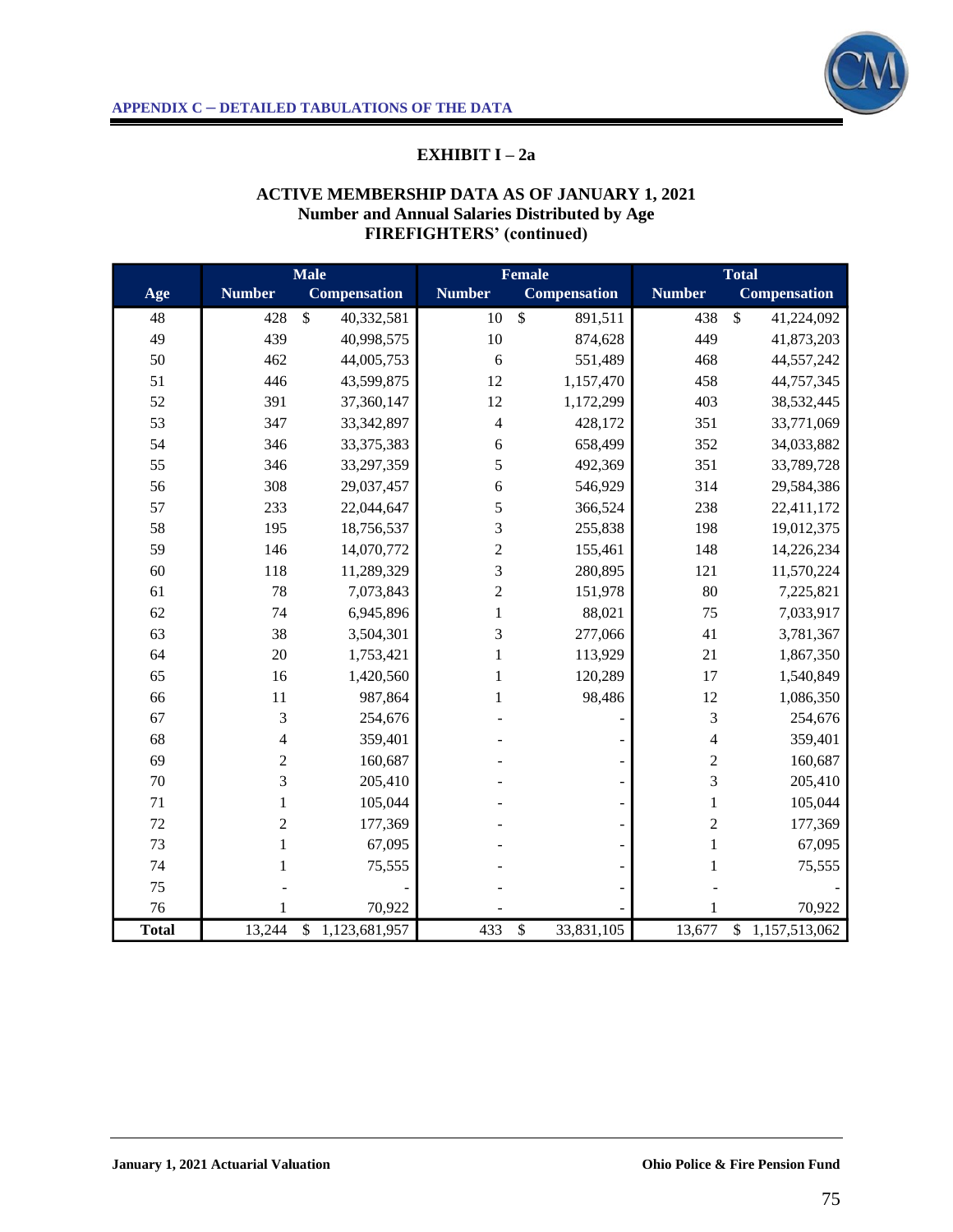

# **EXHIBIT I – 2b**

#### **ACTIVE MEMBERSHIP DATA AS OF JANUARY 1, 2021 Number and Annual Salaries Distributed by Years of Service FIREFIGHTERS'**

|                  | <b>Male</b>   |                             |                | <b>Female</b>       |               | Total               |  |
|------------------|---------------|-----------------------------|----------------|---------------------|---------------|---------------------|--|
| <b>Service</b>   | <b>Number</b> | Compensation                | <b>Number</b>  | <b>Compensation</b> | <b>Number</b> | <b>Compensation</b> |  |
| $\boldsymbol{0}$ | 574           | $\mathcal{S}$<br>31,721,623 | 52             | \$<br>2,947,568     | 626           | \$<br>34,669,191    |  |
| $\mathbf{1}$     | 702           | 41,834,525                  | 64             | 3,843,979           | 766           | 45,678,503          |  |
| $\overline{c}$   | 650           | 43,056,127                  | 27             | 1,785,788           | 677           | 44,841,915          |  |
| 3                | 661           | 46,699,183                  | 25             | 1,638,863           | 686           | 48,338,046          |  |
| $\overline{4}$   | 567           | 42,752,501                  | 14             | 1,074,974           | 581           | 43,827,475          |  |
| 5                | 488           | 37,226,704                  | 11             | 859,883             | 499           | 38,086,588          |  |
| 6                | 489           | 38,918,972                  | 20             | 1,623,847           | 509           | 40,542,819          |  |
| $\overline{7}$   | 469           | 37,927,810                  | 17             | 1,398,183           | 486           | 39,325,993          |  |
| 8                | 369           | 30,911,342                  | 10             | 783,173             | 379           | 31,694,515          |  |
| 9                | 357           | 30,264,432                  | 11             | 930,694             | 368           | 31,195,126          |  |
| 10               | 331           | 28,962,582                  | 9              | 778,780             | 340           | 29,741,362          |  |
| 11               | 257           | 21,384,811                  | 6              | 543,871             | 263           | 21,928,682          |  |
| 12               | 363           | 31,185,484                  | 7              | 664,131             | 370           | 31,849,615          |  |
| 13               | 323           | 27,228,056                  | 8              | 750,328             | 331           | 27,978,384          |  |
| 14               | 322           | 29,439,370                  | 14             | 1,257,328           | 336           | 30,696,698          |  |
| 15               | 249           | 21,973,182                  | 8              | 673,730             | 257           | 22,646,912          |  |
| 16               | 262           | 24,179,960                  | 8              | 683,123             | 270           | 24,863,082          |  |
| 17               | 410           | 35,907,846                  | $\overline{7}$ | 539,506             | 417           | 36,447,352          |  |
| 18               | 333           | 30,507,773                  | 11             | 1,046,749           | 344           | 31,554,521          |  |
| 19               | 392           | 36,223,821                  | 13             | 1,134,510           | 405           | 37,358,331          |  |
| 20               | 454           | 42,272,461                  | 18             | 1,669,547           | 472           | 43,942,008          |  |
| 21               | 478           | 44,989,757                  | 15             | 1,455,301           | 493           | 46,445,057          |  |
| 22               | 472           | 45,902,707                  | 18             | 1,736,294           | 490           | 47,639,001          |  |
| 23               | 439           | 42,922,927                  | $\overline{4}$ | 353,593             | 443           | 43,276,520          |  |
| 24               | 449           | 43,601,367                  | 14             | 1,389,681           | 463           | 44,991,048          |  |
| 25               | 356           | 34,381,367                  | $\overline{c}$ | 201,162             | 358           | 34,582,529          |  |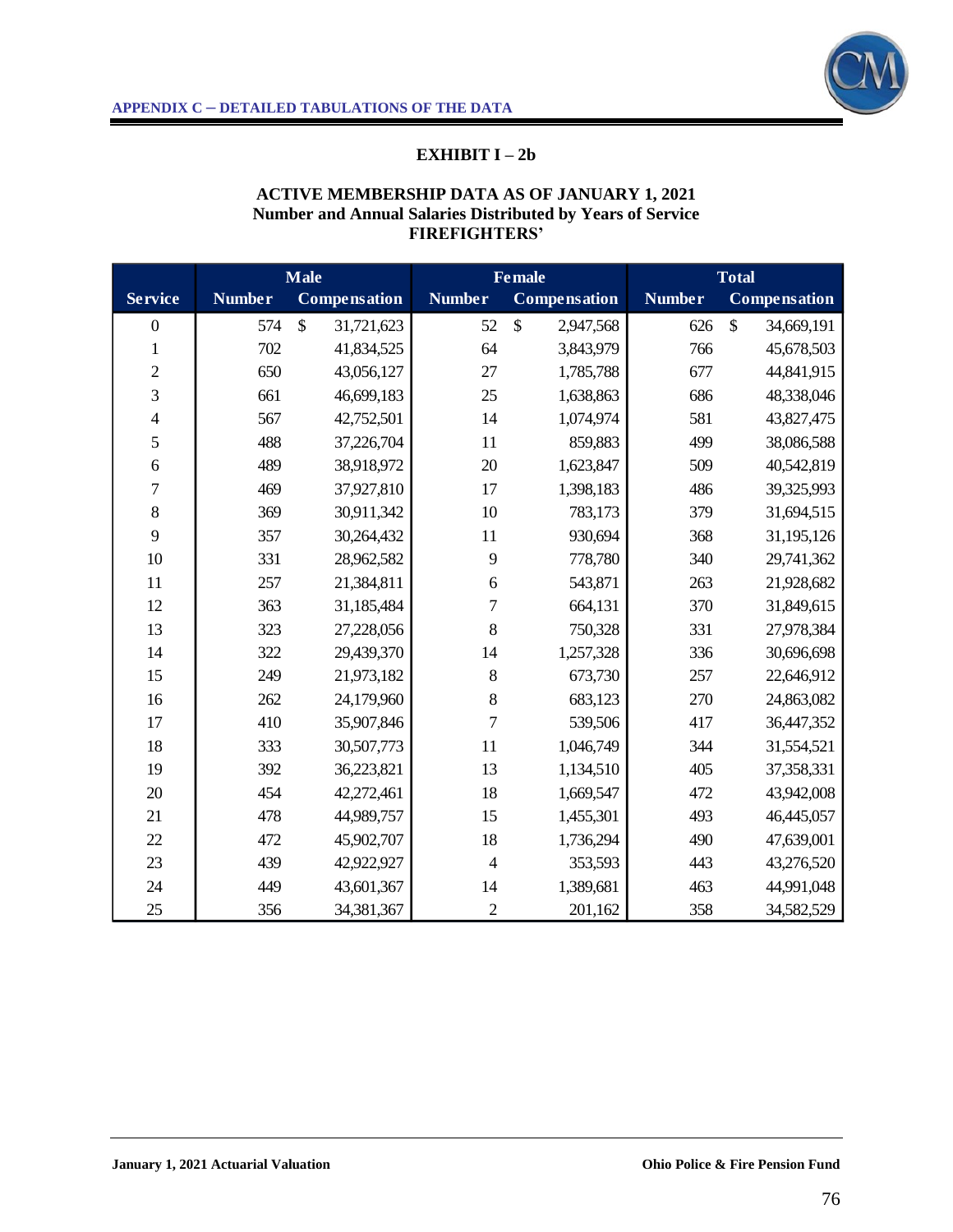

# **EXHIBIT I – 2b**

#### **ACTIVE MEMBERSHIP DATA AS OF JANUARY 1, 2021 Number and Annual Salaries Distributed by Years of Service FIREFIGHTERS' (continued)**

|                |                | <b>Male</b>                   |                | <b>Female</b>            |                | <b>Total</b>                  |
|----------------|----------------|-------------------------------|----------------|--------------------------|----------------|-------------------------------|
| <b>Service</b> | <b>Number</b>  | <b>Compensation</b>           | <b>Number</b>  | <b>Compensation</b>      | <b>Number</b>  | <b>Compensation</b>           |
| 26             | 305            | $\mathbb{S}$<br>30,357,884    | 3              | $\mathcal{S}$<br>380,918 | 308            | $\mathsf{\$}$<br>30,738,802   |
| 27             | 276            | 27,289,750                    | 1              | 100,691                  | 277            | 27,390,441                    |
| 28             | 288            | 27,995,242                    | 3              | 328,252                  | 291            | 28,323,494                    |
| 29             | 265            | 26,269,235                    | 3              | 324,984                  | 268            | 26,594,219                    |
| 30             | 208            | 20,075,189                    | 4              | 382,084                  | 212            | 20,457,273                    |
| 31             | 305            | 29,805,911                    | 3              | 248,198                  | 308            | 30,054,108                    |
| 32             | 193            | 19,544,575                    | $\overline{c}$ | 202,910                  | 195            | 19,747,485                    |
| 33             | 77             | 8,451,824                     |                |                          | 77             | 8,451,824                     |
| 34             | 53             | 5,404,811                     |                |                          | 53             | 5,404,811                     |
| 35             | 31             | 3,329,493                     |                | 98,486                   | 32             | 3,427,979                     |
| 36             | 4              | 416,049                       |                |                          | 4              | 416,049                       |
| 37             | 5              | 526,245                       |                |                          | 5              | 526,245                       |
| 38             | $\overline{7}$ | 664,257                       |                |                          | $\overline{7}$ | 664,257                       |
| 39             | 7              | 721,582                       |                |                          | 7              | 721,582                       |
| 40             | 1              | 86,149                        |                |                          | 1              | 86,149                        |
| 41             |                | 117,580                       |                |                          |                | 117,580                       |
| 42             |                |                               |                |                          |                |                               |
| 43             | $\overline{2}$ | 249,492                       |                |                          | $\overline{c}$ | 249,492                       |
| 44             |                |                               |                |                          |                |                               |
| 45             |                |                               |                |                          |                |                               |
| 46             |                |                               |                |                          |                |                               |
| 47             |                |                               |                |                          |                |                               |
| 48             |                |                               |                |                          |                |                               |
| 49             |                |                               |                |                          |                |                               |
| 50             |                |                               |                |                          |                |                               |
| <b>Total</b>   | 13,244         | 1,123,681,957<br>$\mathbb{S}$ | 433            | \$<br>33,831,105         | 13,677         | 1,157,513,062<br>$\mathbb{S}$ |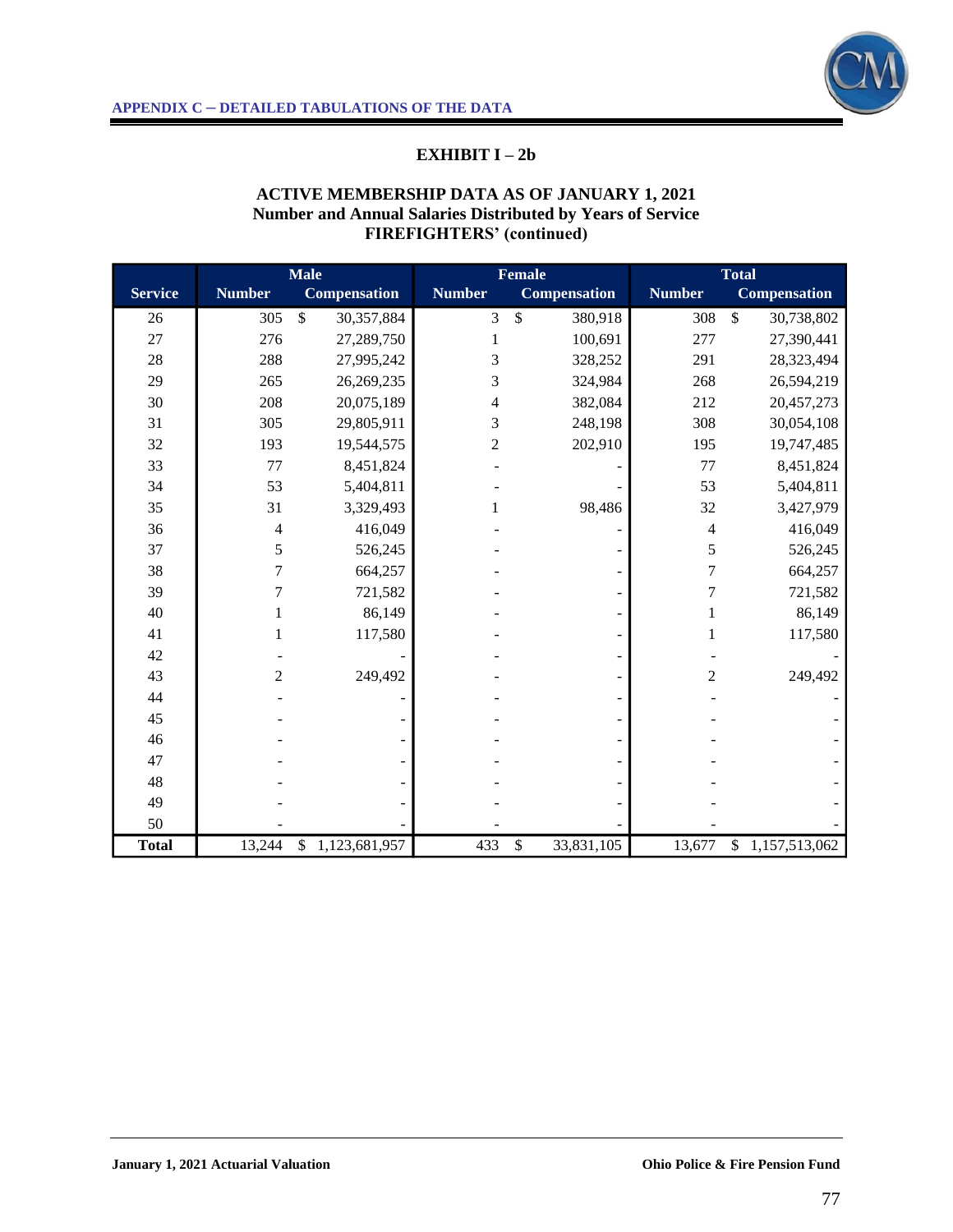

# **EXHIBIT I – 3a**

## **ACTIVE MEMBERSHIP DATA AS OF JANUARY 1, 2021 Number and Annual Salaries Distributed by Age TOTAL**

|            | <b>Male</b>    |                          | <b>Female</b>  |                     | <b>Total</b>  |                     |
|------------|----------------|--------------------------|----------------|---------------------|---------------|---------------------|
| Age        | <b>Number</b>  | Compensation             | <b>Number</b>  | <b>Compensation</b> | <b>Number</b> | <b>Compensation</b> |
| 19 & Under | $\overline{4}$ | $\mathcal{S}$<br>177,429 | $\mathbf{1}$   | \$<br>49,181        | 5             | \$<br>226,610       |
| 20         | 27             | 1,380,313                | $\overline{c}$ | 88,040              | 29            | 1,468,352           |
| 21         | 94             | 4,984,897                | 6              | 314,817             | 100           | 5,299,715           |
| 22         | 181            | 9,823,334                | 11             | 572,320             | 192           | 10,395,654          |
| 23         | 270            | 15,214,075               | 57             | 3,216,171           | 327           | 18,430,247          |
| 24         | 424            | 25,290,238               | 55             | 3,144,757           | 479           | 28,434,995          |
| 25         | 471            | 28,913,059               | 59             | 3,699,409           | 530           | 32,612,467          |
| 26         | 581            | 36,408,763               | 66             | 4,175,357           | 647           | 40,584,119          |
| 27         | 622            | 41,243,083               | 74             | 4,648,138           | 696           | 45,891,221          |
| 28         | 674            | 46,022,833               | 91             | 5,850,567           | 765           | 51,873,400          |
| 29         | 705            | 49,183,731               | 96             | 6,436,447           | 801           | 55,620,178          |
| 30         | 770            | 54,611,429               | 90             | 5,971,057           | 860           | 60,582,485          |
| 31         | 776            | 56,444,199               | 95             | 6,190,469           | 871           | 62,634,668          |
| 32         | 782            | 58,181,272               | 60             | 4,232,670           | 842           | 62,413,942          |
| 33         | 843            | 64,197,601               | 63             | 4,255,405           | 906           | 68,453,007          |
| 34         | 810            | 62,661,437               | 61             | 4,361,455           | 871           | 67,022,892          |
| 35         | 852            | 66,319,333               | 48             | 3,657,811           | 900           | 69,977,144          |
| 36         | 806            | 65,050,407               | 58             | 4,435,269           | 864           | 69,485,675          |
| 37         | 772            | 63,130,422               | 55             | 4,286,192           | 827           | 67,416,613          |
| 38         | 775            | 63,299,419               | 48             | 3,963,860           | 823           | 67,263,279          |
| 39         | 733            | 61,695,093               | 49             | 4,067,823           | 782           | 65,762,917          |
| 40         | 757            | 63,871,725               | 56             | 4,733,935           | 813           | 68,605,660          |
| 41         | 744            | 63,882,204               | 52             | 4,363,552           | 796           | 68,245,756          |
| 42         | 712            | 62,397,572               | 48             | 4,115,524           | 760           | 66,513,096          |
| 43         | 719            | 63,260,242               | 33             | 2,655,896           | 752           | 65,916,138          |
| 44         | 715            | 63,529,212               | 49             | 4,020,418           | 764           | 67,549,629          |
| 45         | 772            | 69,991,109               | 49             | 4,364,725           | 821           | 74,355,834          |
| 46         | 782            | 71,500,859               | 45             | 4,016,599           | 827           | 75,517,458          |
| 47         | 804            | 73,312,049               | 64             | 5,774,824           | 868           | 79,086,873          |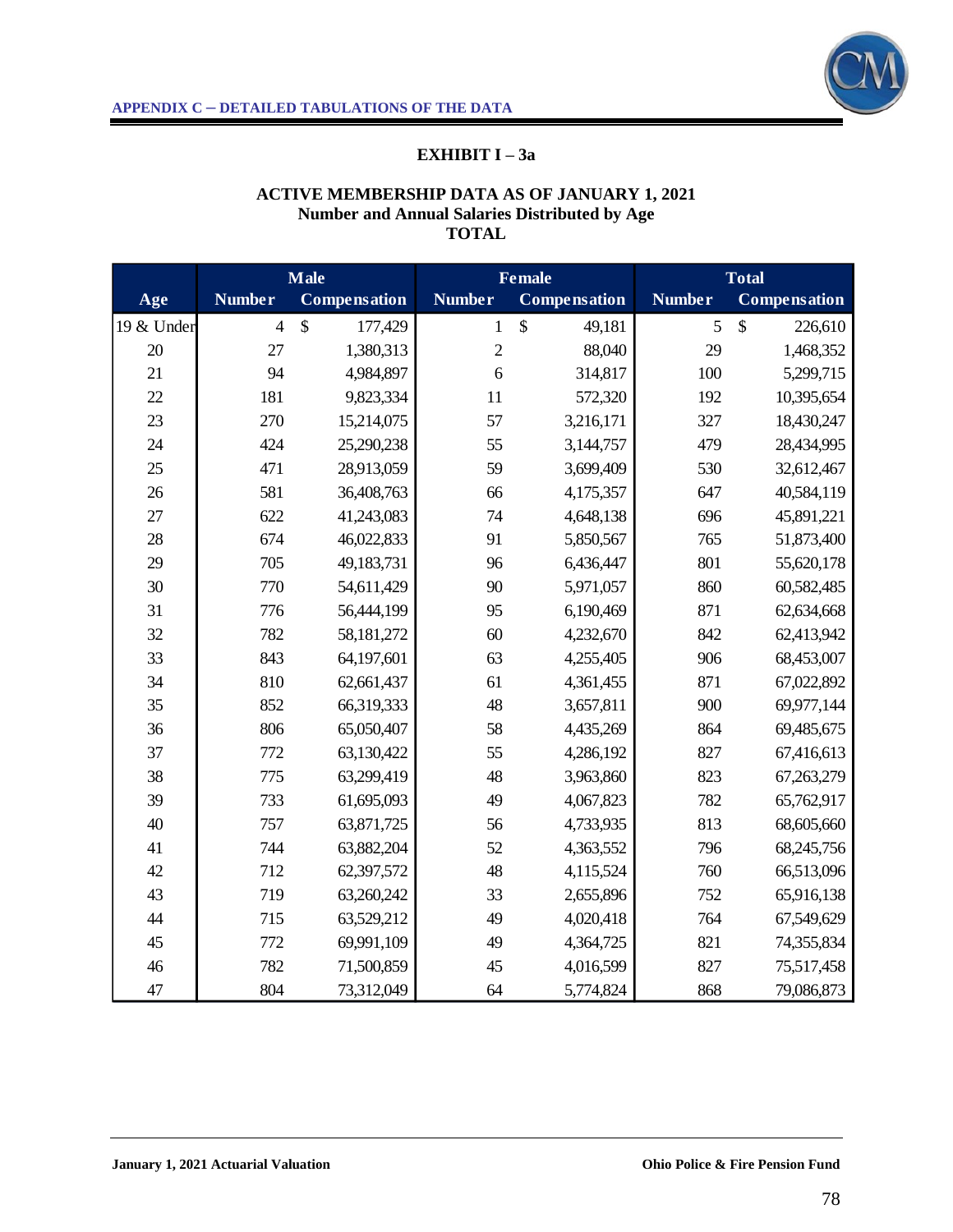

# **EXHIBIT I – 3a**

#### **ACTIVE MEMBERSHIP DATA AS OF JANUARY 1, 2021 Number and Annual Salaries Distributed by Age TOTAL (continued)**

|              |                | <b>Male</b>         |                | <b>Female</b>         |                | <b>Total</b>               |
|--------------|----------------|---------------------|----------------|-----------------------|----------------|----------------------------|
| Age          | <b>Number</b>  | <b>Compensation</b> | <b>Number</b>  | Compensation          | <b>Number</b>  | Compensation               |
| 48           | 920            | \$<br>85,005,438    | 55             | \$<br>4,860,602       | 975            | $\mathbb{S}$<br>89,866,040 |
| 49           | 980            | 89,580,798          | 61             | 5,590,066             | 1,041          | 95,170,864                 |
| 50           | 1,041          | 96,862,386          | 73             | 6,785,261             | 1,114          | 103,647,647                |
| 51           | 942            | 89,196,103          | 66             | 5,956,243             | 1,008          | 95,152,346                 |
| 52           | 854            | 80,754,655          | 51             | 4,722,795             | 905            | 85,477,449                 |
| 53           | 752            | 70,570,290          | 48             | 4,503,046             | 800            | 75,073,336                 |
| 54           | 698            | 66,414,706          | 54             | 5,081,292             | 752            | 71,495,999                 |
| 55           | 658            | 63,172,675          | 34             | 2,888,809             | 692            | 66,061,484                 |
| 56           | 548            | 51,409,656          | 38             | 3,509,057             | 586            | 54,918,713                 |
| 57           | 401            | 37,534,288          | 28             | 2,481,116             | 429            | 40,015,404                 |
| 58           | 332            | 31,100,763          | 14             | 1,207,431             | 346            | 32,308,193                 |
| 59           | 254            | 23,533,325          | 14             | 1,299,828             | 268            | 24,833,153                 |
| 60           | 202            | 18,624,492          | 13             | 1,144,887             | 215            | 19,769,379                 |
| 61           | 143            | 12,592,627          | 5              | 378,811               | 148            | 12,971,439                 |
| 62           | 113            | 10,269,970          | $\overline{7}$ | 559,596               | 120            | 10,829,566                 |
| 63           | 67             | 5,952,095           | 8              | 698,264               | 75             | 6,650,359                  |
| 64           | 45             | 3,806,482           | 3              | 261,978               | 48             | 4,068,460                  |
| 65           | 30             | 2,677,564           | $\overline{c}$ | 216,495               | 32             | 2,894,058                  |
| 66           | 22             | 1,950,031           | $\mathbf{1}$   | 98,486                | 23             | 2,048,517                  |
| 67           | 12             | 1,064,265           |                |                       | 12             | 1,064,265                  |
| 68           | 10             | 899,505             |                |                       | 10             | 899,505                    |
| 69           | $\overline{4}$ | 355,106             |                |                       | $\overline{4}$ | 355,106                    |
| $70\,$       | $\overline{4}$ | 251,714             |                |                       | $\overline{4}$ | 251,714                    |
| 71           | 3              | 267,332             |                |                       | 3              | 267,332                    |
| 72           | 5              | 455,754             |                |                       | 5              | 455,754                    |
| 73           | $\overline{c}$ | 161,675             |                |                       | $\overline{2}$ | 161,675                    |
| 74           | $\mathbf{1}$   | 75,555              |                |                       | $\mathbf{1}$   | 75,555                     |
| 75           |                |                     |                |                       |                |                            |
| 76           | $\mathbf{1}$   | 70,922              |                |                       | $\mathbf{1}$   | 70,922                     |
| $77 \,$      | 1              | 43,161              |                |                       | 1              | 43,161                     |
| <b>Total</b> | 27,022         | \$2,250,630,670     | 2,116          | $\$\,$<br>163,906,750 | 29,138         | \$2,414,537,420            |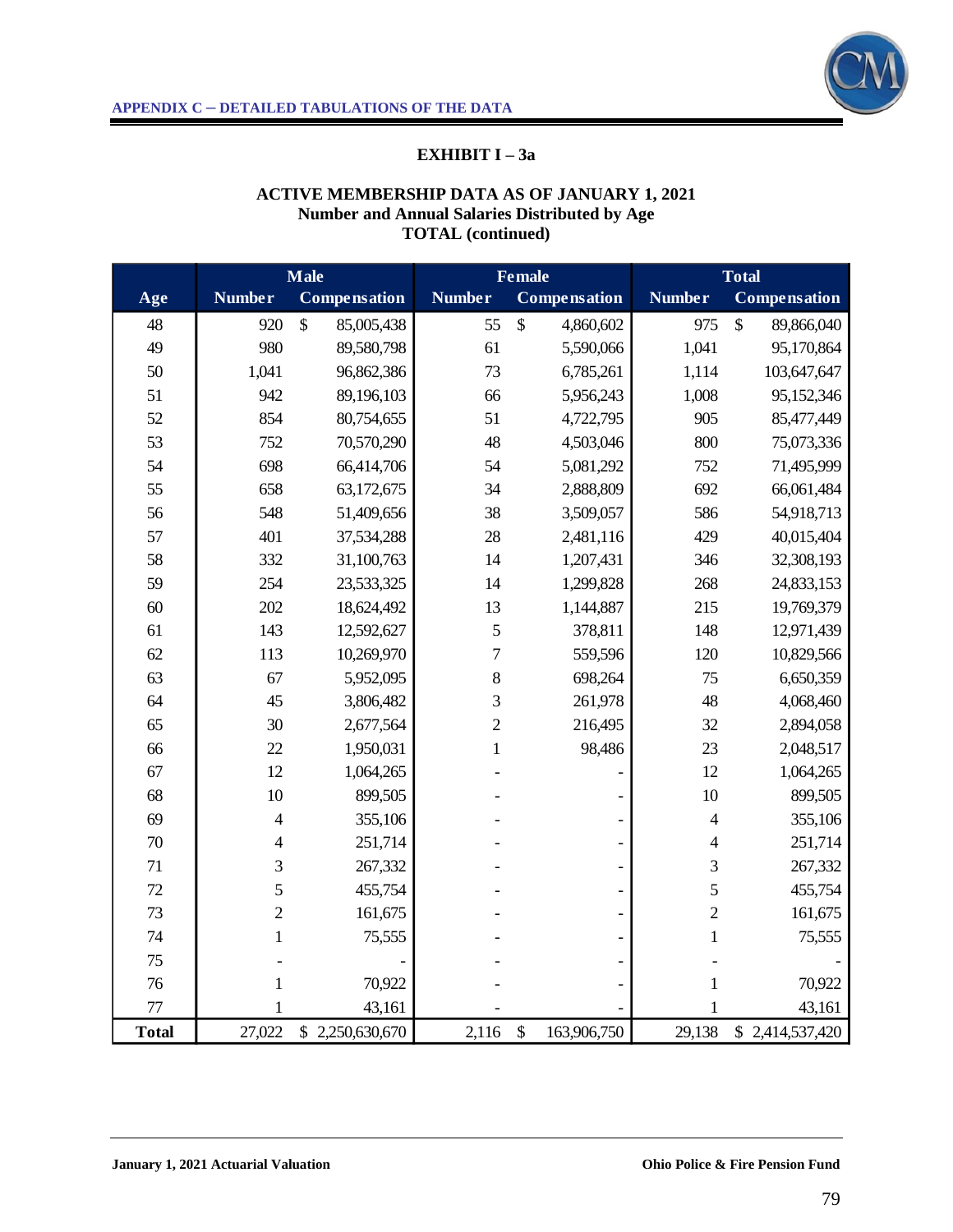

# **EXHIBIT I – 3b**

#### **ACTIVE MEMBERSHIP DATA AS OF JANUARY 1, 2021 Number and Annual Salaries Distributed by Years of Service TOTAL**

|                  | <b>Male</b>   |                  |               | <b>Female</b>              |               | Total                      |  |
|------------------|---------------|------------------|---------------|----------------------------|---------------|----------------------------|--|
| <b>Service</b>   | <b>Number</b> | Compensation     | <b>Number</b> | <b>Compensation</b>        | <b>Number</b> | <b>Compensation</b>        |  |
| $\boldsymbol{0}$ | 1,283         | \$<br>68,310,634 | 207           | $\mathbb{S}$<br>11,309,500 | 1,490         | $\mathbb{S}$<br>79,620,134 |  |
| $\mathbf{1}$     | 1,487         | 86,519,865       | 227           | 13,204,328                 | 1,714         | 99,724,193                 |  |
| $\overline{c}$   | 1,442         | 92,418,380       | 184           | 11,614,731                 | 1,626         | 104,033,112                |  |
| 3                | 1,287         | 88,916,091       | 105           | 6,968,594                  | 1,392         | 95,884,685                 |  |
| $\overline{4}$   | 1,140         | 84,412,255       | 110           | 8,185,727                  | 1,250         | 92,597,983                 |  |
| 5                | 1,058         | 81,333,422       | 84            | 6,306,791                  | 1,142         | 87,640,214                 |  |
| 6                | 1,023         | 80,725,965       | 72            | 5,211,975                  | 1,095         | 85,937,940                 |  |
| $\overline{7}$   | 977           | 76,929,567       | 54            | 4,159,780                  | 1,031         | 81,089,347                 |  |
| 8                | 805           | 66,130,001       | 47            | 3,700,848                  | 852           | 69,830,849                 |  |
| 9                | 713           | 59,765,471       | 31            | 2,661,734                  | 744           | 62,427,205                 |  |
| 10               | 600           | 52,378,291       | 26            | 2,066,555                  | 626           | 54,444,846                 |  |
| 11               | 448           | 36,896,487       | 26            | 2,187,455                  | 474           | 39,083,943                 |  |
| 12               | 693           | 58,421,418       | 39            | 3,411,910                  | 732           | 61,833,328                 |  |
| 13               | 796           | 67,866,171       | 67            | 5,888,492                  | 863           | 73,754,663                 |  |
| 14               | 688           | 61,969,673       | 65            | 5,743,959                  | 753           | 67,713,632                 |  |
| 15               | 520           | 45,788,742       | 38            | 3,298,194                  | 558           | 49,086,936                 |  |
| 16               | 558           | 50,728,675       | 46            | 4,180,302                  | 604           | 54,908,978                 |  |
| 17               | 685           | 60,926,173       | 36            | 2,979,487                  | 721           | 63,905,660                 |  |
| 18               | 673           | 60,684,412       | 50            | 4,500,775                  | 723           | 65,185,188                 |  |
| 19               | 781           | 70,465,259       | 63            | 5,717,870                  | 844           | 76,183,129                 |  |
| 20               | 824           | 75,341,247       | 46            | 4,208,712                  | 870           | 79,549,959                 |  |
| 21               | 873           | 81,129,507       | 64            | 6,020,545                  | 937           | 87,150,052                 |  |
| 22               | 927           | 87,253,497       | 62            | 5,670,667                  | 989           | 92,924,165                 |  |
| 23               | 873           | 83,122,493       | 48            | 4,542,990                  | 921           | 87,665,483                 |  |
| 24               | 913           | 86,994,048       | 57            | 5,581,383                  | 970           | 92,575,430                 |  |
| 25               | 810           | 77,786,287       | 52            | 4,539,520                  | 862           | 82,325,807                 |  |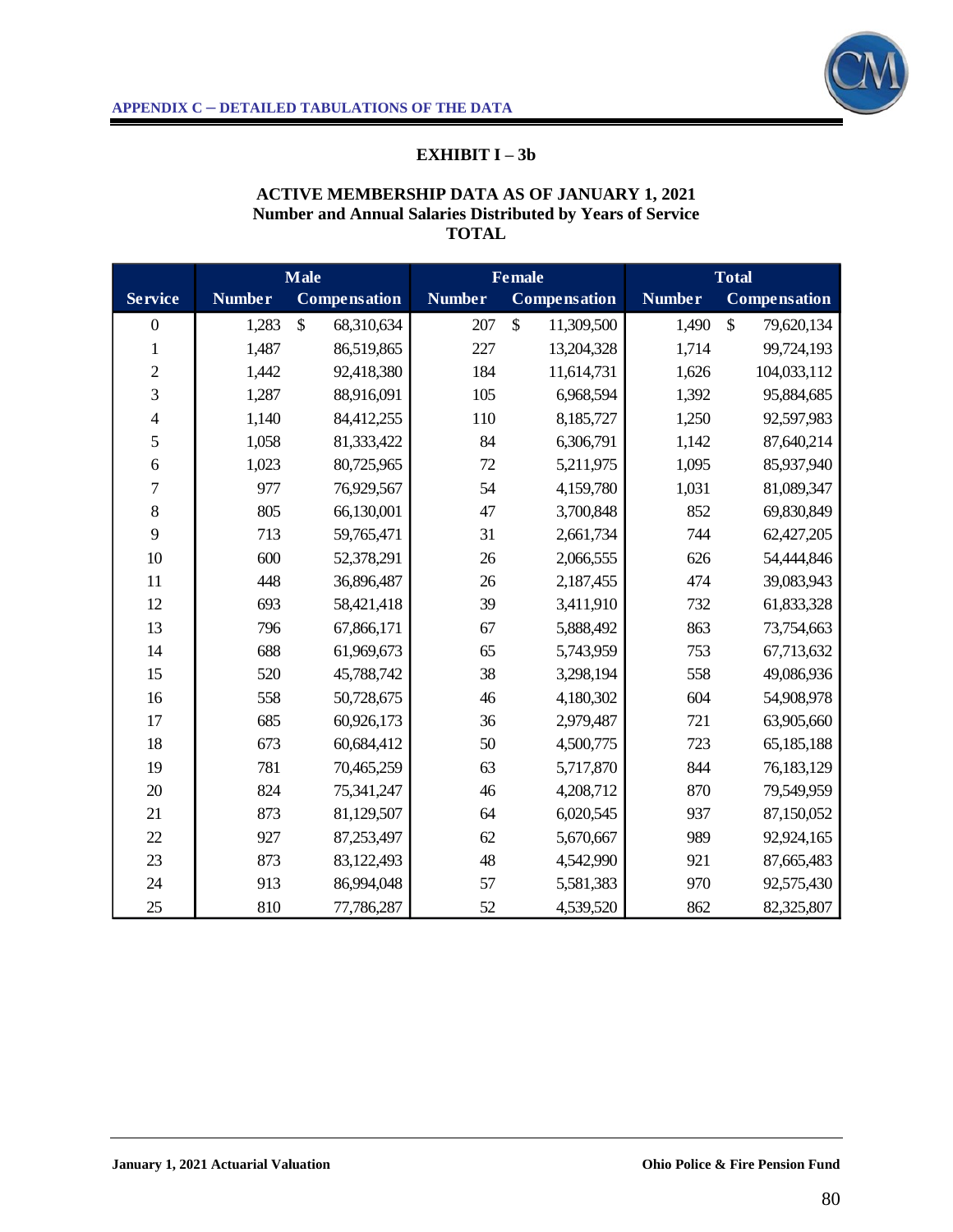

## **EXHIBIT I – 3b**

#### **ACTIVE MEMBERSHIP DATA AS OF JANUARY 1, 2021 Number and Annual Salaries Distributed by Years of Service TOTAL (continued)**

|                |                | <b>Male</b>                   |               | <b>Female</b>              |                | <b>Total</b>               |
|----------------|----------------|-------------------------------|---------------|----------------------------|----------------|----------------------------|
| <b>Service</b> | <b>Number</b>  | <b>Compensation</b>           | <b>Number</b> | <b>Compensation</b>        | <b>Number</b>  | <b>Compensation</b>        |
| 26             | 692            | $\mathcal{S}$<br>67,754,548   | 35            | $\mathcal{S}$<br>3,378,340 | 727            | $\mathbb{S}$<br>71,132,888 |
| 27             | 608            | 59,533,481                    | 41            | 3,696,464                  | 649            | 63,229,945                 |
| 28             | 579            | 55,192,121                    | 36            | 3,416,724                  | 615            | 58,608,845                 |
| 29             | 527            | 51,408,140                    | 25            | 2,344,557                  | 552            | 53,752,697                 |
| 30             | 503            | 48,645,905                    | 31            | 3,082,079                  | 534            | 51,727,983                 |
| 31             | 502            | 49,478,423                    | 20            | 1,887,926                  | 522            | 51,366,349                 |
| 32             | 385            | 39,050,459                    | 15            | 1,535,677                  | 400            | 40,586,137                 |
| 33             | 155            | 16,436,278                    | 4             | 398,254                    | 159            | 16,834,533                 |
| 34             | 81             | 7,980,903                     |               |                            | 81             | 7,980,903                  |
| 35             | 50             | 5,304,913                     | 3             | 303,900                    | 53             | 5,608,813                  |
| 36             | 20             | 2,184,204                     |               |                            | $20\,$         | 2,184,204                  |
| 37             | $\,8\,$        | 829,913                       |               |                            | 8              | 829,913                    |
| 38             | 12             | 1,263,631                     |               |                            | 12             | 1,263,631                  |
| 39             | $10\,$         | 944,242                       |               |                            | 10             | 944,242                    |
| 40             | $\overline{c}$ | 182,694                       |               |                            | $\overline{c}$ | 182,694                    |
| 41             | $\overline{c}$ | 201,925                       |               |                            | $\overline{c}$ | 201,925                    |
| 42             | 1              | 118,533                       |               |                            | $\mathbf{1}$   | 118,533                    |
| 43             | 6              | 654,003                       |               |                            | 6              | 654,003                    |
| 44             |                |                               |               |                            |                |                            |
| 45             |                |                               |               |                            |                |                            |
| 46             |                |                               |               |                            |                |                            |
| 47             |                |                               |               |                            |                |                            |
| 48             | 1              | 98,754                        |               |                            | 1              | 98,754                     |
| 49             |                |                               |               |                            |                |                            |
| 50             |                | 153,568                       |               |                            |                | 153,568                    |
| <b>Total</b>   | 27,022         | $\mathbb{S}$<br>2,250,630,670 | 2,116         | \$<br>163,906,750          | 29,138         | \$2,414,537,420            |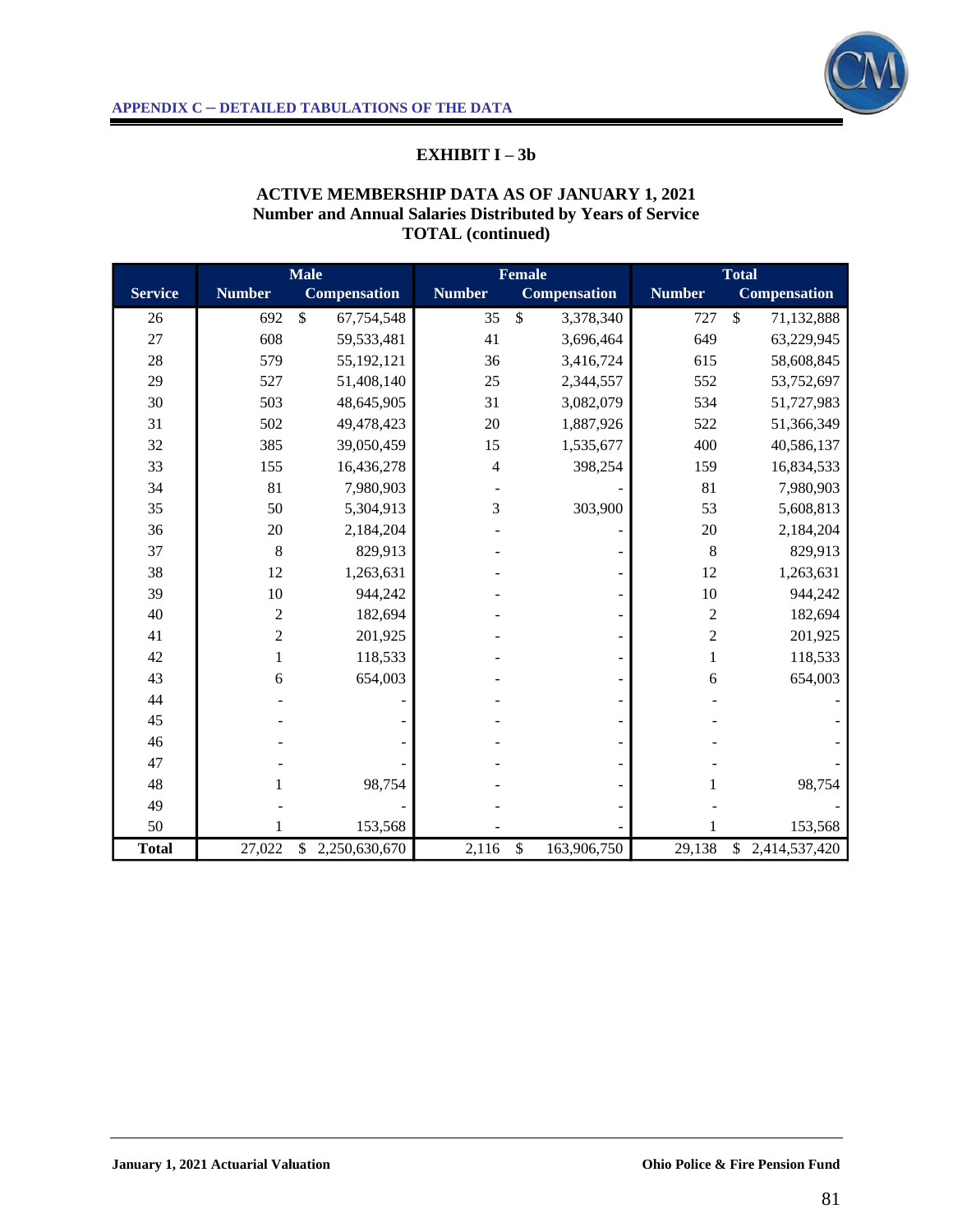

# **EXHIBIT II - 1a**

#### **RETIREE AND BENEFICIARY MEMBERSHIP DATA AS OF JANUARY 1, 2021 Number and Annual Retirement Allowances Distributed by Age POLICE SERVICE RETIREES**

|     | <b>Male</b>   |                          |                | <b>Female</b>            | <b>Total</b>  |                          |
|-----|---------------|--------------------------|----------------|--------------------------|---------------|--------------------------|
| Age | <b>Number</b> | <b>Annuities</b>         | <b>Number</b>  | <b>Annuities</b>         | <b>Number</b> | <b>Annuities</b>         |
| 48  | 14            | $\mathcal{S}$<br>661,410 | 3              | $\mathcal{S}$<br>178,275 | 17            | $\mathcal{S}$<br>839,685 |
| 49  | 41            | 1,928,351                | 5              | 237,260                  | 46            | 2,165,611                |
| 50  | 62            | 2,995,709                | 9              | 474,982                  | 71            | 3,470,691                |
| 51  | 80            | 3,748,034                | $\overline{7}$ | 342,650                  | 87            | 4,090,684                |
| 52  | 98            | 4,003,037                | 14             | 686,065                  | 112           | 4,689,102                |
| 53  | 98            | 4,465,656                | 13             | 605,190                  | 111           | 5,070,846                |
| 54  | 163           | 7,279,159                | 12             | 539,964                  | 175           | 7,819,123                |
| 55  | 189           | 9,137,805                | 20             | 928,653                  | 209           | 10,066,458               |
| 56  | 239           | 11,396,631               | 22             | 1,045,514                | 261           | 12,442,145               |
| 57  | 238           | 11,619,109               | 25             | 1,111,147                | 263           | 12,730,256               |
| 58  | 257           | 13,433,056               | 25             | 1,226,921                | 282           | 14,659,976               |
| 59  | 259           | 13,485,852               | 36             | 1,893,444                | 295           | 15,379,296               |
| 60  | 227           | 12,490,789               | 23             | 1,208,046                | 250           | 13,698,835               |
| 61  | 263           | 14,728,140               | 25             | 1,421,408                | 288           | 16,149,548               |
| 62  | 277           | 15,463,744               | 38             | 2,090,147                | 315           | 17,553,891               |
| 63  | 302           | 16,714,270               | 35             | 1,728,216                | 337           | 18,442,486               |
| 64  | 349           | 19,323,054               | 38             | 2,018,166                | 387           | 21,341,220               |
| 65  | 360           | 20,036,338               | 30             | 1,720,024                | 390           | 21,756,362               |
| 66  | 363           | 20,377,958               | 37             | 2,012,681                | 400           | 22,390,639               |
| 67  | 319           | 17,678,362               | 26             | 1,405,172                | 345           | 19,083,534               |
| 68  | 329           | 18,072,660               | 26             | 1,446,912                | 355           | 19,519,572               |
| 69  | 335           | 18,519,500               | 21             | 1,176,174                | 356           | 19,695,674               |
| 70  | 333           | 17,992,429               | 17             | 913,599                  | 350           | 18,906,029               |
| 71  | 324           | 17,760,641               | 17             | 874,421                  | 341           | 18,635,061               |
| 72  | 350           | 19,630,727               | 12             | 659,911                  | 362           | 20,290,638               |
| 73  | 392           | 21,745,017               | 15             | 868,567                  | 407           | 22,613,584               |
| 74  | 325           | 16,828,600               | $\overline{4}$ | 219,341                  | 329           | 17,047,941               |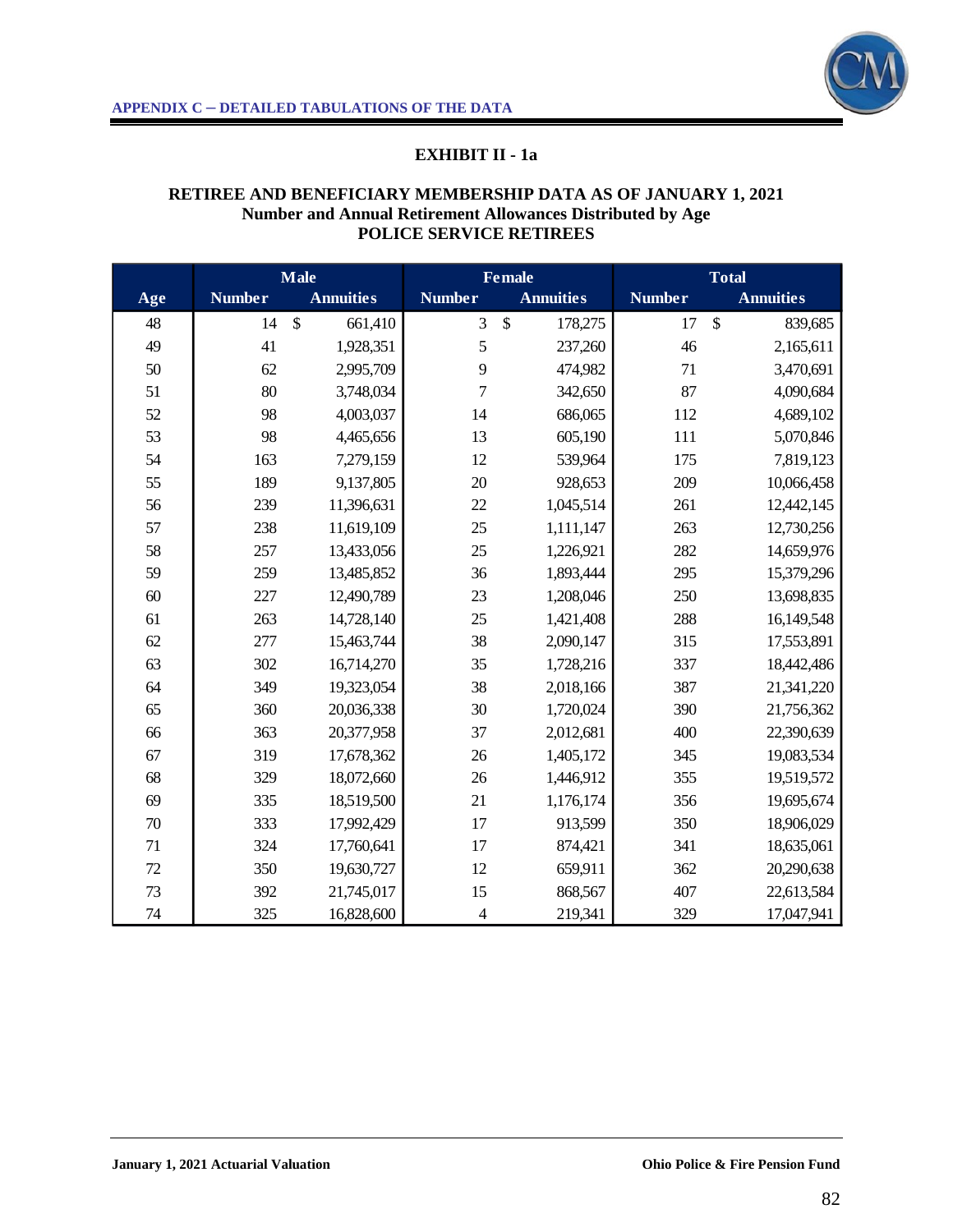

# **EXHIBIT II - 1a**

#### **RETIREE AND BENEFICIARY MEMBERSHIP DATA AS OF JANUARY 1, 2021 Number and Annual Retirement Allowances Distributed by Age POLICE SERVICE RETIREES (continued)**

|              |               | <b>Male</b>                 |                | <b>Female</b>                       |               | <b>Total</b>                  |
|--------------|---------------|-----------------------------|----------------|-------------------------------------|---------------|-------------------------------|
| Age          | <b>Number</b> | <b>Annuities</b>            | <b>Number</b>  | <b>Annuities</b>                    | <b>Number</b> | <b>Annuities</b>              |
| 75           | 232           | $\mathsf{\$}$<br>12,051,817 | 10             | $\overline{\mathcal{S}}$<br>509,118 | 242           | $\overline{\$}$<br>12,560,935 |
| 76           | 224           | 11,519,193                  | 8              | 444,994                             | 232           | 11,964,187                    |
| 77           | 226           | 11,255,862                  | $\overline{c}$ | 71,486                              | 228           | 11,327,347                    |
| 78           | 227           | 10,956,537                  | $\overline{4}$ | 181,737                             | 231           | 11,138,274                    |
| 79           | 210           | 9,794,225                   | 3              | 156,754                             | 213           | 9,950,979                     |
| 80           | 151           | 6,538,763                   | 3              | 114,197                             | 154           | 6,652,960                     |
| 81           | 129           | 5,465,708                   |                |                                     | 129           | 5,465,708                     |
| 82           | 122           | 5,005,410                   |                |                                     | 122           | 5,005,410                     |
| 83           | 102           | 4,237,174                   |                |                                     | 102           | 4,237,174                     |
| 84           | 73            | 3,130,421                   | $\overline{c}$ | 66,564                              | 75            | 3,196,985                     |
| 85           | 76            | 2,963,696                   | $\mathbf{1}$   | 42,319                              | 77            | 3,006,015                     |
| 86           | 58            | 2,161,417                   |                |                                     | 58            | 2,161,417                     |
| 87           | 62            | 2,315,621                   | $\overline{c}$ | 40,623                              | 64            | 2,356,243                     |
| 88           | 42            | 1,408,497                   | 3              | 81,064                              | 45            | 1,489,561                     |
| 89           | 29            | 914,726                     |                |                                     | 29            | 914,726                       |
| 90           | 25            | 905,695                     |                | $\overline{\phantom{a}}$            | 25            | 905,695                       |
| 91           | 20            | 629,139                     |                | $\blacksquare$                      | 20            | 629,139                       |
| 92           | 24            | 735,708                     |                | $\overline{\phantom{a}}$            | 24            | 735,708                       |
| 93           | 15            | 452,716                     |                | $\qquad \qquad \blacksquare$        | 15            | 452,716                       |
| 94           | 16            | 432,671                     |                | $\qquad \qquad \blacksquare$        | 16            | 432,671                       |
| 95           | $10\,$        | 312,681                     |                | $\qquad \qquad \blacksquare$        | $10\,$        | 312,681                       |
| 96           | 8             | 203,416                     |                | $\overline{\phantom{a}}$            | $\,8\,$       | 203,416                       |
| 97           | 3             | 71,239                      |                | $\qquad \qquad \blacksquare$        | 3             | 71,239                        |
| 98           | $\mathbf{1}$  | 23,374                      |                | $\overline{\phantom{a}}$            | $\mathbf{1}$  | 23,374                        |
| 99           | 6             | 150,127                     |                |                                     | 6             | 150,127                       |
| <b>Total</b> | 8,677         | \$<br>445,151,872           | 593            | \$<br>30,741,704                    | 9,270         | \$<br>475,893,576             |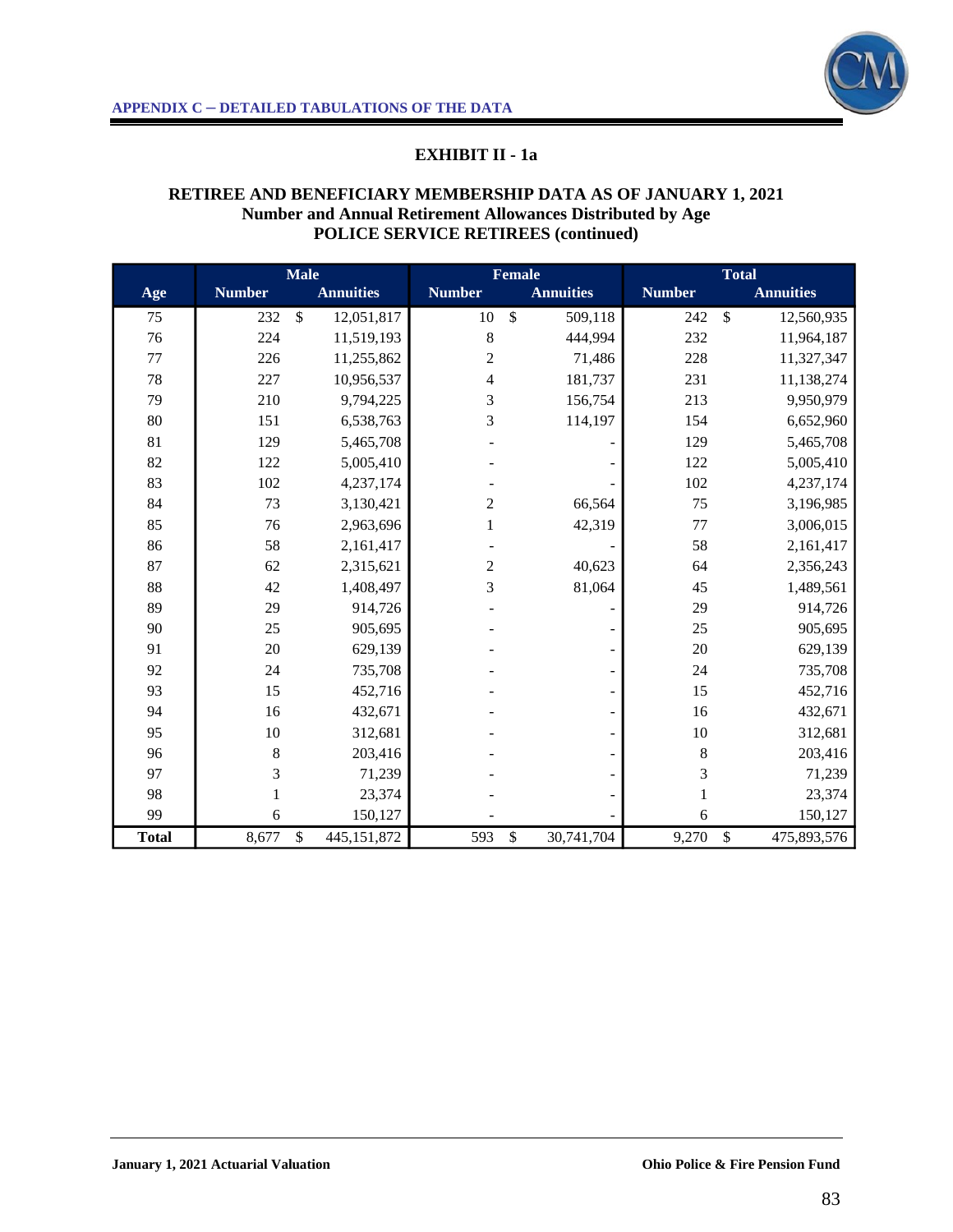

## **EXHIBIT II – 1b**

#### **RETIREE AND BENEFICIARY MEMBERSHIP DATA AS OF JANUARY 1, 2021 Number and Annual Retirement Allowances Distributed by Age POLICE DISABILITY RETIREES**

|            |                  | Male                                |                | <b>Female</b>            |                | <b>Total</b>     |
|------------|------------------|-------------------------------------|----------------|--------------------------|----------------|------------------|
| Age        | <b>Number</b>    | <b>Annuities</b>                    | <b>Number</b>  | <b>Annuities</b>         | <b>Number</b>  | <b>Annuities</b> |
| 32 & Under | $\mathbf{1}$     | $\boldsymbol{\mathsf{S}}$<br>27,111 | $\overline{a}$ | \$<br>$\overline{a}$     | $\mathbf{1}$   | \$<br>27,111     |
| 33         |                  |                                     |                | $\overline{\phantom{0}}$ |                |                  |
| 34         |                  |                                     |                |                          |                |                  |
| 35         | 3                | 111,864                             |                |                          | 3              | 111,864          |
| 36         | $\overline{c}$   | 43,122                              |                |                          | $\overline{2}$ | 43,122           |
| 37         | $\overline{2}$   | 38,650                              | $\mathbf{1}$   | 33,188                   | 3              | 71,838           |
| 38         | 5                | 140,810                             | 3              | 101,134                  | 8              | 241,944          |
| 39         | $\overline{4}$   | 126,231                             | $\mathbf{1}$   | 35,029                   | 5              | 161,260          |
| 40         | $\boldsymbol{7}$ | 254,305                             | $\overline{c}$ | 38,272                   | 9              | 292,577          |
| 41         | 11               | 299,118                             | 3              | 60,554                   | 14             | 359,671          |
| 42         | 11               | 360,466                             | $\overline{c}$ | 65,294                   | 13             | 425,760          |
| 43         | 13               | 519,068                             | $\overline{4}$ | 161,541                  | 17             | 680,608          |
| 44         | 15               | 481,007                             | 3              | 93,347                   | 18             | 574,354          |
| 45         | 24               | 919,844                             | 10             | 336,481                  | 34             | 1,256,324        |
| 46         | 34               | 1,170,967                           | 5              | 180,135                  | 39             | 1,351,102        |
| 47         | 26               | 1,004,704                           | 13             | 455,417                  | 39             | 1,460,121        |
| 48         | 44               | 1,726,258                           | 11             | 326,497                  | 55             | 2,052,755        |
| 49         | 54               | 2,253,871                           | 11             | 443,380                  | 65             | 2,697,251        |
| 50         | 64               | 2,609,878                           | 20             | 810,945                  | 84             | 3,420,823        |
| 51         | 57               | 2,129,221                           | 15             | 575,718                  | 72             | 2,704,939        |
| 52         | 79               | 3,398,618                           | 20             | 770,207                  | 99             | 4,168,825        |
| 53         | 89               | 3,706,776                           | 12             | 411,122                  | 101            | 4,117,898        |
| 54         | 76               | 3,136,803                           | 16             | 597,994                  | 92             | 3,734,797        |
| 55         | 82               | 3,695,197                           | 21             | 832,312                  | 103            | 4,527,509        |
| 56         | 86               | 3,612,758                           | 25             | 946,200                  | 111            | 4,558,958        |
| 57         | 64               | 2,794,080                           | 19             | 855,682                  | 83             | 3,649,762        |
| 58         | 58               | 2,711,057                           | 19             | 787,038                  | 77             | 3,498,095        |
| 59         | 76               | 3,398,016                           | 16             | 638,138                  | 92             | 4,036,155        |
| 60         | 72               | 3,398,742                           | 10             | 476,423                  | 82             | 3,875,165        |
| 61         | 64               | 3,042,637                           | 12             | 542,487                  | 76             | 3,585,125        |
| 62         | $77\,$           | 3,616,103                           | 19             | 905,799                  | 96             | 4,521,901        |
| 63         | 104              | 5,127,922                           | 27             | 1,244,883                | 131            | 6,372,805        |
| 64         | 72               | 3,316,468                           | 27             | 1,103,361                | 99             | 4,419,829        |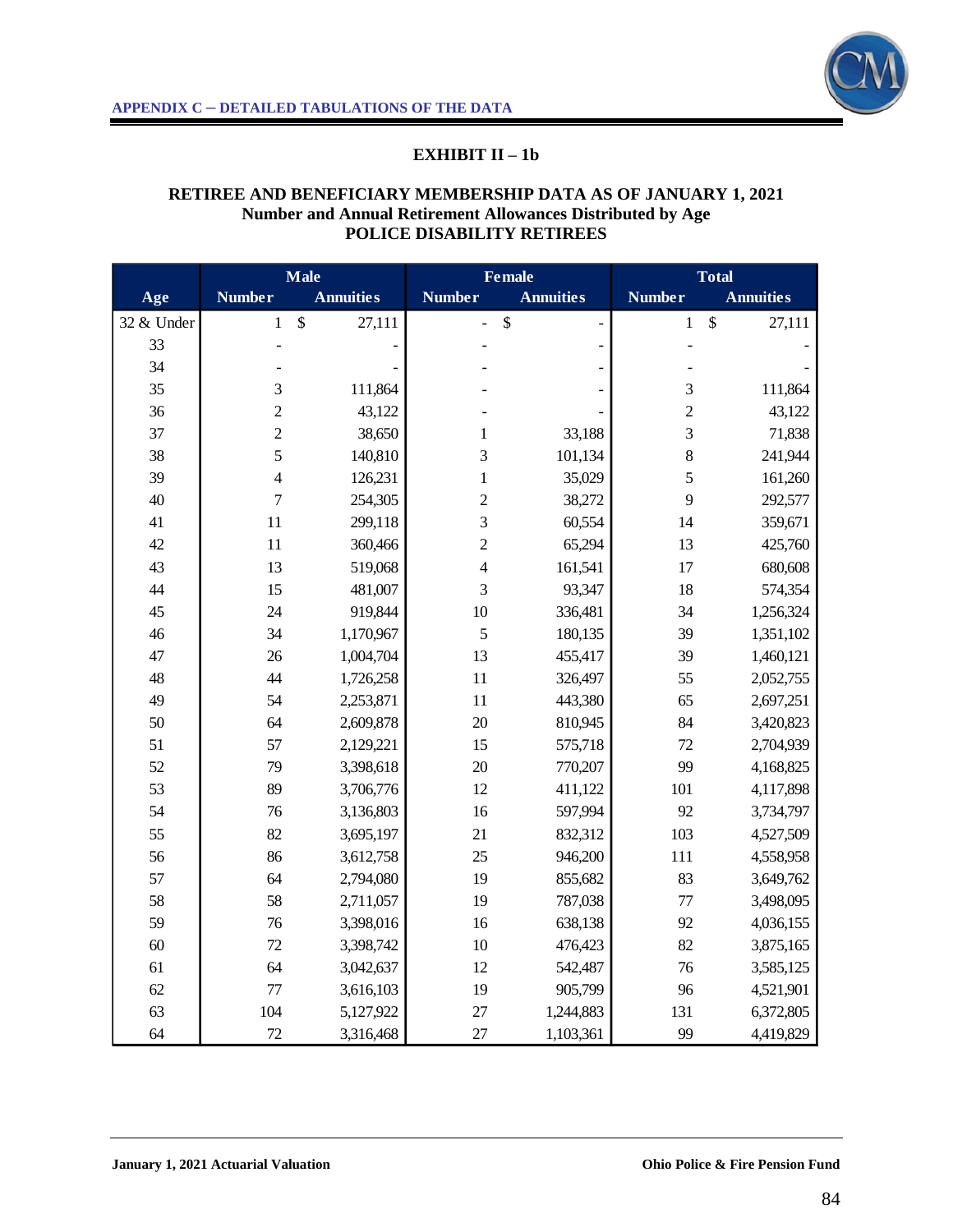

# **EXHIBIT II – 1b**

#### **RETIREE AND BENEFICIARY MEMBERSHIP DATA AS OF JANUARY 1, 2021 Number and Annual Retirement Allowances Distributed by Age POLICE DISABILITY RETIREES (continued)**

|              |                | <b>Male</b>         |                | <b>Female</b>                |                          | <b>Total</b>      |
|--------------|----------------|---------------------|----------------|------------------------------|--------------------------|-------------------|
| Age          | <b>Number</b>  | <b>Annuities</b>    | <b>Number</b>  | <b>Annuities</b>             | <b>Number</b>            | <b>Annuities</b>  |
| 65           | 75             | $\$\,$<br>3,376,356 | 23             | $\$$<br>1,013,504            | 98                       | \$<br>4,389,860   |
| 66           | 107            | 5,079,661           | 17             | 628,166                      | 124                      | 5,707,827         |
| 67           | 94             | 4,469,253           | 25             | 1,127,631                    | 119                      | 5,596,884         |
| 68           | 101            | 4,614,014           | 18             | 832,905                      | 119                      | 5,446,918         |
| 69           | 111            | 4,753,582           | $10\,$         | 474,322                      | 121                      | 5,227,904         |
| 70           | 96             | 4,134,179           | 15             | 650,703                      | 111                      | 4,784,881         |
| 71           | 95             | 4,051,974           | 17             | 718,060                      | 112                      | 4,770,034         |
| 72           | 101            | 4,446,734           | 11             | 506,385                      | 112                      | 4,953,119         |
| 73           | 139            | 6,006,989           | 9              | 316,690                      | 148                      | 6,323,680         |
| 74           | 104            | 4,330,047           | $10\,$         | 389,605                      | 114                      | 4,719,652         |
| 75           | 80             | 3,444,536           | $\overline{c}$ | 71,343                       | 82                       | 3,515,880         |
| 76           | 64             | 2,597,066           | $\overline{4}$ | 164,067                      | 68                       | 2,761,133         |
| 77           | 88             | 3,436,603           | $\,1$          | 36,987                       | 89                       | 3,473,591         |
| 78           | 61             | 2,149,178           | 3              | 90,369                       | 64                       | 2,239,547         |
| 79           | 50             | 1,908,637           | $\mathbf 1$    | 42,825                       | 51                       | 1,951,462         |
| 80           | 41             | 1,613,788           |                |                              | 41                       | 1,613,788         |
| 81           | 44             | 1,546,126           |                |                              | 44                       | 1,546,126         |
| 82           | 36             | 1,162,683           | $\overline{c}$ | 112,294                      | 38                       | 1,274,976         |
| 83           | 30             | 1,087,588           |                |                              | 30                       | 1,087,588         |
| 84           | 21             | 736,003             |                |                              | 21                       | 736,003           |
| 85           | 24             | 735,507             |                | -                            | 24                       | 735,507           |
| 86           | 14             | 446,678             |                |                              | 14                       | 446,678           |
| 87           | 5              | 116,665             |                | $\qquad \qquad \blacksquare$ | 5                        | 116,665           |
| 88           | 6              | 146,526             |                | $\overline{\phantom{0}}$     | $\sqrt{6}$               | 146,526           |
| 89           | $\,8\,$        | 207,431             |                | -                            | 8                        | 207,431           |
| 90           | 11             | 309,822             |                | $\overline{\phantom{0}}$     | 11                       | 309,822           |
| 91           | $\overline{4}$ | 92,775              |                | $\overline{\phantom{0}}$     | $\overline{4}$           | 92,775            |
| 92           | 3              | 87,906              |                |                              | 3                        | 87,906            |
| 93           | 3              | 80,469              |                | $\qquad \qquad \blacksquare$ | 3                        | 80,469            |
| 94           | 4              | 78,223              |                |                              | $\overline{\mathcal{L}}$ | 78,223            |
| 95           |                |                     |                |                              |                          |                   |
| 96           | 2              | 56,442              |                |                              | $\overline{c}$           | 56,442            |
| 97           |                | 20,362              |                |                              | 1                        | 20,362            |
| 98           |                | 18,480              |                |                              | 1                        | 18,480            |
| <b>Total</b> | 3,000          | $\$$<br>126,513,951 | 515            | $\mathbb{S}$<br>21,004,435   | 3,515                    | \$<br>147,518,387 |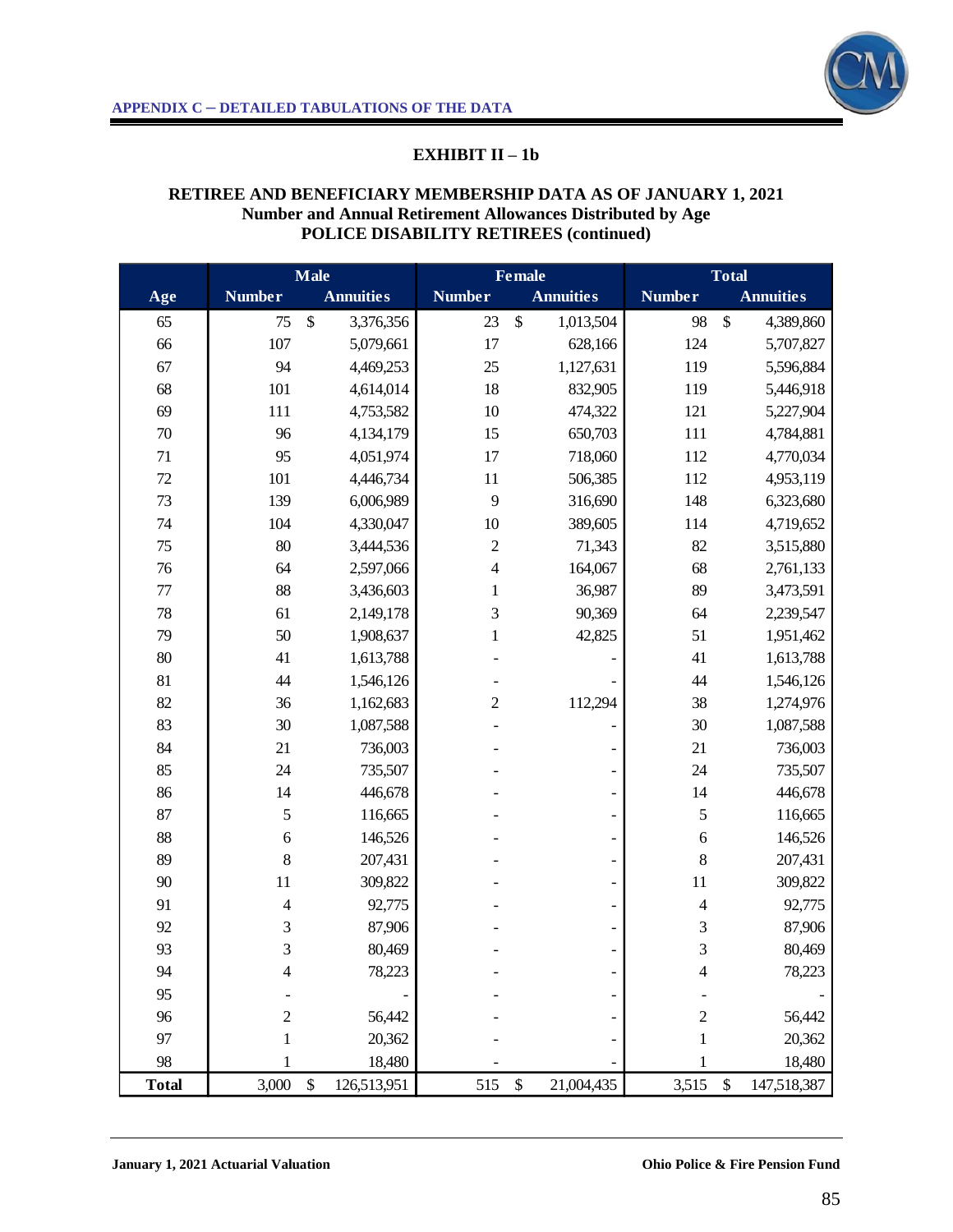

#### **EXHIBIT II – 1c**

# **RETIREE AND BENEFICIARY MEMBERSHIP DATA AS OF JANUARY 1, 2021 Number and Annual Retirement Allowances Distributed by Age POLICE SURVIVORS AND BENEFICIARIES**

|                  |                          | <b>Male</b>       |                          | <b>Female</b>              |                          | <b>Total</b>                       |
|------------------|--------------------------|-------------------|--------------------------|----------------------------|--------------------------|------------------------------------|
| Age              | <b>Number</b>            | <b>Annuities</b>  | <b>Number</b>            | <b>Annuities</b>           | <b>Number</b>            | <b>Annuities</b>                   |
| 1                | $\overline{\phantom{0}}$ | $\boldsymbol{\$}$ | $\mathbf{1}$             | $\boldsymbol{\$}$<br>2,920 | $\mathbf{1}$             | $\boldsymbol{\mathsf{S}}$<br>2,920 |
| $\sqrt{2}$       |                          |                   | $\overline{c}$           | 11,177                     | $\overline{c}$           | 11,177                             |
| $\mathfrak{Z}$   | $\mathbf{1}$             | 2,920             |                          |                            | $\,$ 1 $\,$              | 2,920                              |
| $\overline{4}$   | $\mathbf{1}$             | 2,920             |                          |                            | $\,1$                    | 2,920                              |
| $\sqrt{5}$       | $\,1$                    | 2,920             |                          |                            | $\mathbf{1}$             | 2,920                              |
| $\boldsymbol{6}$ | $\mathbf{1}$             | 2,920             | $\boldsymbol{2}$         | 5,839                      | 3                        | 8,759                              |
| $\boldsymbol{7}$ |                          |                   | $\overline{c}$           | 5,839                      | $\overline{c}$           | 5,839                              |
| $\,8\,$          | 6                        | 17,518            | $\overline{\phantom{a}}$ |                            | 6                        | 17,518                             |
| 9                | $\overline{c}$           | 5,839             | $\,1$                    | 2,920                      | 3                        | 8,759                              |
| 10               | $\,1$                    | 2,920             | $\overline{4}$           | 15,829                     | 5                        | 18,748                             |
| $11\,$           | $\mathbf{1}$             | 2,920             | $\mathbf{1}$             | 2,920                      | $\overline{c}$           | 5,839                              |
| 12               | 5                        | 14,598            | 6                        | 21,668                     | 11                       | 36,266                             |
| 13               | 9                        | 26,276            | 3                        | 8,759                      | 12                       | 35,035                             |
| 14               | 11                       | 32,116            | 8                        | 23,357                     | 19                       | 55,472                             |
| 15               | $\boldsymbol{7}$         | 20,437            | 8                        | 23,357                     | 15                       | 43,794                             |
| 16               | $\,$ 8 $\,$              | 23,357            | 7                        | 20,437                     | 15                       | 43,794                             |
| 17               | 11                       | 32,116            | 8                        | 23,357                     | 19                       | 55,472                             |
| 18               | 8                        | 41,515            | 12                       | 35,035                     | 20                       | 76,550                             |
| 19               | 15                       | 89,322            | 9                        | 26,276                     | 24                       | 115,598                            |
| $20\,$           | 13                       | 37,955            | 18                       | 52,366                     | 31                       | 90,320                             |
| 21               | 13                       | 37,955            | 10                       | 29,048                     | 23                       | 67,003                             |
| $22\,$           | 3                        | 22,495            | $\,1\,$                  | 8,467                      | 4                        | 30,962                             |
| $23\,$           | $\,1$                    | 22,493            | $\mathbf{1}$             | 14,328                     | $\overline{\mathbf{c}}$  | 36,821                             |
| $24\,$           | 5                        | 13,626            | $\mathbf{1}$             | 2,596                      | 6                        | 16,222                             |
| $25\,$           |                          |                   | $\mathbf{1}$             | 2,704                      | $\,1$                    | 2,704                              |
| 26               | $\mathbf{1}$             | 2,664             |                          |                            | $\mathbf{1}$             | 2,664                              |
| $27\,$           | 3                        | 8,017             |                          |                            | 3                        | 8,017                              |
| $28\,$           | $\,1\,$                  | 2,866             |                          |                            | $\,1$                    | 2,866                              |
| 29               | $\mathbf{1}$             | 2,920             | $\mathbf{1}$             | 10,705                     | $\overline{c}$           | 13,625                             |
| 30               | $\overline{4}$           | 10,289            |                          |                            | $\overline{\mathcal{L}}$ | 10,289                             |
| 31               | $\overline{c}$           | 5,083             | $\mathbf{1}$             | 2,920                      | 3                        | 8,003                              |
| 32               | 1                        | 2,326             |                          |                            | 1                        | 2,326                              |
| 33               |                          |                   | $\overline{c}$           | 13,625                     | $\overline{c}$           | 13,625                             |
| 34               | $\overline{\mathcal{L}}$ | 74,455            | 3                        | 32,116                     | 7                        | 106,571                            |
| 35               | $\mathbf{1}$             | 2,758             | $\overline{\mathcal{L}}$ | 24,042                     | 5                        | 26,800                             |
| 36               | $\mathfrak{Z}$           | 7,873             | $\overline{4}$           | 68,678                     | 7                        | 76,552                             |
| $37\,$           |                          |                   |                          | 10,705                     | 1                        | 10,705                             |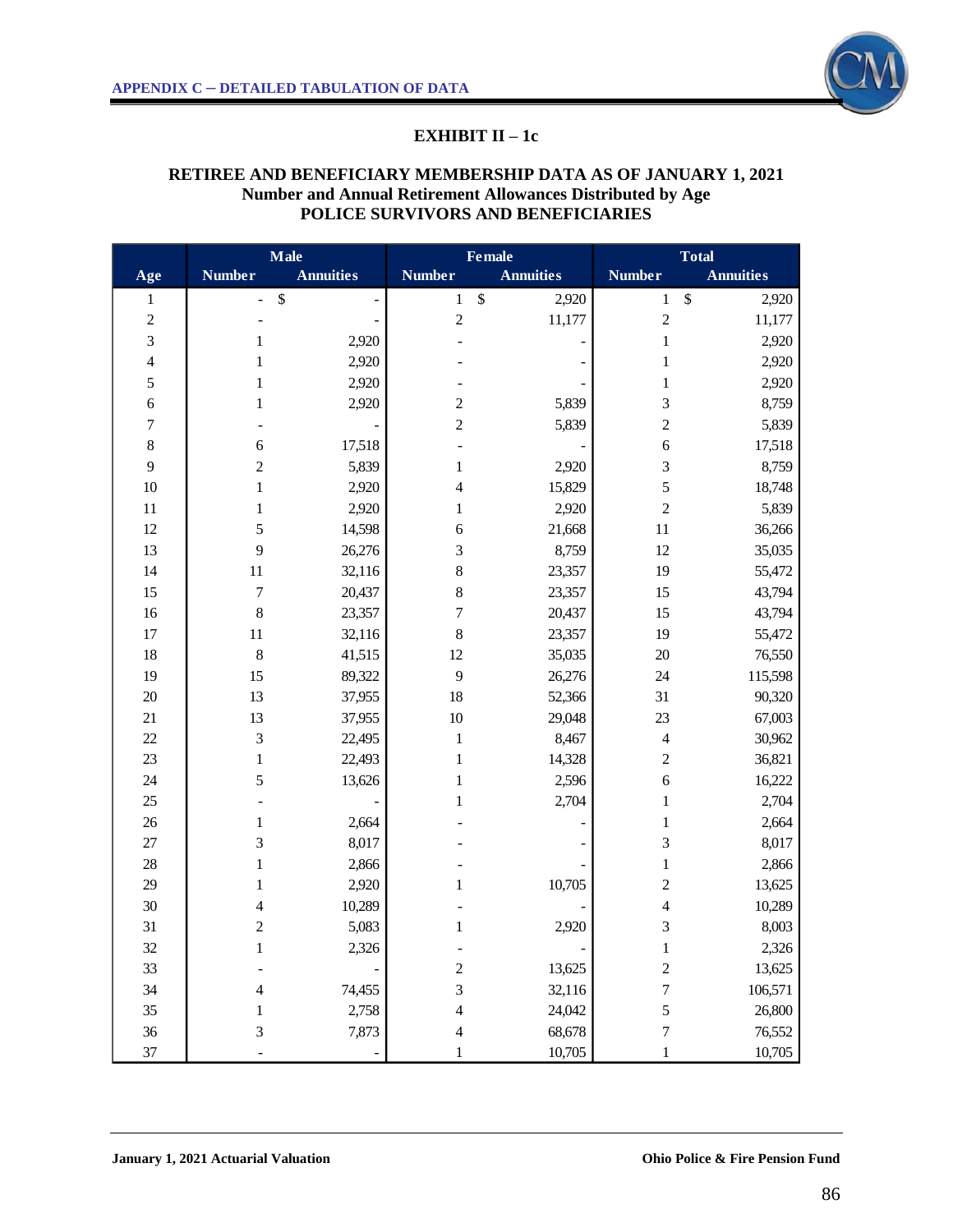

## **EXHIBIT II – 1c**

# **RETIREE AND BENEFICIARY MEMBERSHIP DATA AS OF JANUARY 1, 2021 Number and Annual Retirement Allowances Distributed by Age POLICE SURVIVORS AND BENEFICIARIES (continued)**

|     |                          | <b>Male</b>      |                | <b>Female</b>    |                | <b>Total</b>     |
|-----|--------------------------|------------------|----------------|------------------|----------------|------------------|
| Age | <b>Number</b>            | <b>Annuities</b> | <b>Number</b>  | <b>Annuities</b> | <b>Number</b>  | <b>Annuities</b> |
| 38  | 1                        | \$<br>2,920      | 3              | \$<br>32,116     | $\overline{4}$ | \$<br>35,035     |
| 39  | $\,1$                    | 14,140           | $\overline{c}$ | 21,410           | 3              | 35,551           |
| 40  | 3                        | 34,345           | $\overline{4}$ | 27,250           | $\overline{7}$ | 61,594           |
| 41  | $\overline{c}$           | 5,839            | $\,1$          | 10,705           | 3              | 16,544           |
| 42  |                          |                  | $\overline{c}$ | 21,410           | $\overline{c}$ | 21,410           |
| 43  | $\mathbf{1}$             | 2,920            | 6              | 64,714           | $\overline{7}$ | 67,633           |
| 44  | $\mathbf{1}$             | 1,416            | 9              | 163,415          | 10             | 164,831          |
| 45  |                          |                  | $\,$ 8 $\,$    | 95,445           | 8              | 95,445           |
| 46  | $\overline{c}$           | 4,336            | 9              | 96,347           | 11             | 100,682          |
| 47  | $\overline{c}$           | 2,832            | 14             | 188,996          | 16             | 191,828          |
| 48  | 3                        | 19,329           | 10             | 140,068          | 13             | 159,396          |
| 49  | $\overline{c}$           | 32,892           | 17             | 239,303          | 19             | 272,195          |
| 50  | $\overline{c}$           | 4,248            | 22             | 391,800          | 24             | 396,048          |
| 51  | 5                        | 43,702           | 24             | 352,453          | 29             | 396,156          |
| 52  | 3                        | 5,752            | 22             | 286,504          | 25             | 292,256          |
| 53  | 5                        | 58,029           | 35             | 567,096          | 40             | 625,125          |
| 54  | $\overline{4}$           | 23,642           | 22             | 337,267          | 26             | 360,909          |
| 55  | $\mathbf{1}$             | 2,920            | 34             | 535,795          | 35             | 538,714          |
| 56  | $\overline{a}$           |                  | 51             | 691,831          | 51             | 691,831          |
| 57  | 3                        | 24,330           | 33             | 471,979          | 36             | 496,309          |
| 58  | $\,1$                    | 2,920            | 54             | 725,670          | 55             | 728,590          |
| 59  | 3                        | 23,396           | 47             | 659,093          | 50             | 682,488          |
| 60  | 6                        | 98,709           | 48             | 632,063          | 54             | 730,772          |
| 61  | 3                        | 53,256           | 50             | 684,240          | 53             | 737,496          |
| 62  | $\overline{c}$           | 13,625           | 78             | 1,189,100        | 80             | 1,202,724        |
| 63  | $\overline{\mathcal{L}}$ | 52,401           | 88             | 1,267,790        | 92             | 1,320,191        |
| 64  | $\overline{4}$           | 48,829           | 64             | 843,957          | 68             | 892,786          |
| 65  | $\mathbf{1}$             | 10,705           | 82             | 1,010,363        | 83             | 1,021,069        |
| 66  |                          |                  | 79             | 1,017,998        | 79             | 1,017,998        |
| 67  | 1                        | 10,705           | 126            | 1,684,340        | 127            | 1,695,045        |
| 68  |                          |                  | 126            | 1,664,037        | 126            | 1,664,037        |
| 69  | $\mathbf{1}$             | 10,705           | 128            | 1,695,321        | 129            | 1,706,026        |
| 70  | $\overline{\mathcal{L}}$ | 66,477           | 113            | 1,349,643        | 117            | 1,416,120        |
| 71  | $\overline{c}$           | 21,410           | 168            | 2,270,998        | 170            | 2,292,409        |
| 72  | $\overline{a}$           |                  | 164            | 2,172,198        | 164            | 2,172,198        |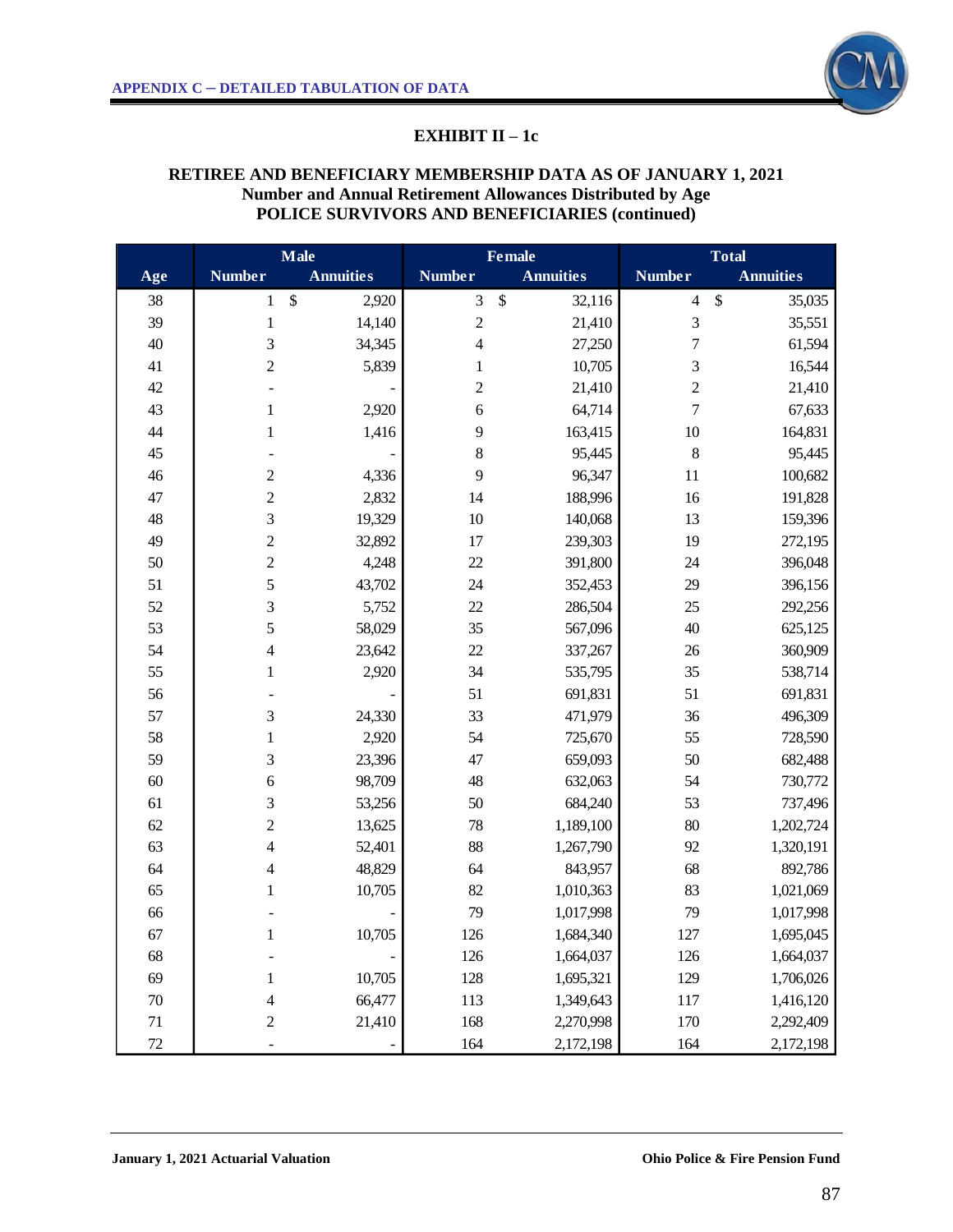

#### **EXHIBIT II – 1c**

#### **RETIREE AND BENEFICIARY MEMBERSHIP DATA AS OF JANUARY 1, 2021 Number and Annual Retirement Allowances Distributed by Age POLICE SURVIVORS AND BENEFICIARIES (continued)**

|              |               | <b>Male</b>                           |                          | Female                        |                          | <b>Total</b>                  |
|--------------|---------------|---------------------------------------|--------------------------|-------------------------------|--------------------------|-------------------------------|
| Age          | <b>Number</b> | <b>Annuities</b>                      | <b>Number</b>            | <b>Annuities</b>              | <b>Number</b>            | <b>Annuities</b>              |
| 73           | $\mathbf{1}$  | $\boldsymbol{\mathsf{S}}$<br>10,705   | 176                      | $\mathcal{S}$<br>2,082,229    | 177                      | $\mathcal{S}$<br>2,092,934    |
| 74           | $\,1$         | 10,705                                | 134                      | 1,572,299                     | 135                      | 1,583,004                     |
| 75           | $\mathbf{1}$  | 32,416                                | 83                       | 980,254                       | 84                       | 1,012,670                     |
| 76           |               |                                       | 140                      | 1,698,799                     | 140                      | 1,698,799                     |
| $77\,$       |               |                                       | 165                      | 2,002,972                     | 165                      | 2,002,972                     |
| 78           | 1             | 10,705                                | 163                      | 1,829,589                     | 164                      | 1,840,294                     |
| 79           |               |                                       | 156                      | 1,854,657                     | 156                      | 1,854,657                     |
| 80           | $\mathbf{1}$  | 2,920                                 | 138                      | 1,547,963                     | 139                      | 1,550,883                     |
| $81\,$       | $\mathbf{1}$  | 27,081                                | 122                      | 1,392,466                     | 123                      | 1,419,546                     |
| 82           |               |                                       | 131                      | 1,443,665                     | 131                      | 1,443,665                     |
| 83           | $\mathbf{1}$  | 10,705                                | 132                      | 1,478,903                     | 133                      | 1,489,609                     |
| 84           |               |                                       | 126                      | 1,361,607                     | 126                      | 1,361,607                     |
| 85           |               |                                       | 143                      | 1,561,182                     | 143                      | 1,561,182                     |
| 86           | 1             | 10,705                                | 81                       | 862,440                       | 82                       | 873,145                       |
| 87           |               |                                       | 91                       | 975,376                       | 91                       | 975,376                       |
| 88           |               |                                       | 75                       | 828,990                       | 75                       | 828,990                       |
| 89           | $\mathbf{1}$  | 10,705                                | 83                       | 926,697                       | 84                       | 937,403                       |
| 90           |               |                                       | 87                       | 935,485                       | 87                       | 935,485                       |
| 91           | 1             | 10,705                                | $72\,$                   | 766,575                       | 73                       | 777,281                       |
| 92           |               |                                       | 65                       | 670,317                       | 65                       | 670,317                       |
| 93           |               |                                       | 51                       | 535,849                       | 51                       | 535,849                       |
| 94           |               |                                       | 44                       | 472,451                       | 44                       | 472,451                       |
| 95           |               |                                       | 20                       | 195,756                       | 20                       | 195,756                       |
| 96           |               |                                       | 23                       | 248,439                       | 23                       | 248,439                       |
| 97           |               |                                       | 15                       | 149,783                       | 15                       | 149,783                       |
| 98           |               |                                       | 3                        | 25,388                        | $\overline{3}$           | 25,388                        |
| 99           |               |                                       | $\overline{\mathcal{L}}$ | 42,623                        | $\overline{\mathcal{L}}$ | 42,623                        |
| 100          |               |                                       | 5                        | 46,477                        | 5                        | 46,477                        |
| 101          |               |                                       |                          |                               |                          |                               |
| 102          |               |                                       |                          |                               |                          |                               |
| 103          |               |                                       | $\mathbf{1}$             | 10,705                        | $\mathbf{1}$             | 10,705                        |
| 104          |               |                                       |                          |                               |                          |                               |
| 105          |               |                                       | $\overline{c}$           | 21,410                        | $\overline{c}$           | 21,410                        |
| 106          |               |                                       | $\mathbf{1}$             | 10,705                        | $\mathbf{1}$             | 10,705                        |
| <b>Total</b> | 227           | $\overline{\mathcal{S}}$<br>1,408,467 | 4,397                    | $\overline{\$}$<br>52,636,754 | 4,624                    | $\overline{\$}$<br>54,045,222 |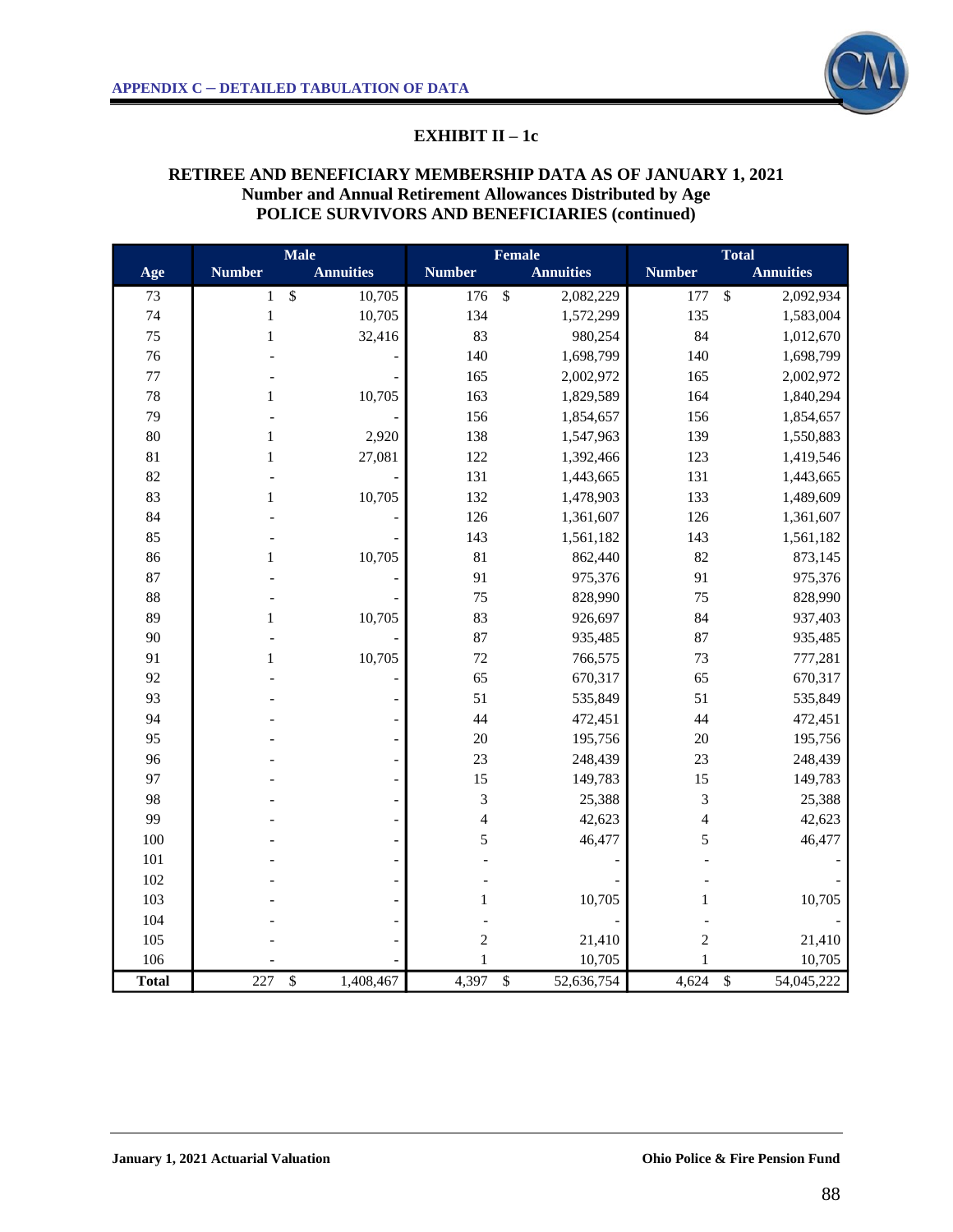# **EXHIBIT II – 2a**

#### **RETIREE AND BENEFICIARY MEMBERSHIP DATA AS OF JANUARY 1, 2021 Number and Annual Retirement Allowances Distributed by Age FIREFIGHTERS' SERVICE RETIREES**

|        |                | <b>Male</b>      | <b>Female</b>            |                  | <b>Total</b>   |                  |
|--------|----------------|------------------|--------------------------|------------------|----------------|------------------|
| Age    | <b>Number</b>  | <b>Annuities</b> | <b>Number</b>            | <b>Annuities</b> | <b>Number</b>  | <b>Annuities</b> |
| 46     | $\overline{a}$ | \$               | $\overline{\phantom{0}}$ | \$               | $\overline{a}$ | \$               |
| 47     |                |                  |                          |                  |                |                  |
| 48     | $\overline{7}$ | 250,447          |                          |                  | $\overline{7}$ | 250,447          |
| 49     | 23             | 1,153,167        | $\mathbf{1}$             | 25,600           | 24             | 1,178,767        |
| 50     | 24             | 1,153,888        | $\mathbf{1}$             | 45,353           | 25             | 1,199,242        |
| 51     | 30             | 1,381,685        |                          |                  | 30             | 1,381,685        |
| 52     | 30             | 1,409,586        | $\mathbf{1}$             | 36,461           | 31             | 1,446,048        |
| 53     | 57             | 2,573,126        | $\mathbf{1}$             | 46,863           | 58             | 2,619,989        |
| 54     | 74             | 3,489,722        | $\overline{c}$           | 100,164          | 76             | 3,589,887        |
| 55     | 111            | 5,179,745        | $\overline{2}$           | 87,961           | 113            | 5,267,707        |
| 56     | 175            | 8,747,828        | $\overline{7}$           | 322,784          | 182            | 9,070,613        |
| 57     | 185            | 9,218,621        | 9                        | 469,496          | 194            | 9,688,117        |
| 58     | 223            | 11,813,960       | 5                        | 257,903          | 228            | 12,071,863       |
| 59     | 267            | 14,324,271       | 10                       | 492,134          | 277            | 14,816,405       |
| 60     | 270            | 14,922,717       | $\overline{7}$           | 340,571          | 277            | 15,263,288       |
| 61     | 281            | 15,474,964       | $\overline{7}$           | 402,316          | 288            | 15,877,281       |
| 62     | 300            | 17,124,013       | 6                        | 340,957          | 306            | 17,464,970       |
| 63     | 309            | 17,543,580       | $\overline{2}$           | 89,152           | 311            | 17,632,732       |
| 64     | 305            | 17,417,407       | $\overline{2}$           | 117,660          | 307            | 17,535,067       |
| 65     | 320            | 17,971,274       | 5                        | 245,628          | 325            | 18,216,902       |
| 66     | 306            | 17,248,595       | $\mathbf{1}$             | 43,527           | 307            | 17,292,121       |
| 67     | 295            | 16,409,965       | 5                        | 263,006          | 300            | 16,672,971       |
| 68     | 263            | 14,717,763       | $\overline{2}$           | 92,178           | 265            | 14,809,941       |
| 69     | 276            | 15,624,996       | $\mathbf{1}$             | 29,679           | 277            | 15,654,675       |
| $70\,$ | 254            | 13,921,620       | $\overline{c}$           | 92,969           | 256            | 14,014,589       |
| 71     | 223            | 12,155,602       | $\mathbf{1}$             | 54,506           | 224            | 12,210,108       |
| 72     | 217            | 11,913,869       | 1                        | 43,499           | 218            | 11,957,368       |
| 73     | 262            | 13,448,881       |                          |                  | 262            | 13,448,881       |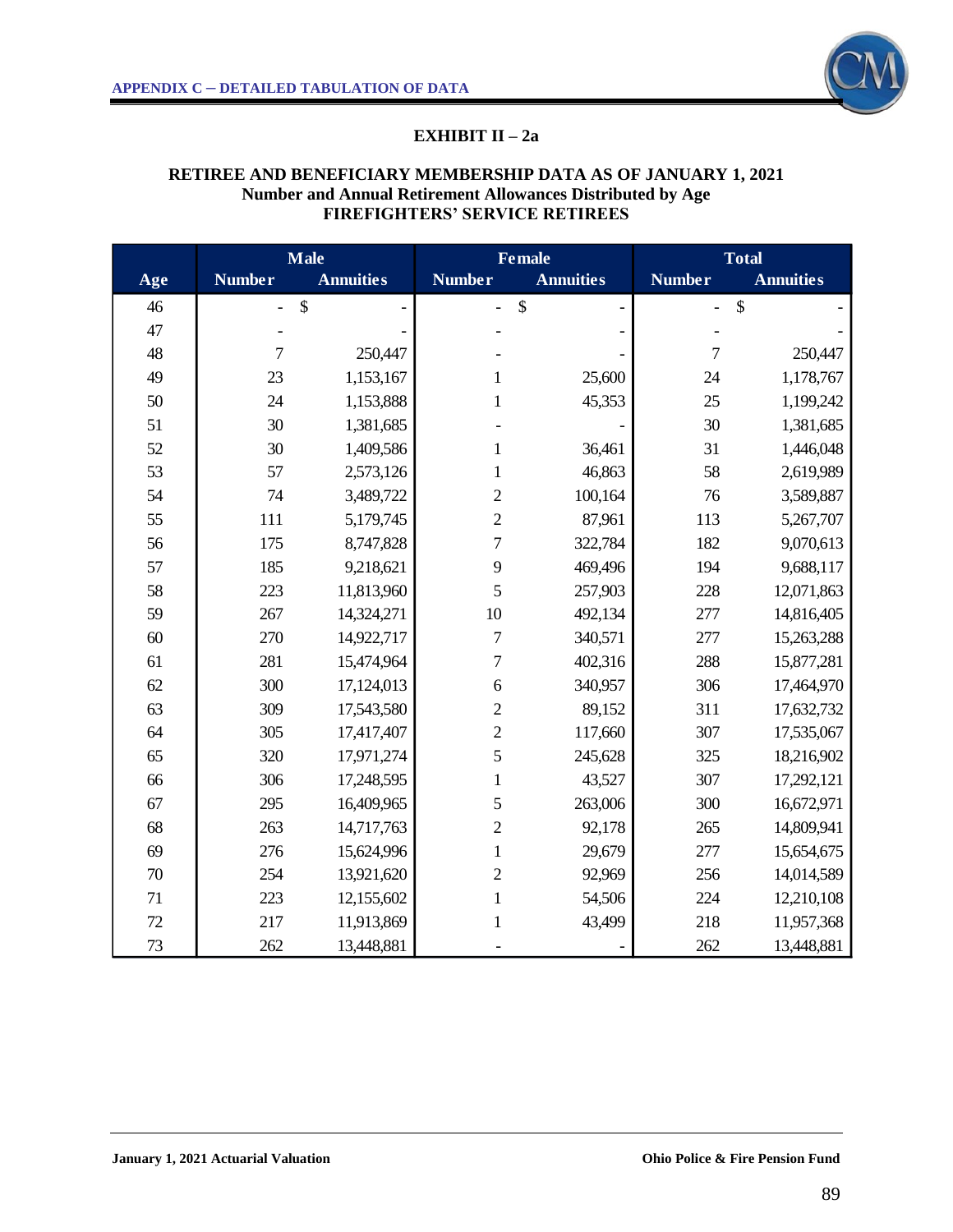

#### **EXHIBIT II – 2a**

# **RETIREE AND BENEFICIARY MEMBERSHIP DATA AS OF JANUARY 1, 2021 Number and Annual Retirement Allowances Distributed by Age FIREFIGHTERS' SERVICE RETIREES (continued)**

|              |                          | <b>Male</b>                 | <b>Female</b>  |                           | <b>Total</b>   |                             |
|--------------|--------------------------|-----------------------------|----------------|---------------------------|----------------|-----------------------------|
| Age          | <b>Number</b>            | <b>Annuities</b>            | <b>Number</b>  | <b>Annuities</b>          | <b>Number</b>  | <b>Annuities</b>            |
| 74           | 225                      | $\mathsf{\$}$<br>11,690,009 | $\blacksquare$ | $\boldsymbol{\mathsf{S}}$ | 225            | $\mathsf{\$}$<br>11,690,009 |
| 75           | 136                      | 7,095,261                   | $\overline{2}$ | 92,532                    | 138            | 7,187,793                   |
| 76           | 171                      | 8,571,769                   |                |                           | 171            | 8,571,769                   |
| 77           | 175                      | 8,534,795                   |                | ۰                         | 175            | 8,534,795                   |
| 78           | 181                      | 8,894,409                   |                | $\overline{\phantom{0}}$  | 181            | 8,894,409                   |
| 79           | 142                      | 6,907,150                   |                | $\overline{\phantom{0}}$  | 142            | 6,907,150                   |
| 80           | 138                      | 6,520,022                   |                |                           | 138            | 6,520,022                   |
| 81           | 109                      | 4,907,380                   |                | ÷                         | 109            | 4,907,380                   |
| 82           | 105                      | 4,637,719                   |                | ÷,                        | 105            | 4,637,719                   |
| 83           | 80                       | 3,889,905                   |                | $\overline{\phantom{0}}$  | 80             | 3,889,905                   |
| 84           | 81                       | 3,275,634                   |                | ÷                         | 81             | 3,275,634                   |
| 85           | 78                       | 3,198,064                   |                | $\overline{\phantom{0}}$  | 78             | 3,198,064                   |
| 86           | 64                       | 2,498,605                   |                |                           | 64             | 2,498,605                   |
| 87           | 49                       | 1,753,750                   |                | ÷,                        | 49             | 1,753,750                   |
| 88           | 43                       | 1,365,054                   |                | $\equiv$                  | 43             | 1,365,054                   |
| 89           | 51                       | 1,734,145                   |                |                           | 51             | 1,734,145                   |
| 90           | 42                       | 1,423,112                   |                | $\overline{\phantom{0}}$  | 42             | 1,423,112                   |
| 91           | 34                       | 1,052,420                   |                | ÷                         | 34             | 1,052,420                   |
| 92           | 31                       | 902,304                     |                | $\overline{\phantom{0}}$  | 31             | 902,304                     |
| 93           | 21                       | 610,257                     |                | ÷                         | 21             | 610,257                     |
| 94           | 14                       | 419,870                     |                |                           | 14             | 419,870                     |
| 95           | 9                        | 261,099                     |                | ÷                         | 9              | 261,099                     |
| 96           | $\overline{7}$           | 184,495                     |                |                           | $\overline{7}$ | 184,495                     |
| 97           | $\overline{\mathcal{L}}$ | 101,666                     |                |                           | $\overline{4}$ | 101,666                     |
| 98           | 1                        | 22,733                      |                |                           | $\mathbf{1}$   | 22,733                      |
| 99           | $\mathbf{1}$             | 27,654                      |                |                           | $\mathbf{1}$   | 27,654                      |
| <b>Total</b> | 7,079                    | $\mathbb{S}$<br>367,070,577 | 83             | \$<br>4,132,900           | 7,162          | $\mathbb{S}$<br>371,203,477 |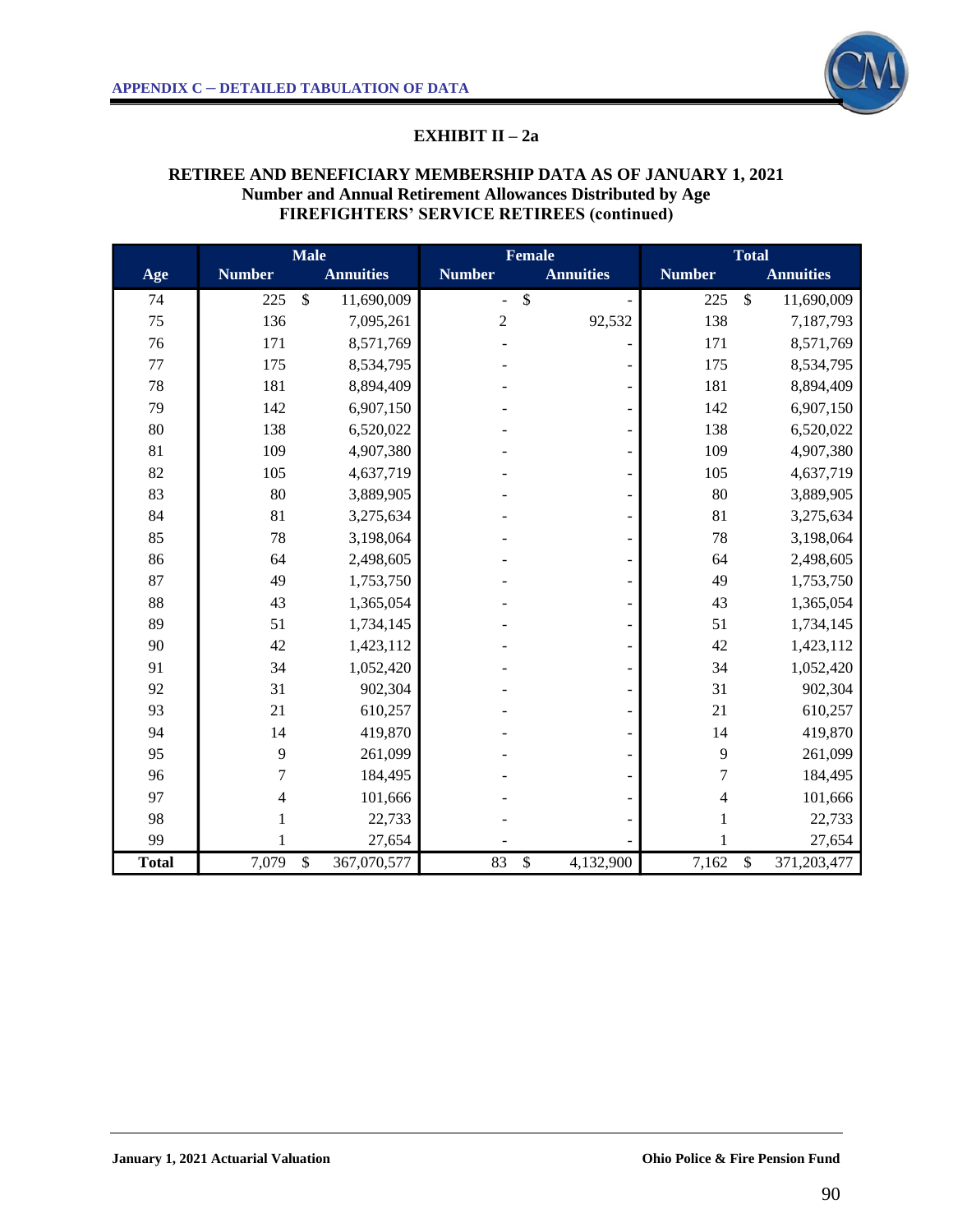# **EXHIBIT II – 2b**

## **RETIREE AND BENEFICIARY MEMBERSHIP DATA AS OF JANUARY 1, 2021 Number and Annual Retirement Allowances Distributed by Age FIREFIGHTERS' DISABILITY RETIREES**

|            |                  | <b>Male</b>      |                          | <b>Female</b>                  |                | <b>Total</b>     |
|------------|------------------|------------------|--------------------------|--------------------------------|----------------|------------------|
| Age        | <b>Number</b>    | <b>Annuities</b> | <b>Number</b>            | <b>Annuities</b>               | <b>Number</b>  | <b>Annuities</b> |
| 32 & Under | $\mathbf{1}$     | \$<br>37,454     | $\overline{\phantom{0}}$ | \$<br>$\overline{\phantom{0}}$ | $\mathbf{1}$   | \$<br>37,454     |
| 33         | $\mathbf{1}$     | 45,521           |                          |                                | $\mathbf 1$    | 45,521           |
| 34         | 1                | 37,025           |                          |                                | $\mathbf 1$    | 37,025           |
| 35         | $\overline{c}$   | 53,649           |                          |                                | $\overline{c}$ | 53,649           |
| 36         | $\overline{2}$   | 90,551           |                          |                                | $\overline{c}$ | 90,551           |
| 37         | $\mathbf 1$      | 29,886           |                          |                                | $\mathbf 1$    | 29,886           |
| 38         | 3                | 82,457           |                          |                                | 3              | 82,457           |
| 39         | $\boldsymbol{6}$ | 713,835          | $\mathfrak{Z}$           | 67,342                         | 9              | 781,177          |
| 40         | $\overline{c}$   | 50,441           | $\mathbf{1}$             | 42,169                         | 3              | 92,610           |
| 41         | $\overline{3}$   | 112,739          | $\sqrt{2}$               | 31,980                         | 5              | 144,720          |
| 42         | 8                | 223,302          |                          |                                | 8              | 223,302          |
| 43         | 11               | 418,526          | $\mathbf{1}$             | 34,640                         | 12             | 453,166          |
| 44         | 5                | 153,283          | $\sqrt{2}$               | 40,703                         | $\overline{7}$ | 193,986          |
| 45         | 10               | 388,086          |                          |                                | 10             | 388,086          |
| 46         | 22               | 908,342          | $\sqrt{2}$               | 90,003                         | 24             | 998,345          |
| 47         | 19               | 766,370          |                          |                                | 19             | 766,370          |
| 48         | 21               | 815,050          | $\sqrt{2}$               | 60,313                         | 23             | 875,363          |
| 49         | 36               | 1,509,432        | 3                        | 68,053                         | 39             | 1,577,485        |
| 50         | 45               | 2,831,914        | $\mathbf{1}$             | 45,411                         | 46             | 2,877,324        |
| 51         | 29               | 1,359,181        | $\sqrt{ }$               | 249,447                        | 36             | 1,608,627        |
| 52         | 33               | 1,625,730        | $\mathfrak{Z}$           | 167,265                        | 36             | 1,792,995        |
| 53         | 46               | 1,831,761        | 6                        | 689,022                        | 52             | 2,520,783        |
| 54         | 39               | 1,852,813        | $\overline{4}$           | 122,882                        | 43             | 1,975,695        |
| 55         | 49               | 2,021,584        | 6                        | 266,902                        | 55             | 2,288,486        |
| 56         | 64               | 2,987,952        | $\,8\,$                  | 312,700                        | 72             | 3,300,652        |
| 57         | 48               | 2,094,507        | $\mathfrak{Z}$           | 129,930                        | 51             | 2,224,437        |
| 58         | 54               | 2,495,804        | 7                        | 255,808                        | 61             | 2,751,612        |
| 59         | 63               | 2,749,917        | $\overline{4}$           | 166,128                        | 67             | 2,916,045        |
| 60         | 61               | 3,048,165        | $\mathfrak s$            | 207,898                        | 66             | 3,256,064        |
| 61         | 60               | 2,964,840        | $\overline{c}$           | 122,929                        | 62             | 3,087,769        |
| 62         | 68               | 3,350,195        | $\overline{7}$           | 256,622                        | 75             | 3,606,817        |
| 63         | 69               | 3,348,459        | 11                       | 411,133                        | 80             | 3,759,592        |
| 64         | 86               | 4,139,690        | $\overline{4}$           | 124,162                        | $90\,$         | 4,263,852        |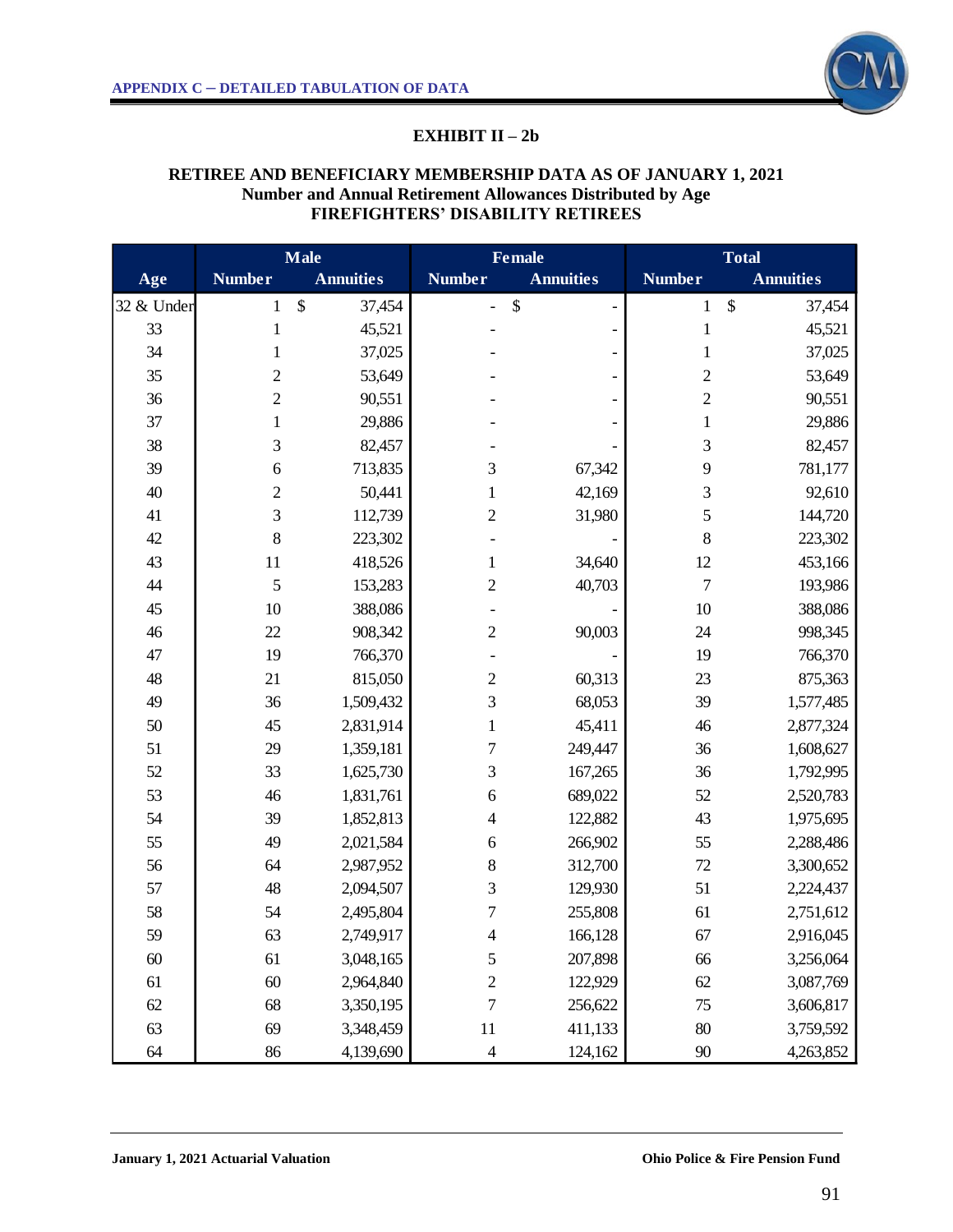

#### **EXHIBIT II – 2b**

#### **RETIREE AND BENEFICIARY MEMBERSHIP DATA AS OF JANUARY 1, 2021 Number and Annual Retirement Allowances Distributed by Age FIREFIGHTERS' DISABILITY RETIREES (continued)**

|              |                | <b>Male</b>       |                          | Female           |                  | <b>Total</b>               |
|--------------|----------------|-------------------|--------------------------|------------------|------------------|----------------------------|
| Age          | <b>Number</b>  | <b>Annuities</b>  | <b>Number</b>            | <b>Annuities</b> | <b>Number</b>    | <b>Annuities</b>           |
| 65           | 74             | \$<br>3,740,444   | 3                        | \$<br>136,801    | 77               | $\mathcal{S}$<br>3,877,245 |
| 66           | 76             | 3,702,990         | 5                        | 224,491          | 81               | 3,927,481                  |
| 67           | 88             | 4,498,065         | 3                        | 148,821          | 91               | 4,646,886                  |
| 68           | 90             | 4,128,212         | $\overline{\mathcal{L}}$ | 124,909          | 94               | 4,253,121                  |
| 69           | 77             | 3,755,099         | $\,1$                    | 59,169           | 78               | 3,814,269                  |
| $70\,$       | 79             | 3,784,359         | $\overline{c}$           | 62,282           | 81               | 3,846,641                  |
| 71           | 94             | 4,523,510         | $\overline{c}$           | 93,485           | 96               | 4,616,995                  |
| $72\,$       | 81             | 3,801,689         | $\overline{c}$           | 72,731           | 83               | 3,874,420                  |
| 73           | 94             | 4,652,903         |                          |                  | 94               | 4,652,903                  |
| 74           | 76             | 3,405,583         |                          |                  | 76               | 3,405,583                  |
| 75           | 56             | 2,416,686         |                          |                  | 56               | 2,416,686                  |
| 76           | 54             | 2,325,039         |                          |                  | 54               | 2,325,039                  |
| $77 \,$      | 63             | 2,624,558         |                          |                  | 63               | 2,624,558                  |
| 78           | 57             | 2,448,947         |                          |                  | 57               | 2,448,947                  |
| 79           | 56             | 2,336,671         |                          |                  | 56               | 2,336,671                  |
| 80           | 45             | 1,935,513         |                          |                  | 45               | 1,935,513                  |
| 81           | 40             | 1,762,728         |                          |                  | 40               | 1,762,728                  |
| 82           | 33             | 1,239,070         |                          |                  | 33               | 1,239,070                  |
| 83           | 27             | 917,826           |                          |                  | 27               | 917,826                    |
| 84           | 21             | 774,332           |                          |                  | 21               | 774,332                    |
| 85           | 18             | 592,872           |                          |                  | 18               | 592,872                    |
| 86           | 15             | 515,835           |                          |                  | 15               | 515,835                    |
| 87           | 11             | 340,520           |                          | $\overline{a}$   | $11\,$           | 340,520                    |
| 88           | $\,$ 8 $\,$    | 275,653           |                          |                  | $\,$ 8 $\,$      | 275,653                    |
| 89           | $\tau$         | 191,925           |                          |                  | $\boldsymbol{7}$ | 191,925                    |
| 90           | $\overline{7}$ | 220,778           |                          |                  | $\overline{7}$   | 220,778                    |
| 91           | 3              | 80,410            |                          |                  | 3                | 80,410                     |
| 92           | 6              | 188,062           |                          |                  | 6                | 188,062                    |
| 93           | $\overline{4}$ | 111,233           |                          |                  | $\overline{4}$   | 111,233                    |
| 94           | 3              | 85,760            |                          |                  | 3                | 85,760                     |
| 95           | $\overline{c}$ | 56,542            |                          |                  | $\overline{c}$   | 56,542                     |
| 96           |                |                   |                          |                  |                  |                            |
| <b>Total</b> | 2,333          | \$<br>106,572,275 | 116                      | \$<br>4,886,131  | 2,449            | \$<br>111,458,406          |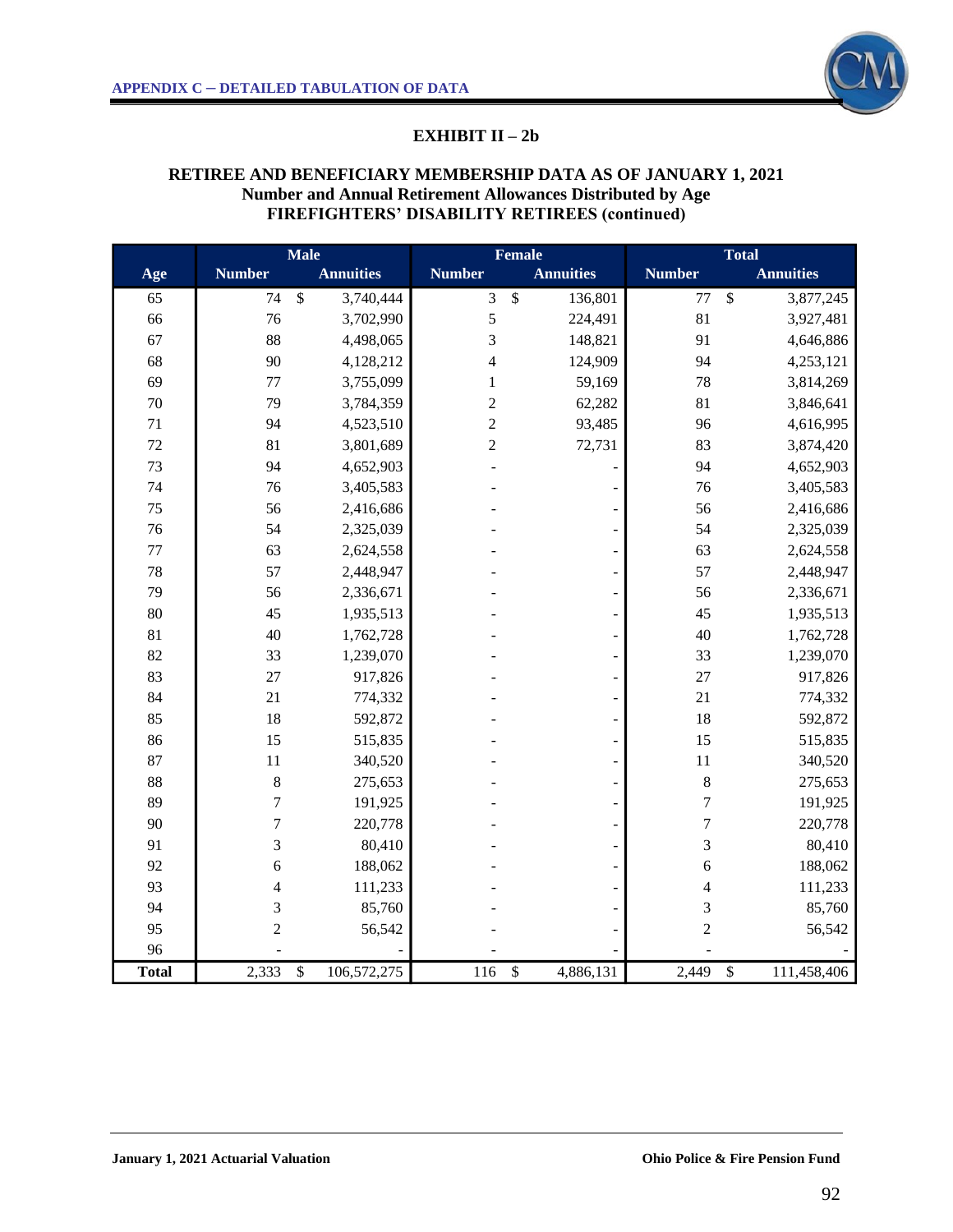

#### **EXHIBIT II – 2c**

## **RETIREE AND BENEFICIARY MEMBERSHIP DATA AS OF JANUARY 1, 2021 Number and Annual Retirement Allowances Distributed by Age FIREFIGHTERS' SURVIVORS AND BENEFICIARIES**

|                         |                                    | <b>Male</b>      |                          | Female            |                         | <b>Total</b>      |
|-------------------------|------------------------------------|------------------|--------------------------|-------------------|-------------------------|-------------------|
| Age                     | <b>Number</b>                      | <b>Annuities</b> | <b>Number</b>            | <b>Annuities</b>  | <b>Number</b>           | <b>Annuities</b>  |
| $\mathbf{1}$            | $\boldsymbol{\$}$<br>$\frac{1}{2}$ |                  | ÷,                       | $\boldsymbol{\$}$ | ÷                       | $\boldsymbol{\$}$ |
| $\boldsymbol{2}$        |                                    |                  |                          |                   |                         |                   |
| $\mathfrak{Z}$          | $\overline{c}$                     | 5,839            | $\mathbf{1}$             | 2,920             | $\mathfrak{Z}$          | 8,759             |
| $\overline{\mathbf{4}}$ |                                    |                  | $\mathbf{1}$             | 2,920             | $\mathbf{1}$            | 2,920             |
| 5                       | 1                                  | 2,920            |                          |                   | $\mathbf{1}$            | 2,920             |
| 6                       | 1                                  | 2,920            |                          |                   | $\mathbf 1$             | 2,920             |
| $\sqrt{ }$              | 3                                  | 8,759            | $\mathbf{1}$             | 2,920             | $\overline{\mathbf{4}}$ | 11,678            |
| $\,8$                   | 4                                  | 11,678           | $\overline{c}$           | 5,839             | 6                       | 17,518            |
| $\mathbf{9}$            | $\overline{c}$                     | 5,839            | $\mathbf 1$              | 2,920             | 3                       | 8,759             |
| $10\,$                  | 3                                  | 8,759            | 3                        | 8,759             | $\boldsymbol{6}$        | 17,518            |
| 11                      | $\mathbf{1}$                       | 2,920            | 3                        | 8,759             | $\overline{\mathbf{4}}$ | 11,678            |
| 12                      | 6                                  | 17,518           | $\overline{c}$           | 5,839             | 8                       | 23,357            |
| 13                      | $\overline{c}$                     | 5,839            | $\boldsymbol{6}$         | 17,518            | $\,8$                   | 23,357            |
| 14                      | 1                                  | 2,920            | $\overline{4}$           | 11,678            | 5                       | 14,598            |
| 15                      | $\overline{7}$                     | 20,437           | $\overline{\mathcal{L}}$ | 11,678            | 11                      | 32,116            |
| 16                      | $\,$ $\,$                          | 58,354           | 3                        | 8,759             | 11                      | 67,113            |
| 17                      | 9                                  | 26,276           | 9                        | 137,835           | 18                      | 164,112           |
| 18                      | 15                                 | 56,370           | 11                       | 32,116            | 26                      | 88,486            |
| 19                      | 5                                  | 14,504           | 8                        | 99,918            | 13                      | 114,422           |
| 20                      | $10\,$                             | 29,196           | 11                       | 32,022            | 21                      | 61,218            |
| 21                      | $11\,$                             | 40,456           | 9                        | 26,276            | $20\,$                  | 66,732            |
| $22\,$                  | $\mathbf{1}$                       | 2,920            | $\mathbf{1}$             | 8,759             | $\sqrt{2}$              | 11,678            |
| 23                      |                                    |                  |                          |                   |                         |                   |
| $24\,$                  | $\mathbf{1}$                       | 2,812            | 1                        | 2,596             | $\overline{c}$          | 5,407             |
| $25\,$                  | 1                                  | 2,920            |                          |                   | $\,1$                   | 2,920             |
| $26\,$                  |                                    |                  |                          |                   |                         |                   |
| 27                      | 1                                  | 2,488            | 1                        | 2,650             | $\boldsymbol{2}$        | 5,137             |
| 28                      |                                    |                  | $\overline{c}$           | 29,991            | $\overline{c}$          | 29,991            |
| 29                      | $\mathbf{1}$                       | 2,326            | $\mathbf 1$              | 10,705            | $\overline{c}$          | 13,031            |
| 30                      |                                    |                  | $\overline{\mathbf{c}}$  | 22,362            | $\overline{c}$          | 22,362            |
| 31                      |                                    |                  | $\overline{c}$           | 13,625            | $\overline{c}$          | 13,625            |
| 32                      |                                    |                  | $\,1$                    | 10,705            | $\mathbf{1}$            | 10,705            |
| 33                      |                                    | 2,920            | $\mathbf{1}$             | 10,705            | $\overline{c}$          | 13,625            |
| 34                      |                                    |                  | $\overline{c}$           | 21,410            | $\overline{c}$          | 21,410            |
| 35                      |                                    |                  | $\overline{c}$           | 12,707            | $\overline{c}$          | 12,707            |
| 36                      |                                    |                  | $\overline{4}$           | 35,773            | $\overline{\mathbf{4}}$ | 35,773            |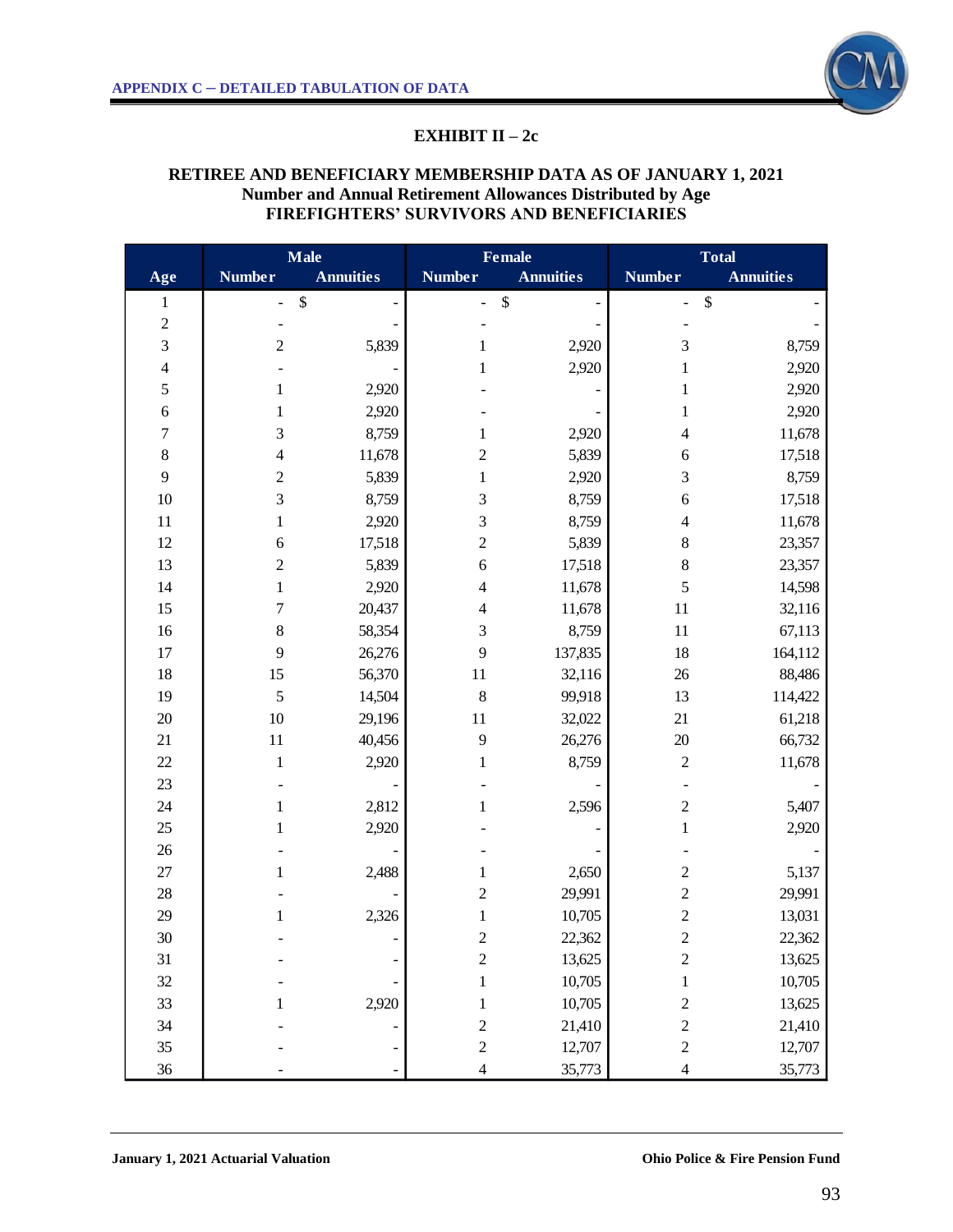

#### **EXHIBIT II – 2c**

#### **RETIREE AND BENEFICIARY MEMBERSHIP DATA AS OF JANUARY 1, 2021 Number and Annual Retirement Allowances Distributed by Age FIREFIGHTERS' SURVIVORS AND BENEFICIARIES (continued)**

|        | <b>Male</b>    |                                    | <b>Female</b>            |                                     | <b>Total</b>             |                             |
|--------|----------------|------------------------------------|--------------------------|-------------------------------------|--------------------------|-----------------------------|
| Age    | <b>Number</b>  | <b>Annuities</b>                   | <b>Number</b>            | <b>Annuities</b>                    | <b>Number</b>            | <b>Annuities</b>            |
| 37     | $\sqrt{2}$     | $\boldsymbol{\mathsf{S}}$<br>9,684 | $\overline{\mathcal{A}}$ | $\boldsymbol{\mathsf{S}}$<br>27,250 | 6                        | $\boldsymbol{\$}$<br>36,934 |
| 38     | $\,1$          | 2,920                              | $\overline{\mathcal{A}}$ | 47,858                              | 5                        | 50,778                      |
| 39     |                |                                    | $\mathbf{2}$             | 21,410                              | $\overline{c}$           | 21,410                      |
| 40     | $\mathbf{1}$   | 1,894                              | $\overline{c}$           | 21,410                              | 3                        | 23,304                      |
| 41     | $\mathbf{1}$   | 1,800                              | $\,1$                    | 10,705                              | $\overline{c}$           | 12,505                      |
| $42\,$ |                |                                    | $\overline{c}$           | 51,710                              | $\overline{c}$           | 51,710                      |
| 43     | 1              | 1,416                              | 3                        | 32,116                              | $\overline{\mathcal{L}}$ | 33,532                      |
| 44     | $\mathbf{1}$   | 2,920                              | $\overline{c}$           | 21,410                              | 3                        | 24,330                      |
| 45     | $\mathbf{1}$   | 1,416                              | $\overline{7}$           | 95,794                              | 8                        | 97,210                      |
| 46     |                |                                    | $\,1\,$                  | 10,705                              | $\mathbf{1}$             | 10,705                      |
| 47     |                |                                    | 9                        | 234,930                             | 9                        | 234,930                     |
| 48     | $\sqrt{2}$     | 7,080                              | 17                       | 279,250                             | 19                       | 286,330                     |
| 49     | 4              | 7,168                              | 11                       | 196,992                             | 15                       | 204,160                     |
| 50     | $\mathbf{1}$   | 2,920                              | 11                       | 220,700                             | 12                       | 223,619                     |
| 51     | $\mathbf{1}$   | 2,920                              | 12                       | 188,649                             | 13                       | 191,568                     |
| 52     | $\overline{4}$ | 25,446                             | 11                       | 147,841                             | 15                       | 173,287                     |
| 53     | 3              | 7,255                              | 18                       | 401,993                             | 21                       | 409,248                     |
| 54     | 1              | 2,920                              | 20                       | 250,628                             | 21                       | 253,548                     |
| 55     |                |                                    | 24                       | 323,373                             | 24                       | 323,373                     |
| 56     | $\mathbf{1}$   | 2,920                              | 29                       | 472,033                             | 30                       | 474,953                     |
| 57     | 1              | 2,920                              | 27                       | 460,395                             | 28                       | 463,315                     |
| 58     | $\mathbf{1}$   | 2,920                              | 32                       | 495,027                             | 33                       | 497,947                     |
| 59     | 1              | 2,920                              | 20                       | 280,721                             | 21                       | 283,641                     |
| 60     | $\mathbf{1}$   | 2,920                              | 28                       | 374,542                             | 29                       | 377,462                     |
| 61     | 4              | 54,031                             | 31                       | 475,643                             | 35                       | 529,674                     |
| 62     |                |                                    | 39                       | 609,230                             | 39                       | 609,230                     |
| 63     |                |                                    | 55                       | 802,258                             | 55                       | 802,258                     |
| 64     | 1              | 2,920                              | 39                       | 553,422                             | 40                       | 556,341                     |
| 65     | $\mathbf{1}$   | 2,920                              | 50                       | 760,971                             | 51                       | 763,890                     |
| 66     |                |                                    | 50                       | 617,049                             | 50                       | 617,049                     |
| 67     |                |                                    | 44                       | 530,949                             | 44                       | 530,949                     |
| 68     |                |                                    | 67                       | 936,736                             | 67                       | 936,736                     |
| 69     |                |                                    | 68                       | 988,222                             | 68                       | 988,222                     |
| $70\,$ |                |                                    | 64                       | 790,468                             | 64                       | 790,468                     |
| 71     |                |                                    | $76\,$                   | 984,998                             | 76                       | 984,998                     |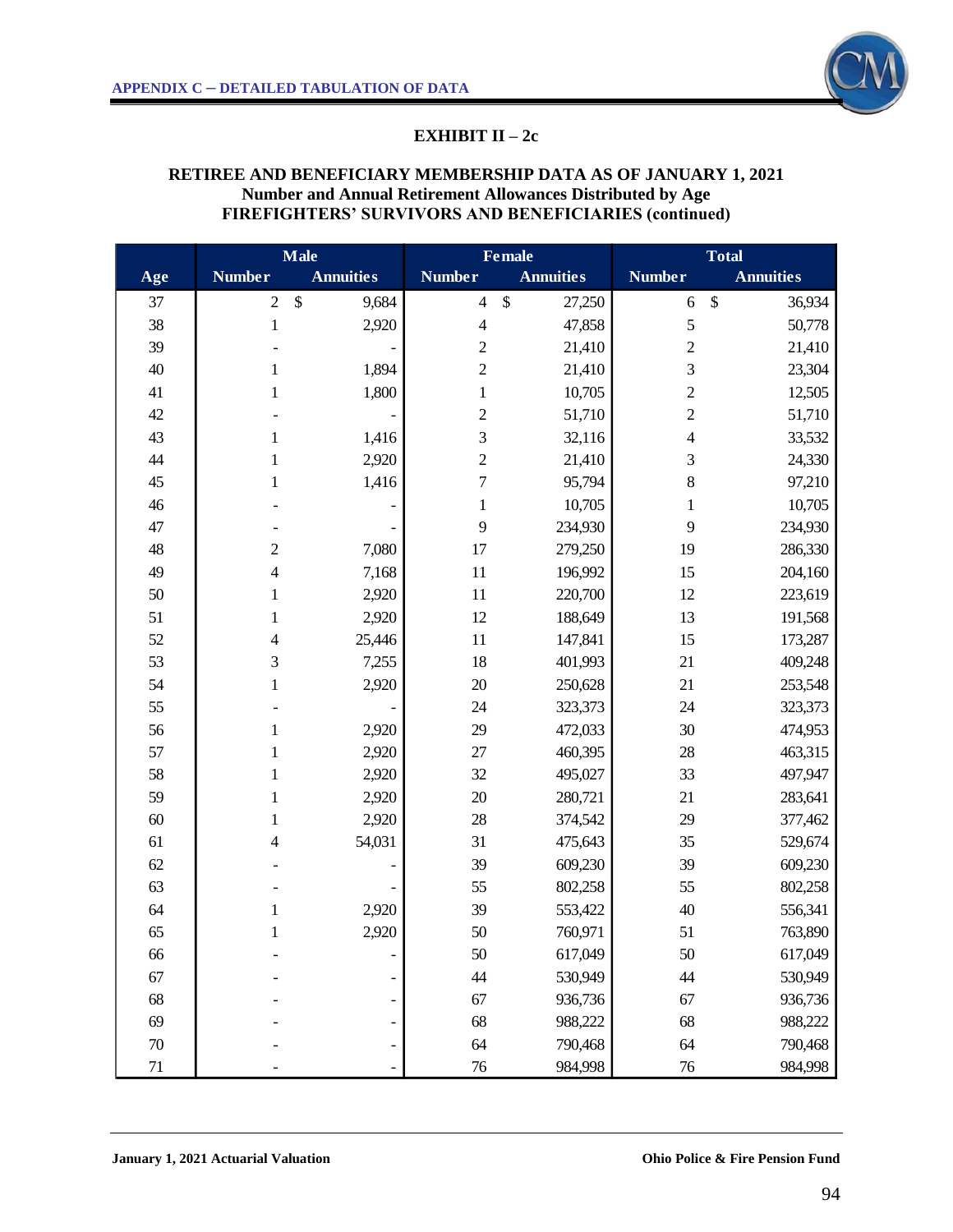

#### **EXHIBIT II – 2c**

#### **RETIREE AND BENEFICIARY MEMBERSHIP DATA AS OF JANUARY 1, 2021 Number and Annual Retirement Allowances Distributed by Age FIREFIGHTERS' SURVIVORS AND BENEFICIARIES (continued)**

|              | <b>Male</b>    |                            | Female         |                              | <b>Total</b>            |                            |
|--------------|----------------|----------------------------|----------------|------------------------------|-------------------------|----------------------------|
| Age          | <b>Number</b>  | <b>Annuities</b>           | <b>Number</b>  | <b>Annuities</b>             | <b>Number</b>           | <b>Annuities</b>           |
| $72\,$       | $\overline{a}$ | \$                         | 89             | $\overline{\$}$<br>1,116,187 | 89                      | $\mathsf{\$}$<br>1,116,187 |
| 73           | $\,1$          | 2,920                      | 98             | 1,221,827                    | 99                      | 1,224,747                  |
| 74           | $\frac{1}{2}$  |                            | 99             | 1,257,601                    | 99                      | 1,257,601                  |
| 75           | $\overline{c}$ | 21,410                     | 78             | 937,956                      | 80                      | 959,367                    |
| 76           | $\,1$          | 2,920                      | 93             | 1,119,681                    | 94                      | 1,122,601                  |
| 77           |                |                            | 94             | 1,109,068                    | 94                      | 1,109,068                  |
| 78           |                | $\overline{\phantom{a}}$   | 107            | 1,236,745                    | 107                     | 1,236,745                  |
| 79           |                |                            | 114            | 1,282,130                    | 114                     | 1,282,130                  |
| 80           |                |                            | 123            | 1,403,010                    | 123                     | 1,403,010                  |
| 81           |                | $\overline{a}$             | 124            | 1,377,012                    | 124                     | 1,377,012                  |
| 82           |                | $\overline{a}$             | 84             | 902,053                      | 84                      | 902,053                    |
| 83           |                | $\overline{a}$             | 109            | 1,214,619                    | 109                     | 1,214,619                  |
| 84           |                | $\frac{1}{2}$              | 87             | 953,275                      | 87                      | 953,275                    |
| 85           |                | $\overline{\phantom{a}}$   | 100            | 1,062,779                    | 100                     | 1,062,779                  |
| 86           |                | $\overline{\phantom{0}}$   | 102            | 1,114,526                    | 102                     | 1,114,526                  |
| 87           |                | $\frac{1}{2}$              | 112            | 1,200,901                    | 112                     | 1,200,901                  |
| 88           |                | $\overline{a}$             | 86             | 926,444                      | 86                      | 926,444                    |
| 89           |                | $\blacksquare$             | 67             | 690,500                      | 67                      | 690,500                    |
| 90           |                | $\frac{1}{2}$              | 115            | 1,227,895                    | 115                     | 1,227,895                  |
| 91           |                | $\overline{a}$             | 64             | 705,230                      | 64                      | 705,230                    |
| 92           |                | $\Box$                     | 70             | 942,755                      | 70                      | 942,755                    |
| 93           |                | $\Box$                     | 66             | 700,691                      | 66                      | 700,691                    |
| 94           |                | $\overline{a}$             | 47             | 467,485                      | 47                      | 467,485                    |
| 95           |                | $\overline{a}$             | 43             | 436,293                      | 43                      | 436,293                    |
| 96           |                | $\overline{\phantom{0}}$   | 22             | 238,038                      | 22                      | 238,038                    |
| 97           |                | $\frac{1}{2}$              | 16             | 192,763                      | 16                      | 192,763                    |
| 98           |                | $\overline{a}$             | 9              | 109,367                      | 9                       | 109,367                    |
| 99           |                | $\overline{\phantom{0}}$   | 9              | 80,162                       | 9                       | 80,162                     |
| 100          |                | $\overline{\phantom{0}}$   | $\overline{c}$ | 21,410                       | $\overline{\mathbf{c}}$ | 21,410                     |
| 101          |                |                            | 5              | 53,526                       | 5                       | 53,526                     |
| 102          |                |                            | $\,1$          | 10,705                       | $\,1\,$                 | 10,705                     |
| 103          |                |                            | $\overline{c}$ | 21,410                       | $\overline{c}$          | 21,410                     |
| 104          |                |                            |                |                              |                         |                            |
| 105          |                |                            |                |                              |                         |                            |
| 106          |                |                            |                |                              |                         |                            |
| <b>Total</b> | 136            | $\overline{\$}$<br>517,362 | 3,216          | \$<br>38,652,097             | 3,352                   | \$<br>39,169,459           |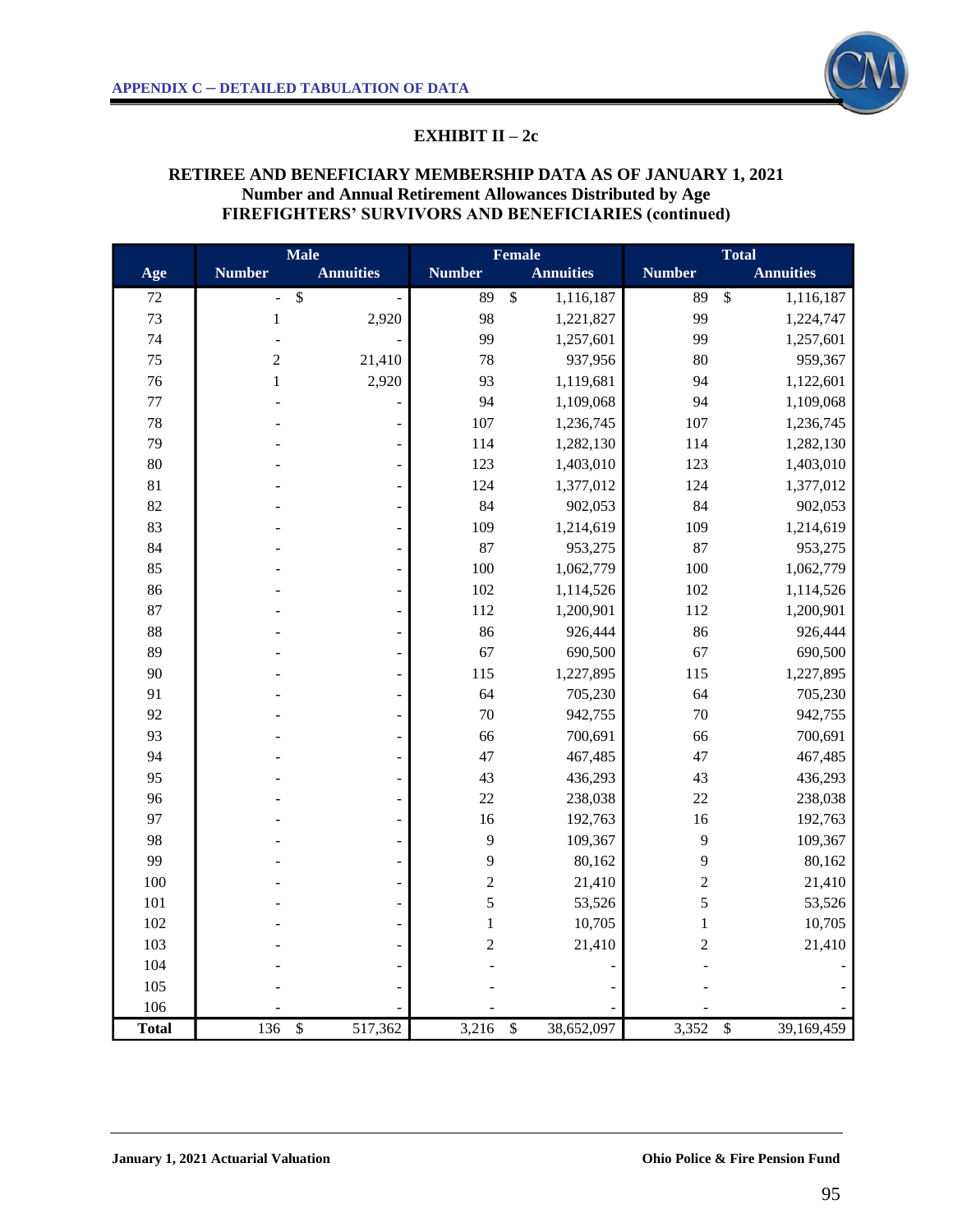

#### **EXHIBIT III – 1a**

# **RETIREE AND BENEFICIARY MEMBERSHIP DATA AS OF JANUARY 1, 2021 Number and Annual Retirement Allowances Distributed by Age TOTAL SERVICE RETIREES**

|     | <b>Male</b>              |                           |                | <b>Female</b>             | Total          |                  |
|-----|--------------------------|---------------------------|----------------|---------------------------|----------------|------------------|
| Age | <b>Number</b>            | <b>Annuities</b>          | <b>Number</b>  | <b>Annuities</b>          | <b>Number</b>  | <b>Annuities</b> |
| 46  | $\overline{\phantom{0}}$ | $\boldsymbol{\mathsf{S}}$ | $\frac{1}{2}$  | $\boldsymbol{\mathsf{S}}$ | $\overline{a}$ | $\frac{1}{2}$    |
| 47  |                          |                           |                |                           |                |                  |
| 48  | 21                       | 911,857                   | 3              | 178,275                   | 24             | 1,090,132        |
| 49  | 64                       | 3,081,518                 | 6              | 262,860                   | 70             | 3,344,378        |
| 50  | 86                       | 4,149,597                 | 10             | 520,335                   | 96             | 4,669,932        |
| 51  | 110                      | 5,129,720                 | $\overline{7}$ | 342,650                   | 117            | 5,472,370        |
| 52  | 128                      | 5,412,623                 | 15             | 722,526                   | 143            | 6,135,150        |
| 53  | 155                      | 7,038,782                 | 14             | 652,053                   | 169            | 7,690,835        |
| 54  | 237                      | 10,768,882                | 14             | 640,128                   | 251            | 11,409,010       |
| 55  | 300                      | 14,317,550                | 22             | 1,016,615                 | 322            | 15,334,165       |
| 56  | 414                      | 20,144,460                | 29             | 1,368,298                 | 443            | 21,512,758       |
| 57  | 423                      | 20,837,730                | 34             | 1,580,643                 | 457            | 22,418,373       |
| 58  | 480                      | 25,247,016                | 30             | 1,484,824                 | 510            | 26,731,840       |
| 59  | 526                      | 27,810,123                | 46             | 2,385,578                 | 572            | 30,195,700       |
| 60  | 497                      | 27,413,507                | 30             | 1,548,616                 | 527            | 28,962,123       |
| 61  | 544                      | 30,203,105                | 32             | 1,823,724                 | 576            | 32,026,829       |
| 62  | 577                      | 32,587,757                | 44             | 2,431,104                 | 621            | 35,018,861       |
| 63  | 611                      | 34,257,850                | 37             | 1,817,368                 | 648            | 36,075,219       |
| 64  | 654                      | 36,740,461                | 40             | 2,135,826                 | 694            | 38,876,287       |
| 65  | 680                      | 38,007,613                | 35             | 1,965,651                 | 715            | 39,973,264       |
| 66  | 669                      | 37,626,552                | 38             | 2,056,208                 | 707            | 39,682,760       |
| 67  | 614                      | 34,088,328                | 31             | 1,668,178                 | 645            | 35,756,506       |
| 68  | 592                      | 32,790,422                | 28             | 1,539,090                 | 620            | 34,329,513       |
| 69  | 611                      | 34,144,496                | 22             | 1,205,853                 | 633            | 35,350,349       |
| 70  | 587                      | 31,914,049                | 19             | 1,006,569                 | 606            | 32,920,618       |
| 71  | 547                      | 29,916,243                | 18             | 928,926                   | 565            | 30,845,169       |
| 72  | 567                      | 31,544,596                | 13             | 703,411                   | 580            | 32,248,006       |
| 73  | 654                      | 35,193,898                | 15             | 868,567                   | 669            | 36,062,465       |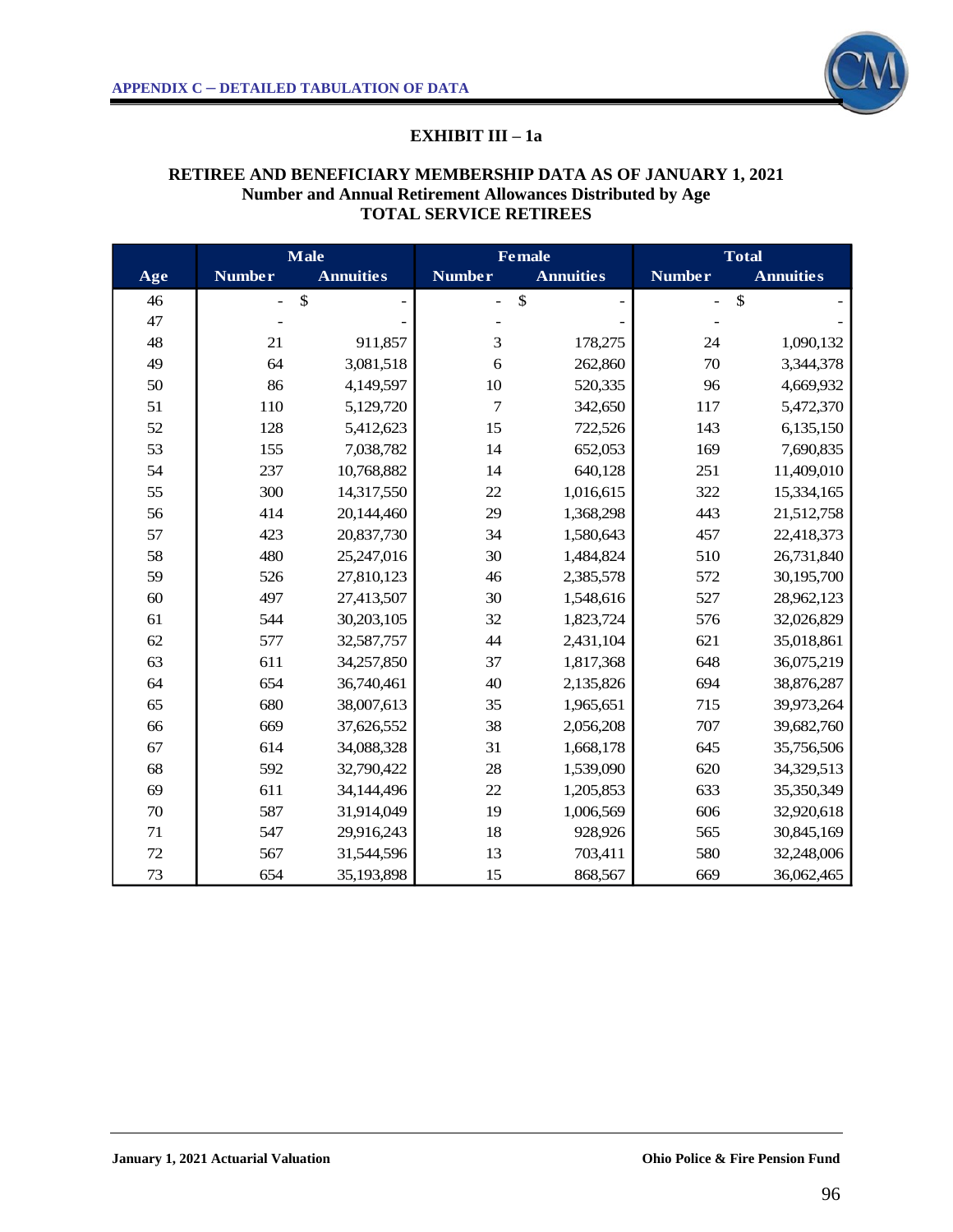

## **EXHIBIT III – 1a**

## **RETIREE AND BENEFICIARY MEMBERSHIP DATA AS OF JANUARY 1, 2021 Number and Annual Retirement Allowances Distributed by Age TOTAL SERVICE RETIREES (continued)**

|              | <b>Male</b>    |                            | <b>Female</b>            |                             | <b>Total</b>   |                             |
|--------------|----------------|----------------------------|--------------------------|-----------------------------|----------------|-----------------------------|
| Age          | <b>Number</b>  | <b>Annuities</b>           | <b>Number</b>            | <b>Annuities</b>            | <b>Number</b>  | <b>Annuities</b>            |
| 74           | 550            | $\mathbb{S}$<br>28,518,609 | $\overline{4}$           | $\mathcal{S}$<br>219,341    | 554            | $\mathcal{S}$<br>28,737,950 |
| 75           | 368            | 19,147,078                 | 12                       | 601,650                     | 380            | 19,748,728                  |
| 76           | 395            | 20,090,962                 | 8                        | 444,994                     | 403            | 20,535,956                  |
| $77 \,$      | 401            | 19,790,657                 | $\overline{2}$           | 71,486                      | 403            | 19,862,142                  |
| 78           | 408            | 19,850,947                 | $\overline{\mathcal{L}}$ | 181,737                     | 412            | 20,032,684                  |
| 79           | 352            | 16,701,375                 | 3                        | 156,754                     | 355            | 16,858,129                  |
| 80           | 289            | 13,058,785                 | 3                        | 114,197                     | 292            | 13,172,982                  |
| 81           | 238            | 10,373,087                 |                          |                             | 238            | 10,373,087                  |
| 82           | 227            | 9,643,130                  |                          |                             | 227            | 9,643,130                   |
| 83           | 182            | 8,127,079                  |                          |                             | 182            | 8,127,079                   |
| 84           | 154            | 6,406,055                  | $\overline{2}$           | 66,564                      | 156            | 6,472,618                   |
| 85           | 154            | 6,161,760                  | 1                        | 42,319                      | 155            | 6,204,079                   |
| 86           | 122            | 4,660,023                  |                          |                             | 122            | 4,660,023                   |
| 87           | 111            | 4,069,371                  | $\overline{2}$           | 40,623                      | 113            | 4,109,994                   |
| 88           | 85             | 2,773,552                  | 3                        | 81,064                      | 88             | 2,854,615                   |
| 89           | $80\,$         | 2,648,871                  |                          |                             | 80             | 2,648,871                   |
| 90           | 67             | 2,328,808                  |                          |                             | 67             | 2,328,808                   |
| 91           | 54             | 1,681,559                  |                          |                             | 54             | 1,681,559                   |
| 92           | 55             | 1,638,013                  |                          |                             | 55             | 1,638,013                   |
| 93           | 36             | 1,062,973                  |                          |                             | 36             | 1,062,973                   |
| 94           | 30             | 852,541                    |                          | $\overline{\phantom{m}}$    | 30             | 852,541                     |
| 95           | 19             | 573,780                    |                          |                             | 19             | 573,780                     |
| 96           | 15             | 387,911                    |                          |                             | 15             | 387,911                     |
| 97           | $\overline{7}$ | 172,905                    |                          |                             | 7              | 172,905                     |
| 98           | $\overline{c}$ | 46,106                     |                          |                             | $\overline{2}$ | 46,106                      |
| 99           | $\overline{7}$ | 177,780                    |                          |                             | $\overline{7}$ | 177,780                     |
| <b>Total</b> | 15,756         | \$<br>812,222,449          | 676                      | $\mathcal{S}$<br>34,874,604 | 16,432         | \$<br>847,097,053           |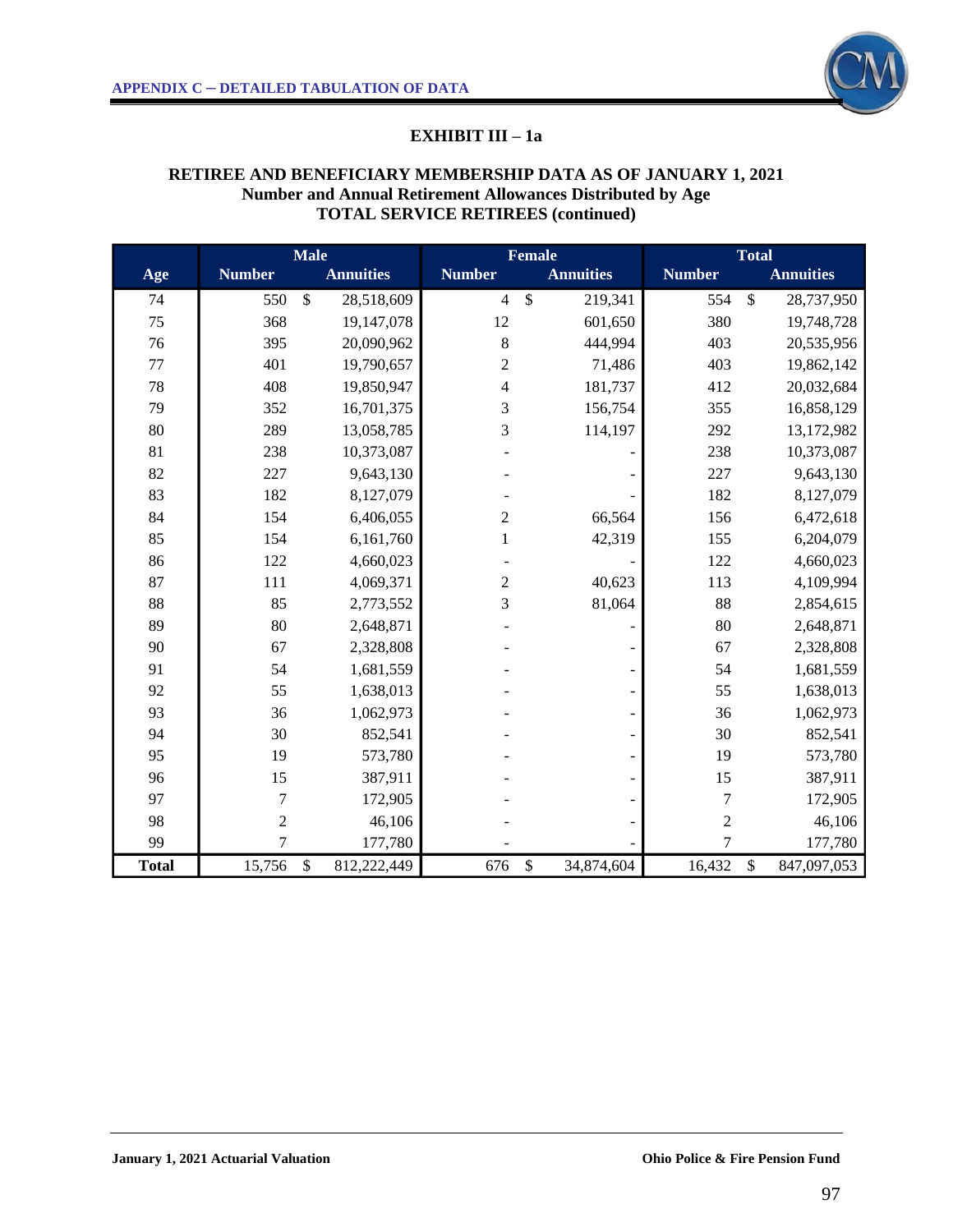# **EXHIBIT III – 1b**

# **RETIREE AND BENEFICIARY MEMBERSHIP DATA AS OF JANUARY 1, 2021 Number and Annual Retirement Allowances Distributed by Age TOTAL DISABILITY RETIREES**

|            | <b>Male</b>   |                  |                          | <b>Female</b>                                         | <b>Total</b>             |                  |
|------------|---------------|------------------|--------------------------|-------------------------------------------------------|--------------------------|------------------|
| Age        | <b>Number</b> | <b>Annuities</b> | <b>Number</b>            | <b>Annuities</b>                                      | <b>Number</b>            | <b>Annuities</b> |
| 32 & Under | $\sqrt{2}$    | \$<br>64,566     | $\overline{\phantom{0}}$ | $\boldsymbol{\mathsf{S}}$<br>$\overline{\phantom{0}}$ | $\mathbf{2}$             | \$<br>64,566     |
| 33         | $\mathbf{1}$  | 45,521           |                          | -                                                     | $\mathbf{1}$             | 45,521           |
| 34         | $\mathbf{1}$  | 37,025           |                          |                                                       | $\mathbf{1}$             | 37,025           |
| 35         | 5             | 165,512          |                          |                                                       | 5                        | 165,512          |
| 36         | 4             | 133,673          |                          |                                                       | $\overline{\mathcal{L}}$ | 133,673          |
| 37         | 3             | 68,536           | $\mathbf{1}$             | 33,188                                                | 4                        | 101,724          |
| 38         | 8             | 223,267          | 3                        | 101,134                                               | 11                       | 324,401          |
| 39         | 10            | 840,066          | $\overline{\mathcal{A}}$ | 102,371                                               | 14                       | 942,437          |
| 40         | 9             | 304,745          | 3                        | 80,441                                                | 12                       | 385,186          |
| 41         | 14            | 411,857          | 5                        | 92,534                                                | 19                       | 504,391          |
| 42         | 19            | 583,769          | $\overline{c}$           | 65,294                                                | 21                       | 649,062          |
| 43         | 24            | 937,594          | 5                        | 196,180                                               | 29                       | 1,133,774        |
| 44         | 20            | 634,290          | 5                        | 134,050                                               | 25                       | 768,340          |
| 45         | 34            | 1,307,930        | 10                       | 336,481                                               | 44                       | 1,644,410        |
| 46         | 56            | 2,079,308        | $\boldsymbol{7}$         | 270,138                                               | 63                       | 2,349,446        |
| 47         | 45            | 1,771,074        | 13                       | 455,417                                               | 58                       | 2,226,491        |
| 48         | 65            | 2,541,309        | 13                       | 386,809                                               | 78                       | 2,928,118        |
| 49         | 90            | 3,763,302        | 14                       | 511,434                                               | 104                      | 4,274,736        |
| 50         | 109           | 5,441,792        | 21                       | 856,355                                               | 130                      | 6,298,147        |
| 51         | 86            | 3,488,402        | 22                       | 825,165                                               | 108                      | 4,313,567        |
| 52         | 112           | 5,024,348        | 23                       | 937,472                                               | 135                      | 5,961,820        |
| 53         | 135           | 5,538,537        | 18                       | 1,100,144                                             | 153                      | 6,638,681        |
| 54         | 115           | 4,989,616        | $20\,$                   | 720,876                                               | 135                      | 5,710,492        |
| 55         | 131           | 5,716,781        | 27                       | 1,099,214                                             | 158                      | 6,815,995        |
| 56         | 150           | 6,600,711        | 33                       | 1,258,900                                             | 183                      | 7,859,610        |
| 57         | 112           | 4,888,587        | $22\,$                   | 985,612                                               | 134                      | 5,874,199        |
| 58         | 112           | 5,206,861        | 26                       | 1,042,847                                             | 138                      | 6,249,708        |
| 59         | 139           | 6,147,933        | 20                       | 804,266                                               | 159                      | 6,952,199        |
| $60\,$     | 133           | 6,446,907        | 15                       | 684,321                                               | 148                      | 7,131,228        |
| 61         | 124           | 6,007,477        | 14                       | 665,417                                               | 138                      | 6,672,894        |
| $62\,$     | 145           | 6,966,297        | 26                       | 1,162,421                                             | 171                      | 8,128,718        |
| 63         | 173           | 8,476,381        | 38                       | 1,656,016                                             | 211                      | 10,132,397       |
| 64         | 158           | 7,456,158        | 31                       | 1,227,523                                             | 189                      | 8,683,681        |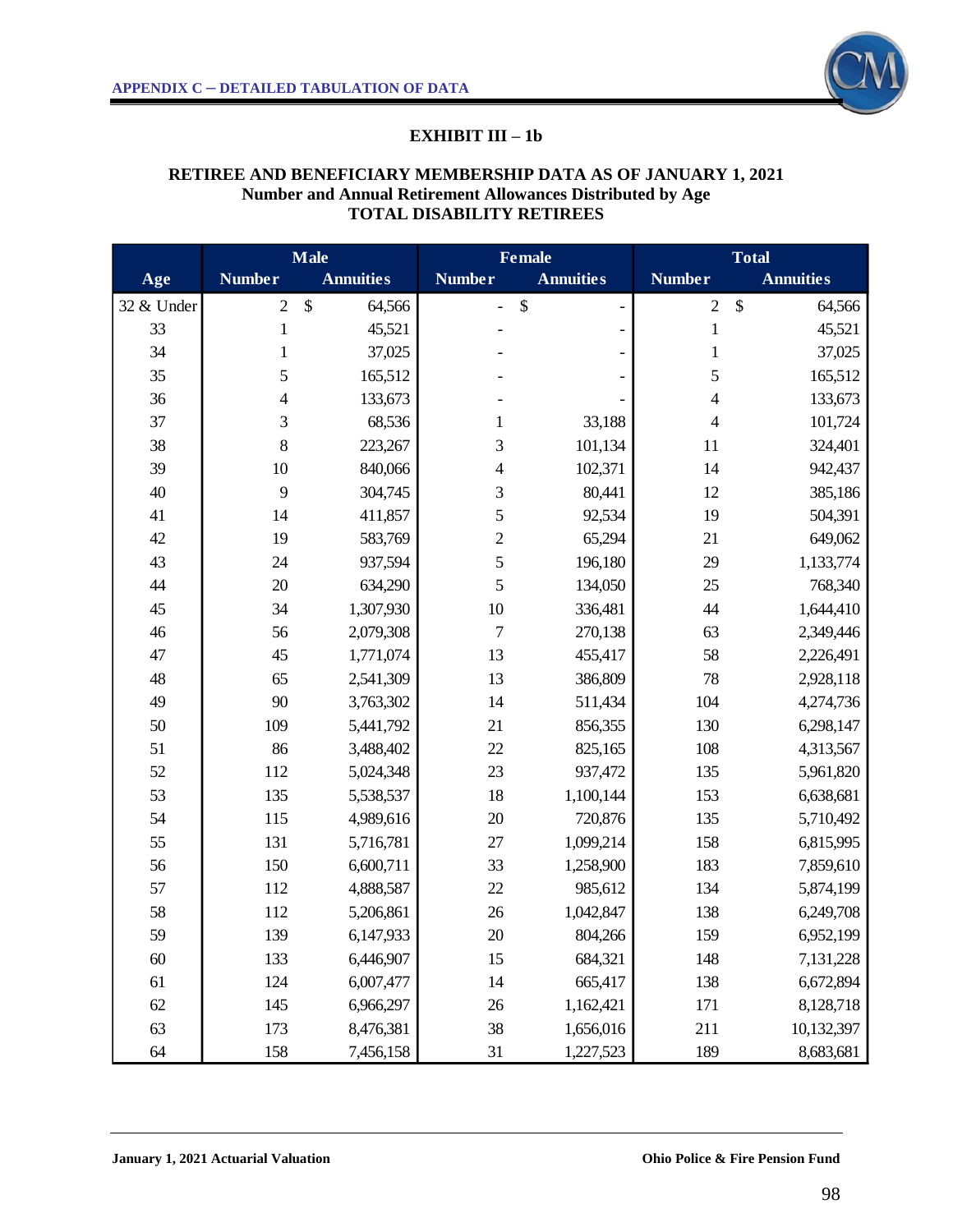# **EXHIBIT III – 1b**

# **RETIREE AND BENEFICIARY MEMBERSHIP DATA AS OF JANUARY 1, 2021 Number and Annual Retirement Allowances Distributed by Age TOTAL DISABILITY RETIREES (continued)**

|              | <b>Male</b>      |                            | <b>Female</b>  |                           | <b>Total</b>     |                              |
|--------------|------------------|----------------------------|----------------|---------------------------|------------------|------------------------------|
| Age          | <b>Number</b>    | <b>Annuities</b>           | <b>Number</b>  | <b>Annuities</b>          | <b>Number</b>    | <b>Annuities</b>             |
| 65           | 149              | $\mathcal{S}$<br>7,116,801 | 26             | $\mathbb{S}$<br>1,150,305 | 175              | $\mathbb{S}$<br>8,267,106    |
| 66           | 183              | 8,782,651                  | 22             | 852,657                   | 205              | 9,635,308                    |
| 67           | 182              | 8,967,317                  | 28             | 1,276,452                 | 210              | 10,243,770                   |
| 68           | 191              | 8,742,226                  | 22             | 957,814                   | 213              | 9,700,040                    |
| 69           | 188              | 8,508,682                  | 11             | 533,491                   | 199              | 9,042,173                    |
| 70           | 175              | 7,918,538                  | 17             | 712,985                   | 192              | 8,631,522                    |
| 71           | 189              | 8,575,484                  | 19             | 811,545                   | 208              | 9,387,030                    |
| 72           | 182              | 8,248,423                  | 13             | 579,115                   | 195              | 8,827,539                    |
| 73           | 233              | 10,659,893                 | 9              | 316,690                   | 242              | 10,976,583                   |
| 74           | 180              | 7,735,630                  | 10             | 389,605                   | 190              | 8,125,235                    |
| 75           | 136              | 5,861,222                  | $\overline{c}$ | 71,343                    | 138              | 5,932,566                    |
| 76           | 118              | 4,922,105                  | $\overline{4}$ | 164,067                   | 122              | 5,086,172                    |
| 77           | 151              | 6,061,161                  | 1              | 36,987                    | 152              | 6,098,149                    |
| 78           | 118              | 4,598,125                  | 3              | 90,369                    | 121              | 4,688,494                    |
| 79           | 106              | 4,245,308                  | $\mathbf{1}$   | 42,825                    | 107              | 4,288,133                    |
| 80           | 86               | 3,549,301                  |                |                           | 86               | 3,549,301                    |
| 81           | 84               | 3,308,854                  |                |                           | 84               | 3,308,854                    |
| 82           | 69               | 2,401,752                  | $\overline{c}$ | 112,294                   | 71               | 2,514,046                    |
| 83           | 57               | 2,005,414                  |                |                           | 57               | 2,005,414                    |
| 84           | 42               | 1,510,335                  |                |                           | 42               | 1,510,335                    |
| 85           | 42               | 1,328,378                  |                |                           | 42               | 1,328,378                    |
| 86           | 29               | 962,513                    |                |                           | 29               | 962,513                      |
| 87           | 16               | 457,186                    |                |                           | 16               | 457,186                      |
| 88           | 14               | 422,179                    |                |                           | 14               | 422,179                      |
| 89           | 15               | 399,357                    |                |                           | 15               | 399,357                      |
| 90           | 18               | 530,600                    |                |                           | 18               | 530,600                      |
| 91           | $\boldsymbol{7}$ | 173,185                    |                |                           | $\boldsymbol{7}$ | 173,185                      |
| 92           | 9                | 275,968                    |                |                           | 9                | 275,968                      |
| 93           | $\overline{7}$   | 191,702                    |                |                           | $\boldsymbol{7}$ | 191,702                      |
| 94           | $\boldsymbol{7}$ | 163,983                    |                |                           | $\boldsymbol{7}$ | 163,983                      |
| 95           | $\overline{c}$   | 56,542                     |                |                           | $\overline{c}$   | 56,542                       |
| 96           | $\overline{c}$   | 56,442                     |                |                           | $\overline{c}$   | 56,442                       |
| 97           | $\mathbf{1}$     | 20,362                     |                |                           | $\mathbf{1}$     | 20,362                       |
| 98           | 1                | 18,480                     |                |                           | 1                | 18,480                       |
| <b>Total</b> | 5,333            | \$<br>233,086,227          | 631            | \$<br>25,890,566          | 5,964            | $\mathcal{S}$<br>258,976,793 |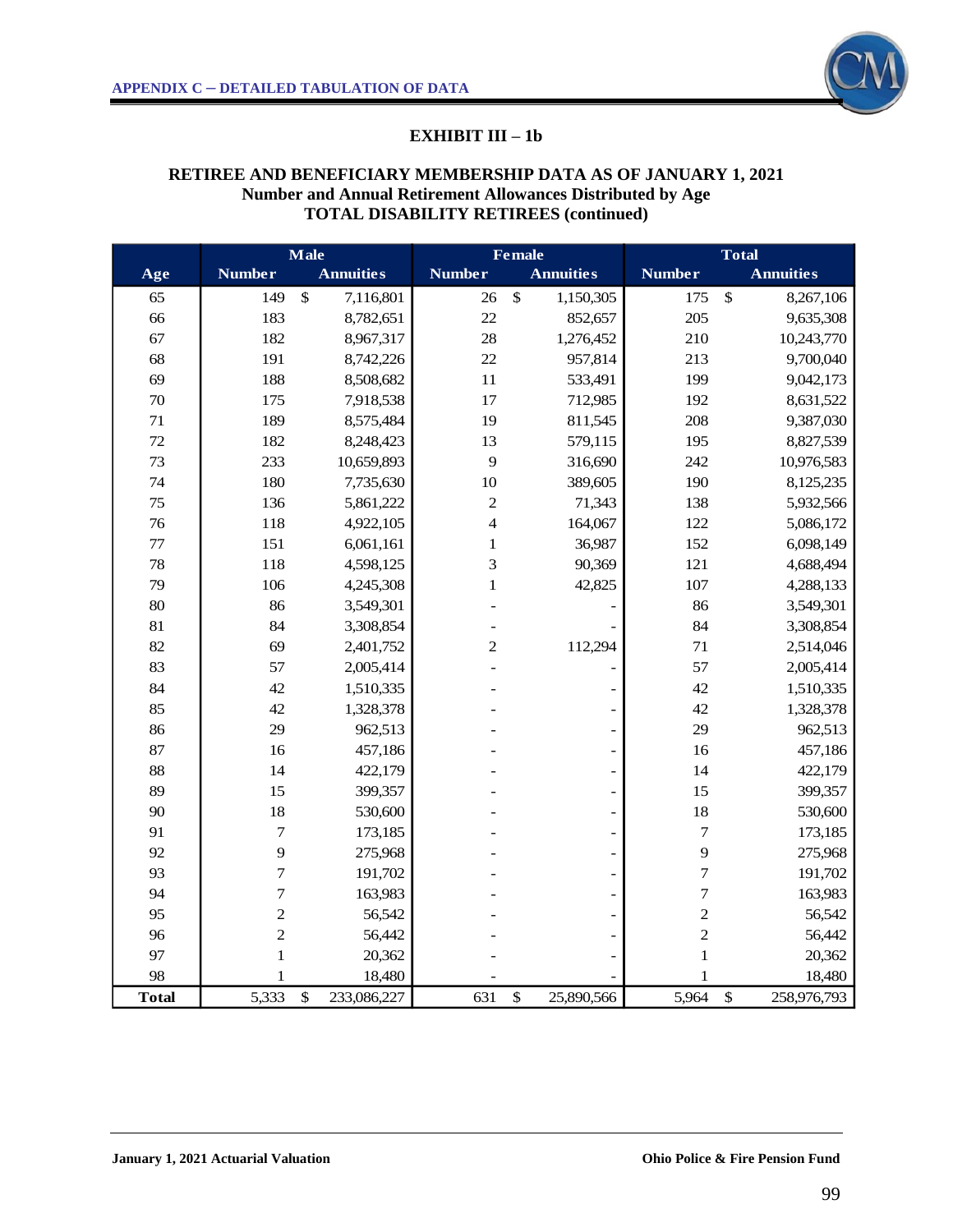

#### **EXHIBIT III – 1c**

#### **RETIREE AND BENEFICIARY MEMBERSHIP DATA AS OF JANUARY 1, 2021 Number and Annual Retirement Allowances Distributed by Age TOTAL SURVIVORS AND BENEFICIARIES**

|                         | $M$ ale                 |                  |                         | <b>Female</b>    | <b>Total</b>             |                                    |
|-------------------------|-------------------------|------------------|-------------------------|------------------|--------------------------|------------------------------------|
| Age                     | <b>Number</b>           | <b>Annuities</b> | <b>Number</b>           | <b>Annuities</b> | <b>Number</b>            | <b>Annuities</b>                   |
| $\mathbf{1}$            | -                       | $\$\,$<br>-      | $\mathbf{1}$            | \$<br>2,920      | $\mathbf{1}$             | $\boldsymbol{\mathsf{S}}$<br>2,920 |
| $\overline{c}$          |                         |                  | $\overline{c}$          | 11,177           | $\overline{c}$           | 11,177                             |
| 3                       | 3                       | 8,759            | $\mathbf{1}$            | 2,920            | 4                        | 11,678                             |
| $\overline{\mathbf{4}}$ | $\mathbf{1}$            | 2,920            | $\mathbf{1}$            | 2,920            | $\overline{c}$           | 5,839                              |
| 5                       | $\overline{2}$          | 5,839            |                         |                  | $\overline{2}$           | 5,839                              |
| 6                       | $\overline{c}$          | 5,839            | $\overline{2}$          | 5,839            | $\overline{\mathcal{L}}$ | 11,678                             |
| 7                       | 3                       | 8,759            | 3                       | 8,759            | $\boldsymbol{6}$         | 17,518                             |
| $\,8\,$                 | 10                      | 29,196           | $\overline{c}$          | 5,839            | 12                       | 35,035                             |
| $\mathbf{9}$            | $\overline{4}$          | 11,678           | $\overline{c}$          | 5,839            | 6                        | 17,518                             |
| 10                      | $\overline{4}$          | 11,678           | $\overline{7}$          | 24,588           | 11                       | 36,266                             |
| 11                      | $\overline{c}$          | 5,839            | $\overline{4}$          | 11,678           | 6                        | 17,518                             |
| 12                      | 11                      | 32,116           | $\,$ 8 $\,$             | 27,507           | 19                       | 59,623                             |
| 13                      | 11                      | 32,116           | 9                       | 26,276           | 20                       | 58,392                             |
| 14                      | 12                      | 35,035           | 12                      | 35,035           | 24                       | 70,070                             |
| 15                      | 14                      | 40,874           | 12                      | 35,035           | 26                       | 75,910                             |
| 16                      | 16                      | 81,711           | 10                      | 29,196           | 26                       | 110,907                            |
| 17                      | 20                      | 58,392           | 17                      | 161,192          | 37                       | 219,584                            |
| 18                      | 23                      | 97,885           | 23                      | 67,151           | 46                       | 165,036                            |
| 19                      | 20                      | 103,826          | 17                      | 126,194          | 37                       | 230,021                            |
| 20                      | 23                      | 67,151           | 29                      | 84,388           | 52                       | 151,538                            |
| 21                      | 24                      | 78,411           | 19                      | 55,325           | 43                       | 133,736                            |
| $22\,$                  | $\overline{4}$          | 25,414           | $\sqrt{2}$              | 17,226           | 6                        | 42,640                             |
| 23                      | $\,1$                   | 22,493           | $\mathbf{1}$            | 14,328           | $\overline{\mathbf{c}}$  | 36,821                             |
| 24                      | 6                       | 16,438           | $\overline{c}$          | 5,191            | 8                        | 21,629                             |
| 25                      | 1                       | 2,920            | $\mathbf{1}$            | 2,704            | $\overline{\mathbf{c}}$  | 5,623                              |
| 26                      | $\mathbf{1}$            | 2,664            |                         |                  | $\,1$                    | 2,664                              |
| $27\,$                  | 4                       | 10,505           | $\mathbf{1}$            | 2,650            | 5                        | 13,154                             |
| 28                      | $\mathbf{1}$            | 2,866            | $\overline{\mathbf{c}}$ | 29,991           | 3                        | 32,856                             |
| 29                      | $\overline{c}$          | 5,245            | $\overline{c}$          | 21,410           | 4                        | 26,656                             |
| 30                      | 4                       | 10,289           | $\overline{c}$          | 22,362           | 6                        | 32,651                             |
| 31                      | $\overline{\mathbf{c}}$ | 5,083            | $\sqrt{3}$              | 16,544           | 5                        | 21,628                             |
| 32                      | $\mathbf 1$             | 2,326            | $\mathbf{1}$            | 10,705           | $\overline{\mathbf{c}}$  | 13,031                             |
| 33                      | 1                       | 2,920            | 3                       | 24,330           | $\overline{\mathcal{A}}$ | 27,250                             |
| 34                      | 4                       | 74,455           | 5                       | 53,526           | 9                        | 127,981                            |
| 35                      | 1                       | 2,758            | 6                       | 36,749           | $\overline{7}$           | 39,507                             |
| 36                      | 3                       | 7,873            | $\,$ 8 $\,$             | 104,452          | 11                       | 112,325                            |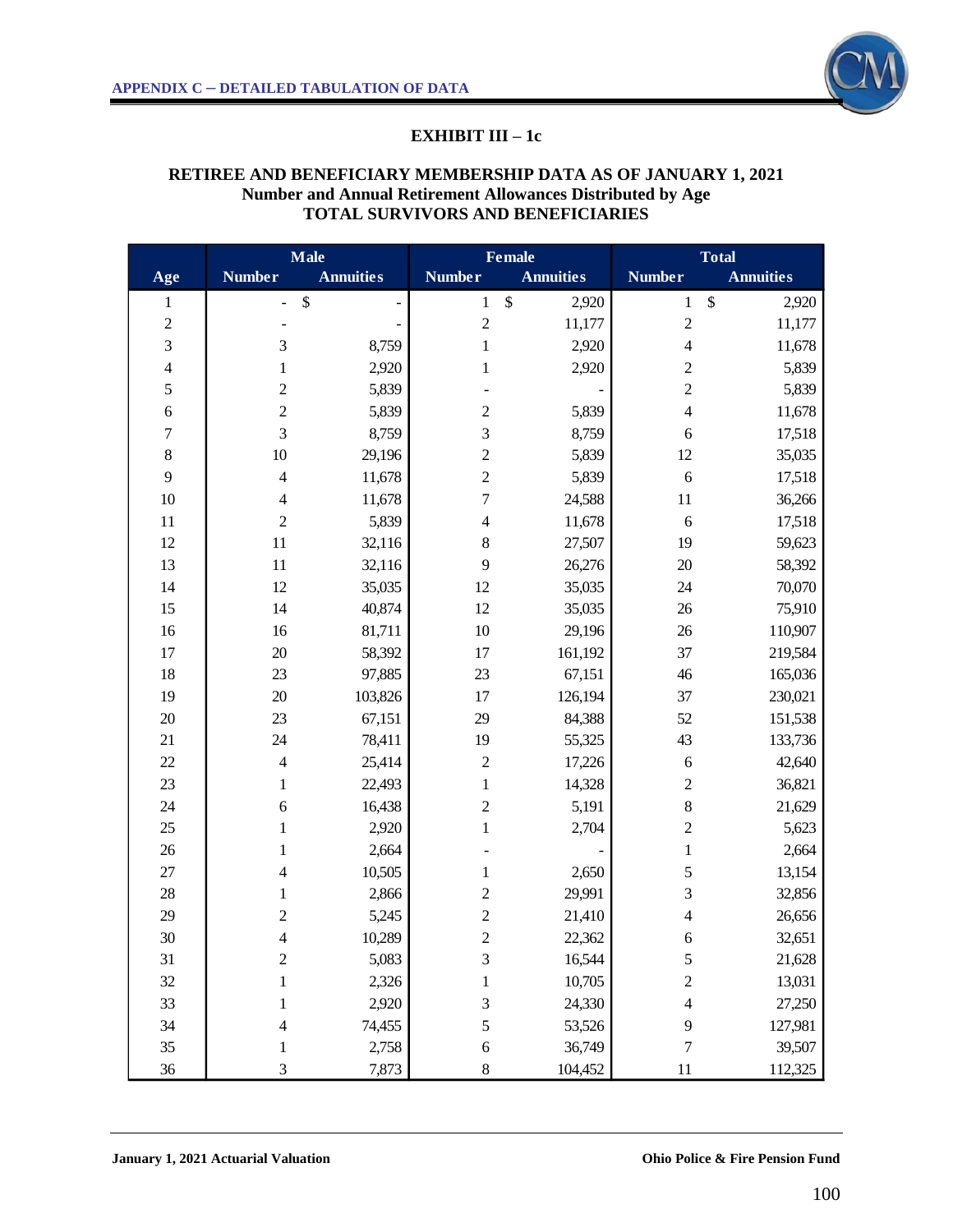

#### **EXHIBIT III – 1c**

#### **RETIREE AND BENEFICIARY MEMBERSHIP DATA AS OF JANUARY 1, 2021 Number and Annual Retirement Allowances Distributed by Age TOTAL SURVIVORS AND BENEFICIARIES (continued)**

|        | Male                     |                                     | Female           |                                     | <b>Total</b>     |                  |
|--------|--------------------------|-------------------------------------|------------------|-------------------------------------|------------------|------------------|
| Age    | <b>Number</b>            | <b>Annuities</b>                    | <b>Number</b>    | <b>Annuities</b>                    | <b>Number</b>    | <b>Annuities</b> |
| 37     | $\mathbf{2}$             | $\boldsymbol{\mathsf{\$}}$<br>9,684 | $\mathfrak s$    | $\boldsymbol{\mathsf{S}}$<br>37,955 | $\boldsymbol{7}$ | \$<br>47,639     |
| 38     | $\overline{c}$           | 5,839                               | $\boldsymbol{7}$ | 79,974                              | $\overline{9}$   | 85,813           |
| 39     | $\mathbf{1}$             | 14,140                              | $\overline{4}$   | 42,821                              | 5                | 56,961           |
| 40     | $\overline{\mathcal{L}}$ | 36,238                              | 6                | 48,660                              | 10               | 84,898           |
| 41     | 3                        | 7,639                               | $\overline{c}$   | 21,410                              | 5                | 29,050           |
| 42     |                          |                                     | $\overline{4}$   | 73,120                              | $\overline{4}$   | 73,120           |
| 43     | $\overline{c}$           | 4,336                               | 9                | 96,829                              | 11               | 101,165          |
| 44     | $\overline{c}$           | 4,336                               | 11               | 184,826                             | 13               | 189,161          |
| 45     | $\mathbf{1}$             | 1,416                               | 15               | 191,239                             | 16               | 192,655          |
| 46     | $\overline{c}$           | 4,336                               | 10               | 107,052                             | 12               | 111,388          |
| 47     | $\overline{c}$           | 2,832                               | 23               | 423,926                             | 25               | 426,758          |
| 48     | 5                        | 26,409                              | $27\,$           | 419,318                             | 32               | 445,727          |
| 49     | 6                        | 40,060                              | 28               | 436,295                             | 34               | 476,355          |
| 50     | 3                        | 7,168                               | 33               | 612,500                             | 36               | 619,667          |
| 51     | $\boldsymbol{6}$         | 46,622                              | 36               | 541,102                             | 42               | 587,724          |
| 52     | 7                        | 31,198                              | 33               | 434,345                             | 40               | 465,542          |
| 53     | $\,8\,$                  | 65,284                              | 53               | 969,089                             | 61               | 1,034,373        |
| 54     | 5                        | 26,562                              | 42               | 587,895                             | 47               | 614,457          |
| 55     | 1                        | 2,920                               | 58               | 859,168                             | 59               | 862,087          |
| 56     | $\mathbf{1}$             | 2,920                               | 80               | 1,163,864                           | 81               | 1,166,784        |
| 57     | 4                        | 27,250                              | 60               | 932,375                             | 64               | 959,624          |
| 58     | $\overline{c}$           | 5,839                               | 86               | 1,220,697                           | 88               | 1,226,537        |
| 59     | $\overline{4}$           | 26,315                              | 67               | 939,814                             | 71               | 966,129          |
| 60     | 7                        | 101,628                             | 76               | 1,006,605                           | 83               | 1,108,234        |
| 61     | 7                        | 107,287                             | 81               | 1,159,882                           | 88               | 1,267,169        |
| 62     | $\overline{\mathbf{c}}$  | 13,625                              | 117              | 1,798,330                           | 119              | 1,811,954        |
| 63     | 4                        | 52,401                              | 143              | 2,070,048                           | 147              | 2,122,449        |
| 64     | 5                        | 51,749                              | 103              | 1,397,379                           | 108              | 1,449,128        |
| 65     | $\overline{c}$           | 13,625                              | 132              | 1,771,334                           | 134              | 1,784,959        |
| 66     |                          |                                     | 129              | 1,635,047                           | 129              | 1,635,047        |
| 67     | $\mathbf{1}$             | 10,705                              | 170              | 2,215,289                           | 171              | 2,225,995        |
| 68     |                          |                                     | 193              | 2,600,773                           | 193              | 2,600,773        |
| 69     | 1                        | 10,705                              | 196              | 2,683,542                           | 197              | 2,694,248        |
| $70\,$ | 4                        | 66,477                              | 177              | 2,140,111                           | 181              | 2,206,589        |
| 71     | $\overline{c}$           | 21,410                              | 244              | 3,255,996                           | 246              | 3,277,406        |
| $72\,$ |                          |                                     | 253              | 3,288,385                           | 253              | 3,288,385        |